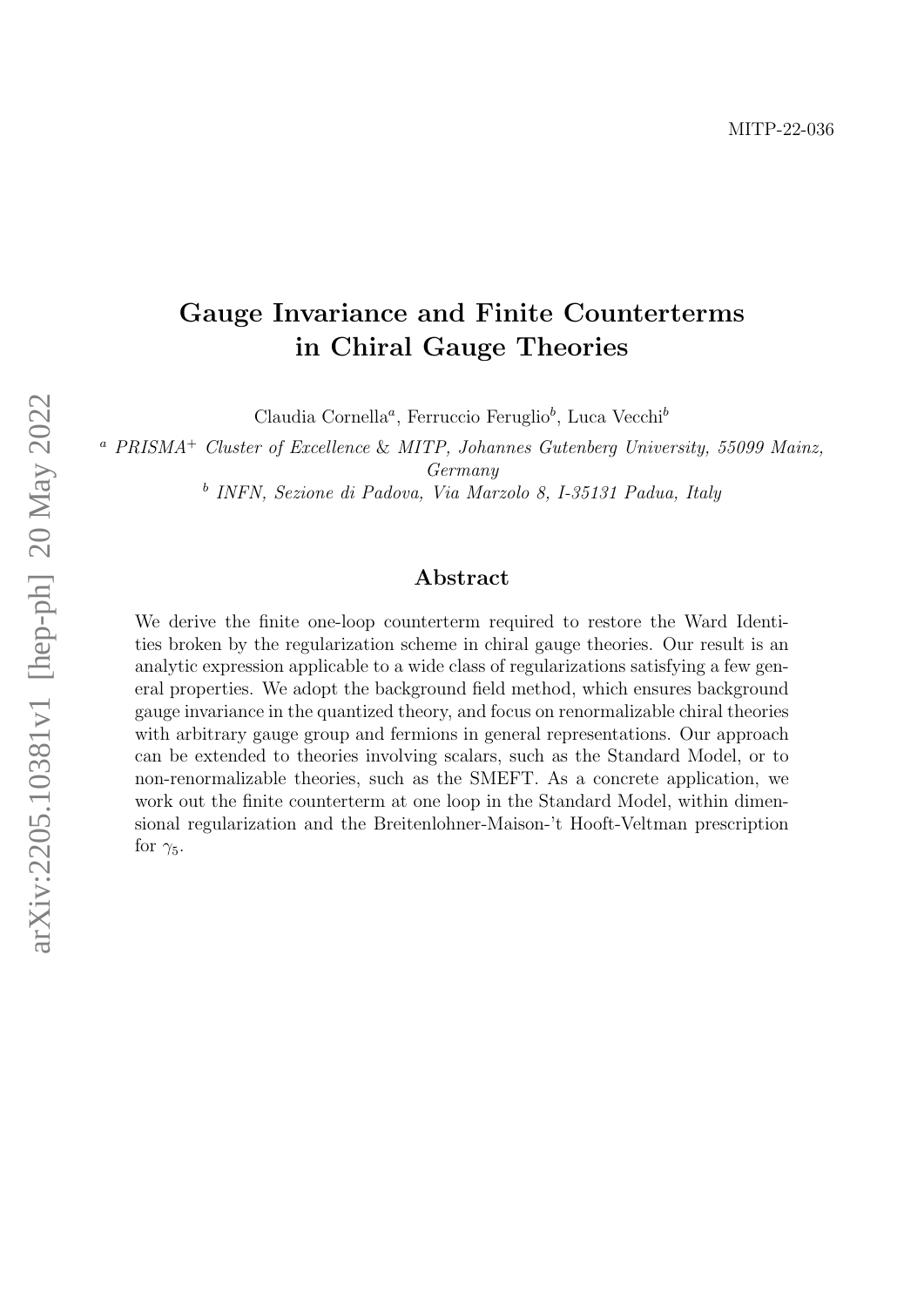| Contents |
|----------|
|----------|

| $\mathbf{1}$   | Introduction                                                                                                                                                                                                                                                     | $\mathbf 1$                                  |
|----------------|------------------------------------------------------------------------------------------------------------------------------------------------------------------------------------------------------------------------------------------------------------------|----------------------------------------------|
| $\overline{2}$ | The theory<br>2.1<br>Regularization: the need of local counterterms $\ldots \ldots \ldots \ldots \ldots \ldots$<br>2.2                                                                                                                                           | 3<br>$\overline{4}$<br>6                     |
| 3              | One-loop analysis for generic regularization schemes<br>A basis for the gauge variation and the counterterm<br>3.1<br>3.2<br>Solution to the master equation $\ldots \ldots \ldots \ldots \ldots \ldots \ldots \ldots \ldots$<br>3.2.1<br>3.2.2                  | 8<br>8<br>12<br>13<br>17                     |
| 4              | One-loop analysis in Dimensional Regularization<br>4.1<br>4.2<br>Breaking of gauge invariance in DR: general considerations<br>Breaking of gauge invariance in DR: one-loop calculation $\ldots \ldots \ldots \ldots$<br>4.3<br>4.3.1<br>4.3.2<br>4.3.3<br>4.3.4 | 18<br>18<br>20<br>23<br>24<br>27<br>28<br>29 |
| $\bf{5}$       | An explicit example: counterterms in the SM                                                                                                                                                                                                                      | 32                                           |
| 6              | Outlook                                                                                                                                                                                                                                                          | 33                                           |
|                | A General solution of the Wess-Zumino conditions<br>A.1 Wess-Zumino consistency conditions in terms of the $C_A^k$<br>A.1.1<br>A.1.2<br>A.2<br>Solution of Wess-Zumino conditions in the bosonic sector<br>A 3<br>A.3.2                                          | 36<br>36<br>36<br>37<br>37<br>43<br>43<br>44 |
|                | <b>B</b> Heat kernel                                                                                                                                                                                                                                             | 45                                           |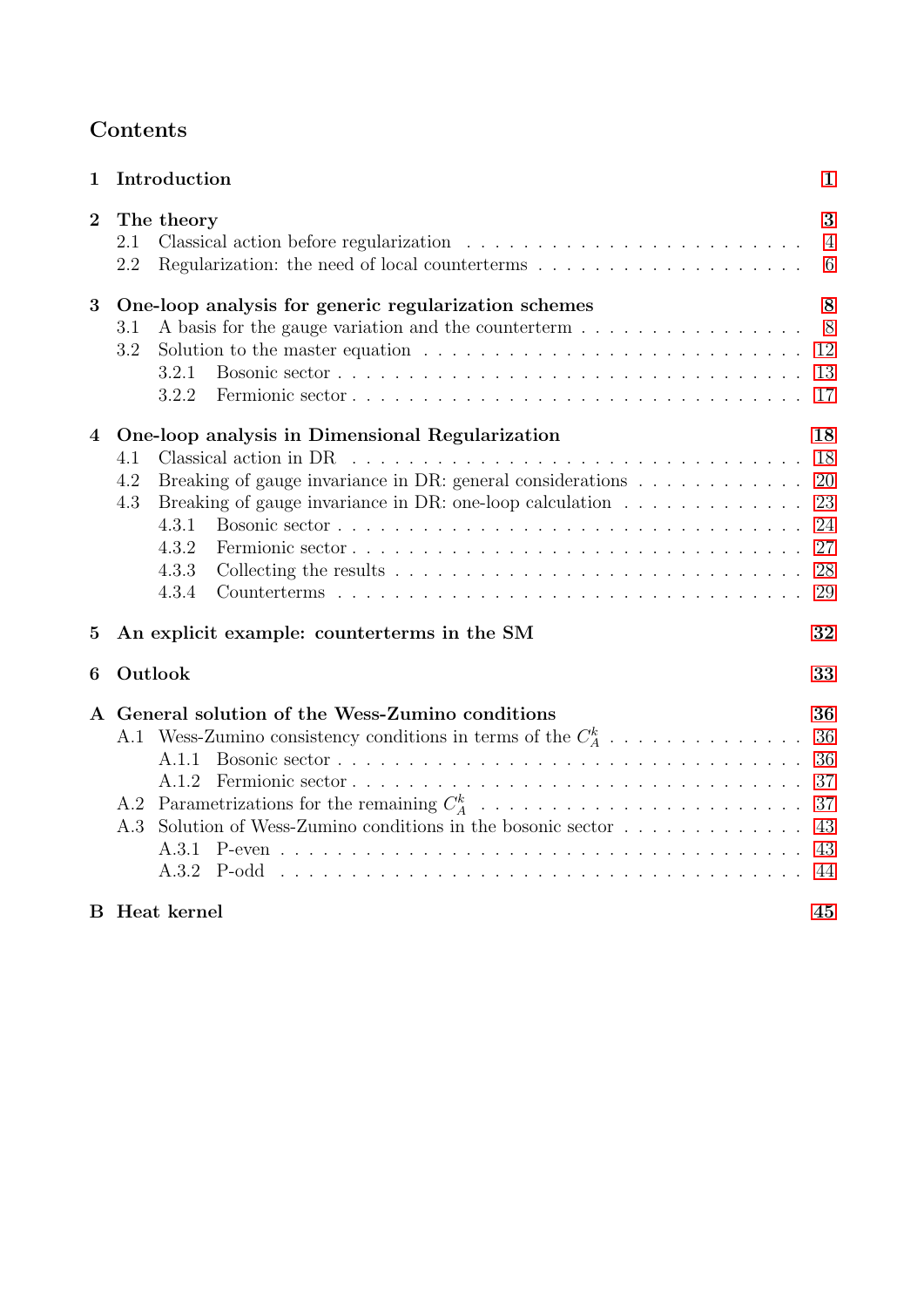## <span id="page-2-0"></span>1 Introduction

Chiral gauge theories play a key role in the description of fundamental interactions. For example, the Standard Model (SM) of strong and electroweak interactions exhibits a chiral fermion content with respect to the gauge group  $SU(3)\times SU(2)\times U(1)$ . While there are good reasons to believe that the SM is incomplete in several respects, the absence of confirmed signals of new physics suggests charting possible SM extensions in terms of effective chiral gauge theories, such as the SM effective field theory (SMEFT).

Quantization and renormalization of chiral gauge theories, defined by their symmetry and field content, are well-understood today. In particular, the framework of algebraic renormalization [\[1](#page-48-0)[–9\]](#page-48-1), relying on general properties of perturbative quantum field theories such as the Power Counting Theorem [\[10,](#page-48-2) [11\]](#page-48-3) and the Quantum Action Principle [\[12–](#page-48-4)[15\]](#page-48-5), allows to show how symmetries (local or rigid) are preserved<sup>[1](#page-2-1)</sup> in perturbation theory. The great advantage of algebraic renormalization is its independence from the particular regularization used.

A regularization scheme should nonetheless be specified for practical computational purposes. The most convenient choice is provided by schemes preserving as many symmetries as possible of the underlying theory. However, the very existence of gauge anomalies prevents adopting a scheme where chiral gauge symmetries are maintained. Even when the field content is anomaly-free, any consistent regulator leads to a breaking of gauge invariance, which manifests itself in the amplitudes evaluated in perturbation theory.<sup>[2](#page-2-2)</sup>

Such amplitudes are required to satisfy the Ward Identities (WI) arising from the gauge symmetry of the theory. However, these identities are spoiled by contributions introduced by the regularization procedure. To remove the unwanted terms, different approaches are possible. The most elementary one is to disregard the undesired contributions, thus enforcing the WI by hand. This procedure has the disadvantage of requiring the identification of the correct set of WI amplitude by amplitude. Moreover, since the resulting subtraction is defined up to gauge-invariant contributions, independently for each process, ambiguities may arise when comparing different processes.

In a more comprehensive approach we can analyze (and repair) the breaking of gauge invariance induced by the regularization procedure directly at the level of the effective action, the generating functional of the one-particle irreducible (1PI) Green's functions, thus effectively handling all possible amplitudes at once [\[8,](#page-48-6) [9,](#page-48-1) [19](#page-49-0)[–23\]](#page-49-1). Owing to symmetries, the effective action is bound to satisfy WI in the form of functional identities.<sup>[3](#page-2-3)</sup> These identities are violated in perturbation theory by terms that are severely constrained. In particular, the Quantum Action Principle requires such terms to be finite local polynomials in the fields and their derivatives, of bounded dimensionality, order by order in perturbation theory. Moreover, if the theory is anomaly free, they are trivial solutions to the Wess-Zumino (WZ) consistency conditions [\[24\]](#page-49-2). As a consequence, they can be expressed as gauge (or BRST) variations of integrated local polynomials that provide viable counterterms to recover the WI.

Each regularization scheme, combined with a subtraction procedure to remove divergences, requires its own set of WI-restoring finite counterterms. In fact, the above strategy has already been pursued in the context of dimensionally regularized (DR) [\[25,](#page-49-3) [26\]](#page-49-4) chiral gauge theories.

<span id="page-2-2"></span><span id="page-2-1"></span><sup>&</sup>lt;sup>1</sup>Or violated by anomalies [\[17,](#page-48-7) [18\]](#page-48-8).

<sup>&</sup>lt;sup>2</sup>In a path-integral formulation, the breaking of gauge invariance can come from the non-invariance of either the classical action or the integration measure or both.

<span id="page-2-3"></span><sup>3</sup>These are the non-linear Slavnov-Taylor (ST) identities associated to the rigid BRST symmetry of the quantized theory, or else WI related to ordinary gauge invariance if the Background Field Method and the Background Field Gauge are adopted.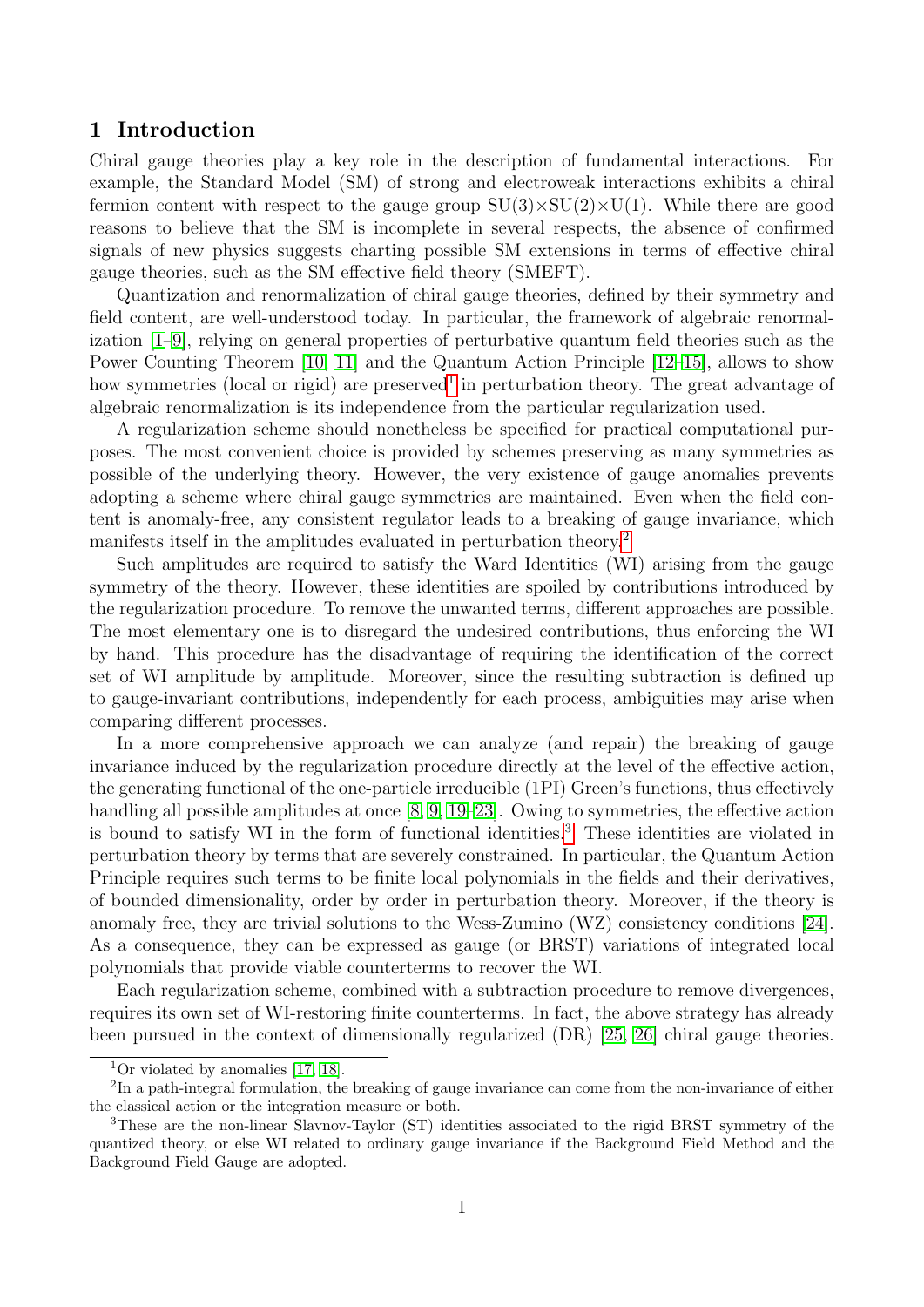The specific cases that have been analyzed feature charged fermions of a single chirality [\[20–](#page-49-5) [23\]](#page-49-1). To the best of our knowledge, however, a general procedure allowing to identify the whole set of counterterms, independently from the adopted regularization scheme and for arbitrary chiral fermion charges and general (non-simple) gauge group, has not yet been formulated. In this work we discuss this general problem and show how it can be solved in the one-loop approximation. Explicit general expressions for WI-restoring counterterms, adaptable to a wide class of chosen regularization schemes, can be of great utility for automated computations, such as those carried out today within the SMEFT [\[27–](#page-49-6)[29\]](#page-49-7). As described in Section [2,](#page-4-0) in this paper we deal with a renormalizable chiral gauge theory depending on gauge bosons and fermions only, though there is no obstacle in extending our method to theories involving scalars, such as the SM, or to nonrenormalizable theories, such as the SMEFT. Indeed we consider this work as the first step of an approach meant to cover a wider range of applications. We assume an arbitrary regularization scheme, required to satisfy a few very general requirements, such as the Quantum Action Principle, Lorentz invariance, and gauge invariance in the limit where the theory is vector-like. Our treatment of fermions is completely general: we include fermions of both chiralities, which can transform under arbitrary representations of the gauge group, the latter being associated with a general (non-simple) compact Lie algebra. Only physical fields (apart from ghosts) are present. In this sense our approach is minimal.

We find it useful to quantize the theory within the background field method and to adopt the background field gauge fixing [\[30](#page-49-8)[–34\]](#page-49-9). The latter preserves gauge invariance at the level of background fields, up to anomalies and regularization effects. The effective action is therefore bound to be a gauge-invariant functional of the background fields. As a consequence of the Quantum Action Principle, the gauge variation of the one-loop effective action (evaluated in perturbation theory within a given regularization) is a four-dimensional, Lorentz-invariant, finite local polynomial in the fields and their derivatives, that vanishes when the theory is vector-like. Moreover, by treating  $\rm CP$  and  $\rm P$  as spurious symmetries<sup>[4](#page-3-0)</sup>, the gauge variation of the one-loop effective action turns out to be P-even and CP-odd.

It is then straightforward to expand such gauge variation in a basis of local operators with the desired symmetry properties. This expansion is characterized by a redundant set of coefficients. We can lift this redundancy by requiring the gauge variation of the one-loop effective action to satisfy the WZ consistency conditions, which hold for any gauge theory, whether anomalous or not. This request translates into a set of linear equations relating the coefficients of the expansion and reduces the initial set of coefficients to an irreducible one. As shown in Section [3,](#page-9-0) these first steps allow to parametrize in the most general and nonredundant way the gauge variation of the effective action at the one-loop order, independently from the adopted regularization. Similarly, we can build the most general parametrization of the one-loop finite counterterm necessary to restore the WI as a linear combination of integrated local operators with the correct symmetry properties. We finally require that, up to gauge anomalies, the gauge variation of the finite counterterm reproduces the gauge variation of the effective action. This allows to uniquely determine the parameters describing the counterterm in terms of those entering the variation of the effective action. As expected, we find that restoring the WI by means of a finite counterterm is always possible as long as the fermion field content is non-anomalous. We stress that, for non-anomalous theories, our result unambiguously determines the counterterm that reestablishes gauge invariance, for the

<span id="page-3-0"></span><sup>&</sup>lt;sup>4</sup>Formal invariance under CP and P is achieved if the generators of the group behave as spurions with well-defined transformation properties, as described below.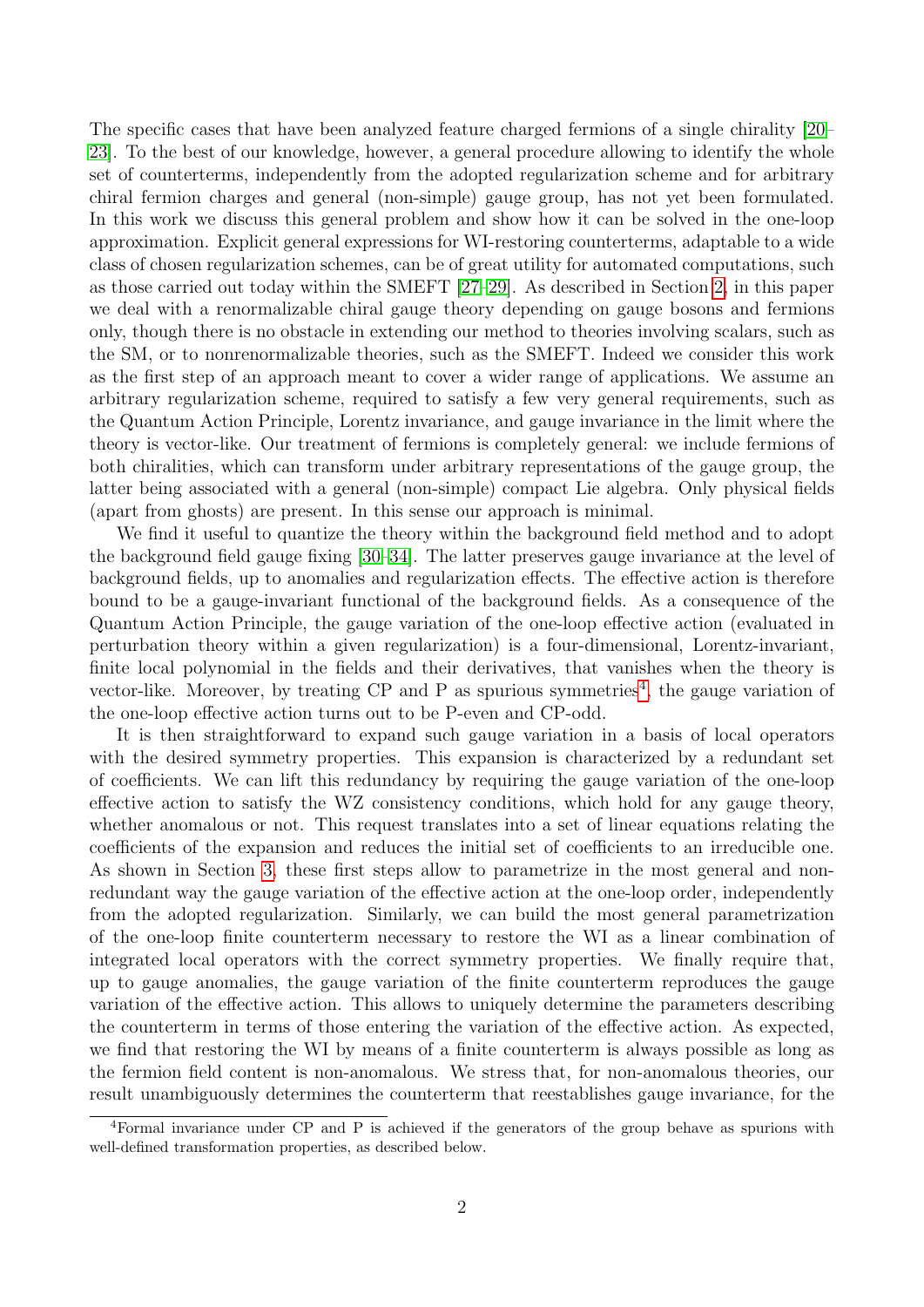entire class of regularizations satisfying the properties outlined above.

Nowadays the most widely used regularization in practical calculations is dimensional regularization. Within DR, only the Breitenlohner-Maison/'t Hooft-Veltman (BMHV) scheme [\[35\]](#page-49-10) has been shown to provide a consistent treatment of  $\gamma_5$  at all orders in perturbation theory. In Section [4](#page-19-0) we derive explicit expressions for the gauge variation of the effective action and the necessary counterterm at one loop, using DR and the BMHV scheme, which has already been implemented in tools for automated computations, such as FeynCalc or Tracer. Our formalism allows to determine the full set of counterterms needed to cast one-loop results in a fully gauge-invariant form. The calculation is performed via path integral techniques and checked diagrammatically. The outcome is of course consistent with the general results of Section [3.](#page-9-0)

A paradigmatic example of chiral gauge theory is the Standard Model. Indeed, to illustrate our results, in Section [5](#page-32-0) we work out the counterterms needed at one loop using DR and the BHMV scheme, in the limit of vanishing Yukawa couplings.

This paper is structured as follows. In Section [2](#page-4-0) we recall the classical and effective action for a chiral gauge theory and discuss three important ingredients of algebraic renormalization, namely the Ward Identities, the Wess-Zumino conditions, and the Quantum Action principle. In Section [3](#page-9-0) we put these to use to determine the gauge variation of the effective action and the WI-restoring counterterm at the one-loop order for any regularization scheme respecting the Quantum Action Principle, Lorentz invariance, hermiticity of the action, vectorial gauge symmetry, and P and CP. Section [4](#page-19-0) is dedicated to deriving the gauge variation of the effective action and the WI-restoring counterterm at one loop for the specific case of Dimensional Regularization. Finally, in Section [5](#page-32-0) we apply our results to the SM. In the Appendices, we provide some auxiliary expressions used in Sections [3](#page-9-0) and [4.](#page-19-0) Appendix [A](#page-37-0) contains results relevant to the general solution of the WZ conditions of Section [3.](#page-9-0) Appendix [B](#page-46-0) provides details about the computation in Section [4.](#page-19-0)

## <span id="page-4-0"></span>2 The theory

We consider a theory based on a compact gauge group  $G$ , with gauge fields  $A^a_\mu$   $(a = 1 \dots \text{dim}(\mathcal{G}))$ , and fully antisymmetric structure constants  $f_{abc}$ . In general the gauge group is the direct product of  $N_G$  simple groups  $\mathcal{G} = \prod_G \mathcal{G}_G$  (with  $G = 1, \ldots, N_G$ ), possibly including U(1) factors. In this case the index a runs over the adjoint representation of each simple group, and similarly  $f_{abc}$  is the direct sum of the structure constants  $f_{abc}^G$  of each  $\mathcal{G}_G$ . Throughout sections 1, 2 and 3, Lorentz indices run from 0 to 3 and are denoted by Greek letters  $\mu$ ,  $\nu$ , etc. In Section 4, when using DR to exemplify our results, this notation will be slightly modified.

The matter content consists of two sets of massless chiral fermions,  $f<sub>L</sub>$  and  $f<sub>R</sub>$ , transforming under G according to representations characterized by hermitian generators  $T_L^a$  and  $T_R^a$ .

<span id="page-4-1"></span>
$$
[T_X^a, T_X^b] = i f_{abc} T_X^c, \t X = L, R. \t (2.1)
$$

We are interested in chiral gauge theories, where  $T_L^a$  and  $T_R^a$  describe inequivalent representations. An example is provided by theories where  $T_{L(R)}^a = 0$  and  $T_{R(L)}^a$  is nontrivial, as in the case of the  $SU(2)$  component of the Standard Model gauge group. Yet, our formalism encompasses all possible (chiral as well as vector-like) gauge theories with fermions.

In general, the representations described by  $T_L^a$  and  $T_R^a$  are reducible and their decomposition in irreducible representations contains trivial components. We exploit this possibility to describe the generators  $T_L^a$  and  $T_R^a$  using matrices of the same dimension. As a concrete example, consider hypercharge in the Standard Model. Its action on left-handed fermions can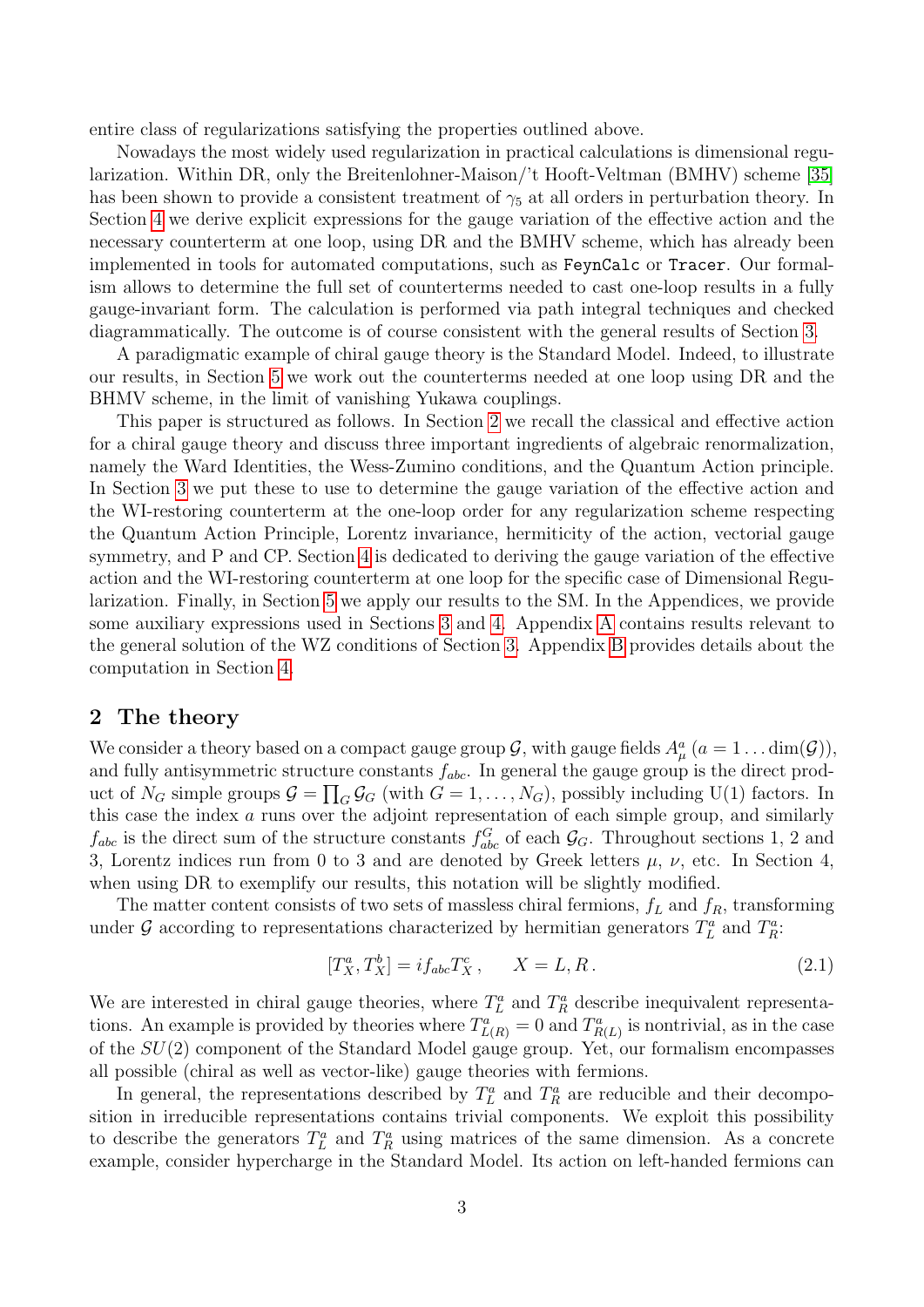be described via a single generator acting on eight left-handed spinors per generation (six in the quark sector and two in the lepton sector). Its right-handed analogous instead acts non-trivially only on seven right-handed spinors per generation (six quarks and one lepton). Nevertheless, we can formally extend the matrix describing the right-handed generator by one trivial row and column per generation, to match the dimensionality of the left-handed one. Similarly, the multiplet  $f_R$  may be extended to include a dummy degree of freedom, a right-handed neutrino, which however does not play any role in our discussion and can be safely set to zero.

While our focus is on theories with matter and gauge fields, fundamental scalars can be discussed along similar lines. This extension is left for future work.

#### <span id="page-5-0"></span>2.1 Classical action before regularization

The most general renormalizable bare action describing the dynamics of a set of fermionic fields f charged under the gauge group  $\mathcal G$  is:

<span id="page-5-2"></span>
$$
S[A, f_X, \bar{f}_X] = \int d^4x \left( \mathcal{L}^{\text{YM}} + \mathcal{L}_{\text{Fermions}} \right), \qquad (2.2)
$$

where  $X = L, R, \mathcal{L}_{YM}$  is the usual Yang-Mills Lagrangian, and  $\mathcal{L}_{\text{Fermions}}$  includes kinetic terms and gauge interactions of the fermions. Since we allow the gauge group to be the direct product of simple groups  $\mathcal{G} = \prod_G \mathcal{G}_G$ , the kinetic term of the gauge fields is controlled by a diagonal matrix  $1/G_{ab} = \sum_G \delta_G^{ab}/g_G^2$ , where  $g_G$  and  $\delta_G^{ab}$  are the gauge coupling and the identity in the adjoint representation of  $\mathcal{G}_G$ , respectively. Explicitly, we write:

<span id="page-5-6"></span>
$$
\mathcal{L}_{\text{YM}} = -\frac{1}{4 \, G_{ab}} F^a_{\mu\nu} F^{b\mu\nu} \,, \tag{2.3}
$$

$$
\mathcal{L}_{\text{Fermions}} = \bar{f}_{L} i \mathcal{D} f_{L} + \bar{f}_{R} i \mathcal{D} f_{R} , \qquad (2.4)
$$

where the left- and right-handed fermions are defined as

<span id="page-5-5"></span>
$$
f_L = P_L f, \qquad f_R = P_R f, \tag{2.5}
$$

with  $P_L = \frac{1}{2}$  $\frac{1}{2}(1 - \gamma_5)$  and  $P_R = \frac{1}{2}$  $\frac{1}{2}(1+\gamma_5)$  the hermitian chirality projectors, satisfying  $P_{L(R)}^2 =$  $P_{L(R)}$  and  $P_L + P_R = 1$ . The field strength of the gauge fields and the fermion covariant derivatives are defined for  $X = L, R$  as

$$
F_{\mu\nu}^a = \partial_\mu A_\nu^a - \partial_\nu A_\mu^a - f_{abc} A_\mu^b A_\nu^c,
$$
  
\n
$$
D_\mu f_X = (\partial_\mu + i A_\mu^a T_X^a) f_X ,
$$
\n(2.6)

and  $\oint = \gamma^{\mu} D_{\mu}$ .<sup>[5](#page-5-1)</sup> The bare action is left invariant by the continuous local gauge transformations:

<span id="page-5-3"></span>
$$
\delta_{\alpha} A_{a\mu} = \partial_{\mu} \alpha_{a} + f_{abc} \alpha_{b} A_{c\mu} ,
$$
  
\n
$$
\delta_{\alpha} f_{X} = -i \alpha_{a} T_{X}^{a} f_{X} ,
$$
\n(2.7)

 $\alpha_a$  being an infinitesimal gauge parameter. Given an arbitrary functional  $F[A, f_X, \bar{f}_X]$  of the fermions and the gauge fields, we can write its gauge variation as

<span id="page-5-4"></span>
$$
\delta_{\alpha} F[A, f_X, \bar{f}_X] \equiv \int d^4 x \,\alpha_a(x) L_a(x) F[A, f_X, \bar{f}_X]. \tag{2.8}
$$

<span id="page-5-1"></span><sup>5</sup>Note the conventional sign of the vector field in the covariant derivative.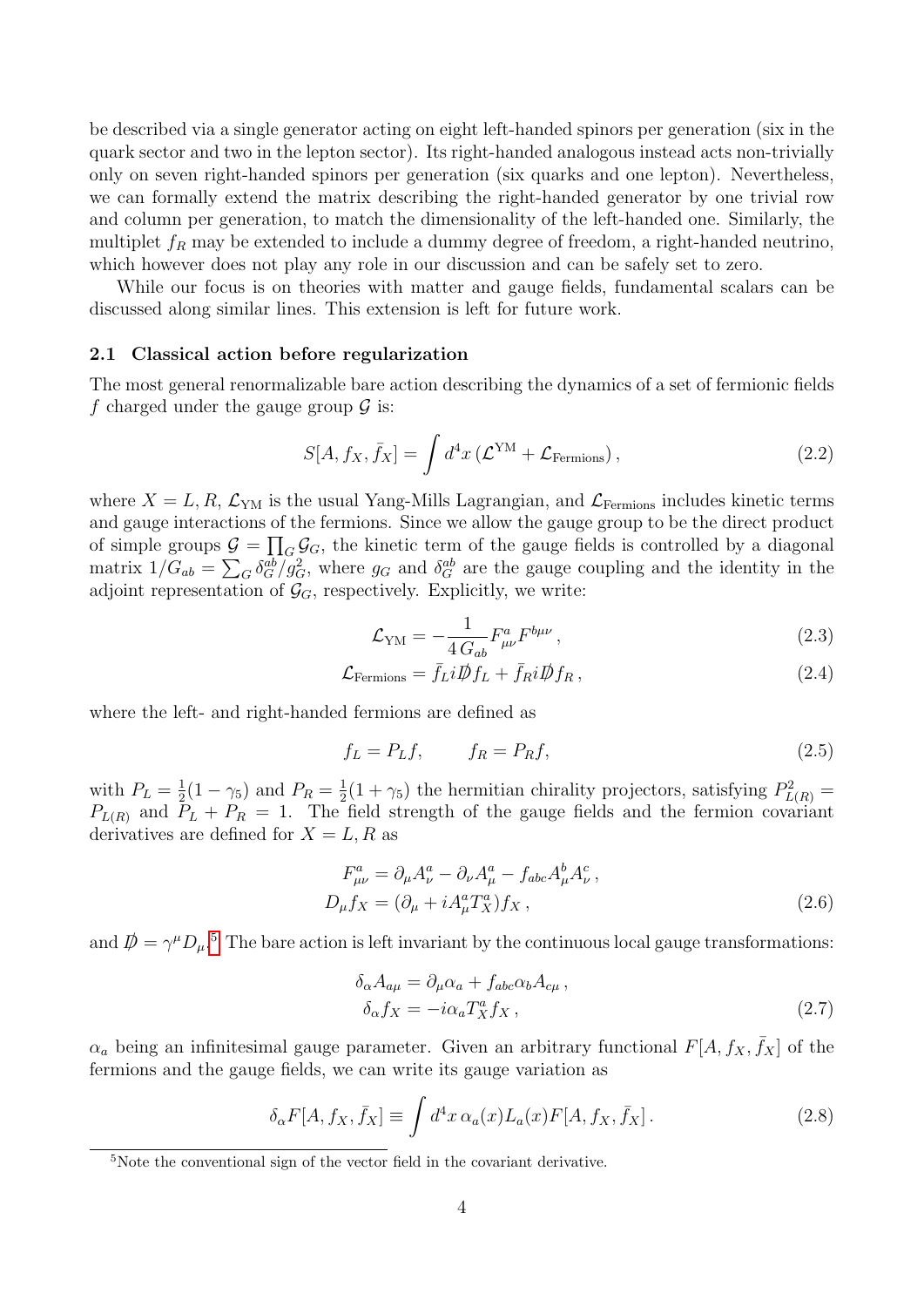where the differential operator  $L_a$  is

<span id="page-6-5"></span>
$$
L_a(x) = -\partial_\mu \frac{\delta}{\delta A_{a\mu}(x)} + f_{abc} A_{b\mu}(x) \frac{\delta}{\delta A_{c\mu}(x)}
$$
  
+ 
$$
\sum_{X=L,R} -i \frac{\delta}{\delta f_X(x)} T_X^a f_X(x) + i \bar{f}_X(x) T_X^a \frac{\delta}{\delta \bar{f}_X(x)}.
$$
 (2.9)

With this notation, the gauge invariance of the action, and similarly of any gauge-invariant functional, reads  $\delta_{\alpha} S[A, \tilde{f}_X, \tilde{f}_X] = 0$ . Because this holds for any value of the gauge parameters, it is equivalent to writing the local relation

<span id="page-6-4"></span><span id="page-6-1"></span>
$$
L_a(x)S[A, f_X, \bar{f}_X] = 0.
$$
\n(2.10)

In the following, we will refer to the identity  $L_a(x)F[A, f_X, \bar{f}_X] = 0$  as to the Ward Identity for the functional  $F[A, f_X, \bar{f}_X]$ .

From the algebra [\(2.1\)](#page-4-1) of the gauge group, it follows that any functional  $F[A, f_X, \bar{f}_X]$  of the fields and their derivatives satisfies the Wess-Zumino consistency conditions [\[24\]](#page-49-2):

$$
[L_a(y), L_b(x)] F[A, f_X, \bar{f}_X] = -\delta^{(4)}(x - y) f_{abc} L_c(x) F[A, f_X, \bar{f}_X].
$$
 (2.11)

If  $F[A, f_X, \bar{f}_X]$  is gauge invariant, these equations are trivially satisfied, since both sides vanish identically. If instead  $F[A, f_X, \overline{f}_X]$  is not gauge invariant, Eq. [\(2.11\)](#page-6-1) becomes a non-trivial constraint, which will play an important role in our analysis.

A chiral gauge theory featuring only gauge bosons and fermions is always invariant under CP, provided CP transformations are conveniently defined [\[39\]](#page-50-0). On the other hand, P is not a symmetry unless the theory is vector-like. Nevertheless, we can always define a generalized, spurious P symmetry that leaves the bare action invariant. Such a generalized P formally acts on the fields as ordinary P and on the generators, viewed as spurions, in an appropriate way. The resulting combined action reproduces ordinary P in any P-invariant theory, but is formally conserved even in theories that do not respect P, like chiral theories. Actually, in order to fully exploit the selection rules associated to both discrete symmetries we find it convenient to define both CP and P as spurious transformations, acting on the gauge and fermion fields as

$$
x^{\mu} \xrightarrow{\text{CP}} x_{\mu}, \qquad x^{\mu} \xrightarrow{\text{P}} x_{P}^{\mu} = x_{\mu},
$$
  
\n
$$
\partial_{\mu} \xrightarrow{\text{CP}} \partial^{\mu}, \qquad \partial_{\mu} \xrightarrow{\text{P}} \partial^{\mu},
$$
  
\n
$$
A_{a\mu}(x) \xrightarrow{\text{CP}} -A_{a}^{\mu}(x_{P}), \qquad A_{a\mu}(x) \xrightarrow{\text{P}} A_{a}^{\mu}(x_{P}),
$$
  
\n
$$
f_{L,R}(x) \xrightarrow{\text{CP}} C f_{L,R}^{*}(x_{P}), \qquad f_{L,R}(x) \xrightarrow{\text{P}} \gamma^{0} f_{R,L}(x_{P}),
$$
  
\n(2.12)

where C denotes the well-known charge conjugation matrix, and on the generators as

<span id="page-6-3"></span><span id="page-6-2"></span>
$$
T_{L(R)}^{a} \xrightarrow{\text{CP}} T_{L(R)}^{aT}, \qquad T_{L(R)}^{a} \xrightarrow{\text{P}} T_{R(L)}^{a}.
$$
 (2.13)

We emphasize that the latter relation implies that the structure constants transform as

$$
f_{abc} \xrightarrow{\rm CP} - f_{abc} , \qquad f_{abc} \xrightarrow{\rm P} f_{abc} . \tag{2.14}
$$

<span id="page-6-0"></span>The transformations in Eqs  $(2.12)-(2.13)$  $(2.12)-(2.13)$  are formally symmetries of any theory defined by a classical action of the type [\(2.2\)](#page-5-2). This restricts the structure of the counterterms needed to enforce the WI of the theory, provided one adopts a regularization respecting these symmetries. As a final remark, we note that the operator  $L_a$  is CP-odd and P-even. Indeed, the CP and P transformations of Eq. [\(2.7\)](#page-5-3), together with Eq. [\(2.13\)](#page-6-3), demand that  $\alpha_a$  be formally treated as a CP-odd and P-even spurion. Thus, Eq.  $(2.8)$  implies that  $L_a$  is CP-odd and P-even.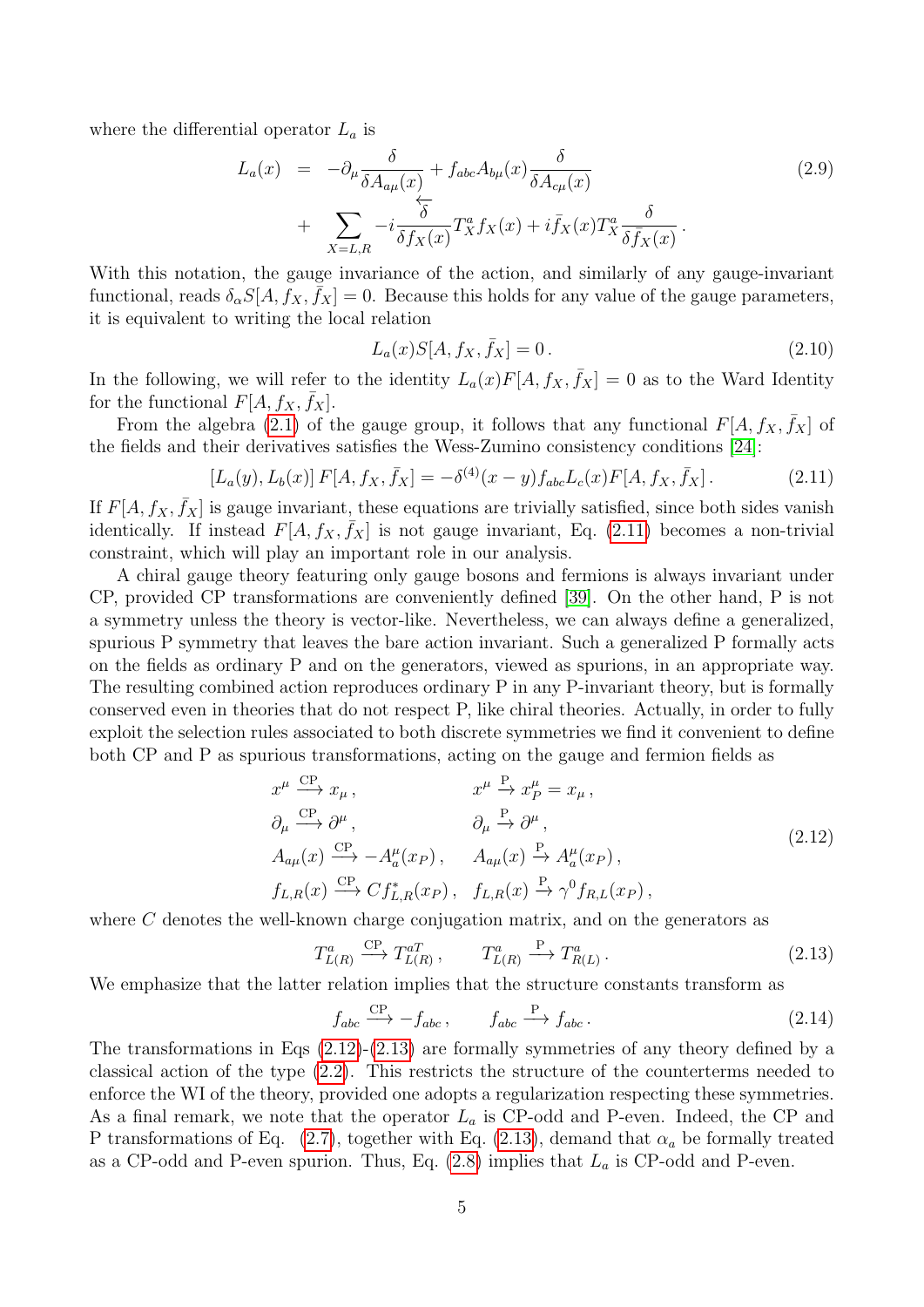#### 2.2 Regularization: the need of local counterterms

Going beyond the tree level, a regularization is needed. It is well known that in chiral gauge theories there is no consistent regularization procedure capable of preserving gauge invariance at the quantum level. This fact is at the origin of physical anomalies [\[17,](#page-48-7) [18\]](#page-48-8). The absence of gauge anomalies is guaranteed if the fermion content of the theory satisfies the well-known condition [\[40\]](#page-50-1):

<span id="page-7-0"></span>
$$
D^{abc} = \text{tr}(T_L^a \{T_L^b, T_L^c\}) - \text{tr}(T_R^a \{T_R^b, T_R^c\}) = 0. \tag{2.15}
$$

Yet, even if this condition holds, amplitudes computed in perturbation theory do not generally satisfy the WI. This is because the regularization procedure introduces scheme-dependent contributions to amplitudes beyond those removed by Eq. [\(2.15\)](#page-7-0). Such sources of spurious, unphysical breaking of gauge invariance can always be removed by adding appropriate local counterterms to the classical action in Eq.  $(2.2)$ .<sup>[6](#page-7-1)</sup> Our analysis provides a general characterization of the counterterms required at the one-loop level in a chiral gauge theory, which applies to a large class of regularization schemes. Explicit expressions for such counterterms are then derived using dimensional regularization (DR).

Let us explain our plan in some detail. The quantization of a gauge theory requires the introduction of a gauge-fixing term and a Faddeev-Popov term. Independently from the chosen regularization, these terms necessarily break the original gauge invariance, leaving the classical action invariant under BRST transformations. As a result, the effective 1PI action, as well as all Green's functions of the theory, no more obey linear Ward Identities of the type shown in Eq. [\(2.10\)](#page-6-4), but rather non-linear Slavnov-Taylor identities. Whenever a non-symmetric regulator is adopted, the identification of the counterterm that must be added to the bare action in order to restore the ST identities is unavoidably complicated by the non-linearity of such identities, as well as by the involved structure of the BRST symmetry [\[20,](#page-49-5) [22\]](#page-49-11).

Here we follow a different path and quantize the theory with the background field method [\[30–](#page-49-8)[34\]](#page-49-9). Concretely, within the background field method the 1PI effective action is obtained by re-writing any field, including ghosts, as the sum of a classical background  $\phi$  plus a quantum fluctuation  $\phi$ , and then integrating over the quantum fluctuations including only one-particle irreducible diagrams. In particular, the regularized 1PI effective action can be written as

<span id="page-7-2"></span>
$$
e^{i\Gamma^{\text{reg}}[\phi]} = \int_{1\text{PI}} \mathcal{D}\tilde{\phi} \ e^{iS_{\text{full}}^{\text{reg}}[\phi + \tilde{\phi}]}, \tag{2.16}
$$

where  $S_{\text{full}}^{\text{reg}} \equiv S^{\text{reg}} + S_{\text{g.f.}}^{\text{reg}} + S_{\text{ghost}}^{\text{reg}}$  is the sum of the regularized action, an appropriate gauge-fixing term, and the associated ghost action. The gauge-fixing Lagrangian is chosen to be

$$
\mathcal{L}_{\text{g.f.}}[\phi + \tilde{\phi}] = -\frac{1}{2\xi} f_a f_a , \qquad (2.17)
$$

where

<span id="page-7-3"></span>
$$
f_a = \partial_\mu \tilde{A}_a^\mu - f_{abc} A_{b\mu} \tilde{A}_c^\mu. \tag{2.18}
$$

The gauge-fixing action  $S_{eff}^{\text{reg}}$ <sup>reg</sup> serves its standard purpose of breaking gauge invariance. In particular, it is not invariant under gauge transformations of the quantum field. Yet  $S_{\rm cf}^{\rm reg}$  $\int_{\text{g.f.}}^{\text{reg}}$  (and, as a consequence,  $S_{\text{ghost}}^{\text{reg}}$  is manifestly invariant under background gauge transformations. The latter act as a standard gauge transformation on the background  $A_a^{\mu}$ , and as a linear redefinition of the integration variable  $\tilde{A}_{a}^{\mu}$ . For all fields transforming linearly under the original

<span id="page-7-1"></span> $6N$ o counterterm can repair the breaking of gauge invariance induced by a violation of Eq.  $(2.15)$ .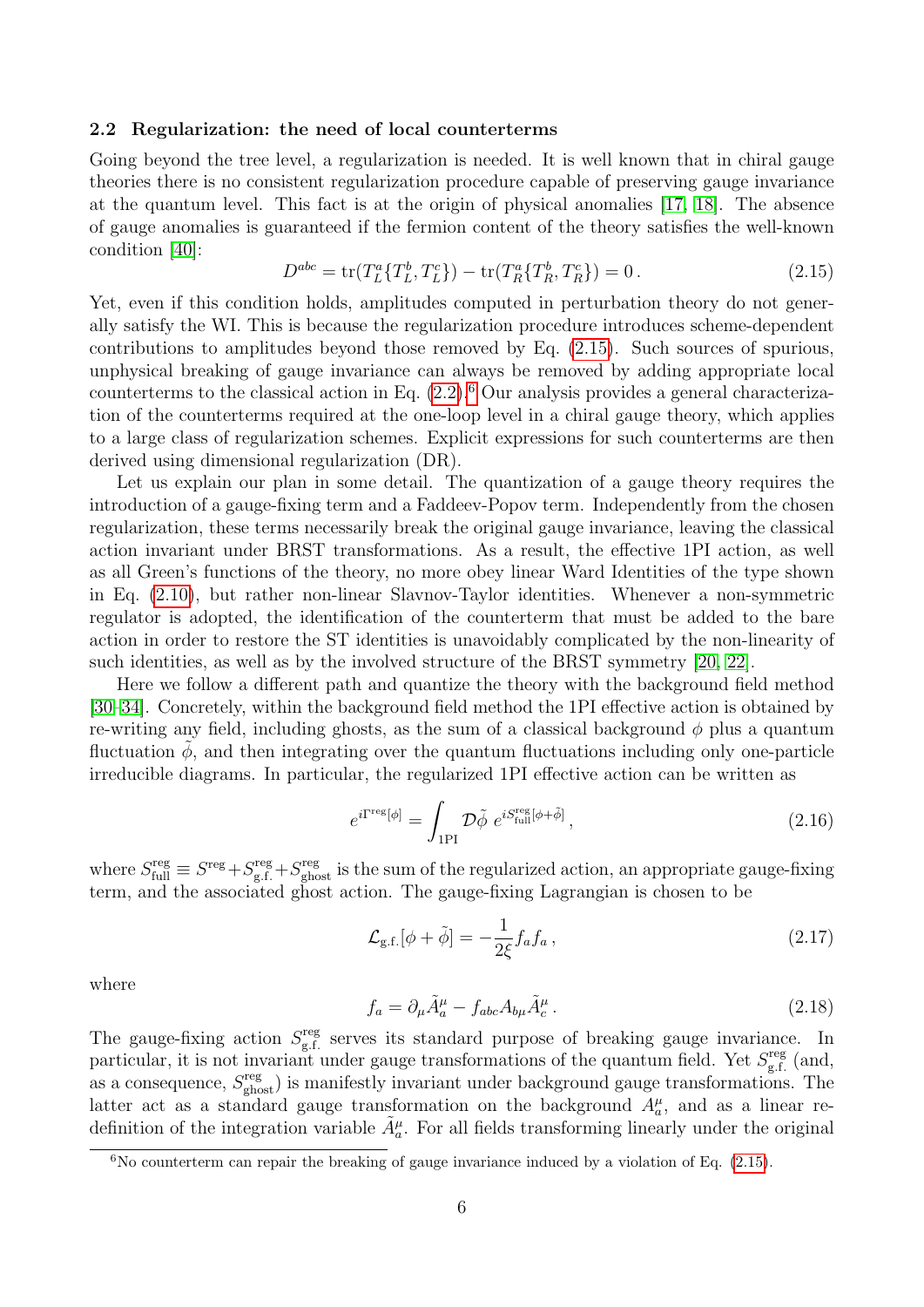gauge symmetry, both the quantum fluctuation and the classical background transform exactly as the original field, and the distinction between standard and background transformations is not relevant.

As mentioned above, the invariance of the gauge-fixed action under background gauge transformations is the main advantage of the background field method. If one introduces sources for the quantum fields only, all generating functionals are also manifestly backgroundgauge invariant and satisfy linear Ward Identities as in Eq. [\(2.10\)](#page-6-4), up to the regularizationdependent effects mentioned earlier. In particular, the background gauge symmetry, along with  $(2.15)$ , guarantees that the unique source of violation of the WI is the regularization procedure. The linearity of such relations significantly simplifies the search for the WI-restoring counterterms because, as opposed to the non-linear Slavnov-Taylor equations, the linear WI relate only Green's functions of the same order in perturbation theory [\[8\]](#page-48-6).

In our treatment we adopt a regularization scheme preserving the vectorial gauge transformations, four-dimensional Lorentz invariance, the generalized P and CP symmetries defined in Eqs.  $(2.12)$  and  $(2.13)$  and the Quantum Action Principle  $[5, 12, 13, 16]$  $[5, 12, 13, 16]$  $[5, 12, 13, 16]$  $[5, 12, 13, 16]$ . As a starting point, we assume that a consistent subtraction procedure is defined, making it possible to evaluate the renormalized functional  $\Gamma[\phi]$  from  $\Gamma^{\text{reg}}[\phi]$ . At this stage we do not need to specify either how this subtraction is performed or which renormalization conditions are imposed; we will do so in Section [4,](#page-19-0) when performing explicit calculations within DR. Here we simply assume that this subtraction renders  $\Gamma[\phi]$  finite order by order in perturbation theory. As we now show, the proof that finite counterterms can be added such that  $\Gamma[\phi]$  satisfies the WI proceeds by induction. Suppose that we have successfully identified an action  $\Gamma[\phi]$  that satisfies the WI of the theory up to loop order  $n-1$  (included):

$$
L_a(x)\Gamma[\phi]|_{(k)} = 0 \qquad k \le n - 1, \tag{2.19}
$$

where  $\Gamma[\phi]|_{(k)}$  stands for the k-order in the loop expansion of  $\Gamma[\phi]$ . Although in general the WI will be broken at order  $n$ , the Quantum Action Principle guarantees that

<span id="page-8-2"></span>
$$
L_a(x)\Gamma[\phi]|_{(n)} = (\Delta_a \cdot \Gamma)(x) = \Delta_a(x)|_{(n)} + \mathcal{O}(\hbar^{n+1}). \tag{2.20}
$$

Here  $\Delta_a \cdot \Gamma$  is the generating functional of the amputated 1PI Green's functions with one insertion of a local polynomial in the fields,  $\Delta_a|_{(n)}$ , formally of order  $\hbar^{n}$ .<sup>[7](#page-8-0)</sup> In the rest of the paper, the expressions  $L_a(x)\Gamma_{(n)}$  and  $\Delta_a|_{(n)}$  will be used interchangeably. By power counting follows that  $\Delta_a|_{(n)}$  is a dimension-four polynomial. According to our assumptions, it should be CP-odd and P-invariant as well as invariant under the four-dimensional Lorentz symmetry and should vanish when  $T_L^a = T_R^a$ .

Moreover  $\Delta_a|_{(n)}$  must satisfy the WZ consistency conditions [\(2.11\)](#page-6-1):

$$
L_a(y) \Delta_b(x)|_{(n)} - L_b(x) \Delta_a(y)|_{(n)} = -\delta^{(4)}(x-y)f_{abc} \Delta_c(x)|_{(n)}.
$$
 (2.21)

Theories complying with the criterion [\(2.15\)](#page-7-0) have no anomalies, and the most general solution of Eq.  $(2.21)$  at order *n* is:

<span id="page-8-3"></span><span id="page-8-1"></span>
$$
\Delta_a(x)|_{(n)} = -L_a(x) S_{\text{ct}}[\phi]|_{(n)},
$$
\n(2.22)

<span id="page-8-0"></span><sup>&</sup>lt;sup>7</sup>In the last step of Eq. [\(2.20\)](#page-8-2) we used the fact that at tree-level the only non-vanishing correlator functions involving  $\Delta_a|_{(n)}$  are those that contain precisely the fields appearing in  $\Delta_a|_{(n)}$ , and the corresponding contribution to the one-particle irreducible action reads  $\Delta_a$ , where by a slight abuse of notation the latter is now interpreted as being a functional of the background fields.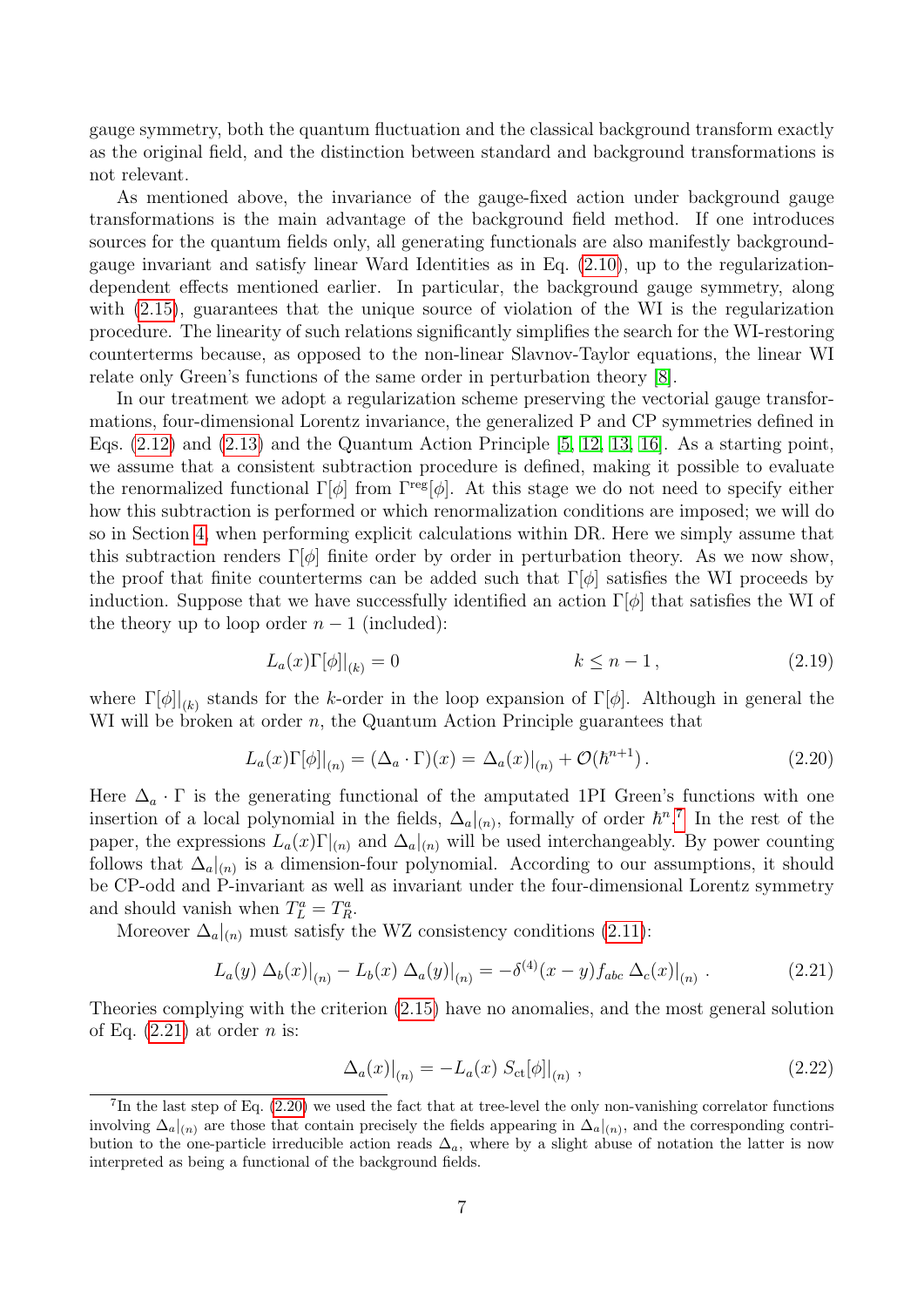where  $S_{ct}[\phi]|_{(n)} = \int d^4y \mathcal{L}_{ct}(y)|_{(n)}$  is an integrated local polynomial of order  $\hbar^n$  in the fields and their derivatives invariant under the four-dimensional Lorentz group, CP and P, and the vectorial gauge symmetry. We can next define:

$$
\Gamma_{\text{inv}}[\phi]|_{(n)} = \Gamma[\phi]|_{(n)} + S_{\text{ct}}[\phi]|_{(n)},
$$
\n(2.23)

obtaining:

$$
L_a(x)\Gamma_{\text{inv}}[\phi]|_{(n)} = \mathcal{O}(\hbar^{n+1}).\tag{2.24}
$$

The spurious noninvariant contributions induced by the regularization procedure are now removed, and gauge invariance is restored at order  $\mathcal{O}(\hbar^n)$ . After adding the  $n+1$ -loop contributions and implementing the subtraction procedure, we get a new functional  $\Gamma[\phi]|_{(n+1)}$  and we can repeat the above steps to enforce the WI at  $\mathcal{O}(\hbar^{n+1})$ .

One of our main results is the determination of the counterterm within the DR scheme at the one-loop order. We will see that DR can be made to comply with our symmetry requirements; in particular, it satisfies the Quantum Action Principle [\[35\]](#page-49-10). It is important to stress that the explicit form of the gauge variation of the effective action, as well as the countertem, does depend on the regularization scheme. Yet, as we show in the following section, several important features can be deduced solely from the general considerations presented in the previous paragraph and apply to all regularization schemes that preserve Lorentz invariance, hermiticity of the action, vectorial gauge transformations as well as generalized P and CP. Explicit results for DR will be presented in Section [4.](#page-19-0)

### <span id="page-9-0"></span>3 One-loop analysis for generic regularization schemes

As discussed above, whenever the theory is anomaly free the WI identities can be restored order by order by adding a counterterm to the classical action. The goal of this section is to determine the structure of the gauge variation of the effective action and the counterterm at the one-loop order, i.e.  $\Delta_a|_{(1)}$  and  $S_{ct}[\phi]|_{(1)}$ , for any regularization scheme respecting:

- i) the Quantum Action Principle,
- i) four-dimensional Lorentz-invariance,
- ii) hermiticity of the action,
- iii) vectorial gauge symmetry,
- iv) the generalized P and CP symmetries of Eqs. [\(2.12\)](#page-6-2), [\(2.13\)](#page-6-3).

As we show in the following, these rather general hypotheses significantly constrain the form of  $\Delta_a|_{(1)}$  and  $S_{\rm ct}[\phi]|_{(1)}$ .

#### <span id="page-9-1"></span>3.1 A basis for the gauge variation and the counterterm

We start by providing a convenient representation for both  $\Delta_a|_{(1)}$  and  $S_{\rm ct}[\phi]|_{(1)}$ . As discussed above, the former is a finite local polynomial of dimension four in the gauge and fermionic fields, and their derivatives.<sup>[8](#page-9-2)</sup> We can thus expand it in a basis of monomials involving only

<span id="page-9-2"></span><sup>&</sup>lt;sup>8</sup>We neglect a possible dependence of  $\Delta_a|_{(1)}$  on ghosts. As will be discussed in Section [4,](#page-19-0) these do not contribute to  $\Delta_a$  at the one-loop level.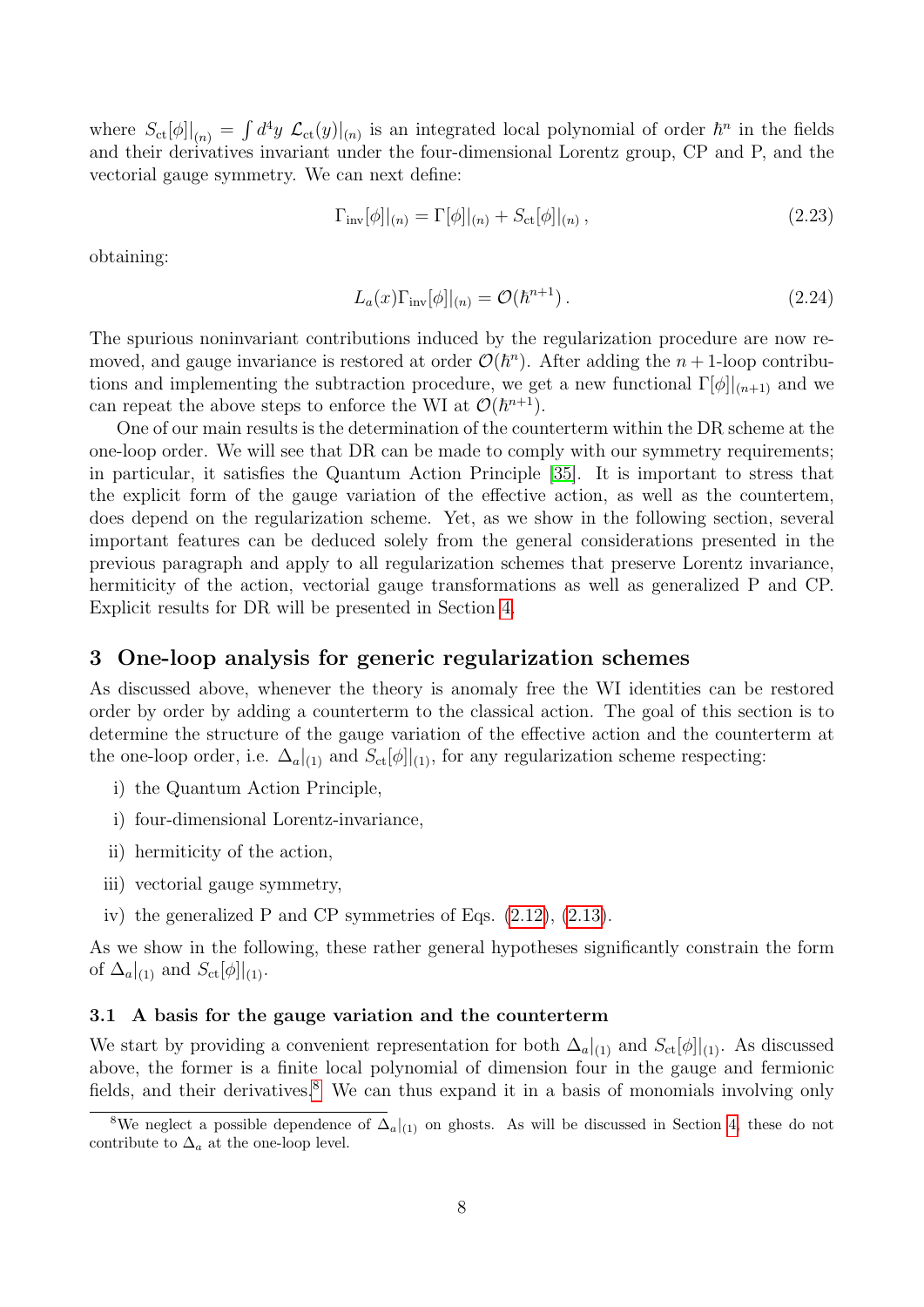<span id="page-10-0"></span>

| monomial        | explicit expression                                                                 | $\rm CP$                                        | Ρ                                                                   |
|-----------------|-------------------------------------------------------------------------------------|-------------------------------------------------|---------------------------------------------------------------------|
| $I_a^0$         | $\square \partial^{\mu} A_{a\mu}$                                                   |                                                 | $\hspace{0.1mm} +$                                                  |
| $I^1_{ab}$      | $\epsilon^{\mu\nu\alpha\beta}(\partial_{\alpha}A_{a\mu})(\partial_{\beta}A_{b\nu})$ |                                                 |                                                                     |
| $I_{ab}^2$      | $A_{a\mu}(\partial^{\mu}\partial^{\nu} - \Box g^{\mu\nu})A_{b\nu}$                  | $^{+}$                                          | $\hspace{0.1mm} +$                                                  |
| $I^3_{ab}$      | $A_{a\mu} \Box A_b^{\mu}$                                                           | $^{+}$                                          | $^{+}$                                                              |
| $I^4_{ab}$      | $(\partial_{\nu}A_{a\mu})(\partial^{\nu}A^{\mu}_{b})$                               | $\hspace{0.1mm} +$                              | $\hspace{.1cm} + \hspace{.1cm}$                                     |
| $I^5_{ab}$      | $(\partial_{\nu}A_{a\mu})(\partial^{\mu}A_{b}^{\nu})$                               | $^{+}$                                          | $^{+}$                                                              |
| $I^6_{ab}$      | $(\partial^{\mu}A_{a\mu})(\partial^{\nu}A_{b\nu})$                                  |                                                 | $^{+}$                                                              |
| $I_{abd}^7$     | $(\partial_{\mu}A^{\mu}_{a})A_{b\nu}A^{\nu}_{d}$                                    |                                                 | $^{+}$                                                              |
| $I_{abd}^8$     | $(\partial_{\mu}A^{\nu}_{a})A_{b\mu}A^{\nu}_{d}$                                    |                                                 | $^{+}$                                                              |
| $I_{abd}^9$     | $\epsilon^{\mu\nu\alpha\beta}(\partial_{\beta}A_{a\mu})A_{b\nu}A_{d\alpha}$         | $\overline{+}$                                  |                                                                     |
| $I^{10}_{abde}$ | $A_{a\mu}A_b^{\mu}A_{d\nu}A_e^{\nu}$                                                |                                                 |                                                                     |
| $I^{11}_{abde}$ | $\epsilon^{\mu\nu\rho\sigma} A_{a\mu} A_{b\nu} A_{d\rho} A_{e\sigma}$               |                                                 |                                                                     |
| $I^{12}_{Xij}$  | $\bar{f}_{Xi}$ $\overline{\phi}$ $f_{Xj}$                                           | $-\bar{f}_{Xj}\overleftarrow{\partial} f_{Xi}$  | $\bar{f}_{\tilde{X}i} \hat{\phi} f_{\tilde{X}i}$                    |
| $I^{13}_{Xij}$  | $\overline{f_{Xi}} \overleftarrow{\overline{\phi}} f_{Xj}$                          | $-\bar{f}_{Xj}\overrightarrow{\partial} f_{Xi}$ | $\overline{\bar{f}_{\tilde{X}i}\overline{\vartheta}f_{\tilde{X}j}}$ |
| $I^{14}_{Xaij}$ | $\bar{f}_{Xi}A_a f_{Xj}$                                                            | $+\bar{f}_{Xj}A_{a}f_{Xi}$                      | $\bar{f}_{\tilde{X}i}A_{a}f_{\tilde{X}i}$                           |

Table 3.1: Basis of local, dimension-four operators depending on gauge bosons, fermions and their derivatives entering the decomposition of  $\Delta_a|_{(1)}$ . Lorentz indices  $\mu$ ,  $\nu$ ,... run from 0 to 3. Also shown are the transformation properties under CP and P. For the fermion bilinears  $I_{Xij}^{12}$ ,  $I_{Xij}^{13}$ , and  $I_{Xaij}^{14}$ , i, j being flavour indices, we explicitly display their CP- and P-transformed versions, with  $\tilde{L}(\tilde{R}) = R(L)$ .

gauge and fermion fields:

<span id="page-10-2"></span><span id="page-10-1"></span>
$$
\Delta_a(x)|_{(1)} = \sum_{k=0}^{14} C_{aA}^k I_A^k(x).
$$
\n(3.1)

where a sum over  $X = L, R$  is understood. The monomials  $I_A^k$ , where the label A collectively denotes the relevant set of indices, are collected in Table [3.1,](#page-10-0) along with their CP and P properties. The resulting basis coincides with the one already identified in Ref. [\[20\]](#page-49-5). Observable quantities are basis-independent, thus any other choice of basis would be equally good. The symmetry properties of the  $I_A^k$  imply:

$$
C_{abc}^1 = C_{a(bc)}^1, \quad C_{abc}^4 = C_{a(bc)}^4, \quad C_{abc}^5 = C_{a(bc)}^5, \quad C_{abc}^6 = C_{a(bc)}^6, \quad C_{abcd}^7 = C_{ab(cd}^7, C_{abcd}^9 = C_{ab[cd]}^9, \quad C_{abcde}^{10} = C_{a(bc)(de)}^{10} = C_{a(de)(bc)}^{10}, \quad C_{abcde}^{11} = C_{a[bcde]}^{11}, \tag{3.2}
$$

where  $(a_1 \ldots a_n)$  and  $[a_1 \ldots a_n]$  denote symmetrization and antisymmetrization over the indices inside the parenthesis. For example,  $C_{a(bc)}^1 = (C_{abc}^1 + C_{acb}^1)/2$ ,  $C_{ab[cd]}^9 = (C_{abcd}^9 - C_{abcd}^9)/2$ , whereas  $C_{a[bcde]}^{11}$  involves the anti-symmetrization of the four indices *bcde*. The decomposition of Eq. [\(3.1\)](#page-10-1) is general, and applies to any regularization scheme satisfying the properties i)-iv). We can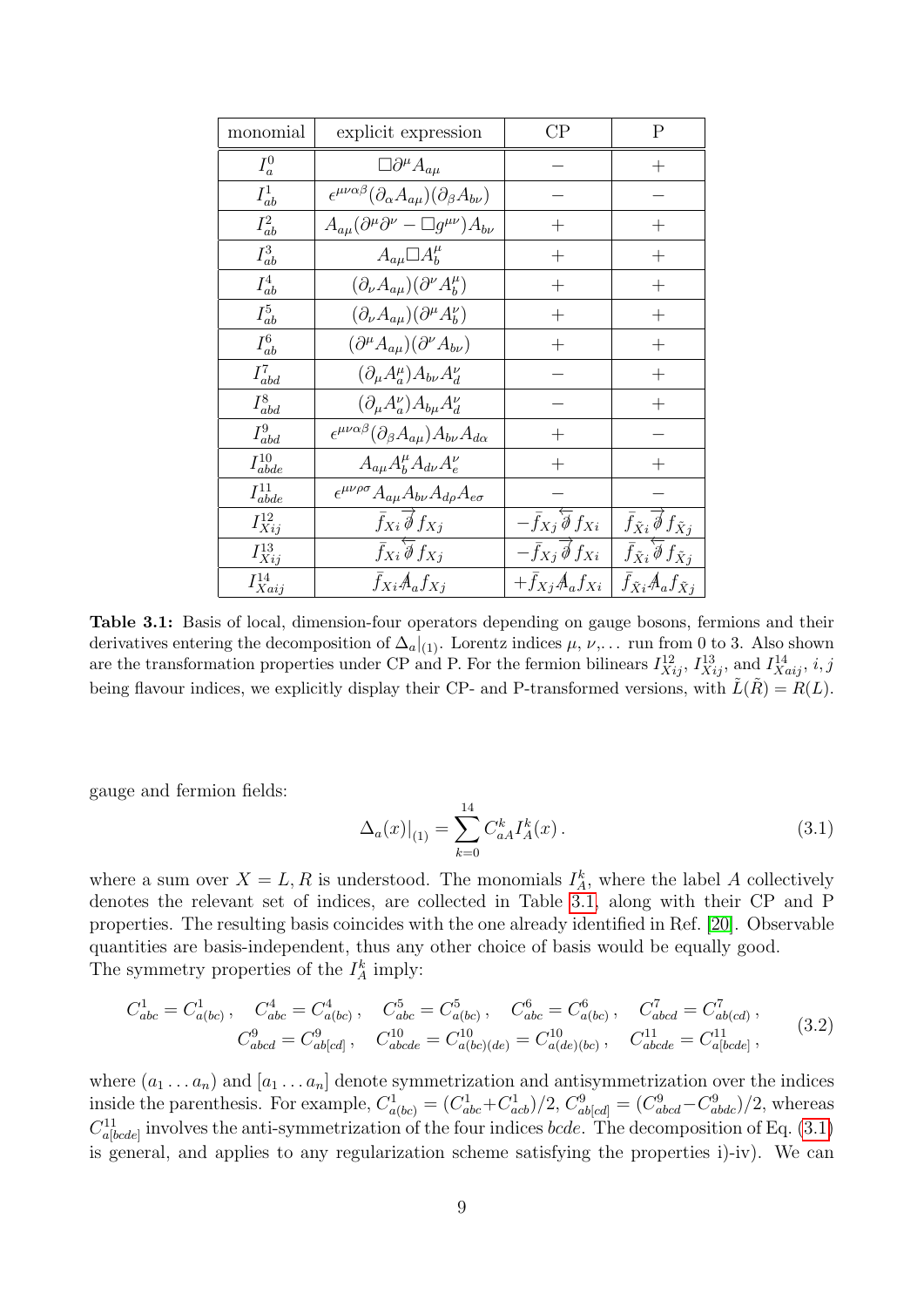<span id="page-11-1"></span>

| monomial               | explicit expression                                                           | coefficient        | CP                 | Ρ                      |
|------------------------|-------------------------------------------------------------------------------|--------------------|--------------------|------------------------|
| $\mathcal{I}_{ghl}^1$  | $\left(\partial^{\nu}A^{\mu}_{q}\right)A_{h\nu}A_{l\mu}$                      | $\xi_{qhl}^1$      |                    |                        |
| $\mathcal{I}_{gh}^2$   | $A_{qu} \Box A_h^{\mu}$                                                       | $\xi_{qh}^2$       | $^+$               |                        |
| $\mathcal{I}_{qh}^3$   | $A_{q\mu}\partial^{\mu}\partial^{\nu}A_{h\nu}$                                | $\xi_{qh}^3$       | $^+$               |                        |
| $\mathcal{I}_{ghl}^4$  | $\epsilon^{\mu\nu\rho\sigma} A_{q\mu} A_{h\nu} (\partial_{\rho} A_{l\sigma})$ | $\xi_{[gh]l}^4$    | $\hspace{0.1mm} +$ |                        |
| $\mathcal{I}_{ghlm}^5$ | $\epsilon^{\mu\nu\rho\sigma} A_{q\mu} A_{h\nu} A_{l\rho} A_{m\sigma}$         | $\xi_{[ghlm]}^5$   |                    |                        |
| $\mathcal{I}_{ghlm}^6$ | $A_{q\mu}A_{h}^{\mu}A_{l\nu}A_{m}^{\nu}$                                      | $\xi^6_{(gh)(lm)}$ |                    |                        |
| $\mathcal{I}_{Xij}^7$  | $\bar{f}_{Xi} \overrightarrow{\partial} f_{Xj}$                               | $\xi_{Xij}^7$      | $\xi_{Xji}^7$      | $\xi^7_{\tilde{X}ij}$  |
| $\mathcal{I}_{Xaij}^8$ | $\bar{f}_{Xi}A_a f_{Xj}$                                                      | $\xi_{Xaij}^8$     | $\xi_{Xaji}^8$     | $\xi^8_{\tilde{X}aij}$ |

Table 3.2: Basis of local, dimension-four operators, depending on gauge bosons, fermions and their derivatives relevant to build the counterterm  $S_{\text{ct}}$ . Lorentz indices  $\mu$ ,  $\nu$ ,... run from 0 to 3. Also shown are the corresponding coefficients and their transformation properties under CP and P. For the fermion bilinears we explicitly display their CP- and P-transformed, with  $L(R) = R(L)$ .

further constrain this parametrization by observing that the effective action must fulfill the WZ conditions, hence its variation  $\Delta_a|_{(1)}$  must satisfy Eq. [\(2.21\)](#page-8-1). Plugging the decomposition  $(3.1)$  in  $(2.21)$ , a set of relations among the coefficients  $C_{aA}^k$  is obtained. We collectively denote them as

<span id="page-11-0"></span>
$$
WZ[C_{aA}^k] = 0, \t\t(3.3)
$$

and provide their explicit expressions in Appendix [A.1.](#page-37-1) It is worth stressing that the mutual dependence among the coefficients implied by Eq. [\(3.3\)](#page-11-0) is not related to the linear dependence among the elements of the chosen basis, but is rather a consequence of the Lie algebra satisfied by the group generators.

Also the polynomial  $\mathcal{L}_{ct}$  defining the counterterm  $S_{ct}[\phi]|_{(1)}$  can be expanded in a basis. At variance with the elements  $I_A^k$ , which always occur unintegrated,  $\mathcal{L}_{ct}$  is integrated over spacetime. Since monomials related by integration by parts do not produce independent terms in  $S_{\text{ct}}[\phi]|_{(1)}$ , we can expand  $\mathcal{L}_{\text{ct}}$  in a basis consisting in a subset of the one introduced above:

<span id="page-11-2"></span>
$$
S_{\rm ct}[\phi]|_{(1)} = \int d^4y \mathcal{L}_{\rm ct}(y) = \int d^4y \sum_{j=1}^8 \xi_B^j \mathcal{I}_B^j(y) , \qquad (3.4)
$$

where the label B collectively denotes the relevant set of indices and a sum over  $X = L, R$ is understood. The monomials  $\mathcal{I}_P^j$  $\mathcal{B}_B^j$  and their CP and P properties are displayed in Table [3.2.](#page-11-1) Exchanging the gauge indices we deduce the following constraints on the coefficients:

$$
\xi_{ghl}^4 = \xi_{[gh]l}^4, \qquad \xi_{ghlm}^5 = \xi_{[ghlm]}^5, \qquad \xi_{(gh)(lm)}^6 = \xi_{(lm)(gh)}^6. \qquad (3.5)
$$

By computing the gauge variation of  $S_{\text{ct}}[\phi]|_{(1)}$ , we find:

$$
L_a(x)S_{ct}[\phi]|_{(1)} = -(\xi_{ba}^2 + \xi_{ab}^2 + \xi_{ba}^3 + \xi_{ab}^3) I_a^0(x) + 2\xi_{[ab]c}^4 I_{bc}^1(x) + (\xi_{abc}^1 + \xi_{acb}^1 - \xi_{cba}^1 + (\xi_{cd}^3 + \xi_{dc}^3) f_{dab}) I_{bc}^2(x) + [(\xi_{abc}^1 + \xi_{acb}^1 - \xi_{cba}^1 - \xi_{cab}^1) + (\xi_{cd}^2 + \xi_{dc}^2 + \xi_{cd}^3 + \xi_{dc}^3) f_{dab}] I_{bc}^3(x)
$$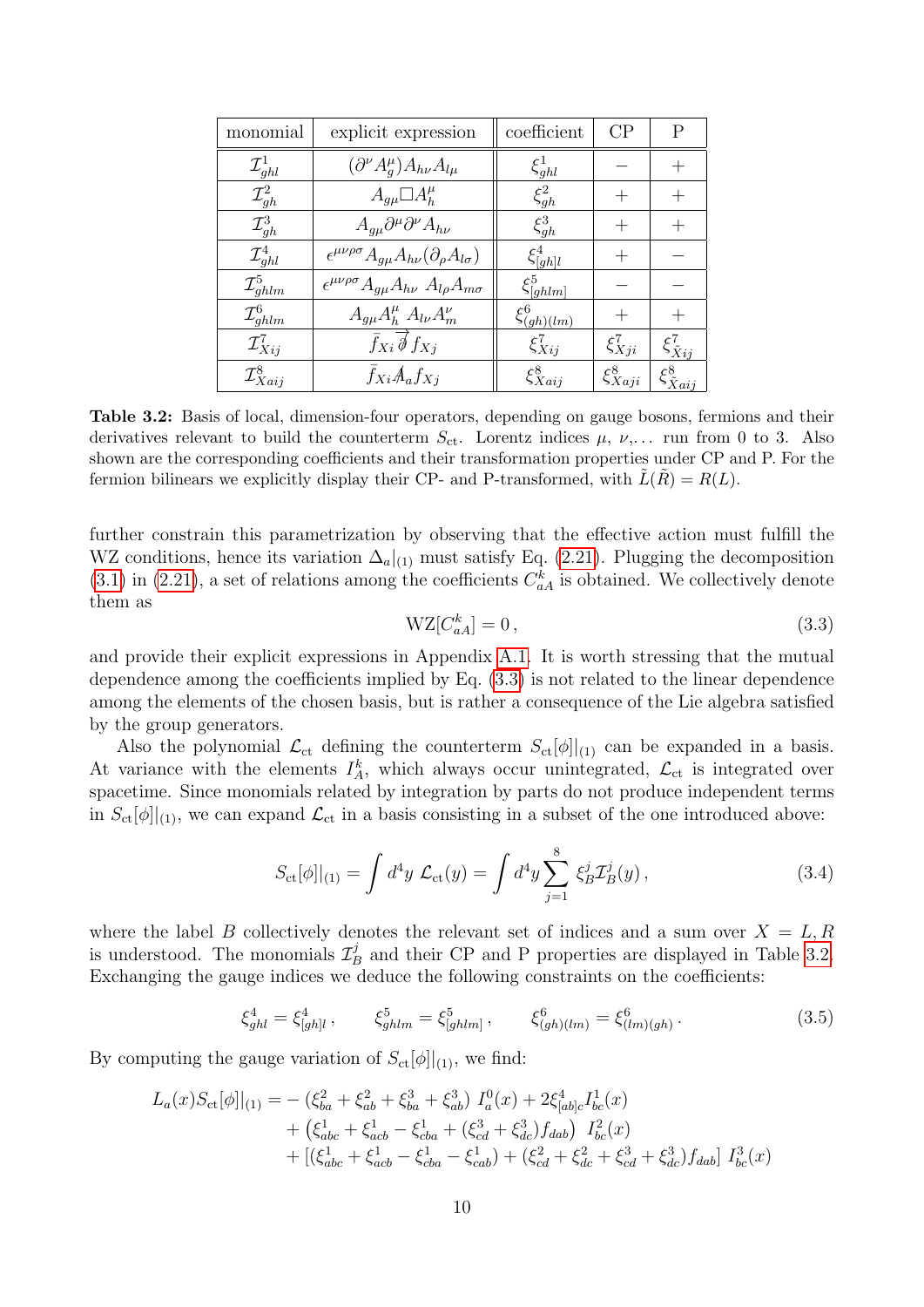$$
-\xi_{cab}^{1}I_{bc}^{4}(x) + (\xi_{abc}^{1} - \xi_{cba}^{1})I_{bc}^{5}(x)
$$
  
+  $\xi_{abc}^{1}I_{bc}^{6}(x)$   
-  $(f_{ace}\xi_{ebd}^{1} + 4 \xi_{(ab)(cd)}^{6})I_{bcd}^{7}(x)$   
+  $(f_{ade}\xi_{bce}^{1} - f_{ade}\xi_{ccb}^{1} + f_{ace}\xi_{bed}^{1} - 8 \xi_{(ac)(bd)}^{6})I_{bcd}^{8}(x)$   
+  $4 f_{abg}\xi_{(gc)(de)}^{6}I_{bcde}^{10}$   
+  $(12 \xi_{[abcd]}^{5} + 2f_{ace}(\xi_{[de]b}^{4} - \xi_{[bd]e}^{4})) I_{bcd}^{9}(x)$   
+  $4 f_{abg}\xi_{[gcde]}^{5} I_{bcde}^{11}(x)$   
+  $i(T_{X}^{a}\xi_{X}^{7} + i\xi_{Xa}^{8})_{ij}I_{Xij}^{12}(x)$   
+  $i(\xi_{X}^{7}T_{X}^{a} + i\xi_{Xa}^{8})_{ij}I_{Xij}^{13}(x)$   
+  $i(T_{X}^{A}\xi_{Xb}^{8} - \xi_{Xb}^{8}T_{X}^{a} - i f_{abc}\xi_{Xc}^{8})_{ij}I_{Xbj}^{14}(x)$ .  

$$
I_{bc0}^{14}
$$

Again, a sum over  $X = L, R$  is understood. Explicit expressions for the coefficients  $\hat{C}_{aA}^k$ as a function of the coefficients  $\xi_B^i$  appearing in the counterterm are provided in Table [3.3.](#page-13-1) Note that, since Eq. [\(3.6\)](#page-12-1) describes a gauge variation, the  $\hat{C}^k_{aA}$  automatically satisfy the WZ conditions.

<span id="page-12-1"></span>=

Using [\(3.6\)](#page-12-1) and [\(3.1\)](#page-10-1), the gauge variation of the sum of the 1-loop effective action and the counterterm can be written as

$$
\Delta_a(x)|_{(1)} + L_a(x) S_{\rm ct}[\phi]|_{(1)} = \sum_{k=0}^{14} \left[ C_{aA}^k + \hat{C}_{aA}^k(\xi) \right] I_A^k(x). \tag{3.7}
$$

In an anomaly-free theory, the WI can be enforced by requiring the right-hand side of this equation to vanish. If instead the fermion content of the theory is anomalous, we can generalize this requirement by splitting the gauge variation of the effective action into two contributions, only one of which can be removed by a counterterm. The remaining piece represents the anomaly. Since the anomaly of a gauge theory is an equivalence class, where two elements related by adding an integrated local polynomial of the fields and derivatives are equivalent, such a separation is ambiguous unless we pick up a specific representative element  $\mathcal{A}_a$  in the class. When this choice is made, we can write:

<span id="page-12-2"></span>
$$
\sum_{k=0}^{14} \left[ C_{aA}^k + \hat{C}_{aA}^k(\xi) \right] I_A^k(x) = \mathcal{A}_a(x) \,. \tag{3.8}
$$

This defines our master equation. In practice, it is a set of linear equations that determine the counterterm coefficients  $\xi_l^j$  $\mathcal{L}_{B}^{j}$  as a function of the coefficients  $C_{aA}^{k}$  describing the breaking of gauge invariance induced by the regularization. If the theory is anomaly free, Eq. [\(3.8\)](#page-12-2) simplifies to:

<span id="page-12-3"></span>
$$
C_{aA}^k + \hat{C}_{aA}^k(\xi) = 0.
$$
\n(3.9)

<span id="page-12-0"></span>Even in an anomalous theory, Eq. [\(3.9\)](#page-12-3) can be enforced for a convenient subset of coefficients by appropriately choosing the representative element  $\mathcal{A}_a$ . For instance, one can always choose  $\mathcal{A}_a$  to be a combination of P-violating operators. Here we show how this well-known fact can be deduced in full generality from the WZ conditions.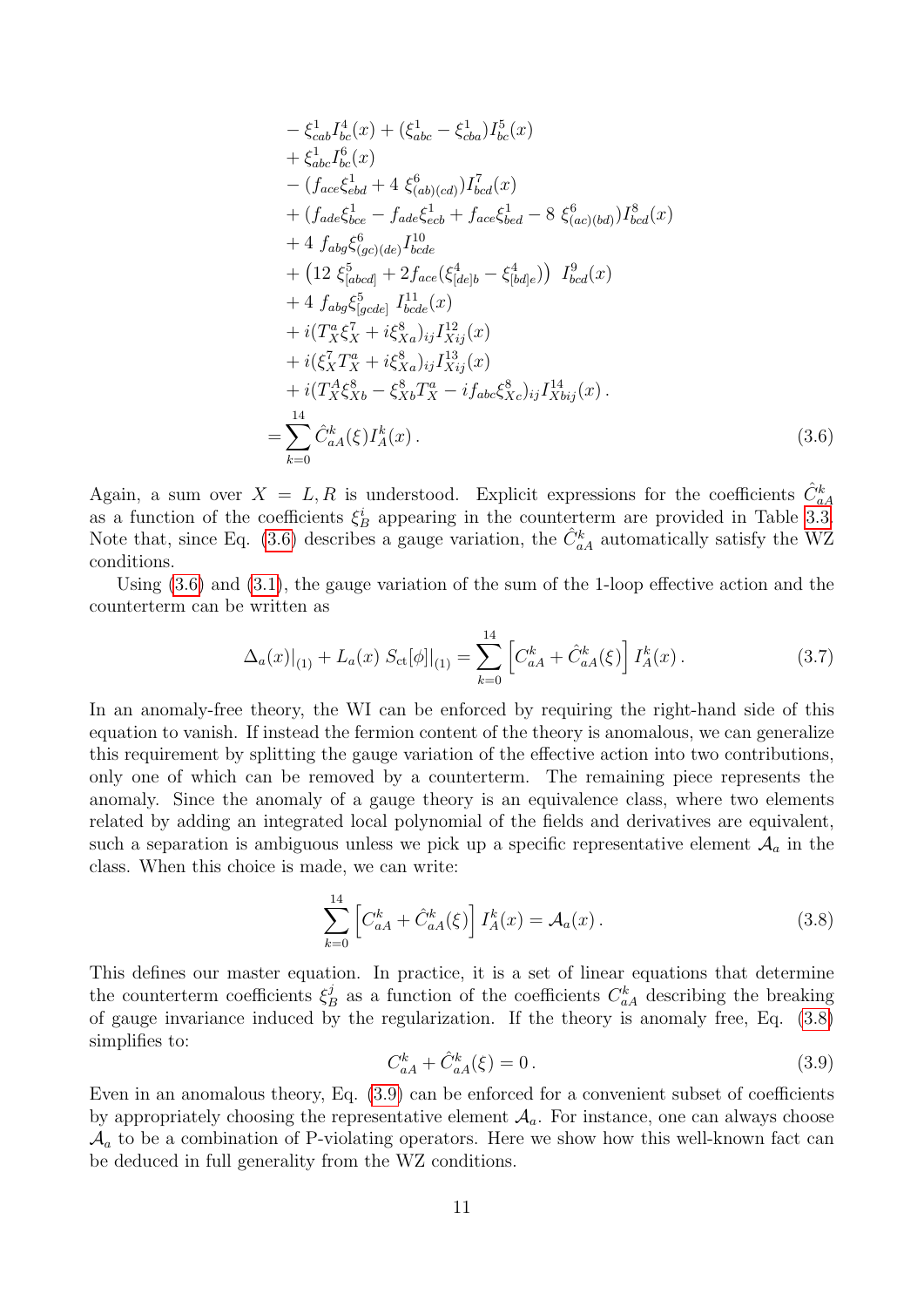<span id="page-13-1"></span>

| coefficient                             | explicit expression                                                                                                     |                          | $\mathbf{P}$                    |
|-----------------------------------------|-------------------------------------------------------------------------------------------------------------------------|--------------------------|---------------------------------|
| $\hat{C}^0_{ab}$                        | $-(\xi_{ba}^2 + \xi_{ab}^2 + \xi_{ba}^3 + \xi_{ab}^3)$                                                                  | $^{+}$                   | $^{+}$                          |
| $\hat{C}^1_{a(bc)}$                     | $\xi_{[ab]c}^4 + \xi_{[ac]b}^4$                                                                                         | $^{+}$                   |                                 |
| $\overline{\hat{C}_{abc}^2}$            | $(\xi_{abc}^1 + \xi_{acb}^1 - \xi_{cba}^1) + (\xi_{cd}^3 + \xi_{dc}^3) f_{dab}$                                         |                          | $+$                             |
| $\hat{C}^3_{abc}$                       | $(\xi_{abc}^1 + \xi_{acb}^1 - \xi_{cba}^1 - \xi_{cab}^1) + (\xi_{cd}^2 + \xi_{dc}^2 + \xi_{cd}^3 + \xi_{dc}^3) f_{dab}$ |                          | $+$                             |
| $\bar{\hat{C}}_{\underline{a}(bc)}^{4}$ | $-\frac{1}{2}(\xi_{cab}^1 + \xi_{bac}^1)$                                                                               |                          | $^{+}$                          |
| $\hat{C}^5_{a(bc)}$                     | $\frac{1}{2}(\xi_{abc}^1 - \xi_{cba}^1 + \xi_{acb}^1 - \xi_{bca}^1)$                                                    |                          | $^{+}$                          |
| $\overline{\hat{C}^6_{a(bc)}}$          | $\frac{1}{2}(\xi_{abc}^1 + \xi_{acb}^1)$                                                                                |                          | $+$                             |
| $\hat{C}^7_{ab(cd)}$                    | $-\frac{1}{2}(f_{ace}\xi_{ebd}^1 + f_{ade}\xi_{ebc}^1) - 4 \xi_{(ab)(cd)}^6$                                            | $^{+}$                   | $^{+}$                          |
| $\bar{\hat{C}}^8_{abcd}$                | $f_{ade} \xi_{bce}^1 - f_{ade} \xi_{ecb}^1 + f_{ace} \xi_{bed}^1 - 8 \xi_{(ac)(bd)}^6$                                  | $^{+}$                   | $^{+}$                          |
| $\hat{C}^9_{ab[cd]}$                    | $12~\xi^{5}_{[abcd]}+f_{ace}(\xi^{4}_{[de]b}-\xi^{4}_{[bd]e})-f_{ade}(\xi^{4}_{[ce]b}-\xi^{4}_{[bc]e})$                 |                          |                                 |
| $\hat{C}^{10}_{a(\underline{bc})(de)}$  | $f_{abg}\xi_{(gc)(de)}^6 + f_{acg}\xi_{(gb)(de)}^6 + f_{adg}\xi_{(ge)(bc)}^6 + f_{aeg}\xi_{(gd)(bc)}^6$                 |                          | $^{+}$                          |
| $\hat{C}_{a[bcde]}^{11}$                | $f_{abg}\xi_{[gcde]}^5 - f_{acg}\xi_{[gbde]}^5 + f_{adg}\xi_{[gbce]}^5 - f_{aeg}\xi_{[gbcd]}^5$                         | $+$                      |                                 |
| $\hat{C}_{aX}^{12}$                     | $i(T_X^a \xi_X^7 + i \xi_{Xa}^8)$                                                                                       | $\hat{C}^{13}_{aX}$ T    | $\hat{C}^{12}_{a\tilde{X}}$     |
| $\hat{C}_{aX}^{13}$                     | $i(\xi_X^7 T_X^a + i \xi_{Xa}^8)$                                                                                       | $\hat{C}^{12}_{aX}$ T    | $\hat{C}^{13}_{a\tilde{X}}$     |
| $\hat{C}^{14}_{abX}$                    | $i(T_X^a \xi_{Xb}^8 - \xi_{Xb}^8 T_X^a - i f_{abc} \xi_{Xc}^8)$                                                         | $\hat{C}$ 14<br>T<br>abX | $\hat{C}^{14}$<br>$ab\tilde{X}$ |

**Table 3.3:** Coefficients appearing in the gauge variation of the general counterterm  $L_a\Gamma_{ct}$  once it is decomposed in the basis of Table [3.1.](#page-10-0) Also shown are the transformation properties under CP and P. For the fermionic coefficients  $\hat{C}_{aX}^{12}$ ,  $\hat{C}_{aX}^{13}$  and  $\hat{C}_{abX}^{14}$ , we display their CP- and P-transformed, with  $L(R) = R(L).$ 

#### 3.2 Solution to the master equation

We now wish to simultaneously solve the WZ conditions  $(3.3)$  and the master equation  $(3.8)$ . To this end, we first determine the most general form of the  $C_{aA}^k$  satisfying [\(3.3\)](#page-11-0), and then find the counterterm coefficients  $\xi_I^j$  $B_B^j$  such that [\(3.8\)](#page-12-2) is fulfilled. We do not need to specify the regularization scheme, which is only required to satisfy the general assumptions spelled out at the beginning of Section [3.](#page-9-0) An explicit determination of the coefficients  $C_{aA}^k$  and of the corresponding counterterms  $\xi_{l}^{j}$  $B_B^j$  is performed in Sec. [4.3](#page-24-0) using DR.

Our task is considerably facilitated by the observation that both  $C_{aA}^k$  and  $\xi_B^j$  have definite transformation properties under CP and P. For the  $C_{aA}^k$  these properties can be deduced from Eq. [\(3.1\)](#page-10-1), recalling that  $\Delta_a$  is CP-odd and P-even and that the operators  $I_A^k$  transform as shown in Table [3.1.](#page-10-0) Similarly, the transformations of  $\xi_B^j$  under CP and P, displayed in Table [3.2,](#page-11-1) can be deduced from Eq. [\(3.4\)](#page-11-2), wWWhere each side is invariant under both CP and P. For consistency the coefficients  $\hat{C}_{aA}^k$  and  $C_{aA}^k$  must transform in the same way (see Table [3.3\)](#page-13-1).

<span id="page-13-0"></span>Since gauge transformations do not mix operators with fermions with those containing only bosons, we can treat them independently. We start by solving the set of equations [\(3.3\)](#page-11-0) and [\(3.8\)](#page-12-2) involving purely bosonic operators and then discuss the fermionic sector.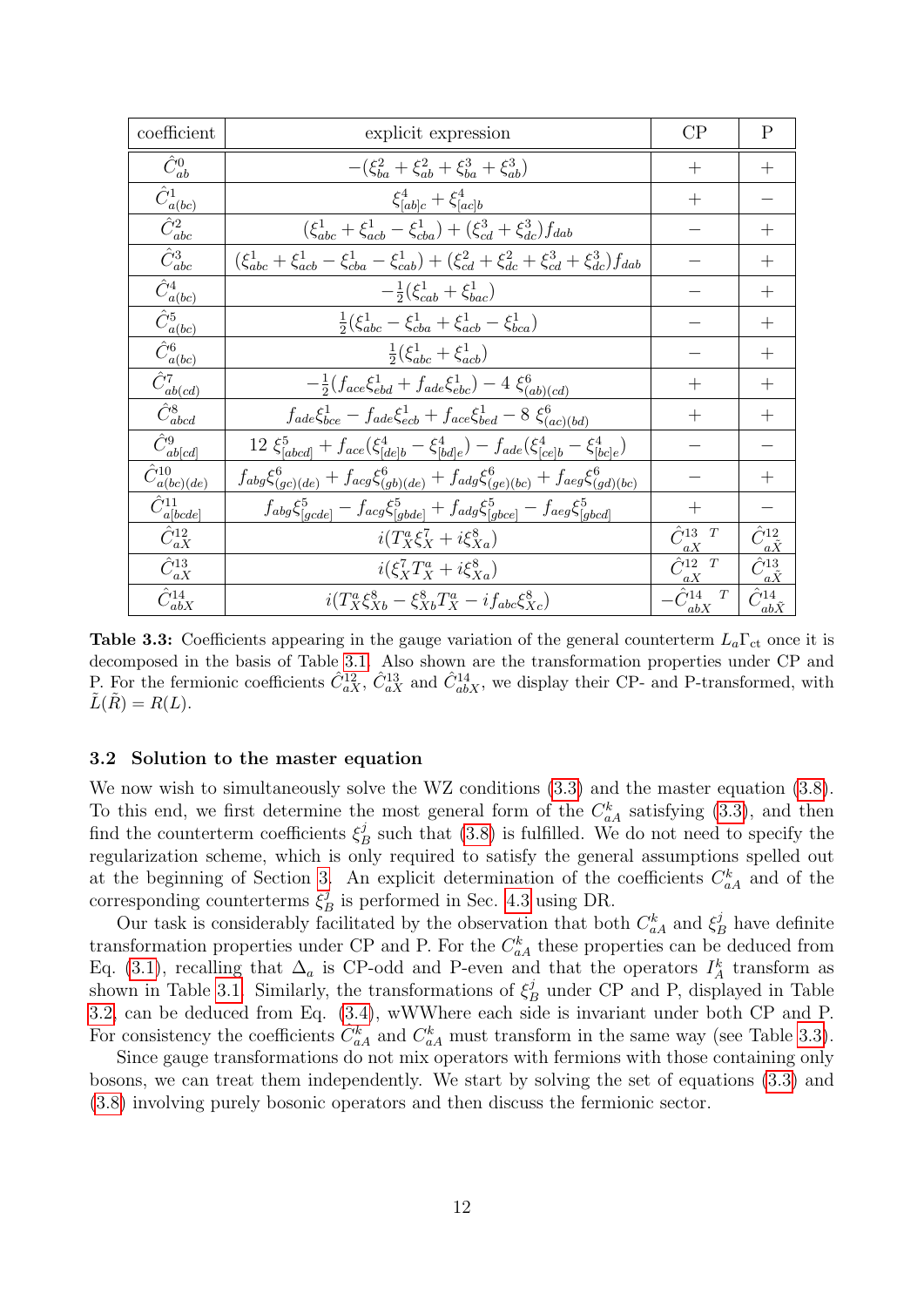<span id="page-14-2"></span>

| trace combination                                                                                                                         |  |
|-------------------------------------------------------------------------------------------------------------------------------------------|--|
| $(T^{a_1a_n}_{X_1X_n}+T^{a_na_1}_{X_nX_1})+(T^{a_1a_n}_{\tilde{X}_1\tilde{X}_n}+T^{a_na_1}_{\tilde{X}_2\tilde{X}_1})$                     |  |
| $(T^{a_1a_n}_{X_1X_n}+T^{a_na_1}_{X_nX_1})-(T^{a_1a_n}_{\tilde{X}_1 \dots \tilde{X}_n}+T^{a_na_1}_{\tilde{X}_n \dots \tilde{X}_1})$       |  |
| $(T^{a_1a_n}_{X_1X_n}-T^{a_na_1}_{X_nX_1})+(T^{a_1a_n}_{\tilde{X}_1\tilde{X}_n}-T^{a_na_1}_{\tilde{X}_n\tilde{X}_1})$                     |  |
| $(T^{a_1a_n}_{X_1X_n} - T^{a_na_1}_{X_nX_1}) - (T^{a_1a_n}_{\tilde{X}_1 \dots \tilde{X}_n} - T^{a_na_1}_{\tilde{X}_1 \dots \tilde{X}_n})$ |  |

Table 3.4: Combinations of single traces eigenstates of CP and P.

#### 3.2.1 Bosonic sector

The coefficients associated to the bosonic operators are  $C_{aA}^{k=0-11}$  and  $\xi_B^{j=1-6}$  $B^{\frac{j-1}{D}-b}$ . In this sector the Wess-Zumino conditions [\(3.3\)](#page-11-0) and the master equation [\(3.8\)](#page-12-2) split into two decoupled sets of equations, according to the parity of the operators involved. The P-even and P-odd sets are defined by  $k = 0, 2 - 8, 10$  (in short:  $k \in$  P-even) and  $k = 1, 9, 11$  (in short:  $k \in$  P-odd), respectively. The WZ conditions in the P-even and P-odd sectors are given in Eq. [\(A.1\)](#page-37-3) and [\(A.2\)](#page-38-2). The master equation [\(3.8\)](#page-12-2) involves the counterterm coefficients  $\xi_B^{j=1,2,3,6}$  $B^{j=1,2,3,6}$  in the P-even sector, and  $\xi_B^{j=4,5}$  $B^{j=4,5}$  in the P-odd sector.

At the one-loop order the coefficients  $C_{aA}^k$  and  $\xi_I^j$  $B_B^j$  can be written as linear combinations of single traces of the generators<sup>[9](#page-14-0)</sup>:

$$
C_{a_1...a_n}^k = \sum c_{X_1...X_n}^k T_{X_1...X_n}^{a_1...a_n}
$$
  
\n
$$
\xi_{a_1...a_n}^j = \sum \chi_{X_1...X_n}^j T_{X_1...X_n}^{a_1...a_n},
$$
\n(3.10)

where

<span id="page-14-1"></span>
$$
T_{X_1...X_n}^{a_1...a_n} = \text{tr}(T_{X_1}^{a_1}...T_{X_n}^{a_n}).
$$
\n(3.11)

and  $c_{X_1...X_n}^k$  and  $\chi_{X_1...X_n}^k$  are numerical coefficients. Given the assumptions iii) and iv) stated at the beginning of the section and the decompositions in [\(3.1\)](#page-10-1) and [\(3.4\)](#page-11-2), the coefficients  $C_{aA}^k$ and  $\xi_B^j$  must have the following properties:

- 1. They transform under CP and P as indicated in Tables [3.2](#page-11-1) and [3.3.](#page-13-1)
- 2. Under exchange  $a_1 \ldots a_n$  they behave as indicated in Table [3.3.](#page-13-1)
- 3.  $C_{Aa}^k$  and  $\hat{C}_{Aa}^k(\xi)$  vanish for vector-like theories, i.e. if  $T_L^a = T_R^a$ .

This strongly restricts the form of  $C_{aA}^k$  and  $\xi_I^j$  $B<sub>B</sub>$ . In particular, the first requirement implies that the traces of Eq. [\(3.10\)](#page-14-1) can only appear in the combinations with definite transformation properties under CP and P listed in Table [3.4.](#page-14-2) Once the remaining conditions are imposed, we are left with a general, regularization-independent parametrization of the  $C_{aA}^k$  and  $\xi_I^j$  $B^j$  at the one-loop order. For example, for elements  $\mathcal{I}_A^j$  $\frac{J}{A}$  linear or quadratic in the gauge fields, the coefficients  $C_{aA}^k$  read:

$$
C_{ab}^{0} = c^{0} (T_{LL}^{ab} + T_{RR}^{ab} - T_{LR}^{ab} - T_{RL}^{ab}),
$$
  
\n
$$
C_{a(bc)}^{1} = c_{LLL}^{1} (T_{LLL}^{abc} + T_{LLL}^{acb} - T_{RRR}^{abc} - T_{RRR}^{acb})
$$
  
\n
$$
+ c_{RLL}^{1} (T_{RLL}^{abc} + T_{RLL}^{acb} - T_{LRR}^{abc} - T_{LRR}^{acb})
$$

<span id="page-14-0"></span><sup>9</sup>At higher loops also products of traces can appear.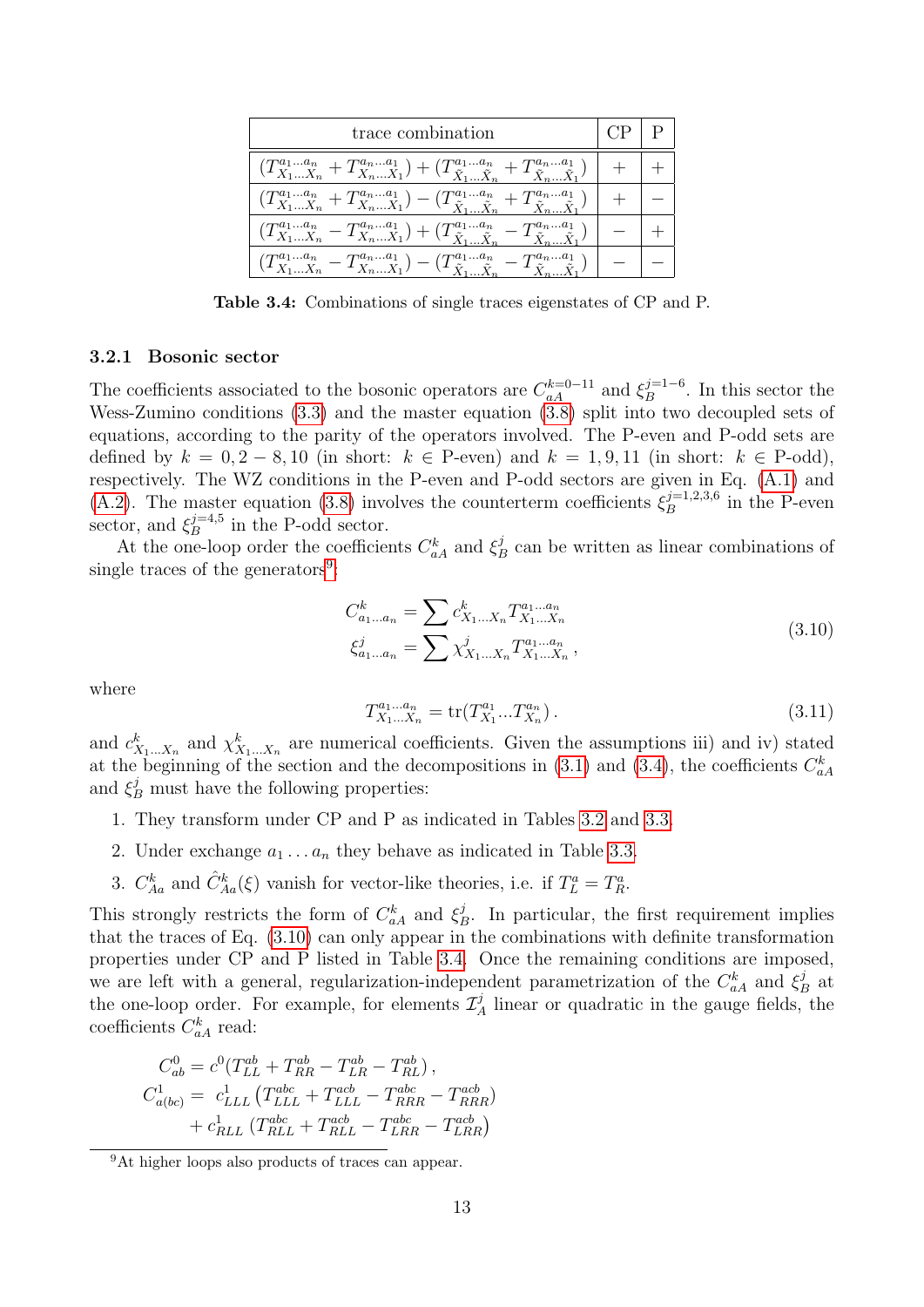$$
+ c_{LLR}^{1} \left( T_{LLR}^{abc} + T_{LRL}^{acb} - T_{RRL}^{abc} - T_{RLR}^{acb} + T_{LRL}^{abc} + T_{LLR}^{acb} - T_{RLR}^{abc} - T_{RRL}^{acb} \right), \qquad (3.12)
$$
\n
$$
C_{abc}^{k=2,3} = c_{LLL}^{k} (T_{LLL}^{abc} - T_{LLL}^{acb} + T_{RRR}^{abc} - T_{RRR}^{acb} - T_{LRL}^{abc} + T_{LLR}^{acb} - T_{RLR}^{abc} + T_{RRL}^{acb})
$$
\n
$$
+ c_{LLR}^{k} (T_{LLR}^{abc} - T_{LRL}^{acb} + T_{RRL}^{abc} - T_{LRL}^{abc} - T_{LRL}^{abc} + T_{LLR}^{acb} - T_{RLR}^{abc} + T_{RRL}^{acb})
$$
\n
$$
+ c_{RLL}^{k} (T_{RLL}^{abc} - T_{RLL}^{acb} + T_{LRR}^{abc} - T_{LR}^{abc} - T_{LRL}^{abc} + T_{LLR}^{acb} - T_{RLR}^{abc} + T_{RRL}^{acb}),
$$
\n
$$
C_{a(bc)}^{k=4,5,6} = c^{k} (T_{LLR}^{abc} - T_{LRL}^{abc} + T_{RRL}^{abc} - T_{RLR}^{abc} - T_{LRL}^{abc} - T_{RLR}^{abc} + T_{RRL}^{abc}).
$$
\n(3.12)

The parametrization for the remaining  $C_{aA}^k$  can be found in Appendix [A.2.](#page-38-1) Analogously, the  $\xi_I^j$  $B_B^j$  can be parametrized as:

$$
\xi_{abc}^{1} = \chi_{LLLL}^{1}(\mathbf{T}_{LLL}^{abc} - \mathbf{T}_{RRL}^{abc} - \mathbf{T}_{RRR}^{abc}) + \chi_{LLR}^{1}(\mathbf{T}_{LRL}^{abc} - \mathbf{T}_{RRL}^{abc}) + \chi_{LRL}^{1}(\mathbf{T}_{LRL}^{abc} - \mathbf{T}_{RRL}^{abc})
$$
\n
$$
+ \chi_{LRL}^{1}(\mathbf{T}_{LLL}^{abc} - \mathbf{T}_{LLR}^{abc}) + \chi_{RLL}^{1}(\mathbf{T}_{LLL}^{abc} - \mathbf{T}_{RRL}^{abc})
$$
\n
$$
\xi_{abc}^{4} = \chi_{LL}^{4}(\mathbf{T}_{LLL}^{abc} + \mathbf{T}_{RR}^{abc}) + \chi_{RL}^{5}(\mathbf{T}_{LRL}^{abc} - \mathbf{T}_{RL}^{abc})
$$
\n
$$
\xi_{abc}^{5} = \chi_{LRLR}^{5}(\mathbf{T}_{LRL}^{abc} + \mathbf{T}_{RRL}^{abc} - \mathbf{T}_{RRL}^{abc}) + \chi_{LRLR}^{5}(\mathbf{T}_{LRL}^{abc} - \mathbf{T}_{RRR}^{abc})
$$
\n
$$
\xi_{abcd}^{5} = \chi_{LRLR}^{5}(\mathbf{T}_{RLL}^{abc} + \mathbf{T}_{RLL}^{abc} - \mathbf{T}_{RLL}^{abc} - \mathbf{T}_{RRR}^{abc} + \mathbf{T}_{RRL}^{abc}) + \chi_{LLR}^{5}(\mathbf{T}_{LRL}^{abc} + \mathbf{T}_{RRR}^{abc}) + \chi_{LLR}^{5}(\mathbf{T}_{LRL}^{abc} - \mathbf{T}_{RRR}^{abc}) + \mathbf{T}_{RRLR}^{5}(\mathbf{T}_{LRL}^{abc} - \mathbf{T}_{RRR}^{abc}) + \mathbf{T}_{RRLR}^{5}(\mathbf{T}_{LLR}^{abc} - \mathbf{T}_{RRR}^{abc}) + \mathbf{T}_{RRLR}^{5}(\mathbf{T}_{LLR}^{abc} - \mathbf{T}_{RRR}^{abc}) + \mathbf{T}_{RRLR}^{5}(\mathbf{T}_{LLR}^{abc} - \mathbf{T}_{RRR}^{abc}) + \mathbf{T}_{RRLR}^{5}(\mathbf{T}_{LLR}^{abc} - \mathbf{T}_{RRR}^{abc}) + \mathbf{T}_{RRLR}^{5}(\mathbf{T}_{LLR}^{abc} - \mathbf{T}_{RRR}^{abc}) + \mathbf{T}_{RRLR}^{5}(\mathbf{T}_{L
$$

Given the length of these expressions, we also provide the parametrizations of all  $C_A^k$  and  $\xi_I^j$ B coefficients in a Mathematica notebook attached to the arXiv preprint of this article as an ancillary file.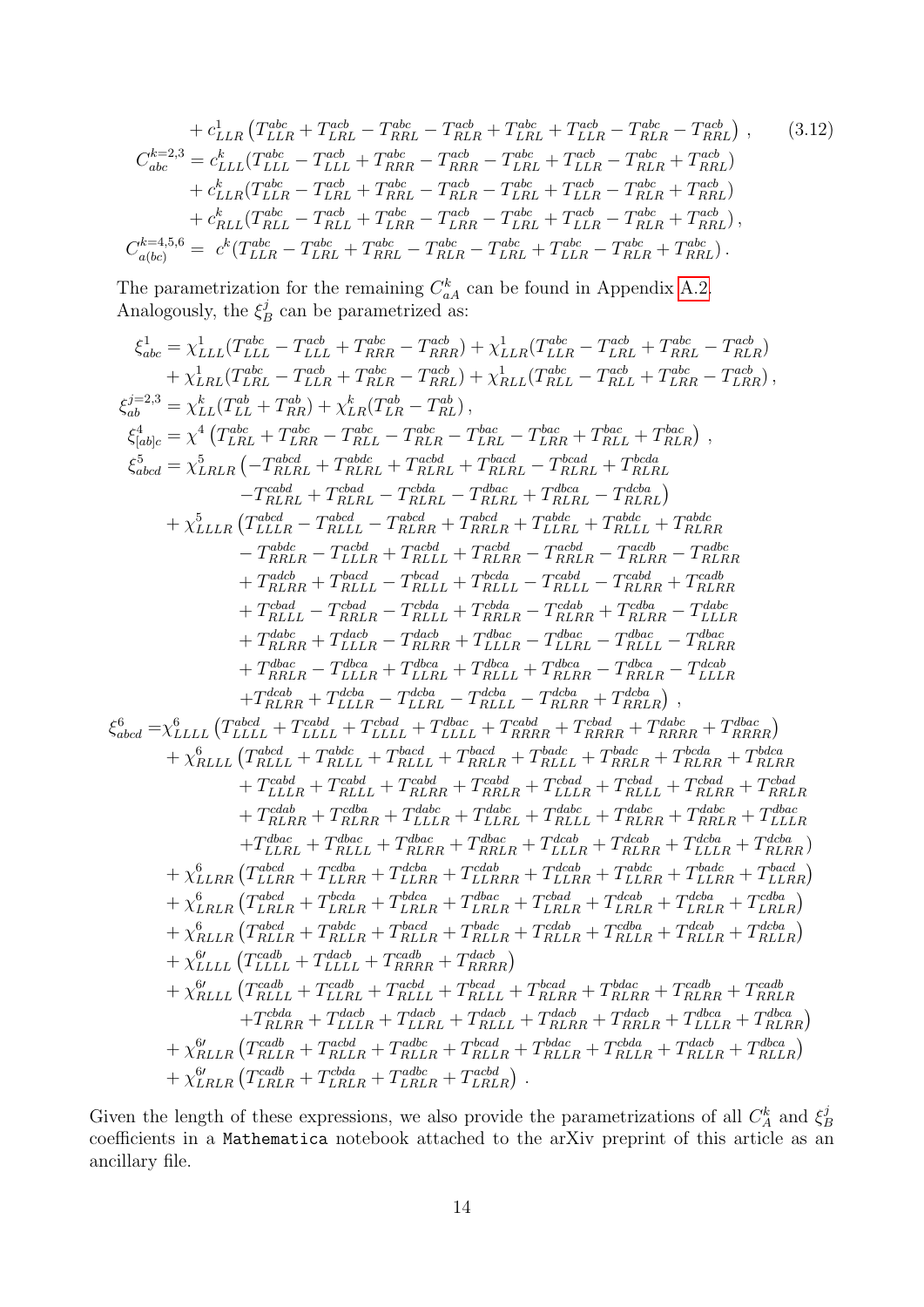With our parametrization,  $C_{Aa}^{k=0-11}$  automatically vanish for  $T_L^a = T_R^a$ . For the same to hold for their hatted counterparts, the counterterm coefficients must obey four additional conditions:

$$
\chi_{LL}^{2} + \chi_{LR}^{2} + \chi_{LL}^{3} + \chi_{LR}^{3} = 0, \n\chi_{LLL}^{1} + \chi_{RLL}^{1} + \chi_{LLR}^{1} + \chi_{LRL}^{1} - 2i(\chi_{LL}^{2} + \chi_{LR}^{2}) = 0, \n\chi_{LL}^{2} + \chi_{LR}^{2} + 4(\chi_{LLLL}^{6} + 4\chi_{RLLL}^{6} + \chi_{LRR}^{6} + \chi_{RLLR}^{6} + \chi_{RLLR}^{6}) = 0, \n\chi_{LL}^{2} + \chi_{LR}^{2} - 2(\chi_{LLLL}^{6'} + 4\chi_{RLLL}^{6'} + 2\chi_{RLLR}^{6'} + \chi_{LRLR}^{6'}) = 0.
$$
\n(3.13)

These allow us to express four coefficients, e.g.  $\chi^1_{LRL}$ ,  $\chi^3_{LRL}$ ,  $\chi^6_{RLLR}$  and  $\chi^{6\prime}_{LRLR}$ , as a function of the others. We, therefore, conclude that the  $C_{aA}^k$  are described by a total of 61 real parameters in the P-even sector and 27 in the P-odd one, while the  $\xi_l^j$  $B_B^j$  (hence the  $\hat{C}_{aA}^k(\xi)$ ) depend on 13 real parameters in the P-even sector and 4 in the P-odd one. Note that at this stage the parameters describing  $C_{aA}^k$  are still redundant, because – as mentioned above — the various  $C_{aA}^k$ are related by the WZ conditions  $WZ[C_{cA}^k] = 0$ . In contrast to this, the  $\hat{C}_{aA}^k(\xi)$  automatically satisfy  $WZ[\tilde{C}_{cA}^k] = 0$ , hence there are no further restrictions on the  $\xi_I^j$  $B^j$ . In order to remove the redundancy in the above parametrization of  $C_{a}^{k}$ , we proceed to solve the constraints  $WZ[C_{cA}^k] = 0.$ 

#### P-even sector

We start from the P-even sector. Plugging the parametrizations for  $C_{aA}^{k\in P-even}$  into Eq. [\(A.1\)](#page-37-3), we obtain 49 independent conditions on the coefficients entering the parametrizations (see Appendix [A.3.1](#page-44-0) for the full expressions). This leaves us with  $61 - 49 = 12$  free parameters, which we choose to be:

<span id="page-16-0"></span>
$$
c^0, c^2_{LLL}, c^2_{RLL}, c^4, c^6, c^7_{LLLR}, c^7_{LRLR}, c^7_{LLRR}, c^7_{LRRL}, c^7_{LLLR}, c^7_{LLRR}, c^7_{LLRR}.\tag{3.14}
$$

From the conditions in [A.3.1](#page-44-0) we can also conclude that, independently from the choice of free parameters, the conditions  $WZ[C_{cA}^k] = 0$  fully determine  $C_{abcd}^{10}$  as a combination of other coefficients in the P-even sector. Making use of the expressions for  $C_{aA}^{k∈P-even}$  in terms of the parameters in [\(3.14\)](#page-16-0), we can solve the homogeneous master equation [\(3.9\)](#page-12-3). The solution

<span id="page-16-2"></span>
$$
\chi_{LLL}^1 = ic^0 - c_{LLL}^2 - 2i\chi_{LL}^2, \qquad \chi_{LLR}^1 = -c_{RLL}^2, \qquad \chi_{RLL}^1 = 2c^4 - c_{RLL}^2,
$$
\n
$$
\chi_{LR}^2 = -\frac{1}{2}c^0 + ic^4 + ic^6 - \frac{i}{2}c_{LLL}^2 - \frac{3i}{2}c_{RLL}^2,
$$
\n
$$
\chi_{LL}^3 = \frac{1}{2}c^0 - \chi_{LL}^2,
$$
\n
$$
\chi_{RLLL}^6 = \frac{1}{4}c_{LLLR}^7, \qquad \chi_{LLRR}^6 = \frac{1}{4}c_{LLRR}^7, \qquad \chi_{LRR}^6 = \frac{1}{4}c_{LRRR}^7,
$$
\n
$$
\chi_{LLLL}^6 = \frac{1}{8}(c^0 - 2ic^6 + ic_{LLL}^2 + 2ic_{RLL}^2 - 8c_{LLLR}^7 - 2c_{LLRR}^7 - 2c_{LRLR}^7 - 2c_{LRRL}^7 - 2\chi_{LL}^2),
$$
\n
$$
\chi_{LLLL}^6 = \frac{1}{4}(-c^0 + 2ic^6 - ic_{LLL}^2 - 4c_{LLLR}^7 - 2c_{LLRR}^7 - c_{LRLR}^7 + 2\chi_{LL}^2),
$$
\n
$$
\chi_{RLLL}^6 = \frac{1}{4}\left(c_{LLLR}^7 - \frac{i}{2}c_{RLL}^2\right), \qquad \chi_{RLLR}^6 = \frac{1}{4}\left(ic^4 - \frac{i}{2}c_{RLL}^2 + c_{LLRR}^7\right),
$$
\n(3.15)

determines the P-even counterterms  $\xi_R^{1,2,3,6}$  $B<sub>B</sub><sup>1,2,3,6</sup>$  and explicitly shows the absence of anomalies in this sector.<sup>[10](#page-16-1)</sup> In other words, in the P-even sector the gauge variation of the effective action

<span id="page-16-1"></span><sup>&</sup>lt;sup>10</sup>In particular, all counterterms are fixed by using the master equation for  $k \in P -$  even  $\setminus \{10\}$ .  $C_{abcd}^{10}$  $\hat{C}_{abcd}^{10}(\xi) = 0$  is automatically satisfied.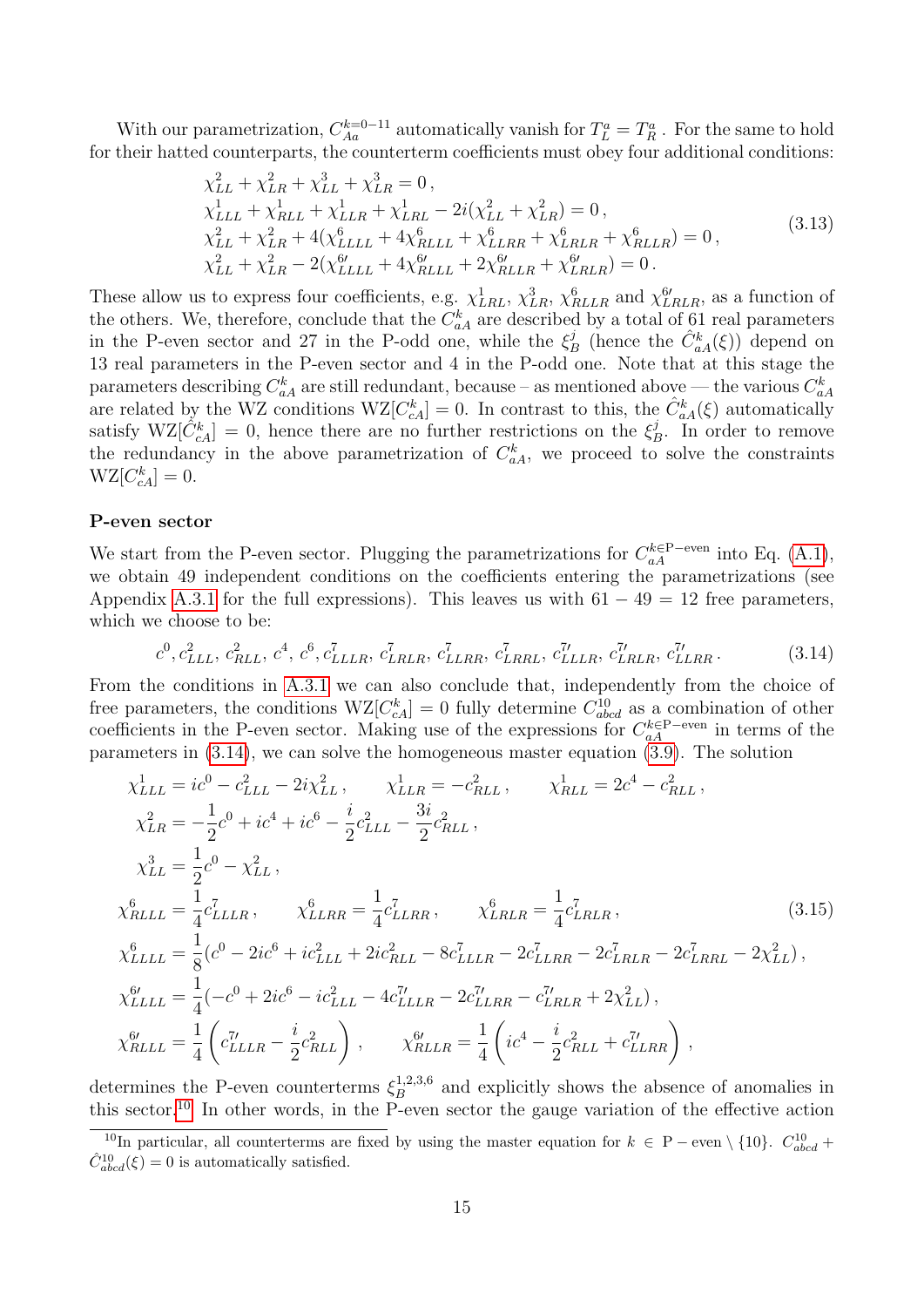can always be compensated by a counterterm.

The conditions [\(3.15\)](#page-16-2) fix only 12 out of the 13 available counterterm coefficients. The residual freedom amounts to the possibility of adding to  $\mathcal{L}_{ct}$  the gauge-invariant counterterm:

$$
\mathcal{L}_{ct} \supset \chi_{LL}^{2} \left( \mathcal{I}_{ab}^{2} - \mathcal{I}_{ab}^{3} - 2f_{ceb} \mathcal{I}_{eca}^{1} + \frac{1}{2} f_{dga} f_{ecb} \mathcal{I}_{egcd}^{6} \right) (T_{LL}^{ab} + T_{RR}^{ab})
$$
\n
$$
= -\frac{\chi_{LL}^{2}}{2} F_{\mu\nu}^{a} F_{\mu\nu} (T_{LL}^{ab} + T_{RR}^{ab}). \tag{3.16}
$$

This term is manifestly gauge invariant because  $T_{LL}^{ab}$  and  $T_{RR}^{ab}$  can be written as the direct sum of identifies in the adjoint representations of the gauge group, each multiplied by a representationdependent Casimir.

#### P-odd sector

We now repeat the same procedure in the P-odd sector. Plugging the parametrizations for  $C_{aA}^{k\in P-odd}$  into Eq. [\(A.2\)](#page-38-2) we obtain 23 conditions, which we list in Appendix [A.3.2.](#page-45-0) Hence, only 27 − 23 = 4 out of the 27 coefficients appearing in  $C_{aA}^{k \in P-odd}$  are truly independent. We  $choose<sup>11</sup>$  $choose<sup>11</sup>$  $choose<sup>11</sup>$ :

<span id="page-17-5"></span><span id="page-17-4"></span><span id="page-17-3"></span>
$$
c_{LLL}^1, c_{LLR}^1, c_{LRLR}^9, c_{LLLLR}^9. \tag{3.17}
$$

On the other hand, the P-odd counterterms depend only on three parameters:  $\chi^4$ ,  $\chi^5_{LLLR}$  and  $\chi_{LRLR}^{5}$ . We can use them to remove  $c_{LLR}^{1}$ ,  $c_{LRLR}^{9}$  and  $c_{LLLR}^{9}$  by choosing<sup>[12](#page-17-2)</sup>:

$$
\chi^4 = \frac{c_{LLR}^1}{2}, \qquad \chi_{LLLR}^5 = -\frac{c_{LLLR}^9}{12}, \qquad \chi_{LRLR}^5 = -\frac{c_{LRLR}^9}{12}.
$$
 (3.18)

The extra coefficient,  $c_{LLL}^1$  is related to the anomaly. In fact, by combining the parametrizations for  $C_{aA}^{k\in P-odd}$ , the constraints from the WZ conditions in Eq. [\(A.2\)](#page-38-2) and the counterterm choice in [\(3.18\)](#page-17-3), we get

$$
\sum_{k \in \text{P-odd}} \left[ C_{aA}^k + \hat{C}_{aA}^k(\xi) \right] I_A^k(x) =
$$
\n
$$
c_{LLL}^1 \left[ 2T_{LLL}^{a(bc)} I_{(bc)}^1 - i \left( T_{LLL}^{ab[cd]} + T_{LLL}^{a[c[b]d]} + T_{LLL}^{ba[cd]} \right) I_{b[cd]}^9 - (L \to R) \right],
$$
\n(3.19)

where the vertical bars indicate that indices inbetween them do not get antisymmatrized. Since  $C_{aA}^{k \in \mathcal{P}-even}$  satisfy the homogeneous equation [\(3.9\)](#page-12-3), the right-hand side of [\(3.19\)](#page-17-4) can be identified with  $\mathcal{A}_a$ . Using the explicit expressions for  $I^9_{(bc)}$  and  $I^6_{b[cd]}$ , we can write it as

$$
\mathcal{A}_{a} = -c_{LLL}^{1} \epsilon^{\mu\nu\rho\sigma} \partial_{\mu} \left( A_{\nu}^{b} \partial_{\rho} A_{\sigma}^{e} - \frac{i}{4} A_{\nu}^{b} A_{\rho}^{c} A_{\sigma}^{d}(i f^{cde}) \right) \text{tr} \left( \left[ T_{L}^{a} \left\{ T_{L}^{b}, T_{L}^{e} \right\} \right] - \left[ T_{R}^{a} \left\{ T_{R}^{b}, T_{R}^{e} \right\} \right] \right) \tag{3.20}
$$

Because there is no freedom left in choosing the counterterms, the condition  $A_a = 0$  can only be satisfied by imposing Eq. [\(2.15\)](#page-7-0).

<span id="page-17-1"></span><span id="page-17-0"></span><sup>&</sup>lt;sup>11</sup>Note that, as in the P-even sector, the WZ conditions fully determine  $C_{abcd}^{11}$  as a combination of the coefficients entering  $C_{abcd}^{1,9}$ 

<span id="page-17-2"></span><sup>&</sup>lt;sup>12</sup>As in the previous section, all counterterms are fixed by using the master equation for  $k = 1, 9$ .  $C_{abcd}^{11}$  $\hat{C}_{abcd}^{11}(\xi) = 0$  is automatically satisfied.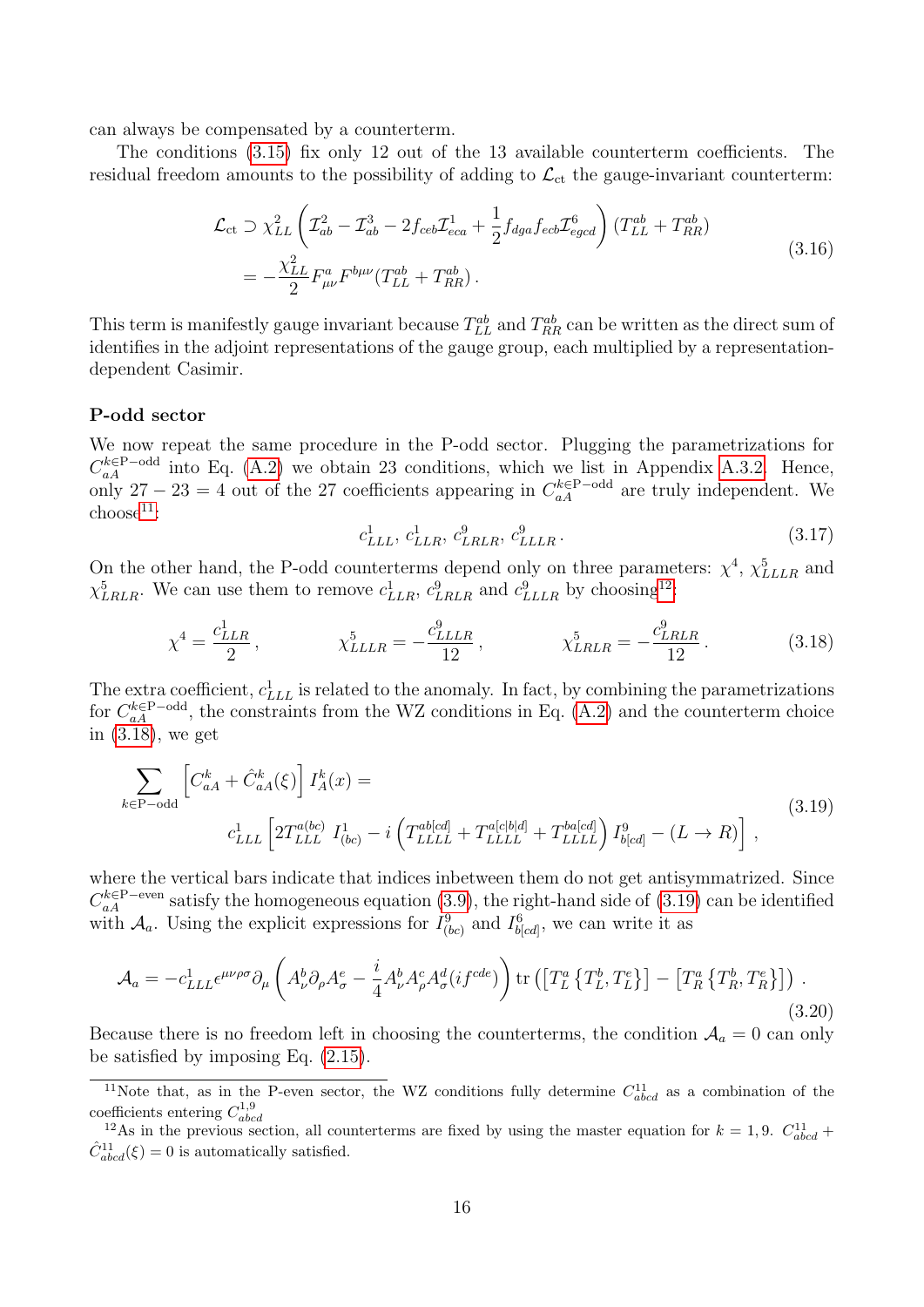<span id="page-18-0"></span>
$$
L_a^f T_x^b \xleftarrow{\mathcal{E}}^{\mathcal{E}^{\mathcal{E}^{\mathcal{E}^{\mathcal{E}^{\mathcal{E}^{\mathcal{E}^{\mathcal{E}^{\mathcal{E}^{\mathcal{E}^{\mathcal{E}^{\mathcal{E}^{\mathcal{E}^{\mathcal{E}^{\mathcal{E}^{\mathcal{E}^{\mathcal{E}^{\mathcal{E}^{\mathcal{E}^{\mathcal{E}^{\mathcal{E}^{\mathcal{E}^{\mathcal{E}^{\mathcal{E}^{\mathcal{E}^{\mathcal{E}^{\mathcal{E}^{\mathcal{E}^{\mathcal{E}^{\mathcal{E}^{\mathcal{E}^{\mathcal{E}^{\mathcal{E}^{\mathcal{E}^{\mathcal{E}^{\mathcal{E}^{\mathcal{E}^{\mathcal{E}^{\mathcal{E}^{\mathcal{E}^{\mathcal{E}^{\mathcal{E}^{\mathcal{E}^{\mathcal{E}^{\mathcal{E}^{\mathcal{E}^{\mathcal{E}^{\mathcal{E}^{\mathcal{E}^{\mathcal{E}^{\mathcal{E}^{\mathcal{E}^{\mathcal{E}^{\mathcal{E}^{\mathcal{E}^{\mathcal{E}^{\mathcal{E}^{\mathcal{E}^{\mathcal{E}^{\mathcal{E}^{\mathcal{E}^{\mathcal{E}^{\mathcal{E}^{\mathcal{E}^{\mathcal{E}^{\mathcal{E}^{\mathcal{E}^{\mathcal{E}^{\mathcal{E}^{\mathcal{E}^{\mathcal{E}^{\mathcal{E}^{\mathcal{E}^{\mathcal{E}^{\mathcal{E}^{\mathcal{E}^{\mathcal{E}^{\mathcal{E}^{\mathcal{E}^{\mathcal{E}^{\mathcal{E}^{\mathcal{E}^{\mathcal{E}^{\mathcal{E}^{\mathcal{E}^{\mathcal{E}^{\mathcal{E}^{\mathcal{E}^{\mathcal{E}^{\mathcal{E}^{\mathcal{E}^{\mathcal{E}^{\mathcal{E}^{\mathcal{E}^{\mathcal{E}^{\mathcal{E}^{\mathcal{E}^{\mathcal{E}^{\mathcal{E}^{\mathcal{E}^{\mathcal{E}^{\mathcal{E}^{\mathcal{E}^{\mathcal{E}^{\mathcal{E}^{\mathcal{E}^{\mathcal{E
$$

**Figure 3.1:** Diagrams contributing to  $C_{aX}^{12}I_X^{12}+C_{aX}^{13}I_X^{13}$ . The chirality X is determined by the external fields  $\bar{f}_X$  and  $f_X$ . A dot indicates the action of the operator  $L_a$  of Eq. [\(2.9\)](#page-6-5).

#### 3.2.2 Fermionic sector

We now turn to the fermionic sector, where it is convenient to first focus on the coefficients  $C_{aX}^{12}$  and  $C_{aX}^{13}$ . Both are matrices in flavor space that can be parametrized in terms of strings of generators. At the one-loop order such strings are not completely generic, since the relevant diagrams are the ones depicted in Fig. [3.1,](#page-18-0) from which we infer the patterns:

$$
C_{aX}^{12} = a_1 T_X^a T_X^b T_X^b + a_2 T_X^b T_X^b T_X^a + a_3 f_{abc} T_X^b T_X^c + a_{4Y} T_X^b T_Y^a T_X^b,
$$
  
\n
$$
C_{aX}^{13} = b_1 T_X^a T_X^b T_X^b + b_2 T_X^b T_X^b T_X^a + b_3 f_{abc} T_X^b T_X^c + b_{4Y} T_X^b T_Y^a T_X^b,
$$
\n(3.21)

where a sum over  $Y = L, R$  is understood. The Lie algebra guarantees that the combination  $T_X^a T_X^a$  satisfies  $[T_X^a T_X^a, T_X^b] = 0$  for any  $T_X^b$ , while  $f_{abc} T_X^b T_X^c$  is proportional to  $T_X^a$ . Without losing generality, we can thus write:

$$
C_{aX}^{12} = a'_{1X} T_X^a + a_{4Y} T_X^b T_Y^a T_X^b
$$
  
\n
$$
C_{aX}^{13} = b'_{1X} T_X^a + b_{4Y} T_X^b T_Y^a T_X^b,
$$
\n(3.22)

where the matrices  $a'_{1X}$  and  $b'_{1X}$  commute with all generators  $T_X^a$ . We can further refine the parametrization of  $C_{aX}^{12}$  and  $C_{aX}^{13}$  by imposing invariance under CP. On the one side we have

$$
C_{aX}^{12} \xrightarrow{\text{CP}} C_{aX}^{13T} = b_{1X}' T_X^{aT} + b_{4Y} T_X^{bT} T_Y^{aT} T_X^{bT} . \tag{3.23}
$$

On the other side we recall that under CP  $T_X^a$  $\xrightarrow{\text{CP}} T_X^{aT}$  and we obtain

$$
C_{aX}^{12} \xrightarrow{\text{CP}} a'_{1X} T_X^{aT} + a_{4Y} T_X^{bT} T_Y^{aT} T_X^{bT}.
$$
\n(3.24)

The two ways lead to the same result provided  $a'_{1X} = b'_{1X}$  and  $a_{4Y} = b_{4Y}$ , resulting in

$$
C^{12}_{aX} = C^{13}_{aX} = a'_{1X}T^a_X + a_{4Y}T^b_XT^a_YT^b_X \,,
$$

holding at least at one-loop order. Moreover, by making use of  $C_{cX}^{12} = C_{cX}^{13}$ , from the WZ consistency conditions (see Appendix A), we can express  $C_{abX}^{14}$  in terms of  $C_{cX}^{13}$ .

<span id="page-18-1"></span>
$$
C_{abX}^{14} = i(C_{bX}^{13}T_X^a - T_X^a C_{bX}^{13} + i f_{abc} C_{cX}^{13}).
$$
\n(3.25)

Therefore the independent coefficients relevant for the one-loop parametrization of the gauge variation in the fermionic sector are provided by the matrix  $C_{cX}^{13}$ . We now show that, for any choice of  $C_{cX}^{13}$ , the homogeneous equation [\(3.9\)](#page-12-3) can always be solved, thus proving the absence of anomalies in this sector of the theory. When  $k = 12, 13, 14,$  Eq. [\(3.9\)](#page-12-3) gives:

$$
T_X^a \xi_X^7 + i \xi_{Xa}^8 = i C_{aX}^{13},
$$
  
\n
$$
\xi_X^7 T_X^a + i \xi_{Xa}^8 = i C_{aX}^{13},
$$
  
\n
$$
T_X^a \xi_{Xb}^8 - \xi_{Xb}^8 T_X^a - i f_{abc} \xi_{Xc}^8 = -(C_{bX}^{13} T_X^a - T_X^a C_{bX}^{13} + i f_{abc} C_{cX}^{13}).
$$
\n(3.26)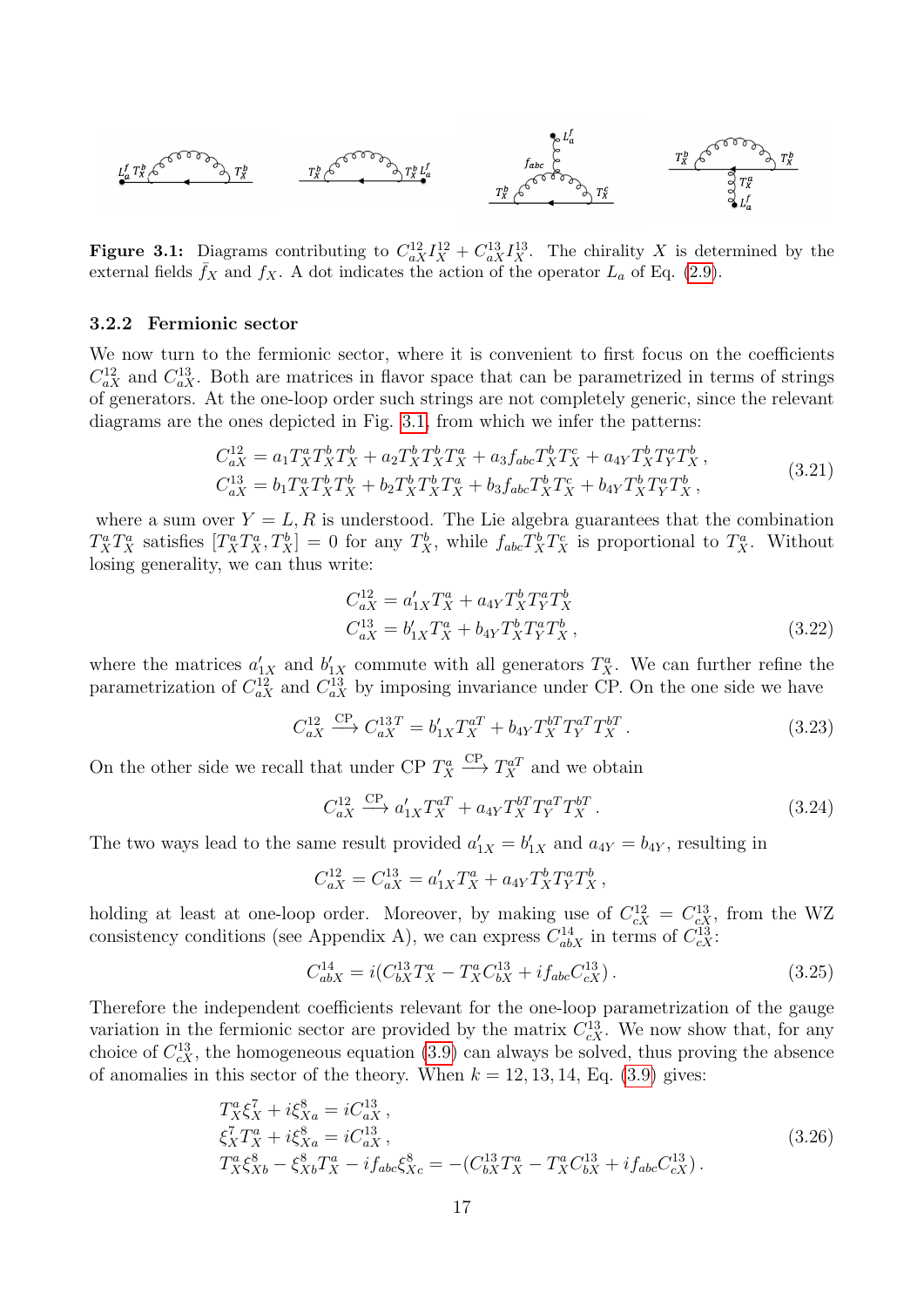By combining the first two equations we see that  $\xi_X^7$  should commute with all generators  $T_X^a$ :

$$
\xi_X^7 T_X^a - T_X^a \xi_X^7 = 0. \tag{3.27}
$$

The third equation is automatically satisfied once we eliminate  $\xi_{Xa}^8$  in favour of  $\xi_X^7$  and  $C_{aX}^{13}$ . As a consequence, [\(3.26\)](#page-18-1) only determines one combination of  $\xi_X^7$  and  $\xi_{Xa}^8$ :

<span id="page-19-2"></span>
$$
\xi_{Xa}^{8\prime} = -i\xi_X^7 T_X^a + \xi_{Xa}^8 = C_{aX}^{13} \,. \tag{3.28}
$$

By expressing the searched-for counterterm in terms of  $\xi_X^7$  and  $\xi_{Xa}^{8}$ , we get:

$$
\bar{f}_X \xi_X^7 (\partial \!\!\!/ + i T_X^a A_a) f_X + \bar{f}_X \xi_{aX}^{8\prime} A_a f_X \,. \tag{3.29}
$$

Since the matrix  $\xi_X^7$  commutes with all generators, and thus with all gauge transformations, in the above expression the first term is gauge invariant and can be safely dropped because it does not affect [\(2.22\)](#page-8-3). We end up with

<span id="page-19-3"></span>
$$
\bar{f}_X \xi_{aX}^{8\prime} A_a f_X , \qquad (3.30)
$$

<span id="page-19-0"></span>as the unique non-trivial counterterm, where  $\xi_{aX}^{8\prime}$  is given in Eq. [\(3.28\)](#page-19-2).

### 4 One-loop analysis in Dimensional Regularization

In this section we present explicit one-loop results for the variation of the effective action and the WI-restoring counterterms in DR, using the BMHV prescription for  $\gamma_5$ . First, we introduce the conventional dimensionally regularized action, and then we perform the explicit one-loop computation.

#### <span id="page-19-1"></span>4.1 Classical action in DR

In DR Lorentz indices are analytically extended from  $d = 4$  to  $d = 4 - 2\epsilon$  complex dimensions. In this respect it is necessary to slightly modify the notation we used so far. In the present section (only), vector Lorentz indices like  $\mu, \nu$  run from 0 to d, and split into a four-dimensional set denoted by  $\bar{\mu}, \bar{\nu}$  and a d – 4-dimensional (evanescent) one labeled  $\hat{\mu}, \hat{\nu}$ . As we will discuss more extensively in Section [4.2,](#page-21-0) the gauge transformation is however taken to be purely fourdimensional in nature. Explicitly, the operators  $L_a(x)$  in DR is defined as:

$$
L_a(x) = -\partial_{\bar{\mu}} \frac{\delta}{\delta A_{a\bar{\mu}}(x)} + f_{abc} A_{b\bar{\mu}}(x) \frac{\delta}{\delta A_{c\bar{\mu}}(x)}
$$
  
+ 
$$
\sum_{X=L,R} -i \frac{\delta}{\delta f_X(x)} T_X^a f_X(x) + i \bar{f}_X(x) T_X^a \frac{\delta}{\delta \bar{f}_X(x)}.
$$
 (4.1)

The operators  $\{I_A^k(x)\}\$  and  $\{\mathcal{I}_B^j(y)\}\$  of tables [3.1](#page-10-0) and [3.2](#page-11-1) are strictly four-dimensional.

The spurious breaking of gauge invariance in DR arises because chiral fermions cannot be defined for arbitrary d. Indeed, as is well known, it is impossible to define a d-dimensional Clifford algebra

$$
\{\gamma^{\mu}, \gamma^{\nu}\} = 2g^{\mu\nu},\tag{4.2}
$$

and a chirality matrix  $\gamma_5$  that commutes with all d–dimensional Lorentz generators. More specifically, there is no d–dimensional definition of  $\gamma_5$  obeying all the familiar four-dimensional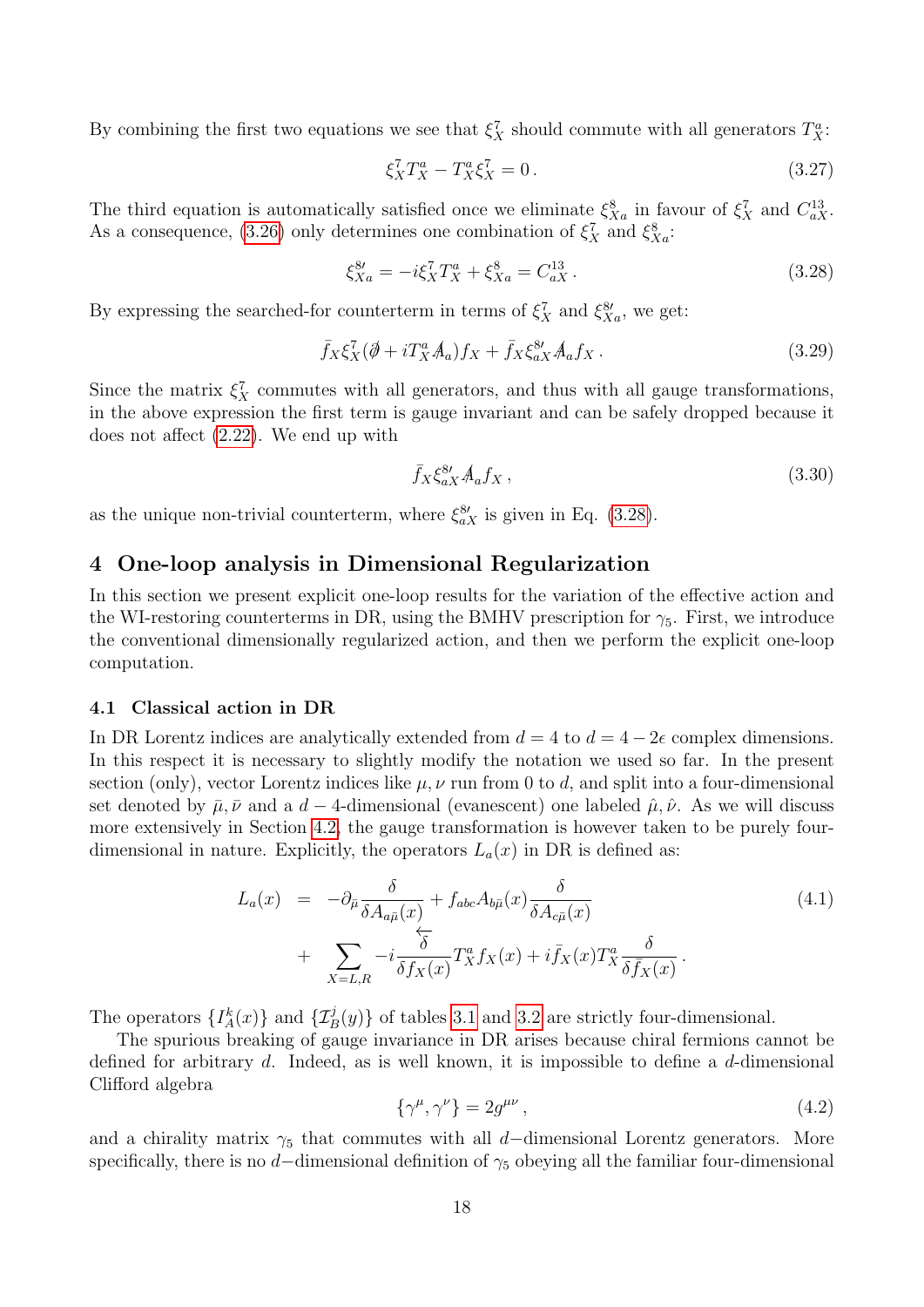properties, namely i)  $\{\gamma^{\mu}, \gamma_5\} = 0$ , ii)  $\text{tr}(\gamma^{\mu} \gamma^{\nu} \gamma^{\rho} \gamma^{\sigma} \gamma_5) = 4i \epsilon^{\mu \nu \rho \sigma}$ , and iii) cyclicity of the trace. Several treatments of  $\gamma_5$  retaining i) have been put forward, see for example Refs. [\[47–](#page-50-2)[50\]](#page-50-3). Unfortunately, none of them has been proven to be consistent to all orders. Here we adhere to the BMHV prescription, which has been rigorously established to all orders in perturbation theory [\[35–](#page-49-10)[38\]](#page-50-4). In this approach the conditions ii) and iii) are preserved while i) is relaxed. In particular, the matrix  $\gamma_5$  is taken to be an intrinsically four-dimensional object, and the other  $\gamma_\mu$  matrices are split into a four- and a  $(d-4)$ - dimensional part, denoted by  $\gamma_{\bar{\mu}}$  and  $\gamma_{\hat{\mu}}$ , respectively:

$$
\gamma_{\mu} = \gamma_{\bar{\mu}} + \gamma_{\hat{\mu}}.
$$
\n
$$
(4.3)
$$

An algebraically consistent scheme is then obtained by requiring:

<span id="page-20-0"></span>
$$
\{\gamma_5, \gamma_{\bar{\mu}}\} = 0, \qquad [\gamma_5, \gamma_{\hat{\mu}}] = 0. \tag{4.4}
$$

Eq. [\(4.4\)](#page-20-0) makes it impossible for  $\gamma_5$  to commute with all the d–dimensional Lorentz generators. Hence the notion of chirality is lost and, as we will see, a spurious (or genuine) violation of gauge invariance is bound to emerge.

We now proceed to introduce the dimensionally regularized version of the classical action in Eq. [\(2.2\)](#page-5-2). While the regularization of Feynman diagrams via DR requires an extension of the kinetic terms to d dimensions, the treatment of the interaction terms is, to a large extent, arbitrary: the only requirement is that they must reduce to those in  $(2.2)$  for  $d \rightarrow 4$ . This leaves open the possibility of defining a large class of regularization schemes. For the bosonic Lagrangian  $\mathcal{L}_{\text{YM}}$ , a natural choice is to promote it entirely to d dimensions following the recipe outlined above, i.e. replacing  $\mathcal{L}_{YM} \to \mathcal{L}_{YM}^{(d)}$ . While this choice is obviously not unique, it is by far the most convenient, because it preserves all the symmetries of the unregularized theory. For this reason, it will be adopted in the following. Also the fermionic contribution  $\mathcal{L}^{\text{Fermions}}$  allows for several independent analytic continuations. There is however a fundamental distinction with respect to the bosonic action: because of the absence of  $d$ -dimensional chirality, there is no way to define a regularized fermionic action that respects chiral gauge invariance. Here we choose the following regularized fermion Lagrangian:

$$
\mathcal{L}_{\text{Fermions}}^{(d)} = i\bar{f}\gamma^{\mu}\partial_{\mu}f - A_{\mu}^{a}\bar{f}(P_{R}\gamma^{\mu}P_{L}T_{L}^{a} + P_{L}\gamma^{\mu}P_{R}T_{R}^{a})f
$$
\n
$$
= i\bar{f}\gamma^{\mu}\partial_{\mu}f - A_{\bar{\mu}}^{a}\bar{f}(P_{R}\gamma^{\bar{\mu}}P_{L}T_{L}^{a} + P_{L}\gamma^{\bar{\mu}}P_{R}T_{R}^{a})f,
$$
\n(4.5)

with  $P_{L,R}$  being the d–dimensional versions of the operators introduced around Eq. [\(2.5\)](#page-5-5) for the (unregularized) four-dimensional theory. Even for arbitrary  $d P_{L,R}$  represent hermitian projectors that can be employed to define what we will call d−dimensional left- and righthanded fermions, precisely as in  $(2.5)$ . The crucial difference is that the fermionic kinetic term (which, consistently with DR, is d–dimensional) introduces  $f_L \leftrightarrow f_R$  transitions, whereas the interaction is purely four-dimensional and does not mediate such regularization-dependent transitions. In conclusion, the d–dimensional action that replaces  $(2.2)$  is taken to be:

<span id="page-20-2"></span><span id="page-20-1"></span>
$$
S^{(d)}[A, f_X, \bar{f}_X] = \int d^d x \left( \mathcal{L}_{\text{YM}}^{(d)} + \mathcal{L}_{\text{Fermions}}^{(d)} \right). \tag{4.6}
$$

Because this definition of  $S^{(d)}$  is effectively part of the regularization scheme, all schemedependent quantities (including the counterterms derived below) depend on it, and will generally differ if another  $S^{(d)}$  is adopted (see also Ref. [\[22\]](#page-49-11)). Since the regularized Yang-Mills Lagrangian defined above is widely used in the literature, most of the scheme-dependence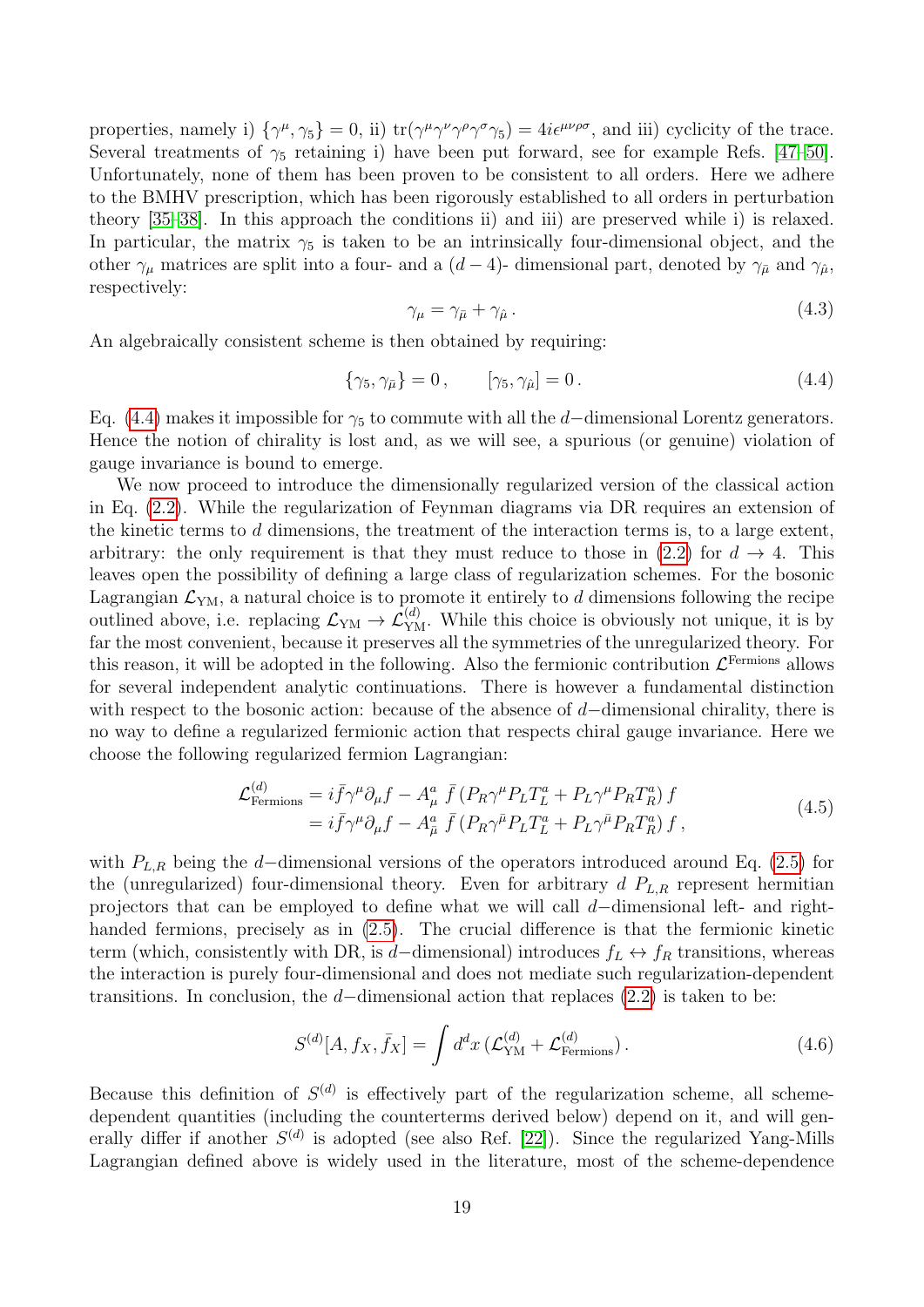(within DR) stems from the fermionic Lagrangian. We will further comment on such schemedependence in Section [4.3.1.](#page-25-0) For now let us just stress that any alternative interaction scheme, such as those defined by  $-A_\mu^a \bar{f} (\gamma^\mu P_L T_L^a + \gamma^\mu P_R T_R^a) f$  or  $-A_\mu^a \bar{f} (P_R \gamma^\mu T_L^a + P_L \gamma^\mu T_R^a) f$ , differs from ours because of the addition of evanescent terms.

The choice in Eq. [\(4.5\)](#page-20-1) is motivated by minimality of the resulting gauge variation which, as we will see below, is the central quantity in computing the variation of the 1PI effective action,  $\Delta_a|_{(1)}$ . In practice, [\(4.5\)](#page-20-1) minimizes the number of diagrams to be computed in order to identify the WI-restoring counterterms. Perhaps even more importantly, [\(4.5\)](#page-20-1) preserves P, CP, the vectorial gauge group (see below) and hermiticity of the action, which allow us to perform intermediate checks during the calculations. We also emphasize that, at variance with other approaches [\[20,](#page-49-5) [22\]](#page-49-11), our regularization does not require the introduction of additional fermions. The fermion content of our theory is exactly the same as in the four-dimensional theory. This makes our results directly applicable to theories of interest, like the SM.

#### <span id="page-21-0"></span>4.2 Breaking of gauge invariance in DR: general considerations

Having introduced the regularized action the general results of Section [2.2](#page-6-0) can be invoked to identify the WI-restoring counterterm  $S_{\text{ct}}|_{(1)}$ . To make contact with the notation of Section [2.2](#page-6-0) we observe that the quantity [\(4.6\)](#page-20-2) represents the tree-level regularized action,  $S^{(d)} \equiv \Gamma^{\text{reg}}|_{(0)}$ , whereas more generally  $\Gamma^{\text{reg}}|_{(n)} = \Gamma^{(d)}|_{(n)}$ .

At a given perturbative order, the gauge variation of  $\Gamma^{(d)}[\phi]|_{(n)}$  contains both purely 4dimensional as well as evanescent terms. The evanescent terms are defined as those contributions that are proportional to  $d-4$  components of the fields, or contain space-time derivatives in the  $(d-4)$ -dimensional coordinates. Such contributions to the effective action cannot describe physical processes because the latter are genuinely 4-dimensional. Physical processes are obtained by differentiating the effective action with respect to the 4-dimensional components of the background fields, assumed to carry purely 4-dimensional external momenta. For this reason evanescent contributions to  $\Gamma^{(d)}$  do not have any physical significance.

To avoid any confusion we emphasize that this statement refers to the 1PI effective action, as opposed to the classical action. Evanescent terms actually appear in the classical action, are essential to the regularization procedure and in fact are at the origin of anomalies. Explicitly, performing 4-dimensional transformations of the fermionic and bosonic fields one finds that 4-dimensional gauge invariance is indeed explicitly broken by the regularized action [\(4.6\)](#page-20-2):

<span id="page-21-2"></span>
$$
L_a(x)S^{(d)} = L_a(x)S_{\text{Fermions}}^{(d)}
$$
\n
$$
= -\left[\bar{f}_L\gamma^\mu T_L^a(\partial_\mu f_R) + \bar{f}_R\gamma^\mu T_R^a(\partial_\mu f_L) + (\partial_\mu \bar{f}_L)\gamma^\mu T_R^af_R + (\partial_\mu \bar{f}_R)\gamma^\mu T_L^af_L\right](x)
$$
\n
$$
= \mathcal{O}(\text{Eva}), \qquad (4.7)
$$

where  $\mathcal{O}(Eva)$  indicates that this is an evanescent quantity because it is controlled by terms of the type  $\bar{f}_X \gamma^\mu f_{Y \neq X}$  which do not exist in  $d = 4$ . As already anticipated earlier, the fundamental reason why  $\delta_{\alpha}S^{(d)}[A, f_X, \bar{f}_X]$  is not exactly zero is that the d–dimensional kinetic term characterizing DR necessarily mediates  $f_L \leftrightarrow f_R$  transitions.<sup>[13](#page-21-1)</sup> More specifically, the mixed terms  $f_L^{\dagger}$  $L f_R$ ,  $f_R^{\dagger} f_L$  are not gauge invariant unless the gauge transformation is vector-like, i.e. our regularization [\(4.6\)](#page-20-2) explicitly violates gauge invariance unless  $T_L^a = T_R^a$ . When

<span id="page-21-1"></span><sup>&</sup>lt;sup>13</sup>At the root of these transitions is that the projectors  $P_{L,R}$  do not commute with the  $J_{\bar{\mu}\hat{\mu}}$  generators of the d−dimensional Lorentz group, which is respected by the kinetic term (see Eq. [\(4.4\)](#page-20-0)). Hence, Lorentz transformations mix  $f_L$ ,  $f_R$ , as opposed to what happens in  $d = 4$ .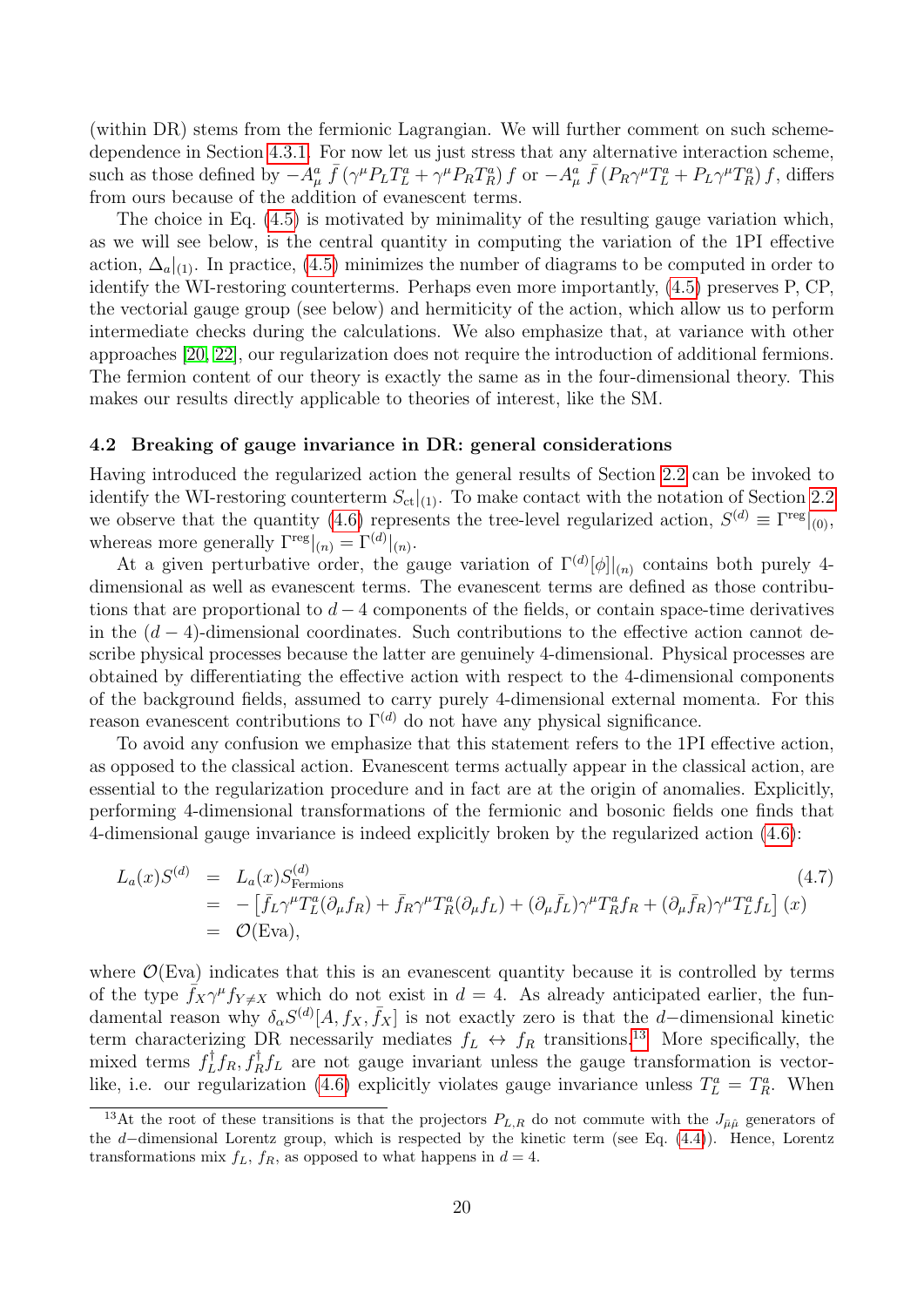$T_L^a = T_R^a$  the gauge variation in Eq. [\(4.7\)](#page-21-2) reduces to a total derivative with respect to the  $d-4$ coordinates, which can be safely ignored. Only in this case our DR scheme does not break the physical, four-dimensional gauge invariance. Note that our choice  $S_{\text{Fermions}}^{(d)}$  minimizes the breaking because the four-dimensional nature of the interaction conserves chirality: any other interaction scheme would feature additional terms on the right-hand side of Eq. [\(4.7\)](#page-21-2).

In DR the gauge invariance is explicitly lost already at tree-level whenever  $T_L^a \neq T_R^a$ , i.e. whenever the theory is chiral. Any choice of  $\mathcal{L}_{\text{Fermions}}^{(d)}$  would suffer from the same drawback. The dimensionally regularized classical action [\(4.6\)](#page-20-2) is nevertheless invariant under the spurious P and CP transformation laws of Eqs.  $(2.12)$  and  $(2.13)$ , as its four-dimensional sibling.<sup>[14](#page-22-0)</sup> The associated selection rules will be heavily exploited in the calculations of the following sections. There is another sacred principle that appears to be violated by [\(4.6\)](#page-20-2): the fermion interaction does not respect d−dimensional Lorentz transformations. However, this violation does not have tangible consequences, because the symmetry principle of physical relevance is the fourdimensional Lorentz group, not its d−dimensional extension. Indeed, Eq. [\(4.6\)](#page-20-2) preserves four-dimensional Lorentz provided all the  $d-4$  indices, e.g.  $\gamma^{\hat{\mu}}$ , are viewed as scalars of  $SO(1,3)$ . As a result, DR does not require the introduction of counterterms to enforce the Ward Identities associated with physical Lorentz invariance. With this in mind, by an abuse of terminology, we will keep referring to [\(4.6\)](#page-20-2) as to the regularized "d−dimensional action". The reader should note that the situation is radically different when considering the breaking of gauge invariance, since Eq. [\(4.7\)](#page-21-2) reveals that [\(4.6\)](#page-20-2) does not respect even the (physically relevant) four-dimensional version of [\(2.7\)](#page-5-3), where the gauge parameters  $\alpha_a$  are assumed to depend only on the coordinates  $x^{\bar{\mu}}$ . The very existence of WIs associated to four-dimensional gauge invariance demands the addition of local counterterms to [\(4.6\)](#page-20-2).

As anticipated earlier, evanescent contributions to the 1PI effective action are unphysical. In particular, the breaking [\(4.7\)](#page-21-2) has no effect in the tree approximation, since this is an evanescent quantity that does not exist when  $\epsilon \to 0$ ; said differently, the operatorial version of [\(4.7\)](#page-21-2) does not have any tree matrix element with (four-dimensional) physical states. For example, tree matrix elements of  $\bar{f}_L \gamma^\mu \partial_\mu f_R = \bar{f}_L \gamma^{\hat{\mu}} \partial_{\hat{\mu}} f_R$  depend on the unphysical momentum along the  $d-4$  directions, and similarly for all other terms. However, when going beyond the tree level in the perturbative expansion, the evanescent terms in the classical action may get multiplied by singular integrals, resulting in non-evanescent contributions to the 1PI action that spoil the Ward Identities. This is the origin of the spurious breaking terms that force us to introduce counterterms.

An explicit expression for  $\Delta_a$  in DR can be derived order by order in perturbation theory. As anticipated in Eq. [\(2.16\)](#page-7-2), the regularized 1PI effective action in the background field method can be written as:

$$
e^{i\Gamma^{(d)}[\phi]} = \int_{1\text{PI}} \mathcal{D}\tilde{\phi} \ e^{iS_{\text{full}}^{(d)}[\phi + \tilde{\phi}]}\n\tag{4.8}
$$

where  $S_{\text{full}}^{(d)} \equiv S^{(d)} + S_{\text{g.f.}}^{(d)} + S_{\text{ghost}}^{(d)}$  is the sum of the d–dimensional action [\(4.6\)](#page-20-2), an invariant gauge-fixing term<sup>[15](#page-22-1)</sup>:

$$
S_{\rm g.f.}[\phi + \tilde{\phi}] = \int d^d x \left[ -\frac{1}{2\xi} f_a f_a \right], \qquad (4.9)
$$

and the associated ghost action. It is a remarkable property of DR that the non-invariance of the

<span id="page-22-0"></span><sup>&</sup>lt;sup>14</sup>This is a consequence of the properties of the charge conjugation matrix C in d-dimensions (see Eqs.  $(2.15)$ ) and (2.16) of Ref. [\[22\]](#page-49-11)).

<span id="page-22-1"></span> $15f_a$  is the d–dimensional version of the expression in Eq. [\(2.18\)](#page-7-3).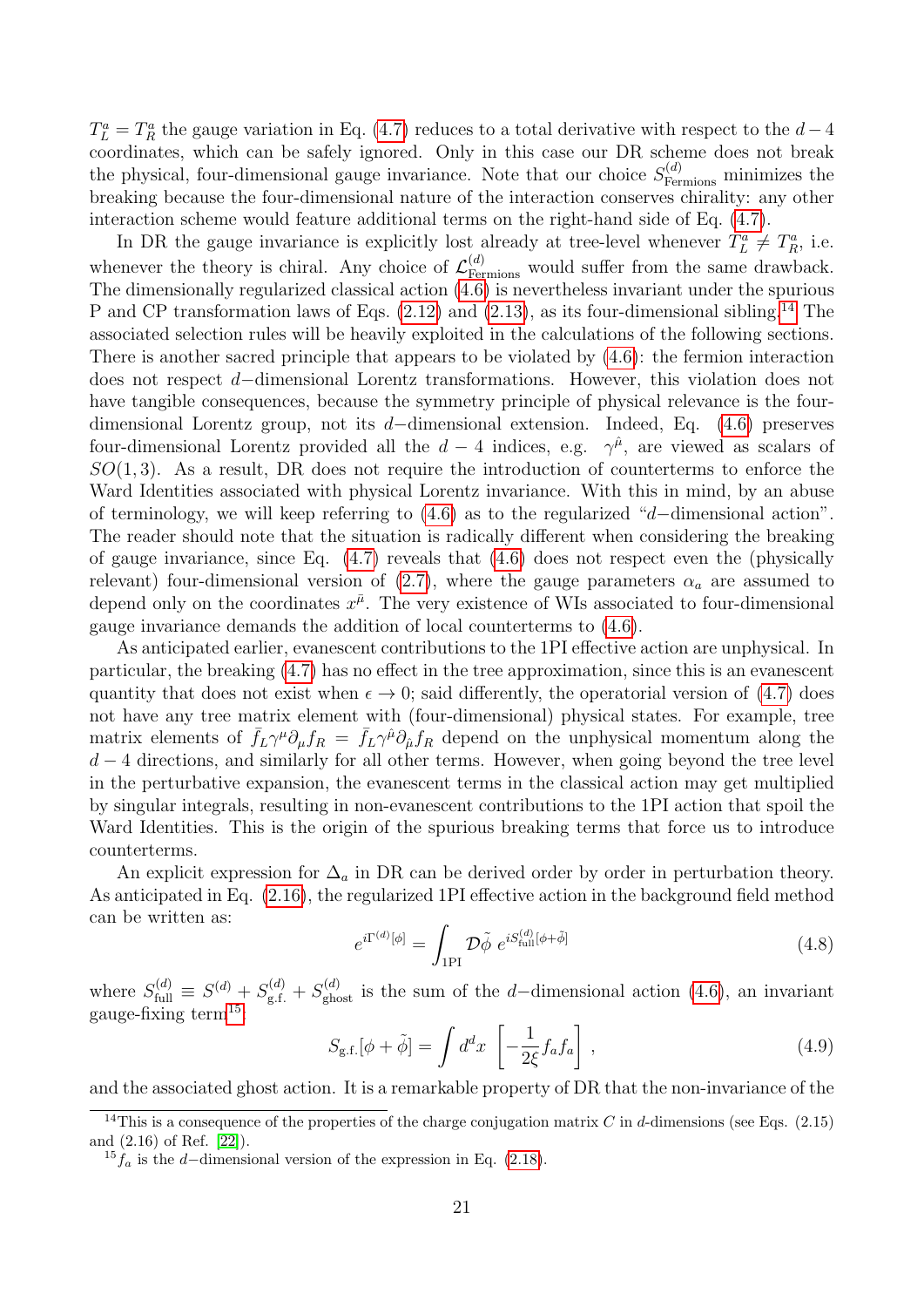d–dimensional action  $S^{(d)}$ , see Eq. [\(4.7\)](#page-21-2), represents the only source of gauge-symmetry breaking. In particular, under a gauge transformation the measure of the dimensionally-regularized path integral remains invariant because any local transformation of the field is associated to a Jacobian  $\mathcal J$  of the form  $\ln \det \mathcal J = \delta^{(d)}(0) \int d^dx f(x)$ , with some function  $f(x)$  that depends on the transformation parameters, and in DR  $\delta^{(d)}(0)$  identically vanishes, implying that  $\mathcal{J} = 1$ . Any potential anomaly in local field transformations in DR must therefore come from the noninvariance of the classical action. In particular, the gauge variation of the 1PI effective action reads

<span id="page-23-0"></span>
$$
L_a \Gamma^{(d)}[\phi] = \frac{\int_{1\text{PI}} \mathcal{D}\tilde{\phi} \ e^{iS_{\text{full}}^{(d)}[\phi + \tilde{\phi}]} \ L_a S_{\text{Fermions}}^{(d)}[\phi + \tilde{\phi}]}{\int_{1\text{PI}} \mathcal{D}\tilde{\phi} \ e^{iS_{\text{full}}^{(d)}[\phi + \tilde{\phi}]}}.
$$
(4.10)

Thus, the spurious gauge symmetry breaking terms arise from the one-particle irreducible vacuum correlation functions of the gauge variation of the classical fermionic action. This is the regularized version of the Quantum Action Principle of [\(2.20\)](#page-8-2).

According to Eq. [\(2.22\)](#page-8-3), the WI-restoring counterterm  $S_{ct}|_{(1)}$  is determined by the variation of renormalized 1PI effective action. We should therefore discuss how this is connected to the variation of the regularized 1PI action in [\(4.10\)](#page-23-0). To appreciate this it is necessary to introduce a renormalization scheme.

In general, there are two types of contributions to the regularized 1PI effective action: (finite as well as divergent) evanescent terms and (finite as well as divergent) non-evanescent terms. In formulas, we may write

<span id="page-23-2"></span>
$$
\Gamma^{(d)}|_{(1)} = \overline{\Gamma}^{\text{fin}}|_{(1)} + \frac{1}{\epsilon} \overline{\Gamma}^{\text{div}}|_{(1)} + \widehat{\Gamma}^{\text{fin}}|_{(1)} + \frac{1}{\epsilon} \widehat{\Gamma}^{\text{div}}|_{(1)},\tag{4.11}
$$

where a bar/hat identifies the non-evanescent/evanescent contributions.<sup>[16](#page-23-1)</sup> In this paper we adopt a popular (minimal) subtraction scheme according to which the renormalized effective action is defined by subtracting all divergent terms, both the evanescent and non-evanescent ones, so that it reduces to the sum of finite evanescent and finite non-evanescent terms analogously to the tree-level expression  $S^{(d)} = \Gamma|_{(0)}$ :

$$
\Gamma|_{(1)} \equiv \lim_{d \to 4} \left\{ \overline{\Gamma}^{\text{fin}}|_{(1)} + \widehat{\Gamma}^{\text{fin}}|_{(1)} \right\}.
$$
\n(4.12)

The formal 4-dimensional limit is carried out by discarding  $\hat{\Gamma}^{fin}|_{(1)}$  and sending all fields and momenta in  $\overline{\Gamma}^{\text{fin}}|_{(1)}$  to  $d=4$ . The gauge variation [\(2.20\)](#page-8-2) of the renormalized effective action hence coincides with

$$
\Delta_a|_{(1)} = L_a \Gamma|_{(1)} = L_a \overline{\Gamma}^{\text{fin}}|_{(1)}.
$$
\n(4.13)

This is the quantity that determines  $S_{\text{ct}}|_{(1)}$ .

Similarly to  $\Gamma^{(d)}|_{(1)}$ , the gauge variation  $L_a \Gamma^{(d)}|_{(1)}$  of the regularized action is in general the sum of evanescent terms and non-evanescent terms. In evaluating [\(4.10\)](#page-23-0) we find two contributions:

<span id="page-23-3"></span>
$$
L_a \Gamma^{(d)}|_{(1)} = \overline{\Delta}_a^{\text{fin}}|_{(1)} + \hat{\Delta}_a^{\text{fin}}|_{(1)} + \frac{1}{\epsilon} \hat{\Delta}_a^{\text{div}}|_{(1)},
$$
\n(4.14)

<span id="page-23-1"></span><sup>&</sup>lt;sup>16</sup>There is some ambiguity in this expression because via space-time integration by parts it is possible to convert a divergent evanescent operator into a finite non-evanescent one. Such ambiguity is however absent at the level of momentum-space Feynman diagrams. The expression in Eq. [\(4.11\)](#page-23-2) is to be understood as a collection of momentum-space correlators, where no space-time integration by parts is performed.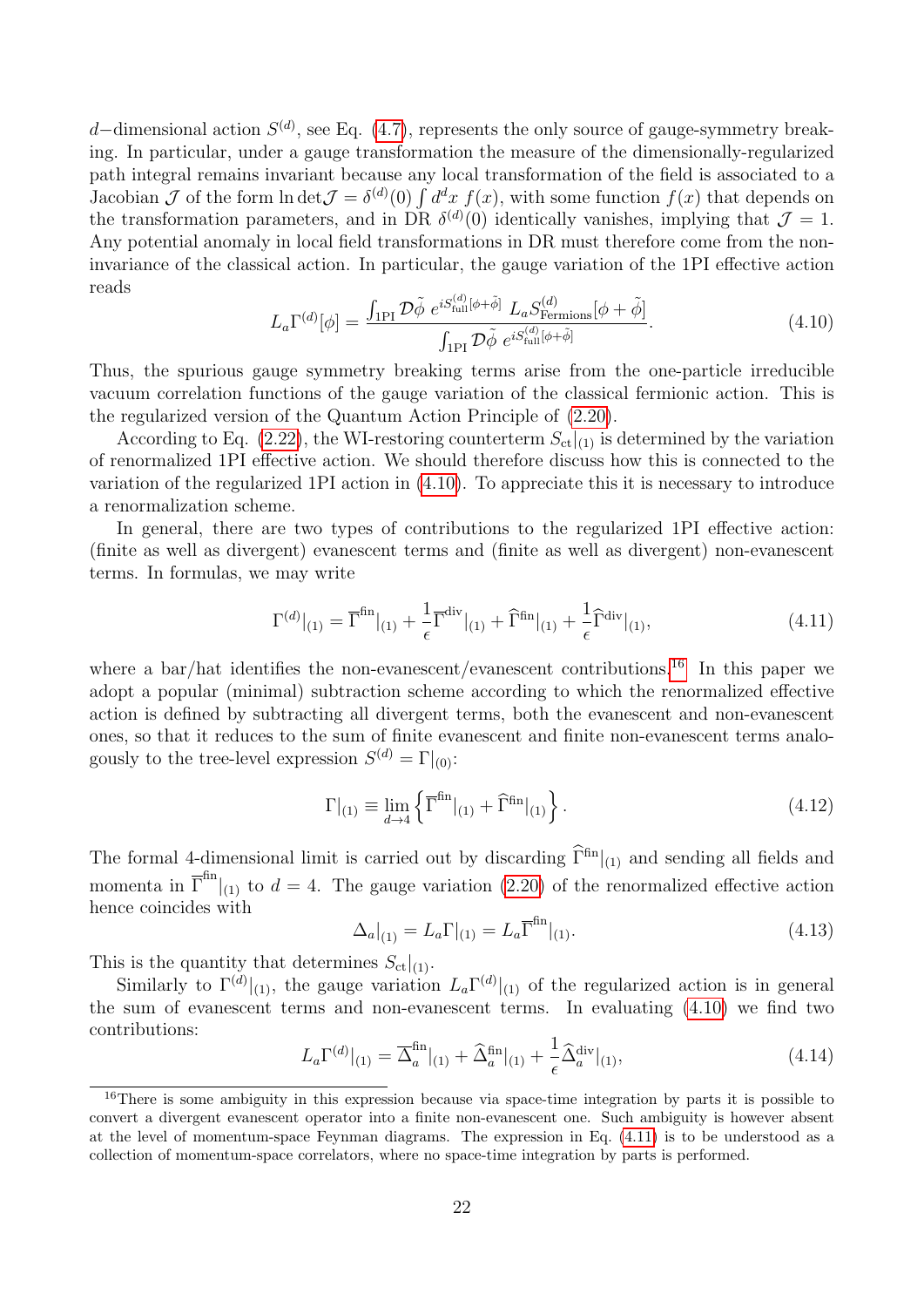namely a (finite) 4-dimensional one and an (finite plus divergent) evanescent one. Crucially, the action of  $L_a$  on any finite term remains finite, and similarly the action of  $L_a$  on a divergent term remains divergent. Furthermore,  $L_a$  cannot turn an evanescent term into a non-evanescent one. These considerations imply that  $17$ 

<span id="page-24-2"></span>
$$
\Delta_a|_{(1)} = \overline{\Delta}_a^{\text{fin}}|_{(1)}.
$$
\n(4.15)

This represents an important simplifying result for us: in a 1-loop calculation, and with the subtraction scheme illustrated above, the variation of the renormalized 1PI action is fully determined by the finite 4-dimensional part of [\(4.10\)](#page-23-0). This is the only contribution necessary to identify the corresponding counterterm  $S_{\text{ct}}|_{(1)}$ .

In the next subsection, we will present an explicit one-loop calculation of [\(4.10\)](#page-23-0). Because the focus of our paper is  $S_{ct}|_{(1)}$ , the result summarized in Eq. [\(4.15\)](#page-24-2) ensures that in that calculation we can safely neglect the divergent evanescent terms in  $L_a\Gamma^{(d)}|_{(1)}$ . Yet, were we interested in carrying out a 2-loop computation of  $S_{\text{ct}}$ , an explicit expression of the 1-loop counterterms necessary to subtract the divergences from  $\Gamma^{(d)}|_{(1)}$  would also be needed.

#### <span id="page-24-0"></span>4.3 Breaking of gauge invariance in DR: one-loop calculation

There are several important simplifications that occur in the computation of [\(4.10\)](#page-23-0) at the one-loop order. First, we only need the expansion of  $S_{\text{full}}^{(d)}[\phi + \tilde{\phi}]$  up to quadratic order in the quantum fluctuations  $\tilde{\phi}$ . Second, since by definition the effective action [\(2.16\)](#page-7-2) includes only one-particle irreducible diagrams, terms linear in the quantum fluctuations do not contribute and can be discarded. Furthermore, as we will see shortly, ghosts do not play any role at the order of interest. In particular, we can safely switch off both their classical backgrounds and their quantum fluctuations. As a consequence, the only relevant degrees of freedom in our analysis are the gauge and the fermionic fields, along with their quantum fluctuations.

The central player in our calculation is the fermionic action. Upon performing the shift  $A^a_\mu \to A^a_\mu + \tilde{A}^a_\mu$ , the covariant derivative becomes  $i\rlap{\,/}D \to i\rlap{\,/}D - \gamma^{\bar{\mu}}\tilde{A}^a_{\bar{\mu}}(P_LT^a_L + P_RT^a_R)$ . Expanding up to quadratic order we obtain

<span id="page-24-3"></span>
$$
S_{\text{Fermions}}^{(d)}[\phi + \tilde{\phi}] = \int d^d x \,\bar{f}i \not{D}f + \int d^d x \,\, \bar{\tilde{f}}i \not{D} \tilde{f} + S_{\text{F}}^{(d)} + \mathcal{O}(\tilde{\phi}, \tilde{\phi}^3),
$$
 (4.16)

where we defined

<span id="page-24-4"></span>
$$
\mathcal{S}_{\mathcal{F}}^{(d)} \equiv \int d^d x \left[ -\tilde{A}_{\bar{\mu}}^a \bar{\tilde{f}} \gamma^{\bar{\mu}} (P_L T_L^a + P_R T_R^a) f - \tilde{A}_{\bar{\mu}}^a \bar{f} \gamma^{\bar{\mu}} (P_L T_L^a + P_R T_R^a) \tilde{f} \right],\tag{4.17}
$$

and, as promised, we neglected terms linear and cubic in the fluctuations. The first term in [\(4.16\)](#page-24-3) represents the classical fermionic action, and can be factored out of the path integral [\(4.10\)](#page-23-0) because it involves no quantum fluctuations. The second line of Eq. [\(4.16\)](#page-24-3) consists of the sum of two terms: a non-gauge-invariant one,  $\tilde{f}i\rlap{\,/}D\tilde{f}$ , which represents the original fermionic Lagrangian with the fermionic field replaced by its quantum fluctuation and the covariant

<span id="page-24-1"></span><sup>&</sup>lt;sup>17</sup>Incidentally, [\(4.14\)](#page-23-3) also implies that the divergent 4-dimensional terms  $\overline{\Gamma}^{div}|_{(1)}$  are gauge-invariant.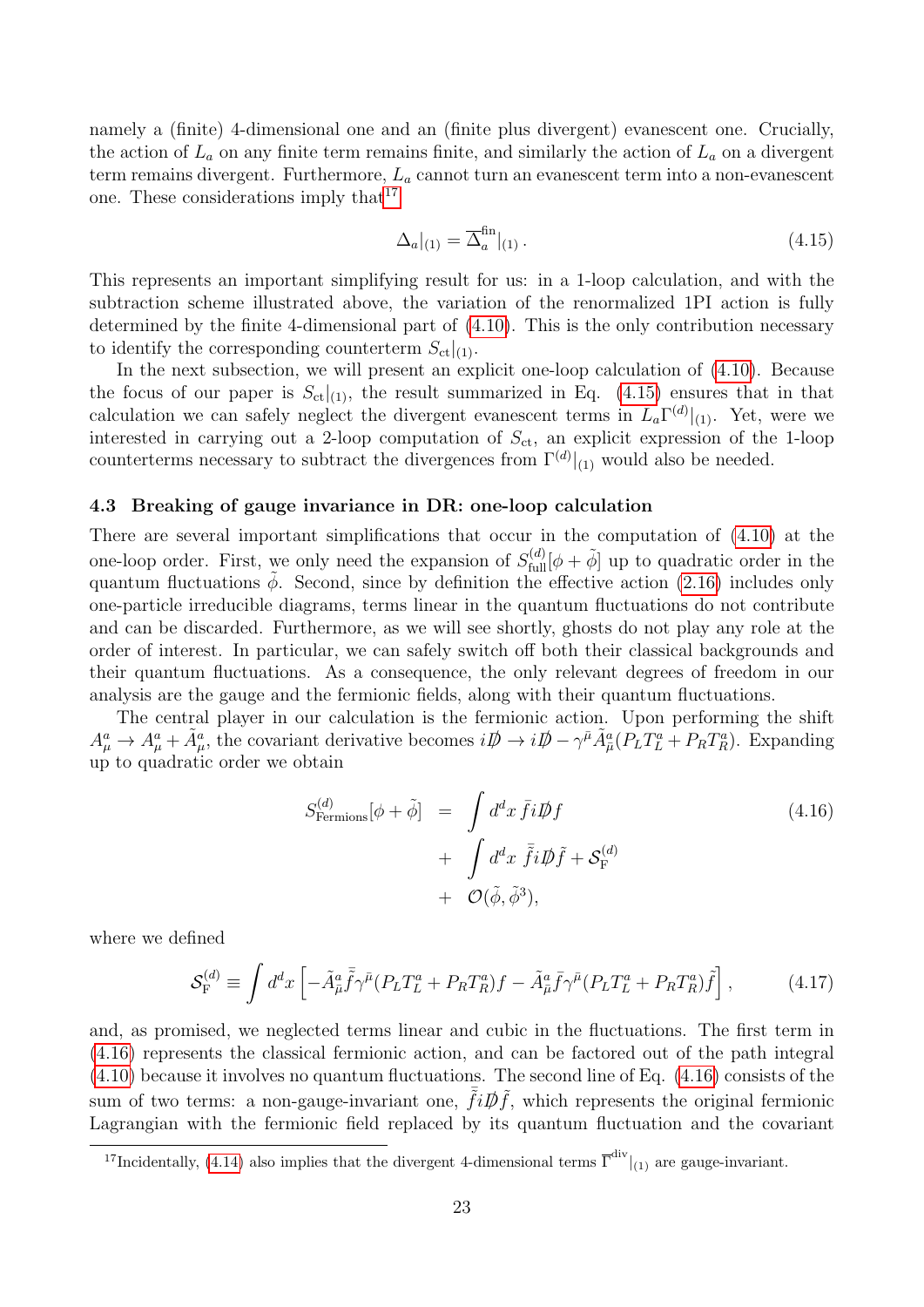derivative containing only the background gauge field, plus a genuinely four-dimensional gaugeinvariant piece we called  $\mathcal{S}_{\mathrm{F}}^{(d)}$  $\mathcal{E}_{\text{F}}^{(d)}$ . At one-loop accuracy it is sufficient to expand  $e^{iS_{\text{F}}^{(d)}}$  up to quadratic order, because [\(4.17\)](#page-24-4) is linear in the background fermionic fields, and  $L_a\Gamma^{(d)}[\phi]$  is a dimension-four local operator that contains at most two powers of such fields. Furthermore, the linear term in  $e^{iS_{\text{F}}^{(d)}} = 1 + iS_{\text{F}}^{(d)} - \frac{1}{2}$  $\frac{1}{2}[\mathcal{S}_{\mathrm{F}}^{(d)}% (\theta,\cdot) ]_{\mathrm{F}}^{(d)}(\theta,\cdot)$  $[\mathbf{E}_{\mathbf{F}}^{(d)}]^2 + \cdots$  does not contribute, because no 1PI diagram can be built out of it. We then conclude that the one-loop approximation of [\(4.10\)](#page-23-0) reads

<span id="page-25-1"></span>
$$
\delta_{\alpha} \Gamma^{(d)}[A, f_X, \bar{f}_X]|_{(1)} = \delta_{\alpha} S^{(d)} \n+ \langle \Omega | \delta_{\alpha} \left( \int d^d x \, \bar{\tilde{f}} i \not{D} \tilde{f} \right) | \Omega \rangle_A \n- \frac{1}{2} \langle \Omega | T \left\{ \left[ \mathcal{S}_{\mathrm{F}}^{(d)} \right]^2 \, \delta_{\alpha} \left( \int d^d x \, \bar{\tilde{f}} i \not{D} \tilde{f} \right) \right\} | \Omega \rangle_A,
$$
\n(4.18)

where the time-ordered Green-functions are vacuum to vacuum correlators in the background gauge  $A^a_\mu$ :

$$
\langle \Omega | T \{ O(x) O(y) \} | \Omega \rangle_A \equiv \frac{\int_{\text{1PI}} \mathcal{D}\tilde{\phi} \ e^{i \int d^d x \ \bar{\tilde{f}} i \not{D} \tilde{f} + i S_{\text{gauge}}^{(d)} [A + \tilde{A}]} O(x) O(y)}{\int_{\text{1PI}} \mathcal{D}\tilde{\phi} \ e^{i \int d^d x \ \bar{\tilde{f}} i \not{D} \tilde{f} + i S_{\text{gauge}}^{(d)} [A + \tilde{A}]}} , \qquad (4.19)
$$

and we introduced the compact notation  $S_{\text{Gauge}}^{(d)} \equiv S_{\text{YM}}^{(d)} + S_{\text{g.f.}}^{(d)} + S_{\text{ghost}}^{(d)}$ .

The quantity  $\delta_{\alpha}S^{(d)}$  in [\(4.18\)](#page-25-1) describes the classical effect [\(4.7\)](#page-21-2) and can be ignored because finite evanescent. The second and third terms instead induce contributions that do not vanish for  $\epsilon \to 0$ , because divergent  $1/\epsilon$  one-loop effects turn them into finite non-evanescent. In four dimensions the one-loop gauge variation reads

<span id="page-25-3"></span>
$$
\delta_{\alpha} \Gamma^{(4)}\big|_{(1)} = \delta_{\alpha} \Gamma^{(4)}\big|_{\text{Gauge}} + \delta_{\alpha} \Gamma^{(4)}\big|_{\text{Fermions}},\tag{4.20}
$$

where we introduced the notation

<span id="page-25-2"></span>
$$
\delta_{\alpha} \Gamma_{\text{Gauge}}^{(d)} \Big|_{(1)} = \langle \Omega | \delta_{\alpha} \left( \int d^d x \, \bar{\tilde{f}} i \not\!\! D \tilde{f} \right) | \Omega \rangle_A , \tag{4.21}
$$

$$
\delta_{\alpha} \Gamma^{(d)}_{\text{Fermions}}\Big|_{(1)} = -\frac{1}{2} \langle \Omega | T \left\{ \left[ \mathcal{S}_{\text{F}}^{(d)} \right]^2 \delta_{\alpha} \left( \int d^d x \, \bar{\tilde{f}} i \not{D} \tilde{f} \right) \right\} | \Omega \rangle_A. \tag{4.22}
$$

The term [\(4.21\)](#page-25-2) arises from a single  $\tilde{f}$  loop and only depends on the background gauge fields. At one loop the gauge bosons in these diagrams are necessarily non-dynamical, i.e. the gauge field is a purely classical background. The term [\(4.22\)](#page-25-2) instead receives contributions from diagrams with both virtual fermions and gauge bosons, and its explicit form depends on the fermionic background.

It is easy to see that at one loop ghosts can be neglected. Indeed, one-loop diagrams contributing to either [\(4.21\)](#page-25-2) or [\(4.22\)](#page-25-2) cannot simultaneously involve virtual ghosts and the necessary virtual fermions. We can therefore safely neglect ghosts, keeping in mind that they should not be ignored when performing calculations beyond the one-loop approximation.

#### <span id="page-25-0"></span>4.3.1 Bosonic sector

The gauge variations in Eqs. [\(4.21\)](#page-25-2) and [\(4.22\)](#page-25-2) become significantly more compact when expressed in terms of vector and axial combinations of the gauge fields. These are defined, along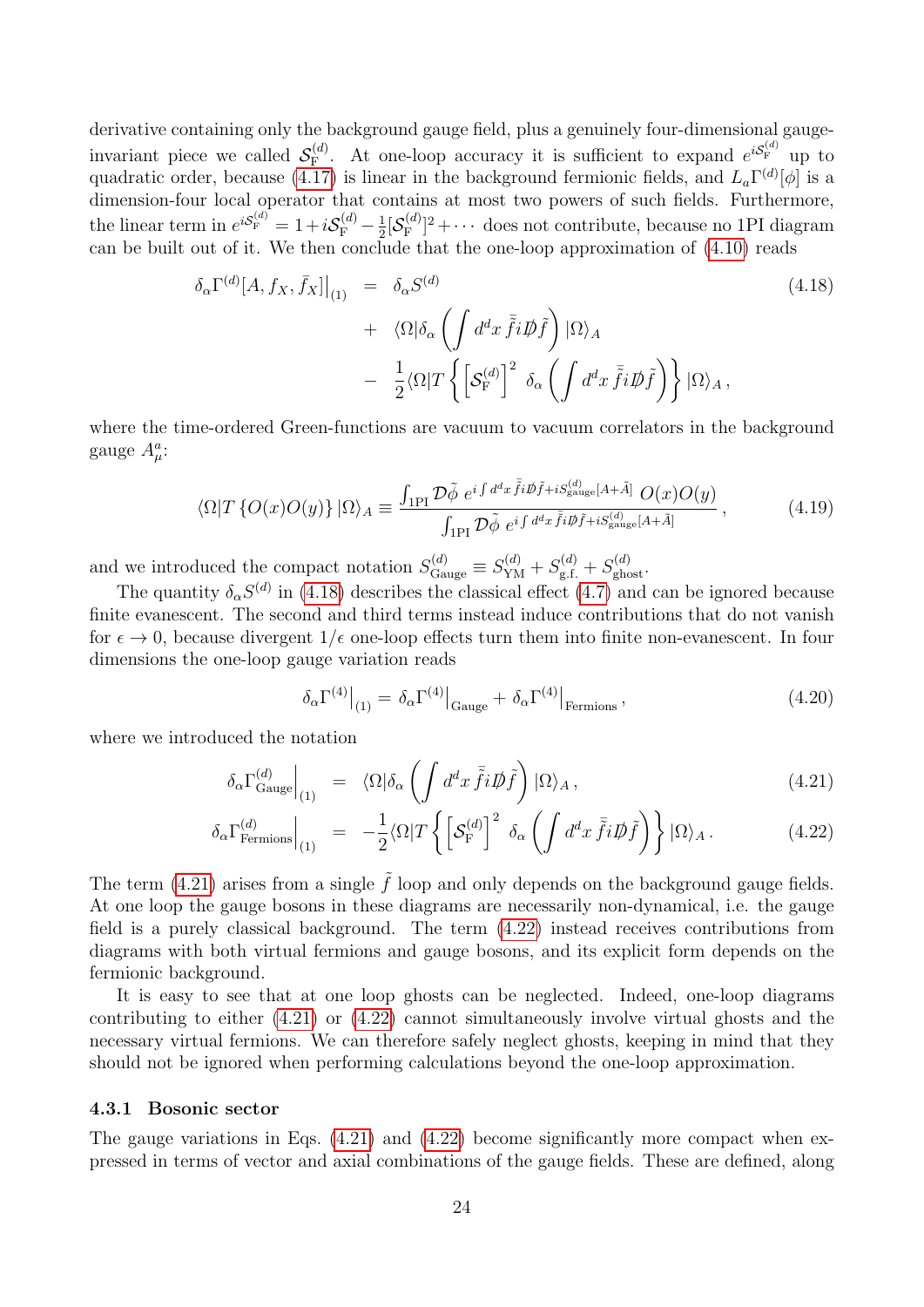with the associated generators, as

<span id="page-26-4"></span>
$$
\mathcal{V}_{\mu} = T_V^a A_{\mu}^a, \qquad T_V^a = \frac{1}{2} (T_R^a + T_L^a), \n\mathcal{A}_{\mu} = T_A^a A_{\mu}^a, \qquad T_A^a = \frac{1}{2} (T_R^a - T_L^a).
$$
\n(4.23)

We therefore prefer to temporarily switch notation from  $T_{L,R}$  to  $T_{V,A}$ . To avoid confusion we restrict this change of notation to this section.

Another useful quantity is

<span id="page-26-3"></span>
$$
T^{a} = T_{V}^{a} + T_{A}^{a} \gamma_{5} = P_{L} T_{L}^{a} + P_{R} T_{R}^{a}.
$$
\n(4.24)

For clarity, we stress that the matrices  $T_L, T_R$  do not live in orthogonal spaces and therefore do not commute in general. As a result neither  $T_V^a$  nor  $T_A^a$  usually form an algebra. Yet, orthogonality of the chirality projectors always implies  $[T^a, T^b] = i f_{abc} T^{c.18}$  $[T^a, T^b] = i f_{abc} T^{c.18}$  $[T^a, T^b] = i f_{abc} T^{c.18}$ 

To familiarize with the new notation let us begin by re-writing the first term in [\(4.18\)](#page-25-1):

<span id="page-26-2"></span>
$$
\delta_{\alpha}S^{(d)} = \delta_{\alpha} \left\{ \int dx \,\bar{f}i\rlap{\,/}Df \right\}
$$
\n
$$
= \int d^d x \left[ \alpha_a \bar{f} T_A^a \left\{ \rlap{\,/}D, \gamma_5 \right\} f + \partial_{\hat{\mu}} \alpha_a \,\bar{f} T^a \gamma^{\hat{\mu}} f \right]
$$
\n
$$
= \text{Eva.}
$$
\n(4.26)

It is easy to see that this expression correctly reproduces Eq. [\(4.7\)](#page-21-2) after integration by parts. A similar quantity, with the replacement  $f \to f$ , is needed to compute the two remaining contributions. We find

<span id="page-26-1"></span>
$$
\delta_{\alpha} \Gamma_{\text{Gauge}}^{(d)} \Big|_{(1)} = \int d^d x \langle \Omega | \left[ \alpha_a \overline{\tilde{f}} T_A^a \{ \not\!\!D, \gamma_5 \} \overline{f} + \partial_{\hat{\mu}} \alpha_a \overline{\tilde{f}} T^a \gamma^{\hat{\mu}} \overline{f} \right] | \Omega \rangle_A \qquad (4.27)
$$
  

$$
= - \text{Tr} \left[ \alpha_a T_A^a \{ \not\!\!D, \gamma_5 \} \frac{1}{\not\!\!D} \right] - \text{Tr} \left[ \partial_{\hat{\mu}} \alpha_a T^a \gamma^{\hat{\mu}} \frac{1}{\not\!\!D} \right],
$$

where the minus sign in the second line arises due to Fermi statistics. The trace "Tr" differs from the Dirac trace "tr" because it acts on the Dirac indices as well as space-time, i.e.  $Tr[O] =$  $\int d^dx \langle x | \text{tr}[O] | x \rangle.$ 

As a non-trivial consistency check of  $(4.27)$ , we note that this quantity arises from a single fermion loop with gauge bosons evaluated on their classical backgrounds. In this approximation the 1PI effective action reads  $-i\text{det}[\phi]$  and its variation may alternatively be given by  $-i\text{Tr}[\vec{\psi}^{-1}\delta_{\alpha}\vec{\psi}]$ . An explicit computation gives  $\delta_{\alpha}(i\vec{\psi}) = -[\vec{\psi}, \alpha_a T^a_V] - [\vec{\psi}, \alpha_a T^a_A]\gamma_5 + \partial_{\hat{\mu}}\alpha_a T^a \gamma^{\hat{\mu}},$ so that

$$
-i\text{Tr}[\vec{D}^{-1}\delta_{\alpha}\vec{D}] = \text{Tr}\left[\frac{1}{\vec{D}}[\vec{D},\alpha_a T_V^a] + \frac{1}{\vec{D}}[\vec{D},\alpha_a T_A^a]\gamma_5 - \frac{1}{\vec{D}}\partial_{\hat{\mu}}\alpha_a T^a \gamma^{\hat{\mu}}\right]
$$
(4.28)

<span id="page-26-0"></span><sup>18</sup>More explicitly, the reader might want to verify that

$$
[T_V^a, T_V^b] = \frac{1}{2} i f^{abc} T_V^c + \frac{1}{4} [T_R^a, T_L^b] + \frac{1}{4} [T_L^a, T_R^b],
$$
  
\n
$$
[T_A^a, T_A^b] = \frac{1}{2} i f^{abc} T_V^c - \frac{1}{4} [T_R^a, T_L^b] - \frac{1}{4} [T_L^a, T_R^b],
$$
  
\n
$$
[T_V^a, T_A^b] = \frac{1}{2} i f^{abc} T_A^c - \frac{1}{4} [T_R^a, T_L^b] + \frac{1}{4} [T_L^a, T_R^b].
$$
\n(4.25)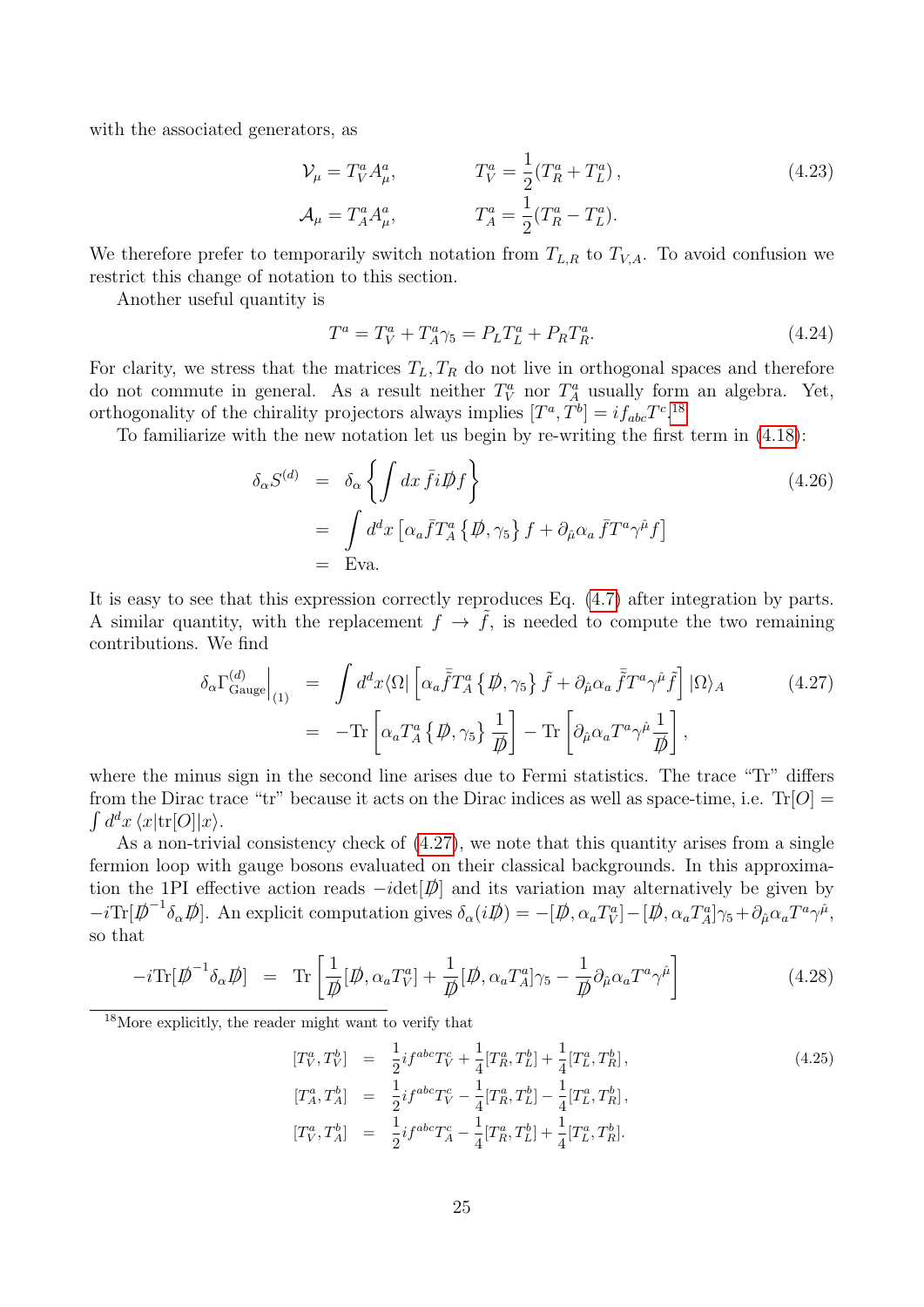$$
= \text{Tr}\left[\alpha_a T_V^a - \frac{1}{\not p} \alpha_a T_V^a \not p + \alpha_a T_A^a \gamma_5 - \frac{1}{\not p} \alpha_a T_A^a \not p \gamma_5 - \partial_{\hat{\mu}} \alpha_a T^a \gamma^{\hat{\mu}} \frac{1}{\not p}\right] = -\text{Tr}\left[\alpha_a T_A^a \{ \not p, \gamma_5 \} \frac{1}{\not p} + \partial_{\hat{\mu}} \alpha_a T^a \gamma^{\hat{\mu}} \frac{1}{\not p}\right],
$$

where we used  $\text{Tr}[\alpha_a T_A^a \gamma_5] = 0$  and the cyclicity of the trace. The above expression exactly agrees with [\(4.27\)](#page-26-1), as it should. Incidentally, this consistency check also provides an indirect proof of the gauge invariance of the dimensionally-regularized path integral measure (see discussion above Eq. [\(4.10\)](#page-23-0)).

The trace in Eq. [\(4.27\)](#page-26-1) may be computed diagrammatically or via other methods. Any of these would lead to the same result because the expression has been already regularized and is unambiguous. In the following, we employ the heat kernel method. The following result was first obtained in Ref. [\[45\]](#page-50-5) via this same method. We think that a re-derivation makes our work more complete and self-contained, and at the same time might help clarify a few non-trivial steps of the computation.

Now, the second term in the second line of Eq. [\(4.27\)](#page-26-1) is evanescent and can be safely discarded as argued around [\(4.15\)](#page-24-2). The first term in Eq. [\(4.27\)](#page-26-1) is however not entirely negligible. In Appendix [B](#page-46-0) we show that the first trace in the second line of Eq.[\(4.27\)](#page-26-1) may be expressed in terms of the heat kernel coefficient  $a_2$  plus divergent evanescent terms. Neglecting all evanescent terms, using [\(B.5\)](#page-47-0) and explicitly evaluating  $a_2(x, x)$  via [\(B.9\)](#page-47-1), after a tedious but straightforward computation we arrive  $at^{19}$  $at^{19}$  $at^{19}$ 

<span id="page-27-1"></span>
$$
\lim_{d \to 4} L_a \Gamma_{\text{Gauge}}^{(d)} \Big|_{(1)} = \frac{i}{8\pi^2} \text{ tr} \left[ T_A^a \gamma_5 a_2(x, x) \right] \equiv -\text{tr} \left[ T_A^a (a_2^{\epsilon}(x) + a_2^{\epsilon}(x)) \right],\tag{4.29}
$$

with

<span id="page-27-2"></span>
$$
a_2^{\epsilon} = \frac{\epsilon^{\mu\nu\alpha\beta}}{16\pi^2} \left[ \mathcal{V}_{\mu\nu} \mathcal{V}_{\alpha\beta} + \frac{1}{3} \mathcal{A}_{\mu\nu} \mathcal{A}_{\alpha\beta} - \frac{8}{3} i \left( \mathcal{A}_{\alpha} \mathcal{A}_{\beta} \mathcal{V}_{\mu\nu} + \mathcal{A}_{\alpha} \mathcal{V}_{\mu\nu} \mathcal{A}_{\beta} + \mathcal{V}_{\mu\nu} \mathcal{A}_{\alpha} \mathcal{A}_{\beta} \right) - \frac{32}{3} \mathcal{A}_{\mu} \mathcal{A}_{\nu} \mathcal{A}_{\alpha} \mathcal{A}_{\beta} \right],
$$
  
\n
$$
a_2^{\epsilon} = \frac{1}{16\pi^2} \left[ \frac{4}{3} D_{\nu}^{\nu} D_{\nu}^{\nu} D_{\mu}^{\nu} \mathcal{A}_{\mu} + \frac{8}{3} i [\mathcal{A}_{\mu}, D_{\nu}^{\nu} \mathcal{V}_{\mu\nu}] - \frac{2}{3} i [\mathcal{A}_{\mu\nu}, \mathcal{V}_{\mu\nu}] \right]
$$
  
\n
$$
+ \frac{1}{16\pi^2} \left[ -8 \mathcal{A}_{\mu} (D_{\nu}^{\nu} \mathcal{A}^{\nu}) \mathcal{A}_{\mu} - \frac{8}{3} \left\{ D_{\mu}^{\nu} \mathcal{A}_{\nu} + D_{\nu}^{\nu} \mathcal{A}_{\mu}, \mathcal{A}_{\mu} \mathcal{A}_{\nu} \right\} + \frac{4}{3} \left\{ D_{\mu}^{\nu} \mathcal{A}^{\mu}, \mathcal{A}_{\nu} \mathcal{A}_{\nu} \right\} \right].
$$
  
\n(4.30)

In the above expression we introduced the field strengths of the vector and axial components of the four-dimensional gauge fields:

<span id="page-27-3"></span>
$$
\mathcal{V}_{\mu\nu} = \partial_{\mu} \mathcal{V}_{\nu} - \partial_{\nu} \mathcal{V}_{\mu} + i[\mathcal{V}_{\mu}, \mathcal{V}_{\nu}] + i[\mathcal{A}_{\mu}, \mathcal{A}_{\nu}] \n\mathcal{A}_{\mu\nu} = \partial_{\mu} \mathcal{A}_{\nu} - \partial_{\nu} \mathcal{A}_{\mu} + i[\mathcal{V}_{\mu}, \mathcal{A}_{\nu}] + i[\mathcal{A}_{\mu}, \mathcal{V}_{\nu}].
$$
\n(4.31)

Our result [\(4.29\)](#page-27-1) agrees with Ref. [\[45\]](#page-50-5), where a different convention for the gauge vectors was adopted. Interestingly, note that the one-loop variation  $\delta_{\alpha} \Gamma^{(4)}|_{Gauge}$  is completely independent from the definition of the interaction in the regularized fermionic action [\(4.5\)](#page-20-1). Any alternative regularization of the interaction would differ by evanescent terms involving  $\hat{\mu}$ -components of the vector fields, and these would not affect the four-dimensional limit of [\(4.27\)](#page-26-1). The mixed

<span id="page-27-0"></span><sup>&</sup>lt;sup>19</sup>Note that the first trace includes both gauge and Lorentz indices, whereas the second only the gauge indices are summed over.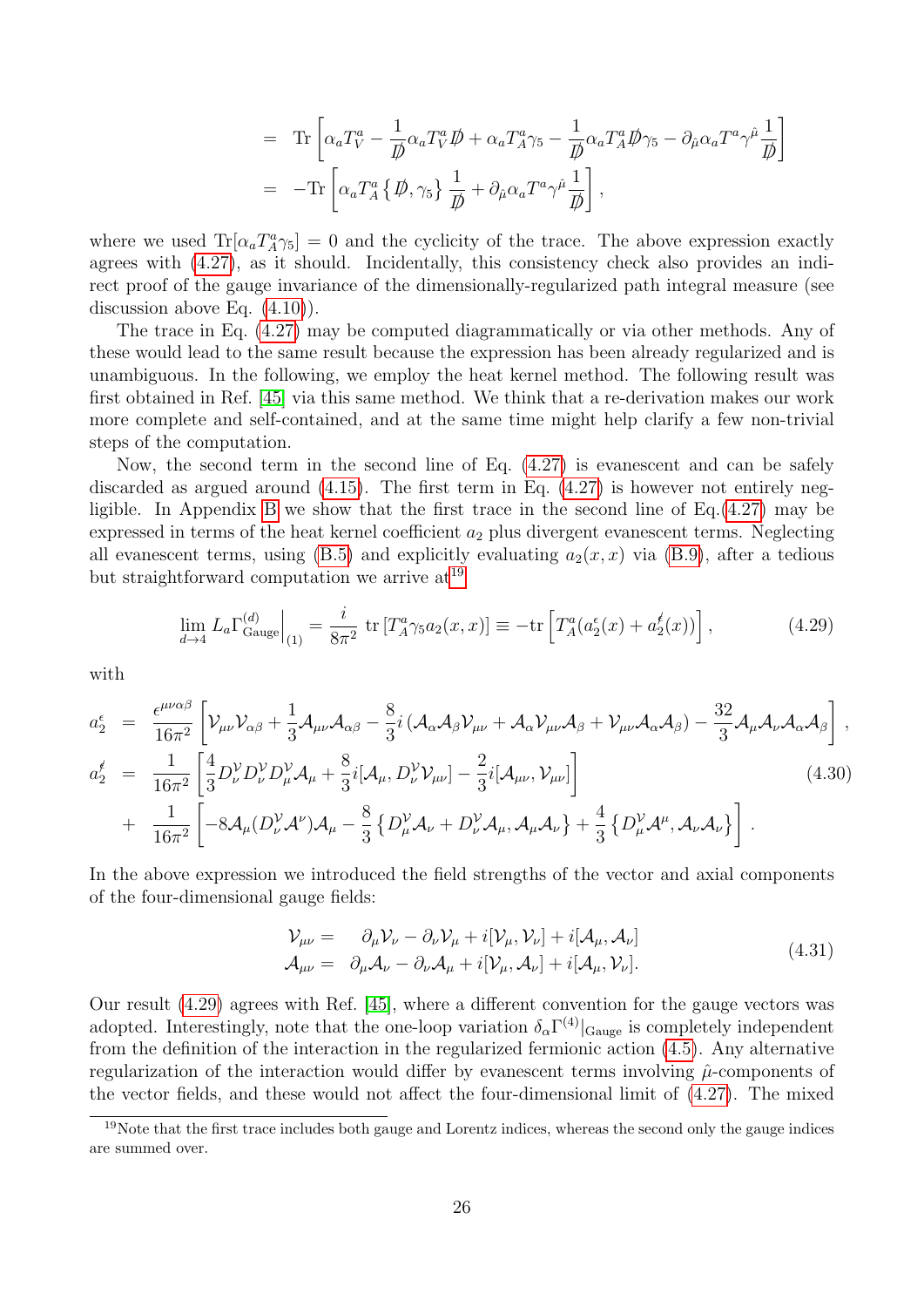fermion-boson loops appearing in [\(4.22\)](#page-25-2) are instead sensitive to such definitions and below will be evaluated for our choice [\(4.5\)](#page-20-1).

The gauge variation in Equations [\(4.29\)](#page-27-1) and [\(4.30\)](#page-27-2) satisfies all the desired properties. First, since in our convention the generators  $T_{V,A}^a$  are hermitian, the factors of i in [\(4.30\)](#page-27-2) guarantee that  $\delta_{\alpha} \Gamma^{(4)}$  is hermitian. Second, the vector-like component of the gauge symmetry, defined by  $T_A^a = 0$  (or, equivalently, by  $T_L^a = T_R^a$ ), is manifestly conserved, consistently with what is anticipated below Eq. [\(4.7\)](#page-21-2). Third, expressions [\(4.29\)](#page-27-1) and [\(4.30\)](#page-27-2) are consistent with  $L_a\Gamma^{(4)}$ being CP-odd and P-even, see below Eq. [\(2.13\)](#page-6-3). In particular,  $a_2^{\ell}$  $i_2$  is P-odd because it contains an odd number of axial vectors, whereas  $a_2^{\epsilon}$  is P-odd because it contains an even number of axial vectors contracted with the Levi-Civita tensor. Finally, the expression [\(4.29\)](#page-27-1) satisfies the WZ conditions, as we will discuss below.

The operators in  $a_2^{\epsilon}, a_2^{\epsilon}$  $\frac{\ell}{2}$  form a complete set of P-odd, Lorentz-singlet, dimension-four local functions of the vectors and their derivatives compatible with vector gauge invariance. As expected, this operator basis is in one-to-one correspondence with the one presented in Table [3.1.](#page-10-0) We can therefore equally decompose Eq. [4.29](#page-27-1) as we did in Section [3](#page-9-0) (see Eq. [3.1](#page-10-1) and text around it). The corresponding coefficients  $C_A^k$  are collected in Section [4.3.3.](#page-29-0)

#### <span id="page-28-0"></span>4.3.2 Fermionic sector

The mixed fermion-gauge contribution to  $\delta_{\alpha} \Gamma^{(4)}$  may be calculated directly from its definition  $(4.22)~(\mathcal{S}_{\mathrm{F}}^{(d)})$  $(4.22)~(\mathcal{S}_{\mathrm{F}}^{(d)})$  $f_F^{(a)}$  is given in  $(4.17)$ :

<span id="page-28-1"></span>
$$
L_c \Gamma_{\text{Fermions}}^{(d)}\Big|_{(1)} \tag{4.32}
$$
  
= 
$$
-2\langle \Omega|T\left\{\int d^dy_1 \left[\tilde{A}_{\bar{\rho}}^a \bar{f}\gamma^{\bar{\rho}}T^a \tilde{f}\right]_{y_1} \left[\tilde{\bar{f}}T_A^c \gamma^{\hat{\mu}} \gamma_5 \partial_{\hat{\mu}} \tilde{f}\right]_x \int d^dy_2 \left[\tilde{A}_{\bar{\sigma}}^b \tilde{\bar{f}}\gamma^{\bar{\sigma}} T^b f\right]_{y_2}\right\}|\Omega\rangle_A + \text{Eva}\,,
$$

where we used the variation [\(4.26\)](#page-26-2), where  $\{\rlap{\,/}D, \gamma_5\} = 2\gamma^{\hat{\mu}}\gamma_5 \partial_{\hat{\mu}}$ , as well as the definition [\(4.24\)](#page-26-3). The numerical factor in front is a multiplicity factor due to the presence of two possible contractions with  $\left[{\cal S}_{\rm F}^{(d)}\right]$  $\left[\begin{matrix} \cdot(d) \ \end{matrix}\right]^2$ .

The full result of our computation will be presented below. Here, for brevity, we discuss explicitly only the derivation of terms containing two background fermions and a derivative. The remaining ones are of the form  $f\mathcal{A}f$ , involving background fermions and a background gauge field, and can be obtained analogously.

In the evaluation of terms containing no gauge fields the average in [\(4.32\)](#page-28-1) can be interpreted as a vacuum to vacuum transition. We find

$$
L_{c}\Gamma_{\text{Fermions}}^{(d)}\Big|_{(1)}
$$
\n
$$
\supset 2 \int \frac{d^{d}k_{1}}{(2\pi)^{d}} \int \frac{d^{d}k_{2}}{(2\pi)^{d}} e^{i(k_{1}-k_{2})x} \int \frac{d^{d}q}{(2\pi)^{d}}
$$
\n
$$
\bar{f}(k_{1})\gamma^{\bar{\rho}}T^{a} \frac{(q+k_{1})}{(q+k_{1})^{2}} T_{A}^{c}(\hat{q}+\hat{k}_{2})\gamma_{5} \frac{(q+k_{2})}{(q+k_{2})^{2}} \gamma^{\bar{\sigma}}T^{a} f(k_{2}) G_{aa} \left(\frac{g^{\bar{\rho}\bar{\sigma}} - (1-\xi)\frac{q^{\bar{\rho}}q^{\bar{\sigma}}}{q^{2}}}{q^{2}}\right)
$$
\n
$$
= -\frac{2G_{aa}}{16\pi^{2}} \left(1 + \frac{\xi - 1}{6}\right) \int \frac{d^{d}k_{1}}{(2\pi)^{d}} \int \frac{d^{d}k_{2}}{(2\pi)^{d}} e^{i(k_{1}-k_{2})x} \bar{f}(k_{1})\gamma_{5}i(k_{1}-k_{2}) T^{a}T_{A}^{c}T^{a} f(k_{2})
$$
\n
$$
= -\frac{2G_{aa}}{16\pi^{2}} \left(1 + \frac{\xi - 1}{6}\right) \bar{f}\gamma_{5} \left(\overrightarrow{\phi} + \overleftarrow{\phi}\right) T^{a}T_{A}^{c}T^{a}f,
$$
\n(14.11)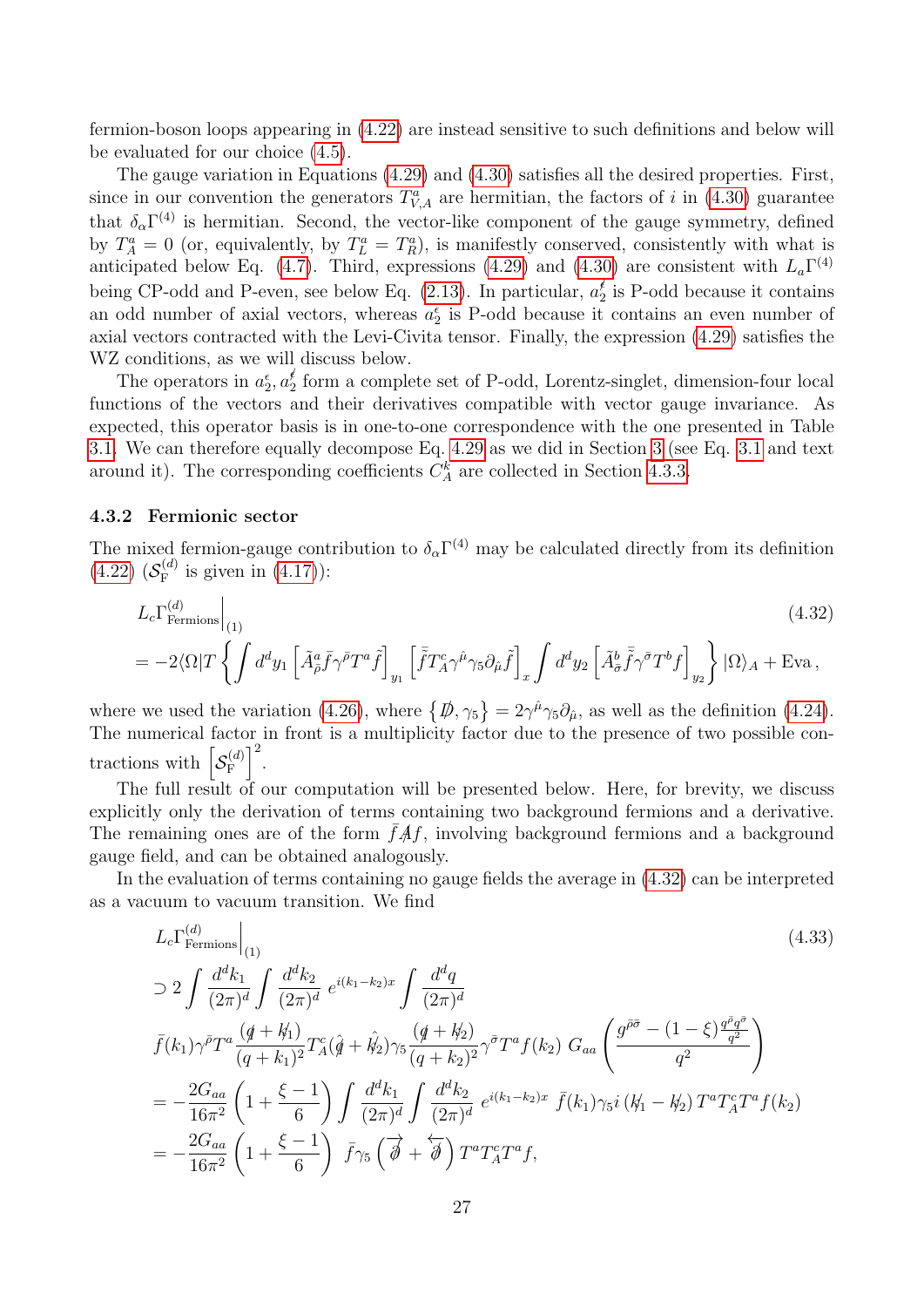where we made use of the shorthand notation in Eq.  $(4.24)$ . The couplings  $G_{aa}$  arise from the gauge propagator because the kinetic term in [\(2.3\)](#page-5-6) is non-canonical. This contribution can be expressed as in Eq. [3.1.](#page-10-1) The resulting coefficients  $C^{12,13}$ , along with those associated with the  $\bar{f}A f$  terms, are collected in the next section, together with those of the purely bosonic operators.

#### <span id="page-29-0"></span>4.3.3 Collecting the results

The one-loop results derived in Section [4.3.2](#page-28-0) and [4.3.1](#page-25-0) can all be written in the form [\(3.1\)](#page-10-1). The corresponding coefficients  $C_{pA}^k$  are:

<span id="page-29-1"></span>
$$
C_{pa}^{0} = \frac{1}{16\pi^{2}} \text{tr} T_{A}^{p} \left\{ -\frac{4}{3} T_{A}^{a} \right\}
$$
\n
$$
C_{pab}^{1} = \frac{1}{16\pi^{2}} \text{tr} T_{A}^{p} \left\{ 4 \left( T_{V}^{a} T_{V}^{b} + \frac{1}{3} T_{A}^{a} T_{A}^{b} \right) \right\}
$$
\n
$$
C_{pab}^{2} = \frac{1}{16\pi^{2}} \text{tr} T_{A}^{p} \left\{ -\frac{8}{3} i \left[ (T_{A}^{a}, T_{V}^{b}) + (T_{V}^{a}, T_{A}^{b}) \right] \right\}
$$
\n
$$
C_{pab}^{3} = \frac{1}{16\pi^{2}} \text{tr} T_{A}^{p} \left\{ \frac{4}{3} i \left[ T_{A}^{a}, T_{V}^{b} \right] - 4i \left[ T_{V}^{a}, T_{A}^{b} \right] \right\}
$$
\n
$$
C_{pab}^{4} = \frac{1}{16\pi^{2}} \text{tr} T_{A}^{p} \left\{ -4i \left[ T_{V}^{a}, T_{A}^{b} \right] \right\}
$$
\n
$$
C_{pab}^{5} = -\frac{1}{3} C_{pab}^{4}
$$
\n
$$
C_{pab}^{6} = \frac{1}{3} C_{pab}^{4}
$$
\n
$$
C_{pabc}^{7} = \frac{1}{16\pi^{2}} \text{tr} T_{A}^{p} \left\{ \frac{8}{3} \left[ T_{A}^{b}, \left[ T_{A}^{c}, T_{A}^{a} \right] \right] + 8 T_{A}^{b} T_{A}^{a} T_{A}^{a} - \frac{4}{3} \left\{ T_{A}^{a}, T_{A}^{b} T_{A}^{a} \right\}
$$
\n
$$
+ \frac{4}{3} \left[ T_{V}^{a}, \left[ T_{V}^{b}, T_{A}^{c} \right] \right] + \frac{4}{3} \left[ T_{V}^{b}, \left[ T_{V}^{c}, T_{A}^{a} \right] \right] + \frac{8}{3} \left[ T_{A}^{b}, \left[ T_{V}^{c}, T_{A}^{a
$$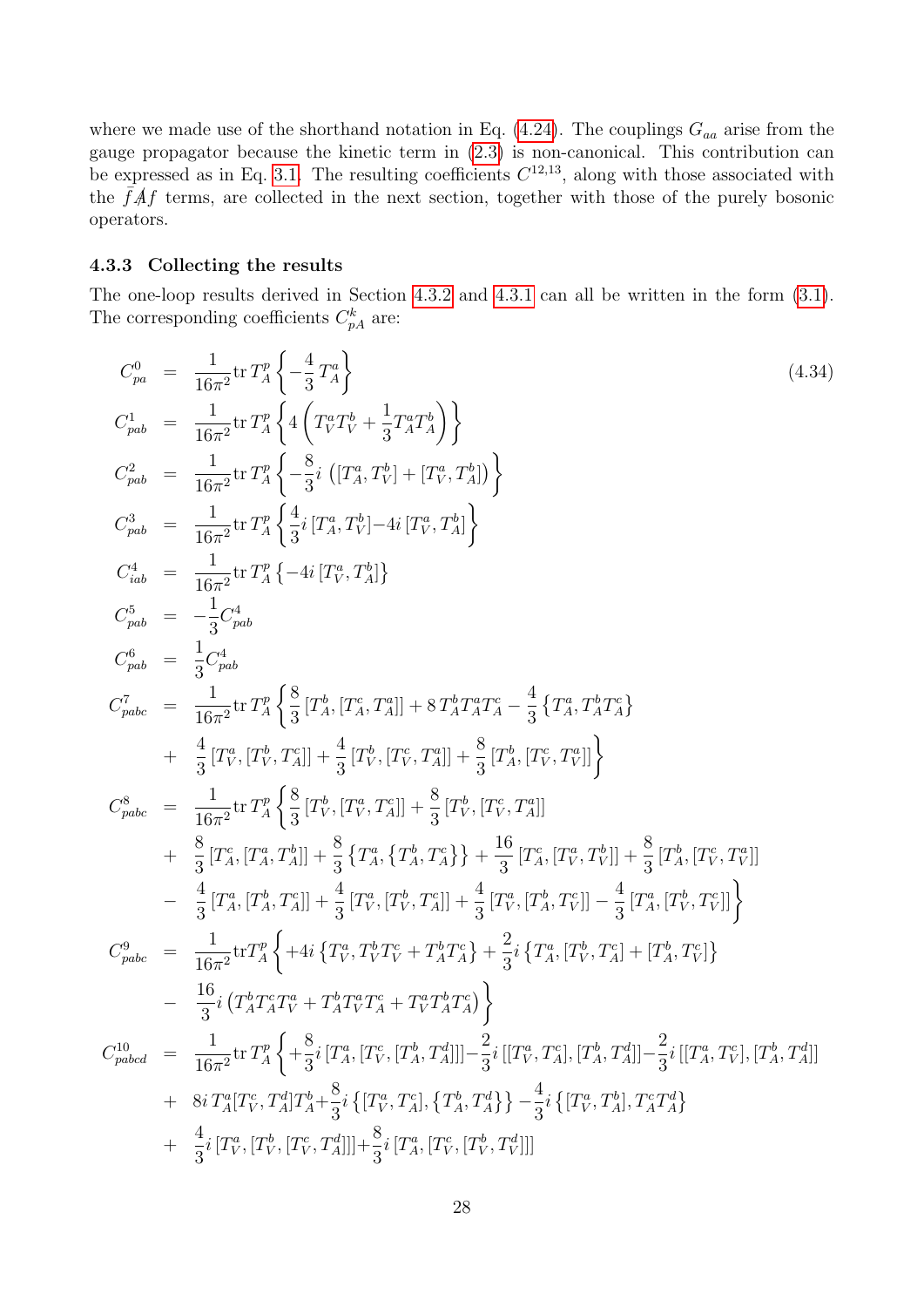$$
- \frac{2}{3}i[[T_V^a, T_A^c], [T_V^b, T_V^d]] - \frac{2}{3}i[[T_A^a, T_V^c], [T_V^b, T_V^d]]
$$
\n
$$
C_{pabcd}^1 = \frac{1}{16\pi^2} \text{tr } T_A^p \left\{ 4 \left( T_V^a T_V^b + T_A^a T_A^b \right) \left( T_V^c T_V^d + T_A^c T_A^d \right) \right.\n+ \frac{1}{3} \left( [T_V^a, T_A^b] + [T_A^a, T_V^b] \right) \left( [T_V^c, T_A^d] + [T_A^c, T_V^d] \right)\n- \frac{16}{3} \left[ T_A^c T_A^d (T_V^a T_V^b + T_A^a T_A^b) + T_A^c (T_V^a T_V^b + T_A^a T_A^b) T_A^d + (T_V^a T_V^b + T_A^a T_A^b) T_A^c T_A^d \right] \n+ \frac{32}{3} T_A^a T_A^b T_A^c T_A^d \right\},\nC_{pLij}^{12} = -\frac{1}{16\pi^2} \left( \frac{5 + \xi}{6} \right) [T_A^a (T_R^p - T_L^p) T_B^a]_{ij}\nC_{pRij}^{13} = C_{pLij}^{12}\nC_{pRij}^{13} = C_{pRij}^{12}\nC_{pRij}^{14} = + \frac{i}{16\pi^2} \left( \frac{5 + \xi}{6} \right) \left\{ [T_L^p, T_L^m T_R^a T_L^m] - i f_{pan} T_L^m T_R^m T_L^m \right\}_{ij}\nC_{pLai}^{14} = -\frac{i}{16\pi^2} \left( \frac{5 + \xi}{6} \right) \left\{ [T_L^p, T_L^m T_R^a T_L^m] - i f_{pan} T_R^m T_L^m T_R^m \right\}_{ij},
$$

where  $\operatorname{tr} T_A^p$  $T_A^p \{\cdots\}$  is short for  $\text{tr}[T_A^p]$  $L_A^p\{\cdots\}$ .<sup>[20](#page-30-1)</sup> Note that these  $C_A^k$  do not automatically satisfy the symmetry properties of Eq. [\(3.2\)](#page-10-2) and need to be (anti)symmetrized accordingly. We nevertheless prefer to report the results without (anti)symmetrization to avoid complicating these already unwieldy expressions.

The results collected in Eq. [\(4.34\)](#page-29-1) pass a number of highly non-trivial consistency checks. To start, the coefficients  $C_A^{0-6}$  $A^{0-6}$  and  $C_A^{12,13,14}$  have been independently computed diagrammatically for  $\xi = 1$ . The Feynman diagrams exactly reproduce the coefficients in Eq. [\(4.34\)](#page-29-1). Furthermore, we explicitly verified that the  $C_A^k$  in Eq. [4.34,](#page-29-1) after being properly (anti)symmetrized, satisfy the WZ conditions in [A.1.](#page-37-1) We also computed the corresponding values of the coefficients  $c<sup>k</sup>$  introduced in Eq. [\(3.10\)](#page-14-1) (see Table [4.1\)](#page-31-0) and checked that these satisfy the constraints in [A.3,](#page-43-0) as they should.

#### <span id="page-30-0"></span>4.3.4 Counterterms

The explicit form of the gauge variation of the effective action induced by DR at one loop, for the specific renormalization scheme of Section [4.2,](#page-21-0) is given by the sum of [\(4.29\)](#page-27-1) and the fermionic operators discussed in Section [4.3.2,](#page-28-0) see [\(4.20\)](#page-25-3). Its 4-dimensional limit is unambiguous, and so does the counterterm  $S_{\text{ct}}|_{(1)} = \int d^4x \mathcal{L}_{\text{ct}}|_{(1)}$  in [\(2.22\)](#page-8-3).

We can now write explicitly the counterterm necessary to restore gauge invariance in our renormalization scheme, under the hypothesis that [\(2.15\)](#page-7-0) is satisfied. Using the definitions in

<span id="page-30-1"></span><sup>&</sup>lt;sup>20</sup>The coefficients  $C^{12,13,14}$  of the fermionic operators are written in terms of the  $T_{L,R}$  generators because they only carry gauge indices. On the contrary,  $T_{V,A}$  also involve Lorentz indices, which are fully contracted in the definitions of  $I^{12,13,14}$ .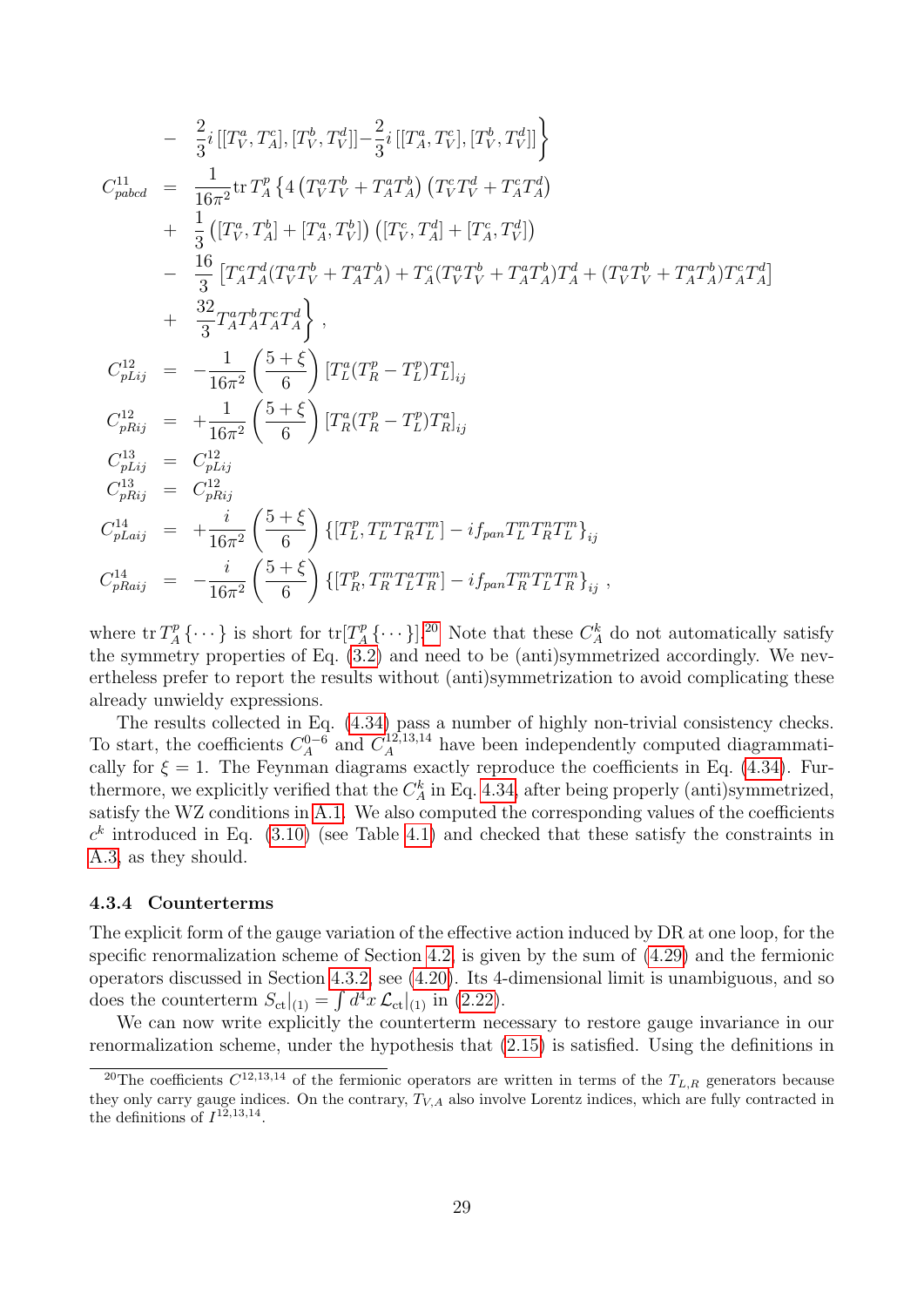<span id="page-31-0"></span>

| $C_A^k$          | $c_{XYZ}^k$                                                                                                                                                                                                                                                                                                                                                                                                                                                                                            |  |  |
|------------------|--------------------------------------------------------------------------------------------------------------------------------------------------------------------------------------------------------------------------------------------------------------------------------------------------------------------------------------------------------------------------------------------------------------------------------------------------------------------------------------------------------|--|--|
| $\overline{C^0}$ | $c^0 = -\frac{1}{3}$                                                                                                                                                                                                                                                                                                                                                                                                                                                                                   |  |  |
| $C^1$            | $c_{LLL}^1 = -\frac{1}{3}, c_{LLR}^1 = -\frac{1}{6}, c_{RLL}^1 = \frac{1}{3}$                                                                                                                                                                                                                                                                                                                                                                                                                          |  |  |
| $C^2$            | $c_{LLL}^2 = -\frac{2i}{3}, c_{LLR}^2 = 0, c_{RLL}^2 = \frac{2i}{3}$                                                                                                                                                                                                                                                                                                                                                                                                                                   |  |  |
| $C^3$            | $c_{LLL}^3 = -\frac{i}{3}$ , $c_{LLR}^3 = \frac{2i}{3}$ , $c_{RLL}^3 = \frac{i}{3}$                                                                                                                                                                                                                                                                                                                                                                                                                    |  |  |
| $C^4$            | $c^4 = \frac{i}{2}$                                                                                                                                                                                                                                                                                                                                                                                                                                                                                    |  |  |
| $\overline{C}^5$ | $c^5 = -\frac{i}{6}$                                                                                                                                                                                                                                                                                                                                                                                                                                                                                   |  |  |
| $C^6$            | $c^6=\frac{i}{c}$                                                                                                                                                                                                                                                                                                                                                                                                                                                                                      |  |  |
| $C^7$            | $c_{LLLL}^7 = c_{LLRL}^7 = c_{LRRR}^{7\prime} = c_{LLRR}^{7\prime} = c_{LRRL}^7 = c_{LRLR}^{7\prime} = \frac{1}{6}$<br>$c_{LLLL}^{7\prime} = c_{LLLR}^{7\prime} = c_{LLLR}^{7} = c_{LRRR}^{7} = c_{LRLR}^{7} = c_{LLRL}^{7\prime} = -\frac{1}{6}$<br>$c_{LRLL}^7 = c_{LLRR}^7 = 0$                                                                                                                                                                                                                     |  |  |
| $C^8$            | $c_{LLLL}^{8\prime} = c_{LLLL}^{8\prime\prime} = c_{LLBL}^{8\prime} = c_{LLLR}^{8} = c_{LLLL}^{8\prime\prime} = c_{LLBL}^{8\prime\prime} = c_{LELR}^{8} = c_{LLRR}^{8} = \frac{1}{3}$<br>$c_{LLLL}^8 = c_{LLRL}^8 = c_{LRLL}^{8\prime} = c_{LRRL}^8 = c_{LRLR}^{8\prime\prime} = c_{LRLR}^{8\prime} = c_{LRRL}^{8\prime\prime} = -\frac{1}{3}$<br>$c_{LLRR}^{8\prime\prime} = -c_{LRLL}^{8\prime\prime} = 1, c_{LRLL}^{8} = c_{LLRR}^{8} = 0, c_{LLLR}^{8\prime} = -c_{LRRL}^{8\prime} = -\frac{2}{3}$ |  |  |
| $C^9$            | $c_{LLLL}^9 = c_{LLRL}^9 = c_{LLLR}^9 = c_{LRRR}^9 = c_{LRLR}^9 = c_{LRRR}^9 = -\frac{i}{6}$<br>$c_{LRLL}^{9} = c_{LLRR}^{9} = 0$<br>$c_{LLLL}^{9'} = c_{LRRR}^{9'} = c_{LRLR}^{9'} = c_{LLRL}^{9'} = -c_{LLLR}^{9'} = -c_{LLRR}^{9'} = -\frac{i}{6}$                                                                                                                                                                                                                                                  |  |  |
| $C^{10}$         | $c_{1,2,3,4,5,6,15,17}^{10} = 0, c_{8,9,11}^{10} = -c_{7,10,12,13,14,16}^{10} = -\frac{i}{24}, c_{18}^{10} = \frac{i}{12}$                                                                                                                                                                                                                                                                                                                                                                             |  |  |
| $C^{11}$         | $c_{1,2,3,7,8,9,10}^{11} = 0, c_{4,6}^{11} = -c_5^{11} = -\frac{1}{72}$                                                                                                                                                                                                                                                                                                                                                                                                                                |  |  |

**Table 4.1:** Explicit results at one loop in DR for the coefficients  $c^k$  entering the  $C_A^k$  parametrization introduced in Section [3.1,](#page-9-1) in units of  $1/(16\pi^2)$ .

Eqs.  $(4.24)$  and  $(4.23)$ , we find, up to gauge-invariant contributions:

<span id="page-31-2"></span>
$$
\mathcal{L}_{ct}|_{(1)} = \frac{\epsilon^{\mu\nu\alpha\beta}}{16\pi^2} \text{Tr} \left\{ \frac{8}{3} \partial_{\mu} \mathcal{V}_{\nu} \left\{ \mathcal{V}_{\alpha}, \mathcal{A}_{\beta} \right\} + 4i \mathcal{V}_{\mu} \mathcal{V}_{\nu} \mathcal{V}_{\alpha} \mathcal{A}_{\beta} + \frac{4}{3} i \mathcal{V}_{\mu} \mathcal{A}_{\nu} \mathcal{A}_{\alpha} \mathcal{A}_{\beta} \right\} + \frac{1}{16\pi^2} \text{Tr} \left\{ -\frac{4}{3} (D_{\mu}^{\nu} \mathcal{A}_{\nu})^2 + 2 (D_{\mu}^{\nu} \mathcal{A}^{\mu})^2 - \frac{4}{3} [\mathcal{A}_{\mu}, \mathcal{A}_{\nu}]^2 + \frac{4}{3} (\mathcal{A}_{\mu} \mathcal{A}_{\nu})^2 + \mathcal{A}_{\mu\nu}^2 \right\} - \frac{2}{16\pi^2} \left( 1 + \frac{\xi - 1}{6} \right) G_{aa} \bar{f} \gamma_5 \gamma^{\mu} T^a \mathcal{A}_{\mu} T^a f.
$$
\n
$$
(4.35)
$$

We emphasize that in our notation (see Eq. [\(2.3\)](#page-5-6)) a further rescaling  $A^a_\mu \to g_G \delta^G_{ab} A^b_\mu$  is needed to canonically normalize the kinetic term for the gauge bosons.

The counterterm is non-gauge-invariant by definition, see [\(2.22\)](#page-8-3), but respects P, CP, as well as Lorentz invariance.<sup>[21](#page-31-1)</sup> In addition, being proportional to the axial vector component, it manifestly vanishes for  $T_A^a = 0$ , namely for  $T_L^a = T_R^a$ , consistently with the fact that our regularization does not break vector-like gauge symmetries.

The first, second, and third lines of [\(4.35\)](#page-31-2) can be found independently from each other because they do not mix under gauge transformations. The counterterm in the second line,

<span id="page-31-1"></span><sup>&</sup>lt;sup>21</sup>Possible gauge-invariant operators may be added to  $S_{\text{ct}}$ . However, these would have no role in restoring the WIs. Rather, they would correspond to renormalizations of the couplings of the theory.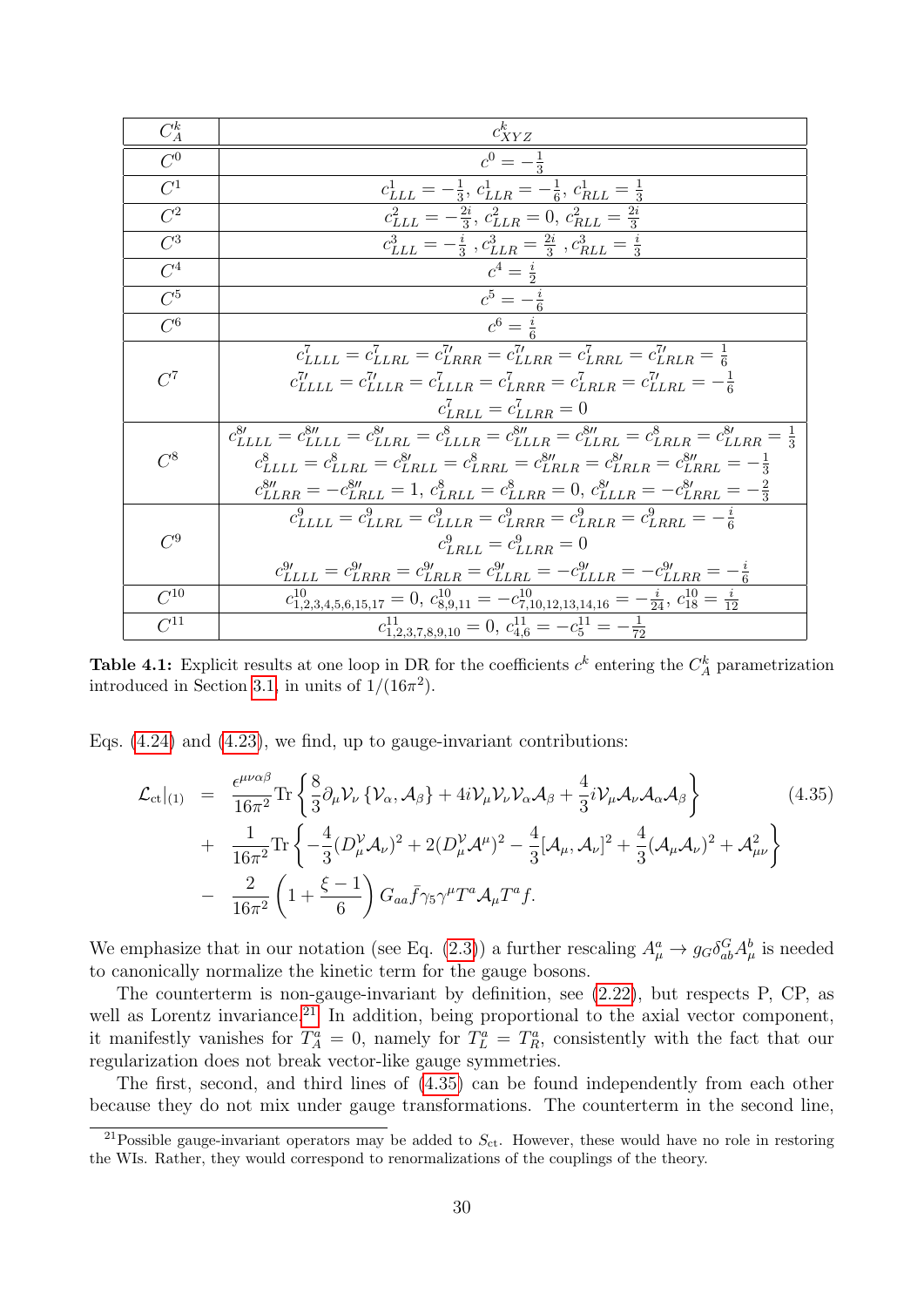<span id="page-32-2"></span>

| $\xi_B^k$                                                                                                                                            | $\chi_{XYZ}^k$                                                                                               |  |  |
|------------------------------------------------------------------------------------------------------------------------------------------------------|--------------------------------------------------------------------------------------------------------------|--|--|
| $\varsigma^1$                                                                                                                                        | $\chi_{LLL}^1 = \frac{i}{3} - 2i\chi_{LL}^2, \chi_{LLR}^1 = -\frac{2i}{3}, \chi_{RLL}^1 = \frac{i}{3}$       |  |  |
| $\varepsilon^2$                                                                                                                                      | $\chi^{2}_{LR} = \frac{1}{6}$                                                                                |  |  |
| $\zeta^3$                                                                                                                                            | $\chi_{LL}^3 = -\frac{1}{6} - \chi_{LL}^2$                                                                   |  |  |
|                                                                                                                                                      | $\chi^4 = \frac{1}{6}$                                                                                       |  |  |
| $\varepsilon^5$                                                                                                                                      | $\chi_{LLLR}^5 = \chi_{LRLR}^5 = \frac{i}{72}$                                                               |  |  |
| $\chi_{LLLL}^6 = \frac{1}{12} - \frac{\chi_{LL}^2}{4}$ , $\chi_{RLLL}^6 = \chi_{LRLR}^6 = -\chi_{RLLL}^{6\prime} = -\frac{1}{24}$<br>$\varepsilon^6$ |                                                                                                              |  |  |
|                                                                                                                                                      | $\chi_{LLRR}^6 = \chi_{RLLR}^{6\prime} = 0, \, \chi_{LLLL}^{6\prime} = -\frac{1}{8} + \frac{\chi_{LL}^2}{2}$ |  |  |

**Table 4.2:** Explicit results at one loop in DR for the coefficients  $\chi^k$  entering the  $\xi^j$  $B_B^j$  parametrization introduced in Section [3.1,](#page-9-1) in units of  $1/(16\pi^2)$ .

which does not contain the Levi-Civita tensor, can be identified starting from the most general Lagrangian constructed with dimension-four vector operators invariant under P and covariant under the vector transformations. This requirement identifies all operators in the second line of [\(4.35\)](#page-31-2) plus of course,  $\mathcal{V}_{\mu\nu}^2 + \mathcal{A}_{\mu\nu}^2$ , which is irrelevant to our analysis because invariant under the full gauge symmetry group and is in one to one correspondence to the term in Eq. [\(3.16\)](#page-17-5). The coefficients of the operators selected via this procedure are finally derived by requiring the gauge variation cancels the part of  $\Delta_a|_{(1)}$  controlled by  $a_2^{\not\in}$  $2^{\ell}$ <sup>[22](#page-32-1)</sup> This fixes all coefficients but the one of  $\mathcal{V}_{\mu\nu}^2 + \mathcal{A}_{\mu\nu}^2$ , coherently to what was found in Section [3.](#page-9-0)

There are only two independent dimension-four operators with Levi-Civita that are invariant under P and built out of combinations that are manifestly singlet of the vector transformations; these are  $\epsilon^{\mu\nu\alpha\beta}\mathcal{A}_{\mu\nu}\mathcal{V}_{\alpha\beta}$  and  $\epsilon^{\mu\nu\alpha\beta}\mathcal{A}_{\mu\nu}\mathcal{A}_{\alpha}\mathcal{A}_{\beta}$ . However, using the Bianchi identity one finds that both of them are total derivatives. To arrive at [\(4.35\)](#page-31-2) we have to relax the assumption that the building blocks be manifestly invariant, and instead simply demand that the gauge variation vanishes for  $T_A^a = 0$  (plus as usual invariance under the truly conserved symmetries P and CP as well as hermiticity). This less stringent request leaves us with the three independent operators shown in the first line of [\(4.35\)](#page-31-2) (the complex i follows from hermiticity and invariance under CP). The numerical coefficients may then be obtained demanding that their variation exactly cancel the part of the anomaly controlled by  $a_2^{\epsilon}$  whenever [\(2.15\)](#page-7-0) holds.

Finally, the last line of [\(4.35\)](#page-31-2) is determined requiring its variation exactly compensates the fermion-dependent part of  $\Delta_a$ . The most general set of 2-fermion operators would also include a gauge-invariant combination, but that cannot play any role in restoring the WIs and has not been included in [\(4.35\)](#page-31-2).

The result in Eq. [\(4.35\)](#page-31-2) is a particular case of the general counterterm derived in Section [3,](#page-9-0) obtained for the choice  $\chi_{LL}^2 = -1/(96\pi^2)$ . To verify this one may use the explicit values of the  $c^k$  in Table [4.1](#page-31-0) and plug them in [\(3.15\)](#page-16-2), [\(3.18\)](#page-17-3), obtaining the  $\chi^k$  in Table [4.2.](#page-32-2) Substituting these in [\(3.4\)](#page-11-2) one reproduces exactly the bosonic terms in [\(4.35\)](#page-31-2). Analogously, plugging the expressions of  $C_{cX}^{12} = C_{cX}^{13}$  shown in [\(4.34\)](#page-29-1) into [\(3.28\)](#page-19-2) and [\(3.30\)](#page-19-3), we arrive at the last line of [\(4.35\)](#page-31-2). This is a strong cross check of the validity or our results.

<span id="page-32-1"></span><span id="page-32-0"></span><sup>&</sup>lt;sup>22</sup>In deriving the variation it is useful to note that  $D_{\mu}^{\mathcal{V}}$  satisfies the Leibniz rule.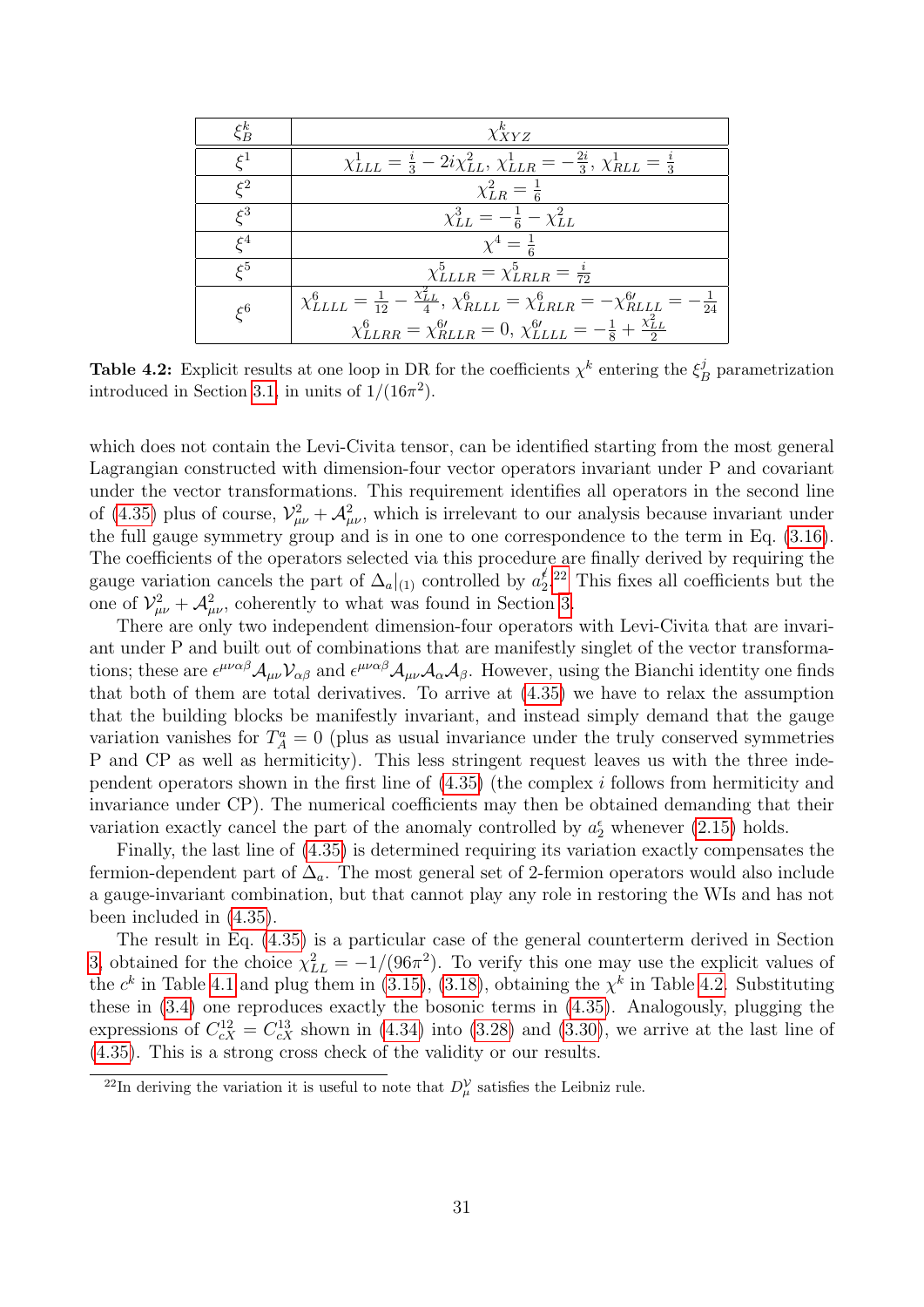### 5 An explicit example: counterterms in the SM

As an application of the formalism developed in this paper, we derive the WI-restoring counterterms for the SM gauge group  $SU(3)_c \times SU(2)_L \times U(1)_Y$ , using DR and the BMHV scheme for  $\gamma_5$ . Since our calculations do not include scalar loops, the results of this section apply to the SM in the limit of vanishing Yukawa couplings. We postpone to future work the derivation of the additional counterterms such couplings would require.

Before regularization, the SM gauge bosons and their interactions with the SM fermions are described by the classical action in Eq. [2.2.](#page-5-2) The gluon and electroweak gauge fields may be collected in a 12-dimensional tensor

$$
A_{\mu}^{a} = \begin{cases} G_{\mu}^{a} & \text{for } a = 1, ..., 8 \\ W_{\mu}^{a} & \text{for } a = 9, 10, 11 \\ B_{\mu} & \text{for } a = 12 \end{cases}
$$
 (5.1)

and their gauge couplings in a 12-dimensional tensor given by  $G_{aa} = g_c^2$  (for  $a = 1, \dots, 8$ ),  $G_{aa} = g^2$  (for  $a = 9, 10, 11$ ), and  $G_{aa} = g'^2$  (for  $a = 12$ ). For each fermion family,  $f_L$  and  $f_R$ can be written as vectors with eight components,  $f_L = (u_L, d_L, \nu_L, e_L)$  and  $f_R = (u_R, d_R, 0, e_R)$ , with the quarks carrying color index. The generators  $T_{L,R}^a$  are eight-dimensional matrices. For example, the hypercharge generators explicitly read

$$
T_L^{12} = \begin{pmatrix} \frac{1}{6} \mathbf{1}_3 & & \\ & \frac{1}{6} \mathbf{1}_3 & \\ & & -\frac{1}{2} \\ & & & -\frac{1}{2} \end{pmatrix} \,, \qquad T_R^{12} = \begin{pmatrix} \frac{2}{3} \mathbf{1}_3 & & \\ & -\frac{1}{3} \mathbf{1}_3 & \\ & & & 0 \\ & & & -1 \end{pmatrix} \,, \tag{5.2}
$$

where  $\mathbf{1}_3$  is the  $3 \times 3$  identity matrix in color space. Analogous expressions may be derived for all other generators.

Having specified these conventions, we can compute the counterterm Lagrangian in Eq. [\(4.35\)](#page-31-2). Before presenting the result it is useful to anticipate a few features. The vector component of the SM group contains color, which forms an algebra on its own. Invariance under  $SU(3)_{c}$ implies that the counterterm can only depend on gluons via their field strength and covariant derivatives. Yet, it is straightforward to verify that the fully bosonic part of [\(4.35\)](#page-31-2) cannot involve gluons, the reason being that all color-invariant dimension-4 operators are automatically fully gauge-invariant. Similarly, the gluons cannot appear in the fermionic part of the counterterm, since they live in the vectorial components  $\mathcal{V}_{\mu}$ .

Having established that Eq. [\(4.35\)](#page-31-2) can only depend on the electroweak gauge bosons we can proceed by presenting its explicit form. To make the invariance under the vector  $U(1)_{em}$ manifest it is convenient to express [\(4.35\)](#page-31-2) in terms of  $W^{\pm}_{\mu}$ ,  $Z_{\mu}$  and the photon  $A_{\mu}$ , defined as usual (in the canonically normalized basis) by:

$$
W_{\mu}^{\pm} = \frac{W_{\mu}^{1} \mp iW_{\mu}^{2}}{\sqrt{2}}, \qquad Z_{\mu} = -s_{w}B_{\mu} + c_{w}W_{\mu}^{2}, \qquad A_{\mu} = c_{w}B_{\mu} + s_{w}W_{\mu}^{2}, \tag{5.3}
$$

with  $c_w$  and  $s_w$  cosine and sine of the weak angle, i.e.  $c_w = g/\sqrt{g'^2 + g^2}$ ,  $s_w = g'/\sqrt{g'^2 + g^2}$ . The complete result, after an integration by parts and having canonically normalized the gauge fields, reads

$$
\mathcal{L}_{ct} = \frac{g^2}{16\pi^2} \left[ \frac{2}{3} D_{\mu} W_{\nu}^- D^{\mu} W^{+\nu} + \frac{1}{3c_w^2} \partial_{\mu} Z_{\nu} \partial^{\mu} Z^{\nu} \right] - \frac{ig^2 e}{8\pi^2} F^{\mu\nu} W_{\mu}^+ W_{\nu}^- \tag{5.4}
$$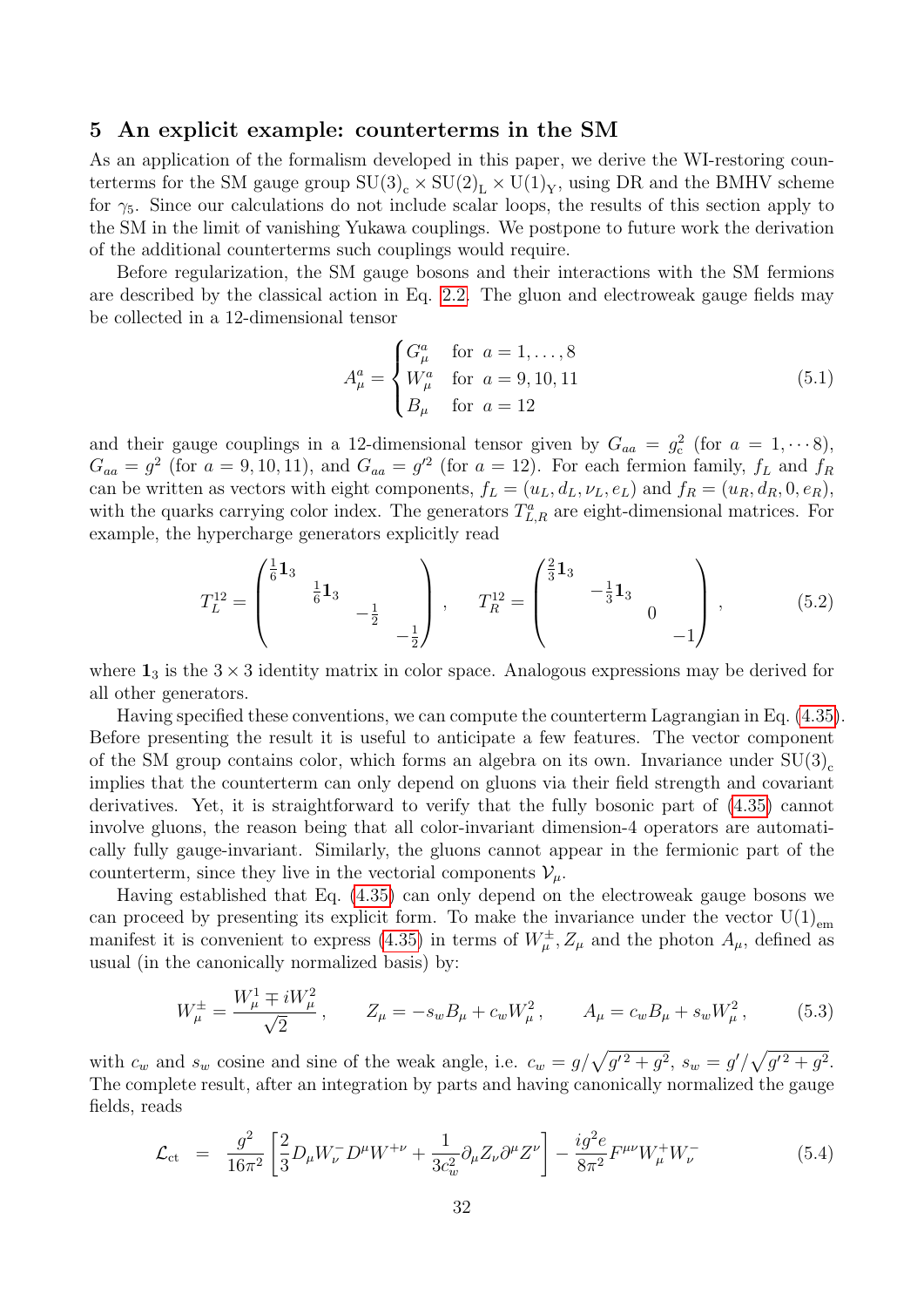$$
-\frac{ig^{3}}{48\pi^{2}c_{w}}\left[(-4+6s_{w}^{2})D^{\mu}W_{\mu}^{-}W_{\nu}^{+}Z^{\nu}+(8-6s_{w}^{2})D_{\mu}W_{\nu}^{-}W_{\mu}^{+}Z_{\nu}\right.+( -4+2s_{w}^{2})D_{\mu}W_{\nu}^{-}Z_{\mu}W_{\nu}^{+}-\text{h.c.}\right]+ \frac{g^{4}}{16\pi^{2}}\left[(W_{\mu}^{+}W^{-\mu})^{2}-\frac{5}{6}W_{\mu}^{+}W^{+\mu}W_{\nu}^{-}W^{-\nu}+\frac{1}{24c_{w}^{4}}(Z_{\mu}Z^{\mu})^{2}\right.+\frac{(-5+8s_{w}^{2})}{3c_{w}^{2}}W_{\mu}^{+}W_{\nu}^{-}Z^{\mu}Z^{\nu}+\frac{(11-16s_{w}^{2}+4s_{w}^{4})}{6c_{w}^{2}}W_{\mu}^{+}W^{-\mu}Z_{\nu}Z^{\nu}\right] (5.5)- \frac{g^{3}}{16\pi^{2}}\left\{\frac{9-t_{w}^{2}}{36\sqrt{2}}\left[\bar{u}_{L}\gamma^{\mu}W_{\mu}^{+}d_{L}+\bar{d}_{L}\gamma^{\mu}W_{\mu}^{-}u_{L}\right]+\frac{9-t_{w}^{2}}{72c_{w}}\left[\bar{u}_{L}\gamma^{\mu}Z_{\mu}u_{L}-\bar{d}_{L}\gamma^{\mu}Z_{\mu}d_{L}\right]+\frac{1-t_{w}^{2}}{4\sqrt{2}}\left[\bar{\nu}_{L}\gamma^{\mu}W_{\mu}^{+}e_{L}+\bar{e}_{L}\gamma^{\mu}W_{\mu}^{-}\nu_{L}\right]+\frac{1-t_{w}^{2}}{8c_{w}}\left[\bar{\nu}_{L}\gamma^{\mu}Z_{\mu}\nu_{L}-\bar{e}_{L}\gamma^{\mu}Z_{\mu}e_{L}\right]+\frac{2t_{w}^{2}}{9\sqrt{2}}\left[\bar{u}_{R}\gamma^{\mu}W_{\mu}^{+}d_{R}+\bar{d}_{R}\gamma^{\mu}W_{\mu}^{-}u_{R}\right]-\frac{t_{w}^{2}}{18c_{w}}\left[4\bar{u}_{R}\gamma^{\mu}Z_{\mu}u
$$

In this expression  $D_{\mu}W^{\pm}_{\nu} = (\partial_{\mu} \pm ieA_{\mu})W^{\pm}_{\nu}$  denotes the QED-covariant derivative and  $t_w =$  $s_w/c_w$ . As required by invariance under  $U(1)_{em}$ , the dependence of the counterterm on the photon field occurs only via the field strength and the covariant derivative. Interestingly, the bosonic counterterm involving the Levi-Civita tensor, shown in the first line of Eq. [\(4.35\)](#page-31-2), exactly vanishes. This turns out to be a special property of the electroweak gauge group and can be traced back to the peculiarity of the SU(2) algebra.

### <span id="page-34-0"></span>6 Outlook

Any consistent regularization scheme induces an apparent violation of gauge invariance in non-anomalous chiral gauge theories. This violation shows up in amplitudes evaluated in perturbation theory and can be removed by the inclusion of finite counterterms. In this context, renormalization is more sophisticated than in a vector-like gauge theory. Two steps can be distinguished in the subtraction procedure. A first one is required to remove infinities. At a given order in perturbation theory, this can be done by adding a set of local divergent counterterms. At this stage, the theory delivers finite results, but the corresponding amplitudes do not preserve gauge invariance in general. Indeed, the latter is broken by finite terms that can be systematically deleted by adding local finite counterterms.

The two steps can be reiterated at each order of perturbation theory and can be implemented directly at the level of the generating functional of the 1PI Green's functions of the theory. Starting from the regularized functional  $\Gamma^{\text{reg}}[\phi]$ , divergencies are canceled by the local counterterm  $\Gamma_{\rm ct}[\phi]$ , such that  $\Gamma[\phi] = \Gamma^{\rm reg}[\phi] + \Gamma_{\rm ct}[\phi]$  produces finite results. By further adding the local finite counterterm  $S_{ct}[\phi]$ , we finally get the functional  $\Gamma_{inv}[\phi] = \Gamma[\phi] + S_{ct}[\phi]$  that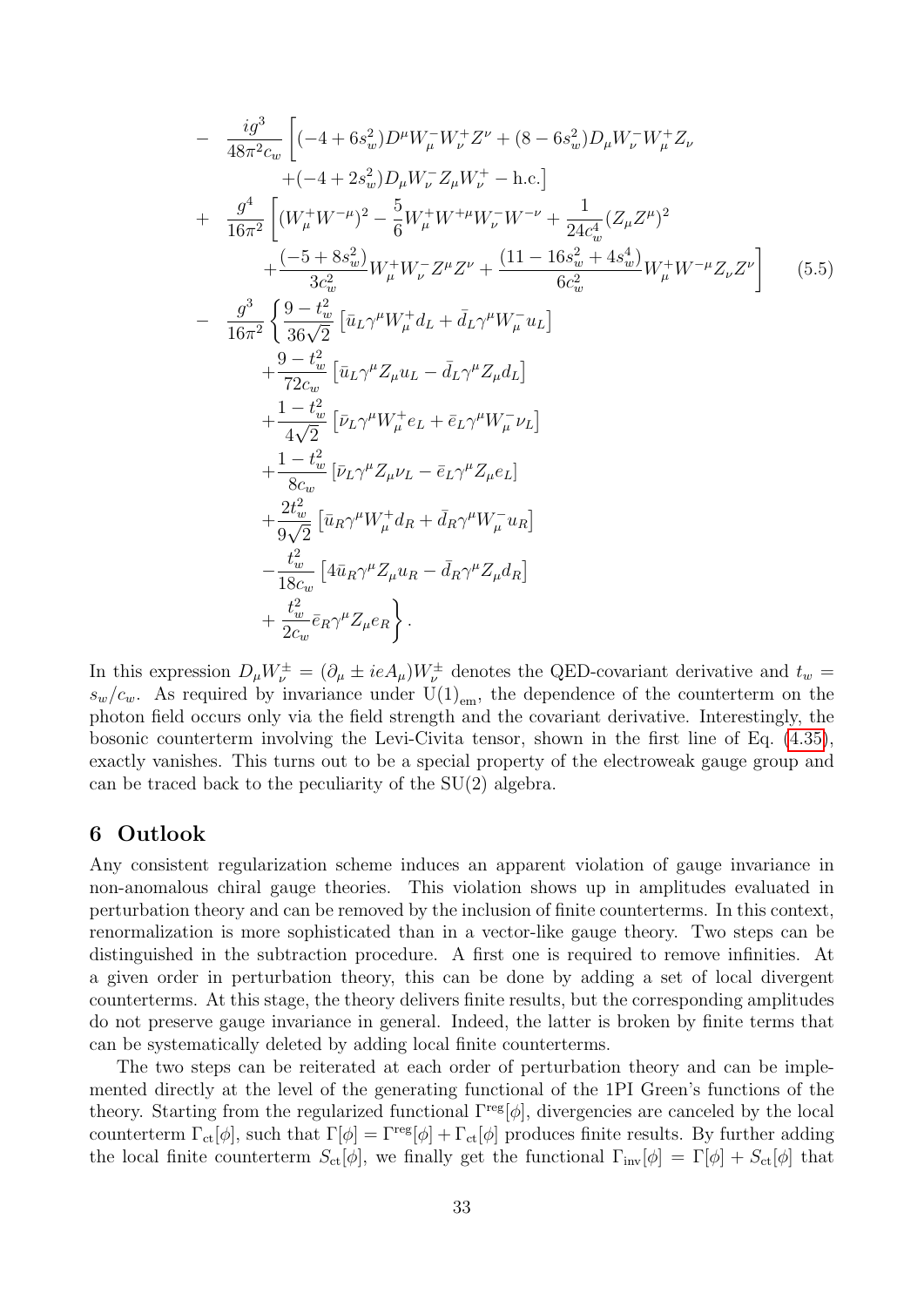satisfies the WI of the theory. Of course, such a separation of the subtraction procedure into two moves is purely conventional. What matters is the overall combination  $\Gamma_{ct}[\phi] + S_{ct}[\phi]$ , which can be split into the sum of a divergent term and a finite one in infinitely many ways. In practical computation, however, the two above steps appear to be very convenient and have been adopted in our approach.

The main result of this work is a general analytic expression of the finite one-loop counterterm  $S_{\rm ct}[\phi]$  for a renormalizable chiral gauge theory including gauge bosons and fermions transforming in arbitrary representations of the gauge group. A very appealing feature of this result is that the counterterm  $S_{\text{ct}}[\phi]$  is determined for any possible consistent regulator belonging to a wide class. We only require that the chosen regularization scheme obeys the Quantum Action Principle, preserves Lorentz invariance in four dimensions, and gauge invariance when the theory is vector-like. The physical information is entirely encoded in the gauge variation  $L_a\Gamma[\phi]$ <sup>[23](#page-35-0)</sup>. This can be expressed as a linear combination of local operators of dimension four, whose coefficients can be determined by a one-loop computation for each given regularization scheme. The counterterm  $S_{\text{ct}}[\phi]$  automatically follows from the knowledge of these coefficients.

We started by quantizing the theory with the Background Field Method and by choosing the Background Field Gauge, which guarantees the gauge invariance of the functional  $\Gamma_{\text{inv}}[\phi]$ at the level of background fields. In this respect, we differ from previous approaches, where the theory is quantized with the help of a traditional gauge fixing that breaks the gauge symmetry down to the rigid BRST invariance. The WI of the functional  $\Gamma_{\text{inv}}[\phi]$  resulting from the Background Field Gauge are easier to deal with compared to the non-linear Slavnov-Taylor identities consequences of the BRST invariance: they simply read  $L_a\Gamma_{\text{inv}}[\phi]=0$ .

A key ingredient of our derivation is the non-redundant parametrization of the gauge variation  $L_a\Gamma[\phi]$  at the one-loop order, which has been established independently from the adopted regularization by exploiting several properties of the theory. The Quantum Action Principle guarantees that, order by order in perturbation theory,  $L_a\Gamma[\phi]$  is a finite local polynomial in the fields and their derivatives preserving the symmetries of the regulator. Last but not least, the WZ consistency conditions greatly reduce the number of independent coefficients needed to describe  $L_a\Gamma[\phi]$ . Similar considerations restrict the form of the sought-after counterterm  $S_{\text{ct}}[\phi]$ . Its analytic expression can be fully determined in complete generality – up to gauge-invariant contributions – from the equality  $L_a(\Gamma[\phi] + S_{\rm ct}[\phi]) = 0$ .

One of the most widely used regularization in practical computation is DR and an important part of our work has been devoted to specifying our general results to such a scheme. Within a path-integral formalism, we have computed the gauge variation of the whole one-loop renormalized functional  $\Gamma[\phi]$  in the BMHV scheme. The result was also reproduced in several parts via a diagrammatic computation. The full set of one-loop finite counterterms in DR for the class of theories under investigation has been obtained and is compactly summarized in Eq. [\(4.35\)](#page-31-2).

To exemplify our result, we have computed the one-loop finite counterterm for the SM in the limit of vanishing Yukawa couplings, when DR and the BMHV scheme for  $\gamma_5$  are chosen. This can be seen as a first step toward the automation of one-loop computations in an even more general class of theories such as chiral gauge theories including a scalar sector, like the SM, or non-renormalizable ones, such as the SMEFT. The need for local counterterms restoring gauge invariance in SMEFT one-loop computations have already been emphasized [\[27](#page-49-6)[–29\]](#page-49-7) and we are confident that our approach, suitably generalized, can represent a useful tool in this

<span id="page-35-0"></span><sup>&</sup>lt;sup>23</sup>The dependence of  $S_{\text{ct}}[\phi]$  on the subtraction procedure is specified by  $L_a\Gamma[\phi] = L_a(\Gamma^{\text{reg}}[\phi] + \Gamma_{\text{ct}}[\phi]).$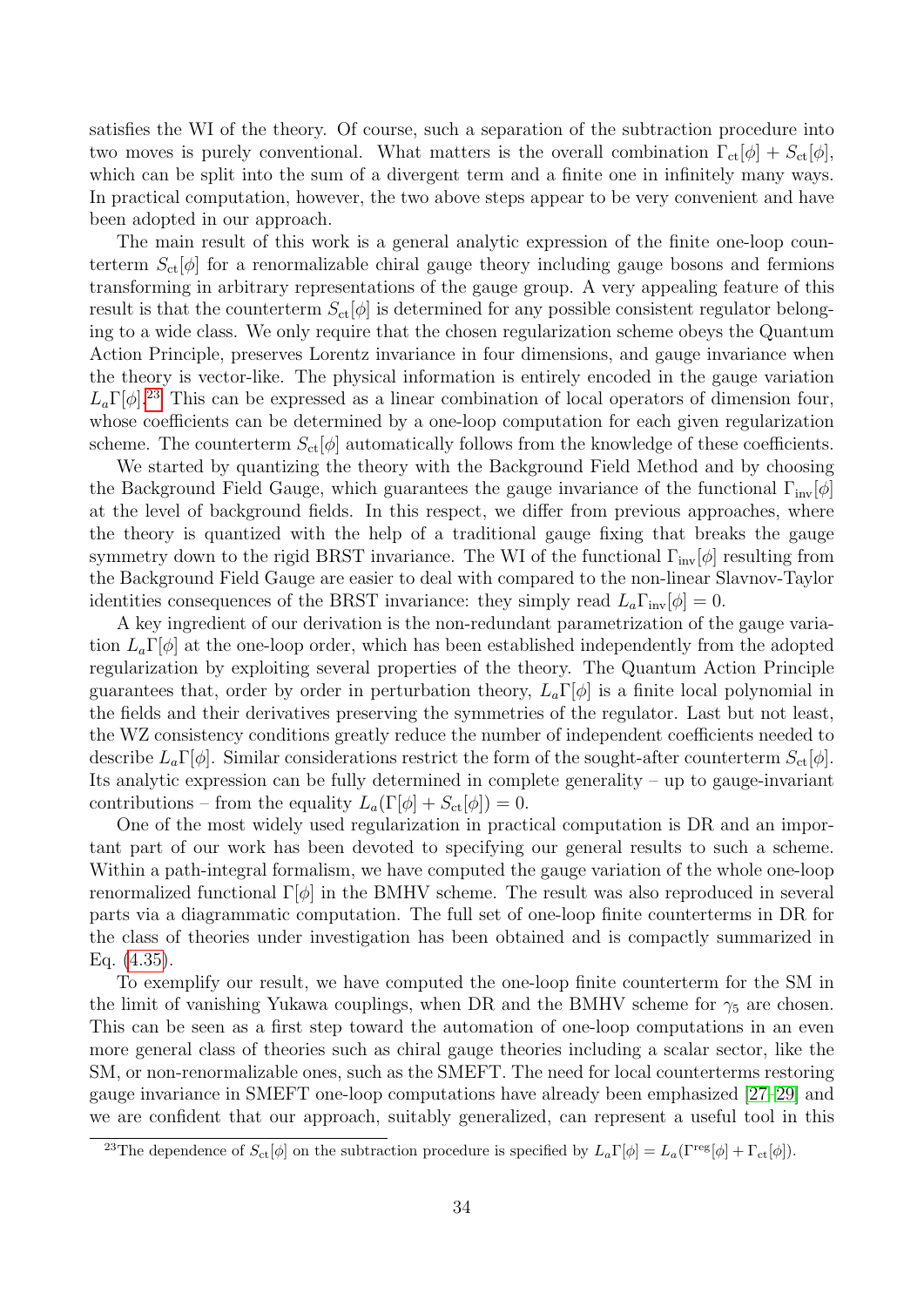context.

# Acknowledgements

The research of C.C. was supported by the Cluster of Excellence Precision Physics, Fundamental Interactions, and Structure of Matter (PRISMA<sup>+</sup> - EXC 2118/1) within the German Excellence Strategy (project ID 39083149).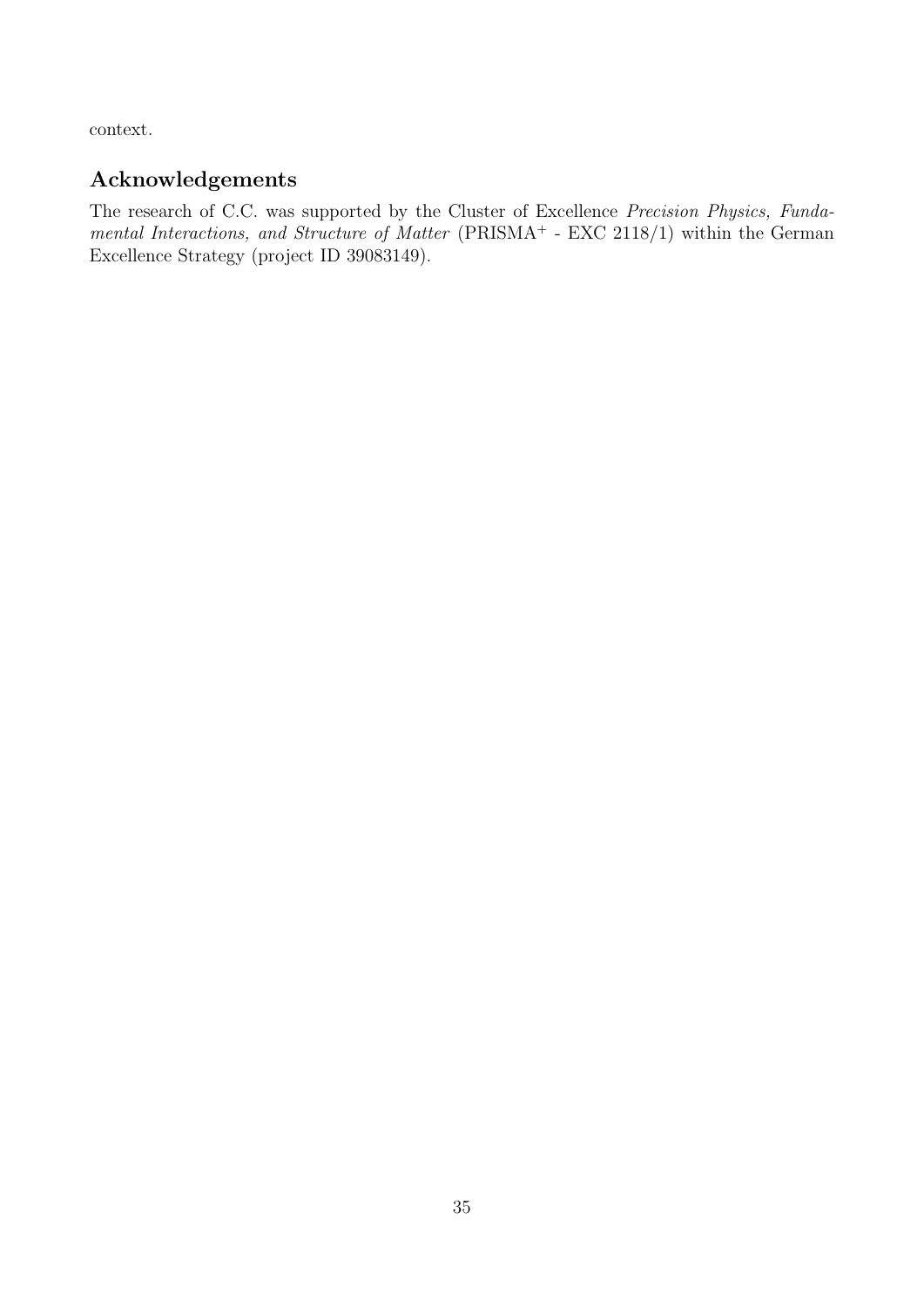# <span id="page-37-0"></span>A General solution of the Wess-Zumino conditions

<span id="page-37-1"></span>A.1 Wess-Zumino consistency conditions in terms of the  $C_A^k$ 

# <span id="page-37-2"></span>A.1.1 Bosonic sector

P-even sector

<span id="page-37-3"></span>
$$
C_{\text{ppc}}^{0} = 0
$$
\n
$$
(C_{\text{app}}^{3} + f_{\text{c}}bc_{\text{pe}}^{0}C_{\text{ep}}^{0})|_{\text{symm. in pc}} = 0
$$
\n
$$
(C_{\text{ppc}}^{3} + f_{\text{pbc}}C_{\text{ce}}^{0}) + (C_{\text{qpb}}^{4} + C_{\text{opb}}^{5}) - (C_{\text{pcb}}^{4} + C_{\text{pcb}}^{5}) = 0
$$
\n
$$
2(C_{\text{pb}}^{3} + f_{\text{pbc}}C_{\text{ce}}^{0}) + (C_{\text{cpb}}^{2} + C_{\text{pcb}}^{2}) - 2(C_{\text{pt}}^{4} + C_{\text{pcb}}^{5}) - 4C_{\text{pcb}}^{6} = 0
$$
\n
$$
(C_{\text{pbc}}^{3} + f_{\text{pbc}}C_{\text{ce}}^{0}) - (C_{\text{cpb}}^{2} + C_{\text{pcb}}^{2}) - 2(C_{\text{pt}}^{4} + C_{\text{pcb}}^{5} - 2(C_{\text{pt}}^{4} + C_{\text{pcb}}^{5}) = 0
$$
\n
$$
(C_{\text{pbc}}^{3} + f_{\text{pbc}}C_{\text{ce}}^{0}) + (C_{\text{pcb}}^{3} + f_{\text{pcc}}C_{\text{eb}}^{0}) - 2(C_{\text{pt}}^{4} + C_{\text{pcb}}^{5}) - 2C_{\text{pcb}}^{6} = 0
$$
\n
$$
(C_{\text{obc}}^{3} f_{\text{pde}} - C_{\text{pde}}^{3} f_{\text{pde}} - C_{\text{pde}}^{2} f_{\text{pde}} + C_{\text{pde}}^{2} f_{\text{pde}}^{2} = 0
$$
\n
$$
(C_{\text{obc}}^{3} f_{\text{pde}} - C_{\text{pde}}^{2} f_{\text{pde}} + 2C_{\text{pcd}}^{5} f_{\text{pde}} + 2C_{\text{pcd}}^{5} f_{\text{pde}} + 2C_{\text{pcd}}^{8} f_{\text{pde}} - 2C_{\text{pcd}}^{8} = 0
$$
\n
$$
C_{\text{cbc}}^{2} f_{\
$$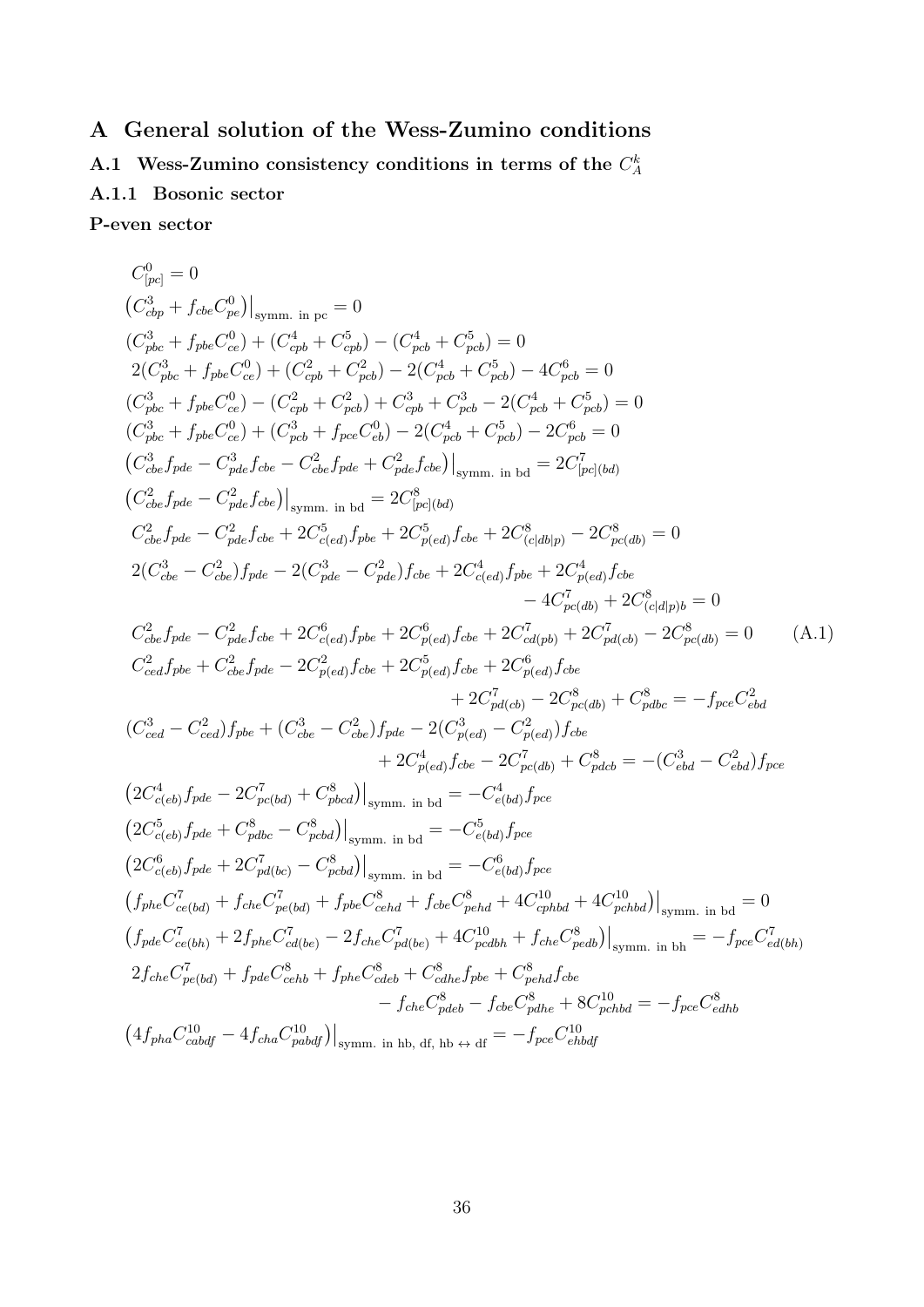## P-odd sector

<span id="page-38-2"></span>
$$
f_{pde}C_{c(eb)}^{1} + f_{cde}C_{p(eb)}^{1} + C_{pb[cd]}^{9} + C_{cb[pd]}^{9} = 0
$$
  
\n
$$
(2f_{pde}C_{ceb}^{1} + 2C_{pb[cd]}^{9})|_{\text{symm. in bd}} = -f_{pce}C_{e(db)}^{1}
$$
  
\n
$$
(4C_{c[pbdf]}^{11} + 4C_{p[cbdf]}^{11} + f_{pde}C_{ce[bf]}^{9} + f_{cde}C_{pe[bf]}^{9})|_{\text{antisymm. in bdf}} = 0
$$
  
\n
$$
(2f_{pfe}C_{cb[ed]}^{9} - f_{cfe}C_{pe[bd]}^{9} - f_{cde}C_{pe[fb]}^{9} - 2f_{cfe}C_{pb[ed]}^{9})|_{\text{antisymm. in df}}
$$
  
\n
$$
+ 12C_{p[cbdf]}^{11} + f_{pbe}C_{ce[fd]}^{9} = -f_{pce}C_{eb[fd]}^{9}
$$
  
\n
$$
(4f_{phb}C_{c[badf]}^{11} - 4f_{chb}C_{p[badf]}^{11})|_{\text{antisymm. in adfh}} = -f_{pce}C_{e[afdh]}^{11}
$$

# <span id="page-38-0"></span>A.1.2 Fermionic sector

$$
-iC_{pcX}^{14} - C_{cX}^{12}T_X^p + T_X^p C_{cX}^{12} - T_X^c C_{pX}^{12} + T_X^c C_{pX}^{13} - i f_{pcb} C_{bX}^{12} = 0
$$
  
\n
$$
-iC_{pcX}^{14} - C_{cX}^{13}T_X^p + T_X^p C_{cX}^{13} + C_{pX}^{13}T_X^c - C_{pX}^{12}T_X^c - i f_{pcb} C_{bX}^{13} = 0
$$
  
\n
$$
-i f_{pqb} C_{cbX}^{14} + i f_{cqb} C_{pbX}^{14} + C_{cqX}^{14}T_X^p - T_X^p C_{cqX}^{14} + C_{pqX}^{14}T_X^c - T_X^c C_{pqX}^{14} - i f_{pcb} C_{bqX}^{14} = 0
$$
  
\n
$$
-iC_{cpX}^{14} - iC_{pcX}^{14} - C_{cX}^{12}T_X^p + T_X^p C_{cX}^{13} - C_{pX}^{12}T_X^c + T_X^c C_{pX}^{13} = 0
$$
\n(A.3)

# <span id="page-38-1"></span>A.2 Parametrizations for the remaining  $C_A^k$

$$
C_{abcd}^{\dagger} = c_{LRRR}^{\dagger}(-T_{LLL}^{\text{abcd}} + T_{LRRR}^{\text{add}} + T_{RRRR}^{\text{add}} - T_{LLLL}^{\text{add}} + T_{RRRR}^{\text{add}} - T_{LLLL}^{\text{add}} + T_{RRRR}^{\text{add}} + T_{RRRR}^{\text{add}} + T_{RRRR}^{\text{add}} + T_{RRRR}^{\text{add}} + T_{RRRR}^{\text{add}} + T_{RRRR}^{\text{add}}) + T_{LLRR}^{\dagger}
$$
\n
$$
c_{LLRR}^{\dagger}(-T_{LLLL}^{\text{abcd}} + T_{LRRR}^{\text{add}} + T_{RRLL}^{\text{add}} - T_{RRRR}^{\text{add}} - T_{LLLL}^{\text{add}} + T_{LRRR}^{\text{add}} + T_{RRLL}^{\text{add}} - T_{RRRR}^{\text{add}}) + T_{LLLR}^{\dagger}
$$
\n
$$
- T_{LLLL}^{\text{add}} + T_{LRRL}^{\text{add}} + T_{RRRL}^{\text{add}} - T_{RRRR}^{\text{add}} - T_{LLLL}^{\text{add}} + T_{LRRR}^{\text{add}} + T_{RRRR}^{\text{add}}) + T_{RRRR}^{\text{add}} - T_{RRRR}^{\text{add}}) + T_{LLLR}^{\dagger}
$$
\n
$$
- T_{LLLL}^{\text{add}} + T_{LRRR}^{\text{add}} + T_{RRRL}^{\text{add}} - T_{RRRR}^{\text{add}} - T_{LLLL}^{\text{add}} + T_{LRRR}^{\text{add}} + T_{RRRR}^{\text{add}} - T_{RRRR}^{\text{add}}) + T_{LLLR}^{\text{add}} - T_{RRRR}^{\text{add}} - T_{RRRR}^{\text{add}}) + T_{LLLR}^{\dagger}
$$
\n
$$
- T_{LLLL}^{\text{add}} + T_{LRLR}^{\text{add}} + T_{RRRL}^{\text{add}} - T_{RRRR}^{\text{add}} - T_{LLLL}^{\text{add}} + T_{RRRR}^{\text{add}} - T_{RRRR}^{\text{add}}) + T_{RRRR}^{\text{add}} - T_{RRRR}^{\text{add}} - T
$$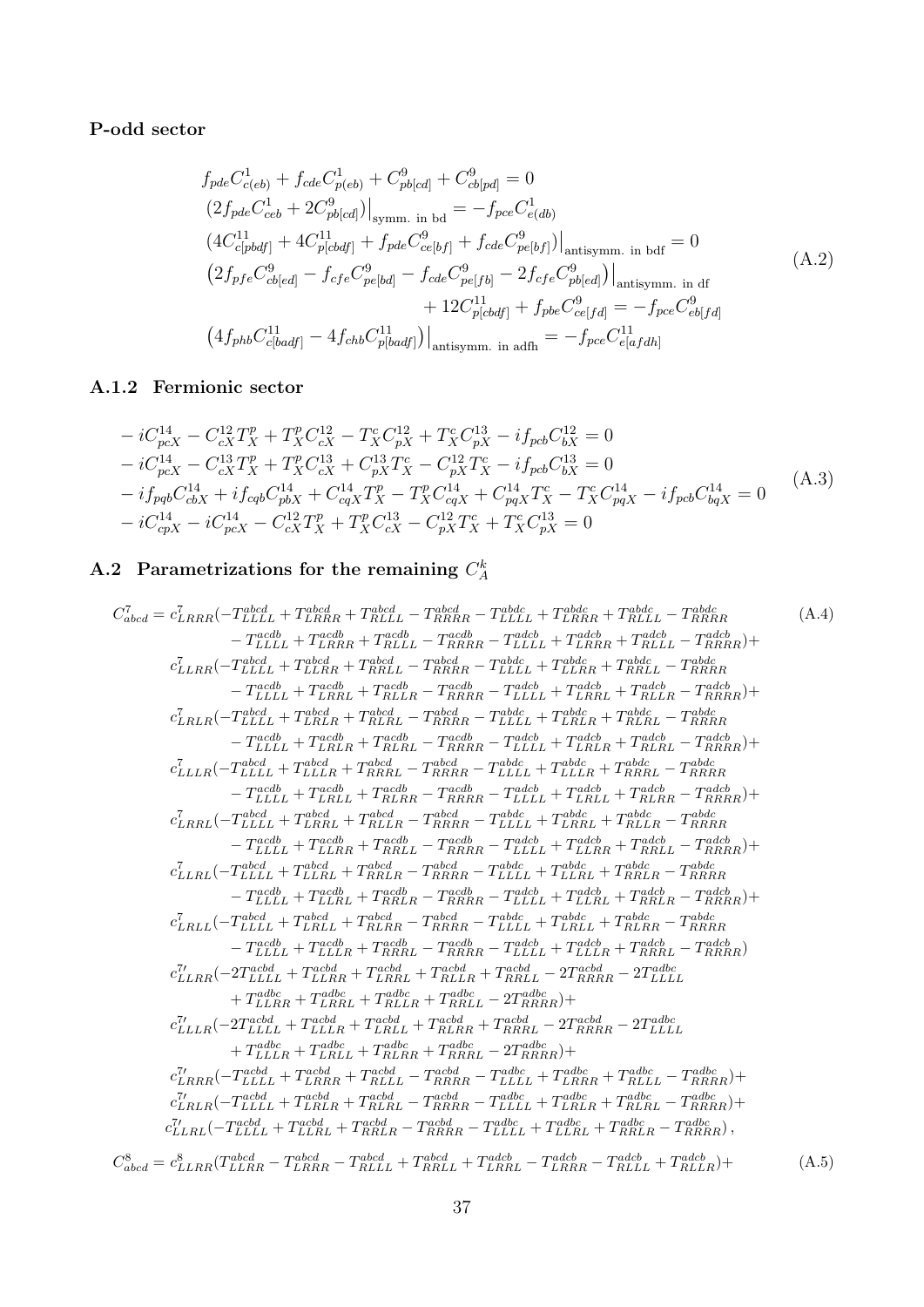$$
\begin{aligned} &\hat{\mathcal{E}}_{R,R,R}(T_{RR}^{26}\tilde{\pi}_{A}-T_{RR}^{26}\tilde{\pi}_{A}-T_{RR}^{26}\tilde{\pi}_{A}-T_{RR}^{26}\tilde{\pi}_{A}-T_{RR}^{26}\tilde{\pi}_{A}-T_{RR}^{26}\tilde{\pi}_{A}-T_{RR}^{26}\tilde{\pi}_{A}-T_{RR}^{26}\tilde{\pi}_{A}-T_{RR}^{26}\tilde{\pi}_{A}-T_{RR}^{26}\tilde{\pi}_{A}-T_{RR}^{26}\tilde{\pi}_{A}-T_{RR}^{26}\tilde{\pi}_{A}-T_{RR}^{26}\tilde{\pi}_{A}-T_{RR}^{26}\tilde{\pi}_{A}-T_{RR}^{26}\tilde{\pi}_{A}-T_{RR}^{26}\tilde{\pi}_{A}-T_{RR}^{26}\tilde{\pi}_{A}-T_{RR}^{26}\tilde{\pi}_{A}-T_{RR}^{26}\tilde{\pi}_{A}-T_{RR}^{26}\tilde{\pi}_{A}-T_{RR}^{26}\tilde{\pi}_{A}-T_{RR}^{26}\tilde{\pi}_{A}-T_{RR}^{26}\tilde{\pi}_{A}-T_{RR}^{26}\tilde{\pi}_{A}-T_{RR}^{26}\tilde{\pi}_{A}-T_{RR}^{26}\tilde{\pi}_{A}-T_{RR}^{26}\tilde{\pi}_{A}-T_{RR}^{26}\tilde{\pi}_{A}-T_{RR}^{26}\tilde{\pi}_{A}-T_{RR}^{26}\tilde{\pi}_{A}-T_{RR}^{26}\tilde{\pi}_{A}-T_{RR}^{26}\tilde{\pi}_{A}-T_{RR}^{26}\tilde{\pi}_{A}-T_{RR}^{26}\tilde{\pi}_{A}-T_{RR}^{26}\tilde{\pi}_{A}-T_{RR}^{26}\tilde{\pi}_{A}-T_{RR}^{26}\tilde{\pi}_{A}-T_{RR}^{26}\tilde{\pi}_{A}-T_{RR}^{26}\tilde{\pi}_{A}-T_{RR}^{26}\tilde{\pi}_{A}-T_{RR}^{26}\tilde{\pi}_{A}-T_{RR}^{26}\tilde{\pi}_{A}-T_{RR}^{26}\tilde{\pi}_{A}-T_{RR}^{26}\tilde{\pi}_{A}-T_{RR}^{26}\tilde{\pi}_{A}-T_{RR}^{26}\tilde{\pi}_{A}-T_{RR}^{26}\tilde{\pi}_{A}-T_{RR}^{26}\tilde{\pi}_{A}-T_{RR}^{26}\tilde{\pi}_{A}-T_{RR}^{2
$$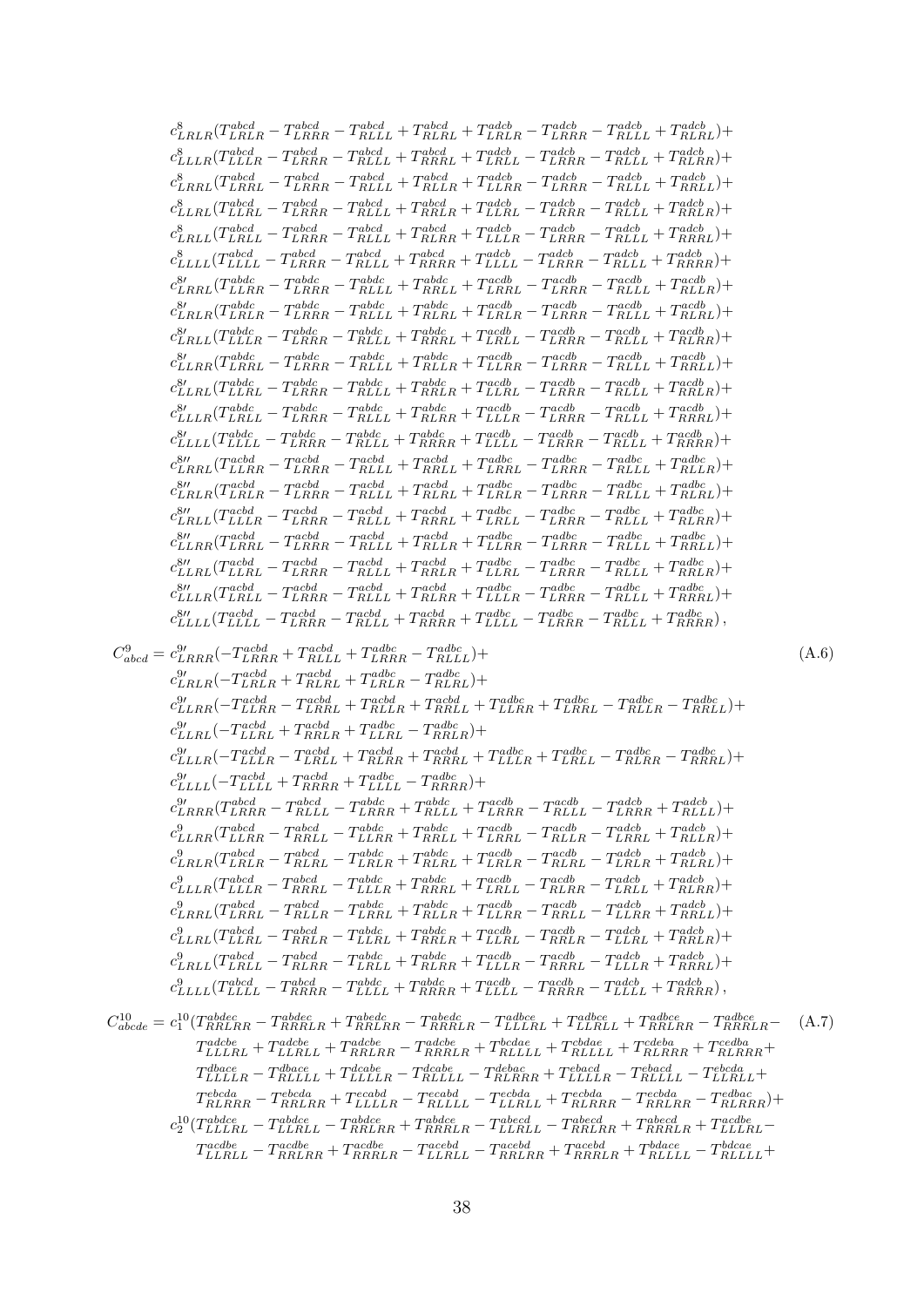| $T_{RLLLL}^{cdabe} - T_{RLLLL}^{cdbae} + T_{LLRLL}^{dbeca} - T_{RLRRR}^{dbeca} + T_{RRLRR}^{deeba} + T_{RLRRR}^{dceba} + T_{RRLRR}^{dceba} + T_{RRLRR}^{dceba}$                                                                                                                                                                                                                                                                                        |
|--------------------------------------------------------------------------------------------------------------------------------------------------------------------------------------------------------------------------------------------------------------------------------------------------------------------------------------------------------------------------------------------------------------------------------------------------------|
| $T_{LLLLR}^{ebdca}+T_{LLRLL}^{ebdca}-T_{RLRRR}^{ebdca}+T_{RRLRR}^{ebdca}-T_{LLLLLR}^{ecaba}+T_{RLRRR}^{ecdba}+T_{RRLRR}^{ecdba})+$                                                                                                                                                                                                                                                                                                                     |
| $c_3^{10}(T_{RLLRL}^{abdce} - T_{RLRLL}^{abdec} - T_{RLRLL}^{abedet} + T_{RLLRL}^{acdbe} - T_{RLRLL}^{acebd} - T_{RLRLL}^{badec} - T_{RLRLR}^{baede} + T_{RLRLR}^{baede} + T_{RLRLR}^{baeddec} - T_{RLRLR}^{baeddec} - T_{RLRLR}^{baeddec} - T_{RLRLR}^{baeddec} - T_{RLRLR}^{baeddec} - T_{RLRLR}^{baeddec} - T_{RLRLR}^{baeddec} - T_{RLRLR}^{baeddec} - T_{RLRLR}^{baeddec} -$                                                                      |
|                                                                                                                                                                                                                                                                                                                                                                                                                                                        |
| $T^{cdbae}_{RLRLR}+T^{cebad}_{RLRLR}-T^{dabcc}_{RLRLR}-T^{daceb}_{RLRLR}+T^{dbeac}_{RLRLR}+T^{dbeca}_{LLLRLR}+T^{dceab}_{RLRLR}+T^{dceba}_{LLLRLR}-T^{cdeba}_{RLRLR}-T^{cdeba}_{RLRLR}+T^{cdeba}_{LLRLR}-T^{cdeba}_{RLRLR}+T^{cdeba}_{LLRLR}-T^{cdeba}_{RLRLR}+T^{cdeba}_{LLRLR}-T^{cdeba}_{RLRLR}+T^{cdeba}_{LLRLR}-T^{cdeba}_{RLRLR}+T^{cdeba}_{LLLRR}+T^{cdeba}_{LLLRR}+T^{cdeba}_{$                                                                |
| $T_{RLRLR}^{eabdc} - T_{RLRLR}^{eacdb} - T_{LLRLR}^{ebadc} + T_{RLRLR}^{ebdca} + T_{LLRLR}^{ecadb} - T_{LLRLR}^{ecadb} + T_{LLRLR}^{ecdba} + T_{LLRLR}^{ecdba}) +$                                                                                                                                                                                                                                                                                     |
| $c_4^{10} \bigl( -T_{RLLRL}^{adbce} + T_{RLRLL}^{adbce} - T_{RLLRL}^{adcbe} + T_{RLRLL}^{dadee} + T_{RLRLR}^{bacde} + T_{RLRLR}^{bacde} + T_{RLLRL}^{bcdae} - T_{RLRLR}^{bcdae} \bigr)$                                                                                                                                                                                                                                                                |
| $T_{RLRLR}^{bcead}+T_{RLRLR}^{cabde}+T_{RLRLR}^{cabed}+T_{RLLRL}^{cbdae}-T_{RLRLR}^{cbaae}-T_{RLRLR}^{cbead}+T_{RLRLR}^{daebc}+T_{RLRLR}^{daecb}+ \label{eq:R}$                                                                                                                                                                                                                                                                                        |
| $T^{dbace}_{LLRLR} - T^{dbace}_{RLRLL} + T^{dcabe}_{LLRLR} - T^{dcabe}_{RLRLL} - T^{debac}_{RLRLR} - T^{decab}_{RLRLR} + T^{eadbc}_{RLRLR} + T^{eadcb}_{RLRLR} + \nonumber$                                                                                                                                                                                                                                                                            |
| $T_{LLRLR}^{ebacd} - T_{RLRLL}^{ebacd} - T_{LLRLR}^{ebda} + T_{LLRLR}^{ecabd} - T_{RLRLL}^{ecabd} - T_{LLRLR}^{ecbda} - T_{RLRLR}^{edbac} - T_{RLRLR}^{edcab}) + \nonumber$                                                                                                                                                                                                                                                                            |
| $c_5^{10}(T_{RLLRL}^{abcde}-T_{RLRLL}^{abcde}+T_{RLLRL}^{abcde}+T_{RLRLL}^{acbde}+T_{RLLRL}^{acbed}-T_{RLRLR}^{badec}-T_{RLRLR}^{baedec}+T_{RLRLR}^{bcdec}$                                                                                                                                                                                                                                                                                            |
| $T_{RLRLL}^{bcade}+T_{RLRLR}^{bdeac}+T_{RLRLR}^{bedac}-T_{RLRLR}^{cadeb}-T_{RLRLR}^{caedb}+T_{RLRLL}^{cbade}+T_{RLRLR}^{cdeab}+T_{RLRLR}^{cdeab}-T_{RLRLR}^{cdeab}-T_{RLRLR}^{cdeab}$                                                                                                                                                                                                                                                                  |
| $T_{RLRLR}^{dabce} - T_{RLRLR}^{dacbe} - T_{RLLRL}^{dbcae} + T_{RLRLR}^{dbcae} - T_{RLLRL}^{dcbae} + T_{RLRLR}^{dcbae} - T_{RLRLR}^{eached} - T_{RLRLR}^{eached} - T_{RLRLR}^{eachdee} - T_{RLRLR}^{eachdee} - T_{RLRLR}^{eachdee} - T_{RLRLR}^{eachdee} - T_{RLRLR}^{eachdee} - T_{RLRLR}^{eachdee} - T_{RLRRLR}^{eachdee} - T_{RLRRLR}^{eachdee} - T_{RLRRLR}^{eachdee} - T_{RLRRLR}^{eachdee} - T_{RLRRLR}$                                         |
| $T_{RLLRL}^{ebcad}+T_{RLRLR}^{ebcad}-T_{RLLRL}^{ecbad}+T_{RLRLR}^{ecbad}-T_{LLRLR}^{edabc}-T_{LLRLR}^{edacb}+T_{LLRLR}^{edbca}+T_{LLRLR}^{edcba})+$                                                                                                                                                                                                                                                                                                    |
| $c_6^{10} \bigl(-T_{LLLRL}^{abcde}+T_{LLRLL}^{abcde}+T_{RRLRR}^{abcde}-T_{RRRLR}^{abcde} -T_{LLLRL}^{abced}+T_{RRLRR}^{abced}-T_{RRRRLR}^{abced}-T_{LLLLRL}^{acbde}+\nonumber$                                                                                                                                                                                                                                                                         |
| $T_{LLRLL}^{acbde}+T_{RRLRR}^{acbde}-T_{RRRLR}^{acbde}-T_{LLLRL}^{acbed}+T_{RRLRR}^{acbed}-T_{RRRLL}^{bcade}-T_{RLLLL}^{cbade}+$                                                                                                                                                                                                                                                                                                                       |
| $T_{RILLL}^{dbcae} + T_{RLLLL}^{dcbae} + T_{RLRRR}^{debae} + T_{RLRRR}^{debae} + T_{RLLLL}^{ebcad} - T_{RLERR}^{ebcad} + T_{RLLLL}^{ecbad} - T_{RLRRR}^{ecbad} + T_{RLRRR}^{ebade} + T_{RLRRR}^{ebade} + T_{RLRRR}^{ebade} + T_{RLRRR}^{ebade} + T_{RLRRR}^{ebade} + T_{RLRRR}^{ebade} + T_{RLRRR}^{ebade} + T_{RLRRR}^{ebae} + T_{RLRRR}^{ebae} + T_{RLRRR}^{ebae} + T_{RLRRR}^{eb$                                                                   |
| $T^{edabc}_{LLLLR}+T^{edacb}_{LLLLR}-T^{edbca}_{LLRLL}+T^{edbca}_{RLRRR}-T^{edbca}_{RRLRR}-T^{edcba}_{LLRLL}+T^{edcba}_{RLRRR}-T^{edcba}_{RRLRR})+$                                                                                                                                                                                                                                                                                                    |
| $c_7^{10}(T_{LLLLR}^{abcde}-T_{RLRRR}^{abcde}+T_{LLLLR}^{abced}-T_{RLRRR}^{abcde}+T_{RLLRR}^{acbde}-T_{RLRRR}^{acbed}+T_{\text{LLLLRR}}^{acbed}-T_{RLRRR}^{acbed}+$                                                                                                                                                                                                                                                                                    |
| $T_{LLLLR}^{adebc} - T_{RLRRR}^{adebc} + T_{LLLLR}^{adecb} + T_{LLLLR}^{aedbc} - T_{RLRRR}^{aedbc} + T_{LLLLR}^{aedc} - T_{RLLLL}^{bcdea} - T_{RLLLL}^{bcda} \label{eq:R1}$                                                                                                                                                                                                                                                                            |
| $T^{cbade}_{RRRLR} - T^{cbaed}_{RRRLR} - T^{cbdea}_{RLLLL} + T^{cbdea}_{RLLLL} + T^{cbeda}_{RRRLR} + T^{deabc}_{RLRRR} - T^{debca}_{RLLLL} - T^{ebcca}_{RLLLL} - T^{ebcca}_{RLLLL} + T^{cbada}_{RLRLR} + T^{cbada}_{RLRRR} - T^{cbada}_{RLLLL} - T^{cbada}_{RLLLL} + T^{cbada}_{RLRLR} + T^{cbada}_{RLRRR} - T^{cbada}_{RLLLL} - T^{cbada}_{RLRLR} + T^{cbada}_{RLRRR} - T^{cbada}_{RLLLL} - T^{cbada}_{RLRLR} - T^{cbada}_{RLRLR} - T^{cbada}_{RLRLR$ |
| $T_{RILLL}^{decba}+T_{RRLRR}^{ebcad}+T_{RRLRR}^{echoac}+T_{RLLLL}^{edbca}+T_{RRRLR}^{edbca}-T_{RLLLL}^{edbca}+T_{RRLLL}^{edcba}+T_{RRRLR}^{edbda}) \label{eq:RILLL}$                                                                                                                                                                                                                                                                                   |
| $c_8^{10} \bigl( -T_{LLLLR}^{abdec} - T_{LLLLR}^{abede} - T_{LLLLR}^{acdeb} - T_{LLLLR}^{adbce} + T_{RLRRR}^{adbce} - T_{LLLLR}^{adche} + T_{RLRRR}^{adche} - T_{\tiny{RLLLR}}^{adche} \bigr)$                                                                                                                                                                                                                                                         |
| $T_{LLLLR}^{aebcd}+T_{RLRRR}^{aebcd}-T_{LLLLR}^{aeebd}+T_{RLRRR}^{aeebd}+T_{RLLLL}^{bdeca}+T_{RLLLL}^{ceeba}+T_{RLLLL}^{cedba}+T_{RLLLL}^{cedba} \label{eq:R1}$                                                                                                                                                                                                                                                                                        |
| $T_{RLRRR}^{dbace}+T_{RRRLR}^{dbace}+T_{RLLLL}^{dbcea}-T_{RRRLR}^{dbcea}-T_{RLRRRR}^{dcabe}+T_{RRRLR}^{dcbea}+T_{RLLLLL}^{dcbea}-T_{RRRLR}^{dcbea}-T_{LRRRLRR}^{dcdea}$                                                                                                                                                                                                                                                                                |
| $T^{ebacd}_{RLRRR}+T^{ebacd}_{RRRLR}+T^{ebcda}_{RLLLL}-T^{ebcda}_{RRRLR}-T^{ecabd}_{RLRRRR}+T^{ecabd}_{RRRLR}+T^{ecbda}_{RLLLL}-T^{ecbda}_{RRRLR})+$                                                                                                                                                                                                                                                                                                   |
| $c_9^{10} \bigl(-T_{LLLLR}^{abcde}+T_{RLRRR}^{abdede}-T_{LLLLRR}^{abced}+T_{RLRRR}^{acdee}-T_{LLLLRR}^{acdee}+T_{RLRRR}^{acebd}-T_{LLLLRR}^{acebd}+T_{RLRRR}^{acebd} \bigr)$                                                                                                                                                                                                                                                                           |
| $T_{LLLLR}^{adbec}+T_{RLRRR}^{adbec}-T_{LLLLR}^{adceb}-T_{LLLLR}^{aebdc}+T_{RLRRR}^{aebdc}-T_{LLLLR}^{acedb}+T_{RLLLL}^{bdeca}+T_{RLLLL}^{becda}-T_{LLLLRR}^{aebdc}-T_{LLLLRR}^{aebdc}-T_{LLLLRR}^{aebdc}-T_{LLLLRR}^{aebdc}-T_{LLLLRR}^{aebdc}-T_{LLLLRR}^{aebdc}-T_{LLLLRR}^{aebdc}-T_{LLLLRR}^{aebdc}-T_{LLLLRR}^{aebdc}-T_{LLLLRR}^{aebdc}-T_{LLLLRR}^{aeb$                                                                                        |
| $T^{cdabe}_{RLRRR}+T^{cdbea}_{RLLLL}-T^{ceabd}_{RLRRR}+T^{cebda}_{RLLLL}+T^{dbaec}_{RRRLR}-T^{dbeca}_{RRLLRR}+T^{dbeca}_{RLLLL}-T^{dbeca}_{RRRLR}+T^{cdeca}_{RLLRLR}+T^{cdeca}_{RRRLR}+T^{cdeca}_{RRRLR}+T^{cdeca}_{RRRLR}+T^{cdeca}_{RRRLR}+T^{cdeca}_{RRRLR}+T^{cdeca}_{RRRLR}+T^{cdeca}_{RRRLR}+T^{cdeca}_{RRRLR}+T^{cdeca}_{RRRLR}+T^{cdeca}_{RRRLR}+T^{cdeca}_{RRRLR}+T^{cdeca}_{RRRL$                                                            |
| $T_{RILLL}^{dceba} - T_{RRRLR}^{dceba} + T_{RRRLR}^{ebdac} - T_{RRLRR}^{ebdca} + T_{RRLLL}^{ebdca} - T_{RRRLR}^{ecdba} + T_{RRLLL}^{ecdba} - T_{RRRLR}^{ecdba}) +$                                                                                                                                                                                                                                                                                     |
| $c_{10}^{10}(T_{LLRLR}^{abcde}-T_{RLRLR}^{abcde}+T_{LLRLR}^{abced}-T_{RLRLR}^{abcde}+T_{RLRLR}^{acbde}-T_{RLRLR}^{acbed}+T_{LLRLR}^{acbed}+T_{RLRLR}^{acbed}+T_{RLRLR}^{acbed}-T_{RLRLR}^{acbed}-T_{RLRLR}^{acbed}-T_{RLRLR}^{acbed}-T_{RLRLR}^{acbed}-T_{RLRLR}^{acbed}-T_{RLRLR}^{acbed}-T_{RLRLR}^{acbed}-T_{RLRLR}^{acbed}-T_{RLRLR}^{acbed}-T_{RLRLR}^{acbed}-T_{RLRLR}^{acbed}-T_{RLRLR$                                                         |
| $T_{LLRLR}^{adebc} - T_{RLRLR}^{adebc} + T_{LLRLR}^{adecb} - T_{RLRLR}^{adecb} + T_{LLRLR}^{aedbc} - T_{RLRLR}^{aedbc} - T_{RLRLR}^{aedeb} - T_{RLRLR}^{aedbc} - T_{RLRLR}^{aedbc} - T_{RLRLR}^{aedbc} - T_{RLRLR}^{aedbc} - T_{RLRLR}^{aedbc} - T_{RLRLR}^{aedbc} - T_{RLRLR}^{aedbc} - T_{RLRLR}^{aedbc} - T_{RLRLR}^{aedbc} - T_{RLRLR}^{aedbc} - T_{RLRLR}^{aedbc} - T_{RLRLR}^{aedbc}$                                                            |
| $T_{RLRLL}^{bcdea}+T_{RLRLR}-T_{RLRLL}^{bceda}+T_{RLRLR}-T_{RLRLL}^{cbdea}+T_{RLRLR}-T_{RLRLL}^{cbdea}+T_{RLRLR}-T_{RLRLR}-T_{RLRLR}-T_{RLRLR}-T_{RLRLR}-T_{RLRLR}-T_{RLRLR}-T_{RLRLR}-T_{RLRLR}-T_{RLRLR}-T_{RLRLR}-T_{RLRLR}-T_{RLRLR}-T_{RLRLR}-T_{RLRLR}-T_{RLRLR}-T_{RLRLR}-T_{RLRLR}-T_{RLRLR}-T_{RLRLR}-T_{RLRLR}-T_{RLRLR}-T_{RLRLR}-T_{RLRLR}-T_{RLRLR}-T_{RLRLR}-T_{$                                                                        |
| $T_{RLRLL}^{debca}+T_{RLRLR}-T_{RLRLL}^{decba}+T_{RLRLR}^{deba}-T_{RLRLL}^{edbca}+T_{RLRLR}^{edbca}-T_{RLRLL}^{edcba}+T_{RLRLR}^{edcba}+ \label{eq:R}$                                                                                                                                                                                                                                                                                                 |
| $c_{11}^{10}(T_{LLRLR}^{abdec}+T_{LLRLR}^{abccd}+T_{LLRLR}^{acebd}+T_{LLRLR}^{acebd}+T_{LLRLR}^{adceb}+T_{LLRLR}^{acebdc}+T_{LLRLR}^{acedb}+T_{LLRLR}^{accdb}-T_{LLRLR}^{acdeb})$                                                                                                                                                                                                                                                                      |
| $T_{RLRLL}^{bdeca} - T_{RLRLL}^{beca} - T_{RLRLL}^{cdbea} - T_{RLRLL}^{ceba} - T_{RLRLL}^{deca} - T_{RLRLL}^{ebda} - T_{RLRLL}^{ecaba} - T_{RLRLL}^{ecda} - \label{eq:R}$                                                                                                                                                                                                                                                                              |
| $T_{RLRLR}^{abcde} - T_{RLRLR}^{abcde} - T_{RLRLR}^{acde} - T_{RLRLR}^{acde} - T_{RLRLR}^{adeeb} - T_{RLRLR}^{acebde} - T_{RLRLR}^{acedb} + T_{RLRLR}^{acedb} + T_{RLRLR}^{acdeb} - T_{RLRLR}^{acdeb} - T_{RLRLR}^{acdeb} - T_{RLRLR}^{acdeb} - T_{RLRLR}^{acdeb} - T_{RLRLR}^{acdeb} - T_{RLRLR}^{acdeb} - T_{RLRLR}^{acdeb} - T_{RLRLR}^{acdeb} - T_{RLRLR}^{acdeb} - T_{RLRLR}^{ac$                                                                 |
| $T_{RLRLR}^{bdcea}+T_{RLRLR}^{becda}+T_{RLRLR}^{ccbea}+T_{RLRLR}^{cbba}+T_{RLRLR}^{dbeca}+T_{RLRLR}^{ebcda}+T_{RLRLR}^{ecbda}+T_{RLRLR}^{ecbda})+$                                                                                                                                                                                                                                                                                                     |
| $c_{12}^{10}(T_{RLLLR}^{abdec}+T_{RLLLR}^{aecd}+T_{RLLLR}^{acebd}+T_{RLLLR}^{adebc}+T_{RLLLR}^{adceb}+T_{RLLLR}^{aebdc}+T_{RLLLR}^{aeedb}-T_{RLLLR}^{aecdb}+T_{RLLLR}^{aeedb}+T_{RLLLR}^{aeedb}-T_{RLLLR}^{aeedb}-T_{RLLLR}^{aeedb}-T_{RLLLR}^{aeedb}-T_{RLLLR}^{aeedb}-T_{RLLLR}^{aeedb}-T_{RLLLR}^{aeedb}-T_{RLLLR}^{aeedb}-T_{RLLLR}^{aeedb}-T_{RLLLR}^{$                                                                                           |
| $T_{RLLLR}^{bdeca} - T_{RLLLR}^{becaa} - T_{RLLRR}^{caebe} - T_{RLLRR}^{caebd} + T_{RLLLR}^{cdbea} - T_{RLLLR}^{cdead} + T_{RLLRR}^{cebda} - T_{RLLLR}^{cebda} - \nonumber$                                                                                                                                                                                                                                                                            |
|                                                                                                                                                                                                                                                                                                                                                                                                                                                        |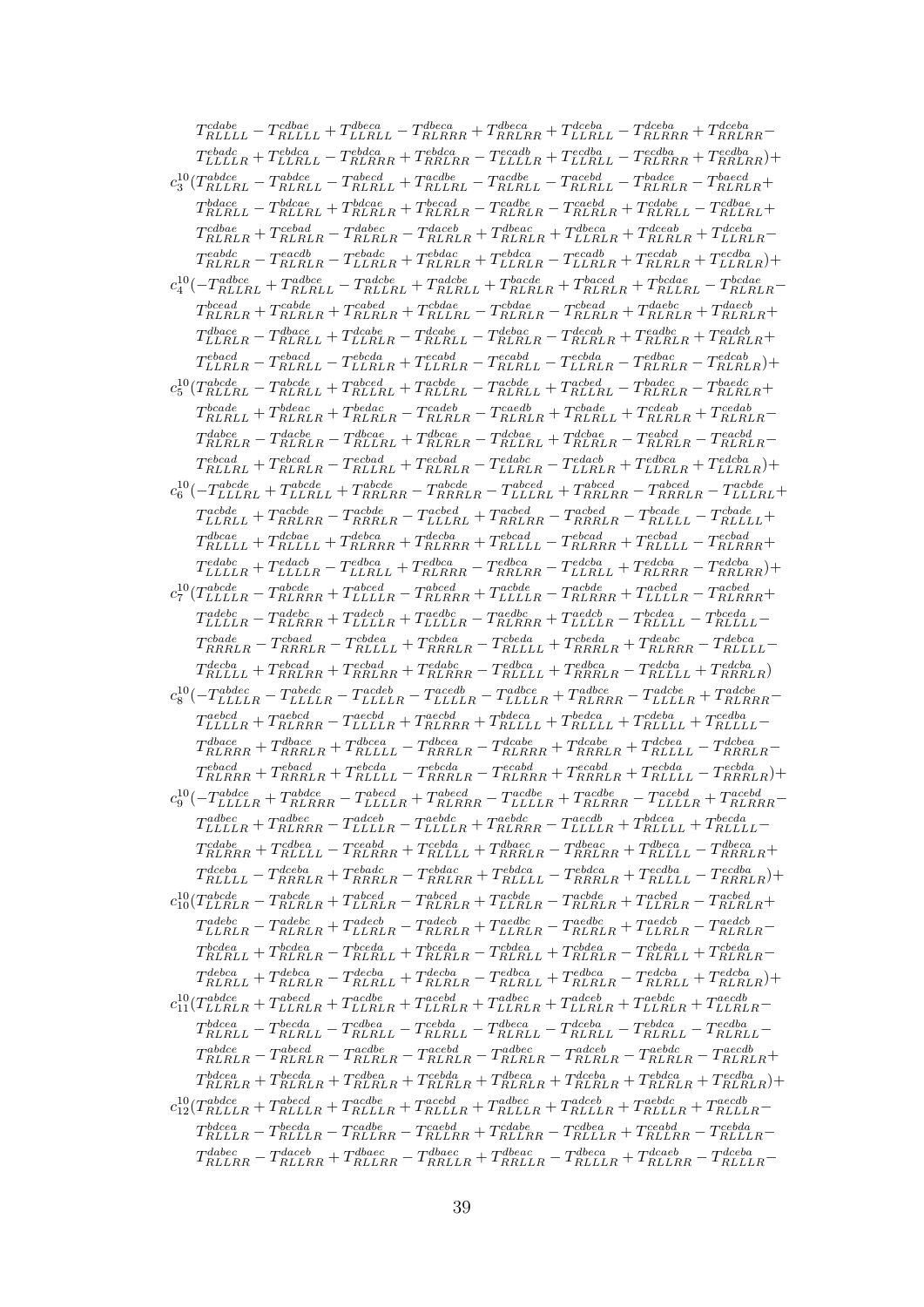| $T^{eabdc}_{RLLRR}-T^{each}_{RLLRR}+T^{ebadc}_{RRLLR}-T^{ebdac}_{RRLLR}+T^{ebdac}_{RRLLR}-T^{ebdca}_{RLLLR}+T^{ecadb}_{RLLRR}-T^{ecdba}_{RLLLR})+$                                                                                                                                                                                                                                               |       |
|--------------------------------------------------------------------------------------------------------------------------------------------------------------------------------------------------------------------------------------------------------------------------------------------------------------------------------------------------------------------------------------------------|-------|
| $c_{13}^{10} (-T^{abcde}_{RLLLR}-T^{abcde}_{RLLLR}-T^{acdeb}_{RLLLR}-T^{acdebc}_{RLLLR}-T^{adche}_{RLLLR}-T^{acbed}_{RLLLR}-T^{acebd}_{RLLLR}+ \nonumber \\$                                                                                                                                                                                                                                     |       |
| $T_{RLLLR}^{bdeca}+T_{RLLLR}^{bedca}-T_{RRLLR}^{cbdae}-T_{RRLLR}^{cbead} -T_{RLLLR}^{cdeba}+T_{RLLLR}^{cdeba}-T_{RLLLR}^{ccedba}+T_{RLLLR}^{ccdba}+\nonumber$                                                                                                                                                                                                                                    |       |
| $T_{RLLRR}^{daebc}+T_{RLLRR}^{daecb}-T_{RLLRR}^{dbace}+T_{RRLLR}^{dbace}+T_{RLLLR}^{dcabe}+T_{RRLLR}^{dcabe}+T_{RRLLR}^{dcbea}+T_{RLLLR}^{dcbea}+T_{RRLLR}^{dcdeca}+T_{RRLLR}^{dcdeca}+T_{RRLLR}^{dcdeca}+T_{RRLLR}^{dcdeca}+T_{RRLLR}^{dcdeca}+T_{RRLLR}^{dcdeca}+T_{RRLLR}^{dcdeca}+T_{RRLLR}^{dcdeca}+T_{RRLLR}^{dcdeca}+T_{RRLLR}^{dcdeca}+T_{RRLLR}^{dcde$                                  |       |
| $T^{eadbc}_{RLLRR}+T^{eadcb}_{RLLRR}-T^{ebacd}_{RLLRR}+T^{ebacd}_{RRLLR}+T^{ebcda}_{RLLLR}-T^{ecabd}_{RLLRR}+T^{ecabd}_{RRLLRR}+T^{ecbda}_{RLLLR})$                                                                                                                                                                                                                                              |       |
| $c_{14}^{10}(T_{LLRLR}^{abdec} - T_{RLRLR}^{abdec} + T_{LLRLR}^{abedc} - T_{RLRLR}^{abcdeb} - T_{RLRLR}^{acdeb} + T_{LLRLR}^{acedb} - T_{RLRLR}^{acedb} - T_{RLRLR}^{acedb} + T_{LLRLR}^{acedb} - T_{RLRLR}^{acedb} - T_{RLRLR}^{acedb} - T_{RLRLR}^{acedb} - T_{RLRLR}^{acedb} - T_{RLRLR}^{acedb} - T_{RLRLR}^{acedb} - T_{RLRLR}^{acedb} - T_{RLRLR}^{acedb} - T_{RLRLR}^{acedb$              |       |
| $T_{LLRLR}^{adbce} - T_{RLRLR}^{adbce} + T_{LLRLR}^{adcbe} - T_{RLRLR}^{adcbe} + T_{LLRLR}^{aebcd} - T_{RLRLR}^{aebcd} - T_{RLRLR}^{aecbd} - T_{RLRLR}^{aecbd} - T_{RLRLR}^{aecde} - T_{RLRLR}^{aecde} - T_{RLRLR}^{aecde} - T_{RLRLR}^{aecde} - T_{RLRLR}^{aecde} - T_{RLRLR}^{aecde} - T_{RLRLR}^{aecde} - T_{RLRLR}^{aecde} - T_{RLRLR}^{aecde} - T_{RLRLR}^{aecde} - T_{RLRLR}$              |       |
| $T_{RLRLL}^{bdeca}+T_{RLRLR}-T_{RLRLL}^{bedca}+T_{RLRLR}-T_{RLRLL}^{cdeba}+T_{RLRLR}-T_{RLRLL}^{cdeba}+T_{RLRLL}^{cedba}+T_{RLRLR}-T_{RLRLR}-T_{RLRLR}-T_{RLRLR}-T_{RLRLR}-T_{RLRLR}-T_{RLRLR}-T_{RLRLR}-T_{RLRLR}-T_{RLRLR}-T_{RLRLR}-T_{RLRLR}-T_{RLRLR}-T_{RLRLR}-T_{RLRLR}-T_{RLRLR}-T_{RLRLR}-T_{RLRLR}-T_{RLRLR}-T_{RLRLR}-T_{RLRLR}-T_{RLRLR}-T_{RLRLR}-T_{RLRLR$                         |       |
| $T_{RLRLL}^{dbcea}+T_{RLRLR}-T_{RLRLL}^{dobea}+T_{RLRLR}^{dobea}-T_{RLRLL}^{ebcda}+T_{RLRLL}^{ebcda}-T_{RLRLL}^{ecbda}+T_{RLRLR}^{ecbda})+$                                                                                                                                                                                                                                                      |       |
| $c_{15}^{10}(T_{RLLRR}^{abdec}+T_{RLLRR}^{abed}+T_{RLLRR}^{acebd}+T_{RLLRR}^{addec}+T_{RLLRR}^{adceb}+T_{RLLRR}^{acebdc}+T_{RLLRR}^{acedb}-T_{RLLRR}^{acedb}-T_{RLLRR}^{acdeb})$                                                                                                                                                                                                                 |       |
| $T_{RLLLR}^{badce} - T_{RLLLR}^{baccd} + T_{RLLLR}^{bdcae} + T_{RLLLR}^{becad} - T_{RLLLR}^{cadeb} - T_{RLLLR}^{cadeb} + T_{RLLLR}^{cdbae} + T_{RLLLR}^{cebad} - T_{RLLLR}^{cdebde} + T_{RLLLR}^{cdebde} + T_{RLLLR}^{cdebde} + T_{RLLLR}^{cdebde} + T_{RLLLR}^{cdebde} + T_{RLLLR}^{cdebde} + T_{RLLLR}^{cdebde} + T_{RLLLR}^{cdebde} + T_{RLLLR}^{cdebde} + T_{RLLLR}^{c$                      |       |
| $T_{RLLLR}^{dabec} - T_{RLLLR}^{daceb} + T_{RLLLR}^{dbeac} - T_{RLLRR}^{dbeac} - T_{RRLLR}^{decab} + T_{RLLLR}^{dceab} - T_{RRLLR}^{dceab} - T_{RRLLR}^{dceba} - T_{RRLLR}^{dceba} - T_{RRLLR}^{dceba} - T_{RRLLR}^{dceab} - T_{RRLLR}^{dceab} - T_{RRLLR}^{dceab} - T_{RRLLR}^{dceab} - T_{RRLLR}^{dceab} - T_{RRLLR}^{dceab} - T_{RRLLR}^{dceab} - T_{RRLLR}^{dceab} - T_{RRL$                 |       |
| $T_{RLLLR}^{eabdc} - T_{RLLLR}^{eacdb} + T_{RLLLR}^{ebdac} - T_{RRLLR}^{ebdca} - T_{RRLLR}^{ecdab} + T_{RLLLR}^{ecdab} - T_{RRLLR}^{ecdba} + T_{RRLLR}^{ecdba} +$                                                                                                                                                                                                                                |       |
| $c_{16}^{10} \bigl(-T_{RLLLR}^{abcde} - T_{RLLLR}^{abcde} - T_{RLLLR}^{acbed} - T_{RLLLR}^{adebc} - T_{RLLLR}^{adeeb} - T_{RLLLR}^{adebc} - T_{RLLLR}^{aedeb} - T_{RLLLR}^{aedeb} +$                                                                                                                                                                                                             |       |
| $T_{RLLLR}^{bcdea}+T_{RLLLR}^{bceda}+T_{RLLRR}^{cadeb}+T_{RRLLR}^{caedb}+T_{RRLLR}^{cbade}+T_{RRLLR}^{cbadea}+T_{RLLLR}^{cbeda}+T_{RLLLR}^{cbeda}+T_{RLLLR}^{cbedb}+T_{RLLLR}^{cbedb}+T_{RLLLR}^{cbedb}+T_{RLLLR}^{cbedb}+T_{RLLLR}^{cbedb}+T_{RLLLR}^{cbedb}+T_{RLLLR}^{cbedb}+T_{RLLLR}^{cbedb}+T_{RLLLR}^{cbedb}+T_{RLLLR}^{cbedb}+T_{RLLLR}^{cbed$                                           |       |
| $T_{RLLRR}^{dabce}+T_{RLLRR}^{dacee}-T_{RRLLR}^{dbcae}-T_{RRLLR}^{deabe}-T_{RLLRR}^{deacbe}+T_{RLLLR}^{debca}+T_{RLLLR}^{decba}+T_{RLLLR}^{decba}$                                                                                                                                                                                                                                               |       |
| $T^{eabcd}_{RLLRR}+T^{eachd}_{RLLRR}-T^{ebcad}_{RRLLR}-T^{ebad}_{RRLLR}-T^{edabc}_{RLLRR}-T^{edacb}_{RLLLR}+T^{edbca}_{RLLLR}+T^{edbca}_{RLLLR})+ \label{eq:RLLRR}$                                                                                                                                                                                                                              |       |
| $c_{17}^{10}(T_{RLLRR}^{abcde}+T_{RLLRR}^{abcde}+T_{RLLRR}^{acbed}+T_{RLLRR}^{adebc}+T_{RLLRR}^{adecb}+T_{RLLRR}^{aedbc}+T_{RLLRR}^{aedbc}+T_{RLLRR}^{acdeb}-T_{RLLRR}^{acdeb})$                                                                                                                                                                                                                 |       |
| $T_{RLLLR}^{badec} - T_{RLLLR}^{bedc} + T_{RLLLR}^{bdeac} + T_{RLLLR}^{bedac} - T_{RLLLR}^{caeb} - T_{RRLLR}^{cdeba} - T_{RRLLR}^{cbeda} - T_{RRLLR}^{cbeda} +$                                                                                                                                                                                                                                  |       |
| $T_{RLLLR}^{cdeab} - T_{RLLRR}^{cdeab} + T_{RLLLR}^{cedab} - T_{RLLRR}^{cedab} - T_{RLLLR}^{dabce} - T_{RLLLR}^{dacee} + T_{RLLLR}^{dbcae} + T_{RLLLR}^{dcbee} - T_{RLLLR}^{dcbdee} - T_{RLLLR}^{dcbdee} - T_{RLLLR}^{dcbdee} + T_{RLLLR}^{dcbdee} - T_{RLLLR}^{dcbdee} - T_{RLLLR}^{dcbdee} - T_{RLLLR}^{dcbdee} - T_{RLLLR}^{dcbdee} - T_{RLLLR}^{dcbdee} - T_{RLLLR}^{$                       |       |
| $T_{RLLLR}^{eabcd} - T_{RLLLR}^{eacbd} + T_{RLLLR}^{ebcad} - T_{RLLLR}^{ecbad} + T_{RLLLR}^{ecbad} - T_{RRLLR}^{edbca} - T_{RRLLR}^{edcba} + T_{RRLLR}^{edcba} + T_{RRLLR}^{edcda} + T_{RRLLR}^{edcda} + T_{RRLLR}^{edcda} + T_{RRLLR}^{edcda} - T_{RRLLR}^{edcda} + T_{RRLLR}^{edcda} + T_{RRLLR}^{edcda} - T_{RRLLR}^{edcda} + T_{RRLLR}^{edcda} + T_{RRLLR}^{edcda} + T_{RRLLR$               |       |
| $c_{18}^{10} (-T^{abc}_{RLLRR} - T^{abcdc}_{RLLRR} - T^{acdeb}_{RLLRR} - T^{acdeb}_{RLLRR} - T^{adbce}_{RLLRR} - T^{adcbe}_{RLLRR} - T^{acbcd}_{RLLRR} +$                                                                                                                                                                                                                                        |       |
| $T_{RLLLR}^{bacde}+T_{RLLLR}^{baced}-T_{RLLLR}^{bcdae}-T_{RLLLR}^{bcead}+T_{RLLLR}^{cabde}+T_{RLLLR}^{cabed}-T_{RLLLR}^{cbdae}-T_{RLLLR}^{cbead}+$                                                                                                                                                                                                                                               |       |
| $T_{RLLLR}^{daebc}+T_{RLLLR}^{daceb}+T_{RRLLR}^{dbeca}+T_{RRLLR}^{debac}-T_{RLLLR}^{debac}+T_{RLLLR}^{decab}-T_{RLLLR}^{decab}+T_{RLLRR}^{decab}+ \label{eq:RLLLR}$                                                                                                                                                                                                                              |       |
| $T^{eadbc}_{RLLLR}+T^{eadcb}_{RRLLR}+T^{ebcda}_{RRLLR}+T^{ecbda}_{RRLLR}-T^{edbac}_{RLLLR}+T^{edbac}_{RLLLR}-T^{edcab}_{RLLLR}+T^{edcab}_{RLLRR})\,,$                                                                                                                                                                                                                                            |       |
| $C_{abcde}^{11} = c_1^{11}(-T_{LLLLL}^{cadbe}+T_{RRRR}^{cadeb}+T_{LLLLL}^{caebd} - T_{RRRR}^{cbede}+T_{LLLLLL}^{cbede} - T_{RRRR}^{cbead}-T_{LLLLL}^{cbead}+T_{RRRR}^{cbead}-T_{\bar{L}}^{cbead}$                                                                                                                                                                                                | (A.8) |
| $T_{LLLLL}^{dabce}+T_{RRRR}^{dabce}+T_{LLLLL}^{dabec}-T_{RRRR}^{dabec}+T_{LLLLLL}^{dacbe}-T_{RRRR}^{dacbe}-T_{LLLLL}^{dabcbc}+T_{RRRR}^{dabcec}+\nonumber$                                                                                                                                                                                                                                       |       |
| $T_{LLLLLL}^{dbace} - T_{RRRR}^{dbace} - T_{LLLLL}^{dbaec} + T_{RRRR}^{dbcae} + T_{RRRRR}^{dbcae} + T_{LLLLL}^{dbeac} - T_{RRRR}^{dbeac} - T_{RRRR}^{dbcac} + T_{LLLLL}^{dbcac} + T_{RRRR}^{dbcac} + T_{LLLLL}^{dbcac} + T_{RRRR}^{dbcac} + T_{LLLLL}^{dbcac} + T_{RRRR}^{dbcac} + T_{LLLLL}^{dbcac} + T_{RRRR}^{dbcac} + T_{LLLLL}^{dbcac} + T_{RRRR}^{dbcac} + T_{LLLLL}^{dbcac} + T_{RRRR}^{$ |       |
| $T_{LLLL}^{dcube}+T_{RRRR}^{dcube}+T_{LLLLL}^{dcbae}-T_{RRRR}^{dcbae}+T_{LLLLL}^{eabcd}-T_{RRRR}^{eabdc}-T_{LLLLL}^{eabdc}+T_{RRRR}^{eabdc}-$                                                                                                                                                                                                                                                    |       |
| $T_{LLLLL}^{eachd}+T_{RRRR}^{eachd}+T_{LLLLL}^{eadbc}-T_{RRRR}^{eachc}-T_{LLLLL}^{ebacd}+T_{RRRR}^{ebade}+T_{LLLLL}^{ebadc}-T_{RRRR}^{ebadc}+T_{L\&L}\label{eq:RRRRR}$                                                                                                                                                                                                                           |       |
| $T_{LLLLL}^{ebcad} - T_{RRRR}^{ebdad} - T_{LLLLL}^{ebdac} + T_{RRRR}^{ebdac} + T_{LLLLL}^{ecabd} - T_{RRRR}^{ecbad} - T_{LLLLL}^{ecbad} + T_{RRRR}^{ecbad} \label{eq:4}$                                                                                                                                                                                                                         |       |
| $c_2^{11}(T^{bacde}_{RLLLL}-T^{baced}_{RLLLL}-T^{badce}_{RLLLL}+T^{badec}_{RLLLL}+T^{baccd}_{RLLLL}-T^{bacde}_{RLLLL}-T^{bcade}_{RLLLL}-T^{bcaed}_{RLLLL}-T^{bcaed}_{RLLLL}-T^{bcaed}_{RLLLL}-T^{bcaed}_{RLLLL}-T^{bcaed}_{RLLLL}-T^{bcaed}_{RLLLL}-T^{bcaed}_{RLLLL}-T^{bcaed}_{RLLLL}-T^{bcaed}_{RLLLL}-T^{bcaed}_{RLLLL}-T^{bcaed}_{RLLLL}-T^{bcaed}_{RLLLL}-T^{bcaed}_{R因}$                  |       |
| $T_{RLLLL}^{bcdae}+T_{RLRRR}^{bcdae}+T_{RLLLL}^{bcead}-T_{RLRRR}^{bcaad}-T_{RLLLL}^{bdace}+T_{RLLLL}^{bdcae}-T_{RLRRR}^{bdcae}+T_{RLRRR}^{bdeae} \label{eq:RLLLLR}$                                                                                                                                                                                                                              |       |
| $T_{RLRRR}^{becad} - T_{RLRRR}^{bedac} - T_{RLLLL}^{cabel} + T_{RLLLR}^{cable} + T_{RLLLL}^{cadeb} - T_{RLLLLL}^{cadeb} + T_{LLLLR}^{caebd} - T_{RLLLLR}^{caebd} + T_{LLLLR}^{caebd} + T_{LLLLR}^{caebd} + T_{LLLLR}^{caebd} + T_{LLLLR}^{caebd} + T_{LLLLR}^{caebd} + T_{LLLLR}^{caebd} + T_{LLLLR}^{caebd} + T_{LLLLR}^{caebd} + T_{LLLLR}^{caebd} + T_{LLLLR}^{caebd} + T_{LLLLR}^{caebd}$    |       |
| $T_{RLLLL}^{caebd}+T_{RLLLL}^{caedb}-T_{RLLLLL}^{cbade}+T_{RLLLL}^{cbade}+T_{RLLLL}^{cbdae}-T_{RLLLL}^{cbead}+T_{RLERR}^{cbead}+$                                                                                                                                                                                                                                                                |       |
| $T_{RLLLL}^{cdabe} - T_{RLLLL}^{cdbae} + T_{RLRRR}^{cdaab} - T_{RLRRR}^{cebad} - T_{RLRRR}^{cedab} + T_{RLRRR}^{cdabe} - T_{LLLLR}^{dabce} + T_{RLLLLL}^{dabce} + \nonumber$                                                                                                                                                                                                                     |       |
| $T_{LLLLRL}^{dabec} - T_{RLLLL}^{dabec} + T_{LLLLLR}^{dacebe} - T_{RLLLL}^{daceb} - T_{LLLLLR}^{daebc} + T_{RLLLL}^{daebc} + T_{ILLLR}^{daebc} - T_{LLLLLLR}^{daebec} + T_{LLLLLLR}^{daebec} - T_{RLLLR}^{daebec} - T_{RLLLR}^{daebec} - T_{RLLLR}^{daebec} + T_{RLLLR}^{daebec} - T_{RLLLR}^{daebec} - T_{RLLLR}^{daebec} - T_{RLLLR}^{daebec} - T_{RLLLR}^{daebec} - T_{RLLLR$                 |       |
| $T_{RILLL}^{daecb}+T_{LLLLLR}^{dbace}+T_{RLLLL}^{dbace} -T_{RLLLL}^{dbace} -T_{RLLLLL}^{dbcae}+T_{RLLLLR}^{dbea c} -T_{RLRRR}^{dbea c} -T_{RLRRRR}^{dbea c} -T_{RLRRRR}^{dbca c} -T_{RLRRRR}^{dbca c} -T_{RLRRRR}^{dbca c} -T_{RLRRRR}^{dbca c} -T_{RLRRRR}^{dbca c} -T_{RLRRRR}^{dbca c} -T_{RLRRRR}^{dbca c} -T_{RLRRRR}^{dbca c} -T_{RLRRRR}^{dbca c} -T_{RLRRRR}$                            |       |
| $T_{LLLLR}^{dcube}-T_{RLLLL}^{dcube}+T_{RLLLL}^{dcbae}-T_{RLRRR}^{dcbae}+T_{RLRRR}^{debac}+T_{RLRRR}^{debab}-T_{RLRRR}^{deab}+T_{LLLLR}^{eabcd} \label{eq:2}$<br>$T^{dcabe}$                                                                                                                                                                                                                     |       |
| $T_{LLLRL}^{eabcd} - T_{RLLLL}^{eabcd} - T_{LLLLR}^{eabdc} - T_{RLLLL}^{eabdc} - T_{LLLLR}^{eacbd} - T_{LLLLR}^{eacbd} + T_{RLLLL}^{eacbd} + T_{RLLLL}^{eacbd} +$                                                                                                                                                                                                                                |       |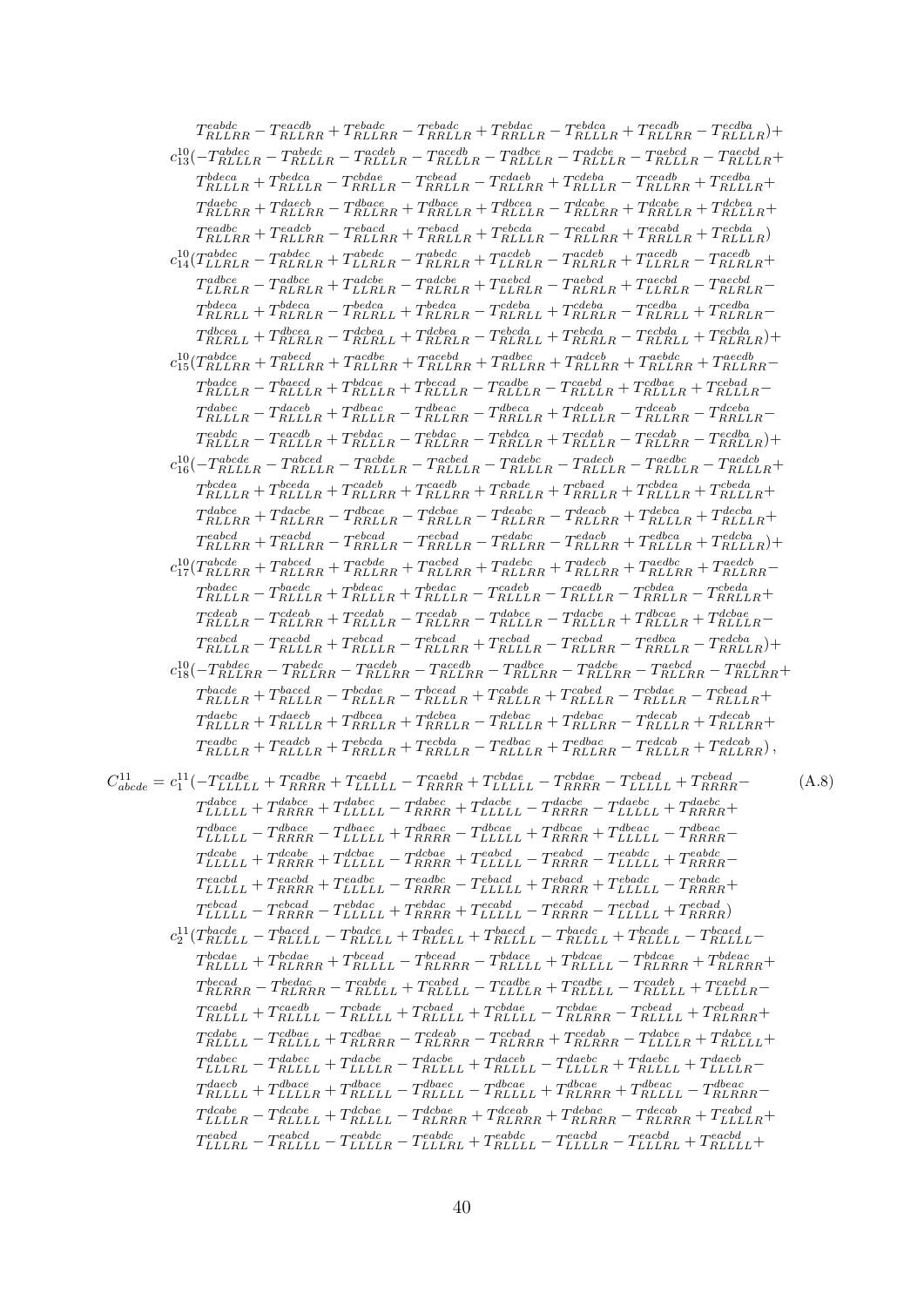| $T_{LLLLR}^{each}-T_{RLLLLL}^{each}+T_{LLLLR}^{eadbc}-T_{RLLLLL}^{eadcb}-T_{LLLLLR}^{eadcb}+T_{RLLLLL}^{eadc}-T_{LLLLR}^{ebacd}-T_{RLLLLL}^{ebacd}+T_{RLLLLL}^{ebacd}-T_{RLLLLL}^{ebacd}-T_{L\&L\&L}^{ebacd}-T_{R\&L\&L}^{ebacd}-T_{R\&L\&L}^{ebacd}-T_{R\&L\&L}^{ebacd}-T_{R\&L\&L}^{ebacd}-T_{R\&L\&L}^{ebacd}-T_{R\&L\&L}^{ebacd}-T_{R\&L\&L}^{ebacd}-T_{R\&L\&L}$                                                                                 |
|-------------------------------------------------------------------------------------------------------------------------------------------------------------------------------------------------------------------------------------------------------------------------------------------------------------------------------------------------------------------------------------------------------------------------------------------------------|
| $T^{ebadc}_{LLLLR}+T^{ebade}_{RLLLLL}+T^{ebcad}_{RLLLL}-T^{ebcad}_{RLRRR}-T^{ebdac}_{RLLLL}+T^{ebdac}_{RLRRR}+T^{ecabd}_{RLLLL}-T^{ecabd}_{RLLLL}-T^{ecabd}_{RLLLL}-T^{ecabd}_{RLLLL}-T^{ecabd}_{RLLLL}-T^{ecabd}_{RLR}-T^{ecabd}_{RLR}-T^{ecabd}_{RLR}-T^{ecabd}_{RLR}-T^{ecabd}_{RLR}-T^{ecabd}_{RLR}-T^{ecabd}_{RLR}-T^{ecabd}_{RLR}-T^{ecabd}_{RLR}-T^{ecabd}_{RLR}-T^{ecabd}_{RLR}-T^{ecabd}_{RLR}-T^{ecabd}_{RLR}-T^{ecabd}_{RLR}-T^{ecabd}_{R$ |
| $T_{LLLLR}^{ecadb} - T_{RLLLL}^{ecbad} + T_{RLRRR}^{ecbab} - T_{RLRRR}^{ecdab} - T_{LLLLR}^{edabc} + T_{RLRRR}^{edbac} - T_{RLRRR}^{edcab} + T_{RLRRR}^{ecdab} \label{eq:4}$                                                                                                                                                                                                                                                                          |
| $c_3^{11} \bigl( -T_{RLLLL}^{abcde} + T_{RLLLL}^{abcde} + T_{RLLLL}^{abcde} - T_{RLLLL}^{acbde} - T_{RLLLL}^{acbede} - T_{RLLLL}^{acdede} + T_{RLLLL}^{acebde} \bigr)$                                                                                                                                                                                                                                                                                |
| $T_{RILLL}^{adbce} + T_{RLLLL}^{adobe} - T_{RLRRR}^{cadbe} + T_{RLRRR}^{cabdae} + T_{RRRLR}^{cbade} - T_{RRRRR}^{debe} + T_{RLRRR}^{dabec} + T_{RLRRR}^{dabec} + \nonumber$                                                                                                                                                                                                                                                                           |
| $T_{RLRRR}^{dache} - T_{RLRRR}^{daebc} - T_{LLRLL}^{dbace} + T_{RRLRR}^{dbace} - T_{RRLRR}^{dbace} - T_{RRRLR}^{dbeac} + T_{RRRLR}^{dbeca} + T_{LLLLLR}^{dbeca} + \label{eq:R1RRR}$                                                                                                                                                                                                                                                                   |
| $T^{dcube}_{LLRLL}-T^{dcube}_{RRLRR}+T^{dcbae}_{RRRLR}-T^{dceba}_{LLLLR}+T^{eabcd}_{RLRRR}-T^{eabdc}_{RLRRR}-T^{eacbd}_{RLRRR}+T^{eadbc}_{RLRRR}+\nonumber$                                                                                                                                                                                                                                                                                           |
| $T_{LLRLL}^{ebacd}-T_{RRLRR}^{ebacd}+T_{RRLRR}^{ebcad}-T_{LLLRL}^{ebcad}+T_{RRRLR}^{ebcad}+T_{LLLLR}^{ebdac}-T_{RRRLR}^{ebdac}-T_{LLLLLR}^{ebdca}+T_{\bar L}^{ebdeca}+T_{\bar L}^{ebdeca}+T_{\bar L}^{ebdeca}+T_{\bar L}^{ebdeca}$                                                                                                                                                                                                                    |
| $T_{LLRLL}^{ecabd}+T_{RRLRR}^{ecabd}+T_{LLLRL}-T_{RRRLLR}^{ecbad}-T_{LLLLLR}^{ecbda}+T_{LLLLLR}^{ecdba}+T_{LLLLLR}^{edbca}-T_{LLLLLR}^{edbda}) \label{eq:2}$                                                                                                                                                                                                                                                                                          |
| $c_4^{11} \bigl( -T_{RLLLL}^{bacde} + T_{RLLLL}^{bacde} + T_{RLLLL}^{bacde} - T_{RLLLL}^{cabde} - T_{RLLLL}^{cabde} - T_{RLLLL}^{cabde} - T_{LLRLL}^{cadbe} - T_{RLLLL}^{cadbe} \bigr)$                                                                                                                                                                                                                                                               |
| $T^{cadbe}_{RRLRR}-T^{cadeb}_{RRLRR}+T^{caebd}_{LLLLL}-T^{caebd}_{RRLRR}+T^{caedb}_{RRLRR}+T^{cbade}_{RRRLR}-T^{cbaed}_{RRRLR}+ \nonumber$                                                                                                                                                                                                                                                                                                            |
| $T_{LLLLR}^{cbdae}+T_{LLRLL}^{cbdae}-T_{RRLRR}^{cbade}-T_{LLLLR}^{cbead}-T_{LLRLL}^{cbead}+T_{RLLRR}^{cdabe}+T_{RLRRR}^{cdabe}+T_{RLRRR}^{cdabe}+ \label{eq:2}$                                                                                                                                                                                                                                                                                       |
| $T^{ceabd}_{RLRRR} - T^{ceadb}_{RLRRR} - T^{dabcc}_{LLRLL} - T^{dabcc}_{RLLLL} + T^{dabcc}_{RRLRR} + T^{dabcc}_{RRLRR} - T^{dabcc}_{LLLRLL} +$                                                                                                                                                                                                                                                                                                        |
| $T_{RILLL}^{dache} - T_{RRLRR}^{dache} + T_{RRLRR}^{daceb} - T_{LLRLL}^{daebc} - T_{RILLL}^{daebc} + T_{RRLRR}^{daebc} - T_{RRLRR}^{dacee} - T_{RLRRR}^{dbacee} - T_{RRLRRR}^{daecee} - T_{RRLRRR}^{daecee} - T_{RLRRRR}^{daecee} - T_{RLRRRR}^{daecee} - T_{RLRRRR}^{daecee} - T_{RLRRRR}^{daecee} - T_{RLRRRR}^{daecee} - T_{RLRRRR}^{daecee} - T_{RLRRRR}^{daecee} -$                                                                              |
| $T_{RRRLR}^{dbace} - T_{LLLLRL}^{dbaec} + T_{RLRRR}^{dbaec} + T_{RRRLR}^{dbaec} - T_{LLLLLR}^{dbcae} - T_{LLRLL}^{dbcae} + T_{RRLRR}^{dbeac} + T_{LLLLLR}^{dbeac} +$                                                                                                                                                                                                                                                                                  |
| $-\; T_{RRLRR}^{dbeac} + T_{RLRRR}^{dcabe} + T_{RRRLR}^{dcabe} - T_{RLRRR}^{dcabe} + T_{LLLLLR}^{dcbae} - T_{RRLRR}^{dcbae} - T_{RRLRR}^{dcbae} - T_{RRLRR}^{dcbae} + T_{RRLRR}^{dcbae} - T_{RRLRR}^{dcbae} - T_{RRLRR}^{dcbae} - T_{RRLRR}^{dcbae} - T_{RRLRR}^{dcbae} - T_{RRLRR}^{dcbae} - T_{RRLRR}^{dcbae} - T_{RRLRR}^{dcbae} - T_{RRLRR}^{dcbae} - T_{RRLRR}^{dcbae} - T_{RRLRR$<br>$T^{dbeac}$<br>$LLRLL$ –                                   |
| $T_{LLLLR}^{deabc} - T_{RLRRR}^{deabc} + T_{RLRRR}^{deabcd} + T_{RLLLLL}^{eabcd} - T_{RRLRR}^{eabcd} - T_{RLLLLL}^{eabdc} + T_{RRLRR}^{eabdc} -$                                                                                                                                                                                                                                                                                                      |
| $T_{LLRLL}^{eachd}-T_{RLLLL}^{eachd}+T_{RRLRR}^{eachd}-T_{RRLRR}^{eachb}+T_{LLRLL}^{eachbc}+T_{RRLLL}^{eachc}-T_{RRLRR}^{eachbc}+T_{RRLRR}^{eachb}-T_{RRLRR}^{eachd}+T_{RRLRR}^{eachd}+T_{RRLRR}^{eachd})$                                                                                                                                                                                                                                            |
| $T_{LLLRL}^{ebacd}+T_{RLRRR}^{ebacd}+T_{RRRLR}^{ebade}+T_{LLLRL}^{ebadc}-T_{RLRRR}^{ebade}-T_{RRRLR}^{ebcad}+T_{LLLLR}^{ebcad}+T_{LLRLL}^{ebcad}-$                                                                                                                                                                                                                                                                                                    |
| $T^{ebcad}_{RRLRR}-T^{ebdac}_{LLLLLR}-T^{ebdac}_{LLRLL}+T^{ebdac}_{RRLRR}+T^{ecabd}_{LLLLRL}-T^{ecabd}_{RLRRRR}-T^{ecabd}_{RRRLR}+T^{ecadb}_{RLRRR}- \label{eq:4}$                                                                                                                                                                                                                                                                                    |
| $T_{LLLLR}^{ecbad} - T_{LLRLL}^{ecbad} + T_{RRLRR}^{ecbab} + T_{LLLLR}^{ecdab} + T_{RLRRR}^{edabc} - T_{RLRRR}^{edabc} + T_{LLLLR}^{edbac} - T_{LLLLR}^{ecdab}) + \nonumber$                                                                                                                                                                                                                                                                          |
| $c_5^{11}(T_{RLLLR}^{abcde}-T_{RLLLR}^{abcde}-T_{RLLLR}^{abdce}+T_{RLLLR}^{abdec}+T_{RLLLR}^{abedc}-T_{RLLLR}^{abcde}-T_{RLLLR}^{acbed}+T_{RLLLR}^{acbed}+ \label{eq:1}$                                                                                                                                                                                                                                                                              |
| $T_{RLLLR}^{acdeb} - T_{RLLLR}^{acdeb} - T_{RLLLR}^{acedb} + T_{RLLLR}^{acedb} + T_{RLLLR}^{adbec} - T_{RLLLR}^{adcec} - T_{RLLLR}^{adceb} + T_{RLLLR}^{adceb} + \nonumber$                                                                                                                                                                                                                                                                           |
| $T_{RLLLR}^{adebc} - T_{RLLLR}^{adecb} - T_{RLLLR}^{aebcd} + T_{RLLLR}^{aebdc} + T_{RLLLR}^{aecbd} - T_{RLLLR}^{aedbc} - T_{RLLLR}^{aedbc} + T_{RLLLR}^{aedcb} + \nonumber$                                                                                                                                                                                                                                                                           |
| $T_{RLLLR}^{bcdea} - T_{RLLLR}^{bceda} - T_{RLLLR}^{bdeca} + T_{RLLLR}^{bcda} + T_{RLLLR}^{bcda} - T_{RLLLR}^{cadbe} + T_{RLLRR}^{cadeb} - T_{RLLRR}^{cadeb} -$                                                                                                                                                                                                                                                                                       |
| $T_{RLLRR}^{caebd}+T_{RLLRR}^{caedb}+T_{RRLLR}^{cbade}-T_{RRLLR}^{cbade}-T_{RRLLR}^{cbdea}+T_{RRLLR}^{cbedd}+T_{RLLLR}^{cbedaa}-T_{RRLLR}^{cbedd}+T_{RRLLR}^{cbedd}+T_{RRLLR}^{cbedd}+T_{RRLLR}^{cbedd}+T_{RRLLR}^{cbedd}+T_{RRLLR}^{cbedd}+T_{RRLLR}^{cbedd}+T_{RRLLR}^{cbedd}+T_{RRLLR}^{cbedd}+T_{RRLLR}^{cbedd}+T_{RRLLR}^{cbedd}+T_{RRLLR}^{cbedd$                                                                                               |
| $T_{RLLRR}^{cdabe}+T_{RLLRR}^{cdaeb}+T_{RLLLR}^{cdbea}-T_{RLLLR}^{cdeba}+T_{RLLRR}^{ceabd}-T_{RLLRR}^{cedda}-T_{RLLLR}^{cebda}+T_{RLLLR}^{cedba}+ \label{eq:RLLRR}$                                                                                                                                                                                                                                                                                   |
| $T_{RLLRR}^{dabce} - T_{RLLRR}^{dabec} - T_{RLLRR}^{daceb} + T_{RLLRR}^{daebc} + T_{RLLRR}^{daebc} - T_{RLLRR}^{dbace} - T_{RRLLR}^{dbace} + T_{RRLLR}^{dbace}$                                                                                                                                                                                                                                                                                       |
| $T_{RLLRR}^{dbacc}+T_{RRLLR}^{dbace}+T_{RRLLR}^{dbcea}+T_{RRLLR}^{dbeca}-T_{RRLLR}^{dbeca} -T_{RLLLR}^{dbeca}+T_{RRLLR}^{dcabe}+T_{RRLLR}^{dcabe}-$                                                                                                                                                                                                                                                                                                   |
| $T_{RLLRR}^{dcache} - T_{RRLLR}^{dcbae} - T_{RLLLR}^{dcbea} + T_{RLLRR}^{dceba} - T_{RLLRR}^{deabc} + T_{RLLLR}^{debca} - T_{RLLLR}^{decba} - T_{RLLLR}^{decba} - T_{RLLLR}^{deba}$                                                                                                                                                                                                                                                                   |
| $T_{RLLRR}^{eabcd}+T_{RLLRR}^{eabcd}+T_{RLLRR}^{eacde}-T_{RLLRR}^{eacde}-T_{RLLRR}^{eadbc}+T_{RLLRR}^{eabcd}+T_{RRLLR}^{ebacde}-T_{RLLRR}^{ebacde}-T_{RLLRR}^{ebacde}-T_{RLLRR}^{ebacde}-T_{RLLRR}^{ebacde}-T_{RLLRR}^{ebacde}-T_{RLLRR}^{ebacde}-T_{RLLRR}^{ebacde}-T_{RLLRR}^{ebacde}-T_{RLLRR}^{ebacde}-T_{RLLRR}^{ebacde}-T_{RLLRR}^{ebacde}-T_{RLLRR}^{ebacde}-T_{RLLRR}^{ebacde$                                                                |
| $T_{RLLRR}^{ebadc} - T_{RRLLR}^{ebadc} - T_{RRLLR}^{ebcda} - T_{RRLLR}^{ebdac} + T_{RRLLR}^{ebdca} + T_{RLLRR}^{ecabd} - T_{RRLLR}^{ecabd} + \nonumber$                                                                                                                                                                                                                                                                                               |
| $T^{ecadb}_{RLLRR}+T^{ecbad}_{RRLLR}+T^{ecbda}_{RLLLR}-T^{ecbba}_{RLLLR}+T^{edabc}_{RLLRR}-T^{edaca}_{RLLLR}-T^{edbca}_{RLLLR}+T^{edbda}_{RLLLR})$                                                                                                                                                                                                                                                                                                    |
| $c_6^{11} \bigl( -T_{RLRLR}^{abcde} + T_{RLRLR}^{abcde} + T_{RLRLR}^{abdec} - T_{RLRLR}^{abcde} - T_{RLRLR}^{abcde} + T_{RLRLR}^{acbde} + T_{RLRLR}^{acbde} - T_{RLRLR}^{acbed} - T_{RLRLR}^{acdede} \bigr)$                                                                                                                                                                                                                                          |
| $T_{RLRLR}^{acdeb} + T_{RLRLR}^{acdeb} + T_{RLRLR}^{acedb} - T_{RLRLR}^{acedb} - T_{RLRLR}^{adbec} + T_{RLRLR}^{adbec} + T_{RLRLR}^{adceb} - T_{RLRLR}^{adceb} - T_{RLRLR}^{adceb} - T_{RLRLR}^{adceb} - T_{RLRLR}^{adceb} - T_{RLRLR}^{adceb} - T_{RLRLR}^{adceb} - T_{RLRLR}^{adceb} - T_{RLRLR}^{adceb} - T_{RLRLR}^{adceb} - T_{RLRLR}^{adceb} - T_{RLRLR}^{adceb} - T_{RLRLR}$                                                                   |
| $T_{RLRLR}^{adebc} + T_{RLRLR}^{adecb} + T_{RLRLR}^{aebcd} - T_{RLRLR}^{aebdc} - T_{RLRLR}^{aecbb} + T_{RLRLR}^{aecdb} + T_{RLRLR}^{aedbc} - T_{RLRLR}^{aedcb} - T_{RLRLR}^{aecdb} - T_{RLRLR}^{aedbcd} - T_{RLRLR}^{aedbcd} - T_{RLRLR}^{aedbcd} - T_{RLRLR}^{aedbcd} - T_{RLRLR}^{aedbcd} - T_{RLRLR}^{aedbcd} - T_{RLRLR}^{aedbcd} - T_{RLRLR}^{aedbcd} - T_{RLRLR}^{aedbcd} - T_{RLRLR}^{ae$                                                      |
| $T_{RLLRL}^{bacde}+T_{RLLRL}^{baced}+T_{RLLRL}^{bacde}+T_{RLLRL}^{bcade}-T_{RLLRL}^{bcade} -T_{RLRLL}^{bcdae}-T_{RLRLR}^{bcdea}+T_{RLRLL}^{bcead}+ \nonumber$                                                                                                                                                                                                                                                                                         |
| $T_{RLRLR}^{bceda} - T_{RLLRL}^{bdace} + T_{RLRLL}^{bdcea} + T_{RLRLR}^{bdeca} - T_{RLRLR}^{bceda} - T_{RLRLR}^{bceda} + T_{RLRLR}^{cabde} + T_{RLLRL}^{cabde} \label{eq:4}$                                                                                                                                                                                                                                                                          |
| $T_{RLLRL}^{cabeled} - T_{LLRLR}^{cadbe} - T_{RLLRL}^{cadebe} + T_{LLRLR}^{caebd} - T_{RLLRL}^{cbade} + T_{RLLRL}^{cbade} + T_{RLRLL}^{cbdea} + T_{RLRLR}^{cbdea} - T_{RLRLRLR}^{cbdead} - T_{RLRLRLR}^{cbdead} + T_{RLRLRLR}^{cbdead} + T_{RLRLRLR}^{cbdead} + T_{RLRLRLR}^{cbdead} + T_{RLRLRRR}^{cbdead} + T_{RLRLRRR}^{cbdead} + T_{RLRRRRR}^{cbdead} + T_{RLRRRRR}^{cbdead} + T_{RLRRRRR}^{cbdeadad$                                             |
| $T_{RLRLL}^{cbead} - T_{RLRLR}^{cdeda} + T_{RLLRL}^{cdbae} - T_{RLRLL}^{cdbea} - T_{RLRLR}^{cdbea} + T_{RLRLR}^{cebda} + T_{RLRLR}^{cebda} - T_{RLRLR}^{cebda} -$                                                                                                                                                                                                                                                                                     |
| $T_{LLRLR}^{dabce} - T_{RLLRL}^{dabce} + T_{RLLRL}^{dabce} + T_{LLRLR}^{dacbe} + T_{RLLRL}^{dacbe} - T_{LLRLR}^{daecb} + T_{RLLRL}^{dbace} + T_{RLLRL}^{dbace} - T_{LLRLR}^{dabce} + T_{RLLRL}^{dabce} + T_{RLLRL}^{dabce} + T_{RLLRL}^{dabce} + T_{RLLRL}^{dabce} + T_{RLLRL}^{dabce} + T_{RLLRL}^{dabce} + T_{RLLRL}^{dabce} + T_{RLLRL}^{dabce} + T_{RLLRL}^{dabce} + T_{RLL$                                                                      |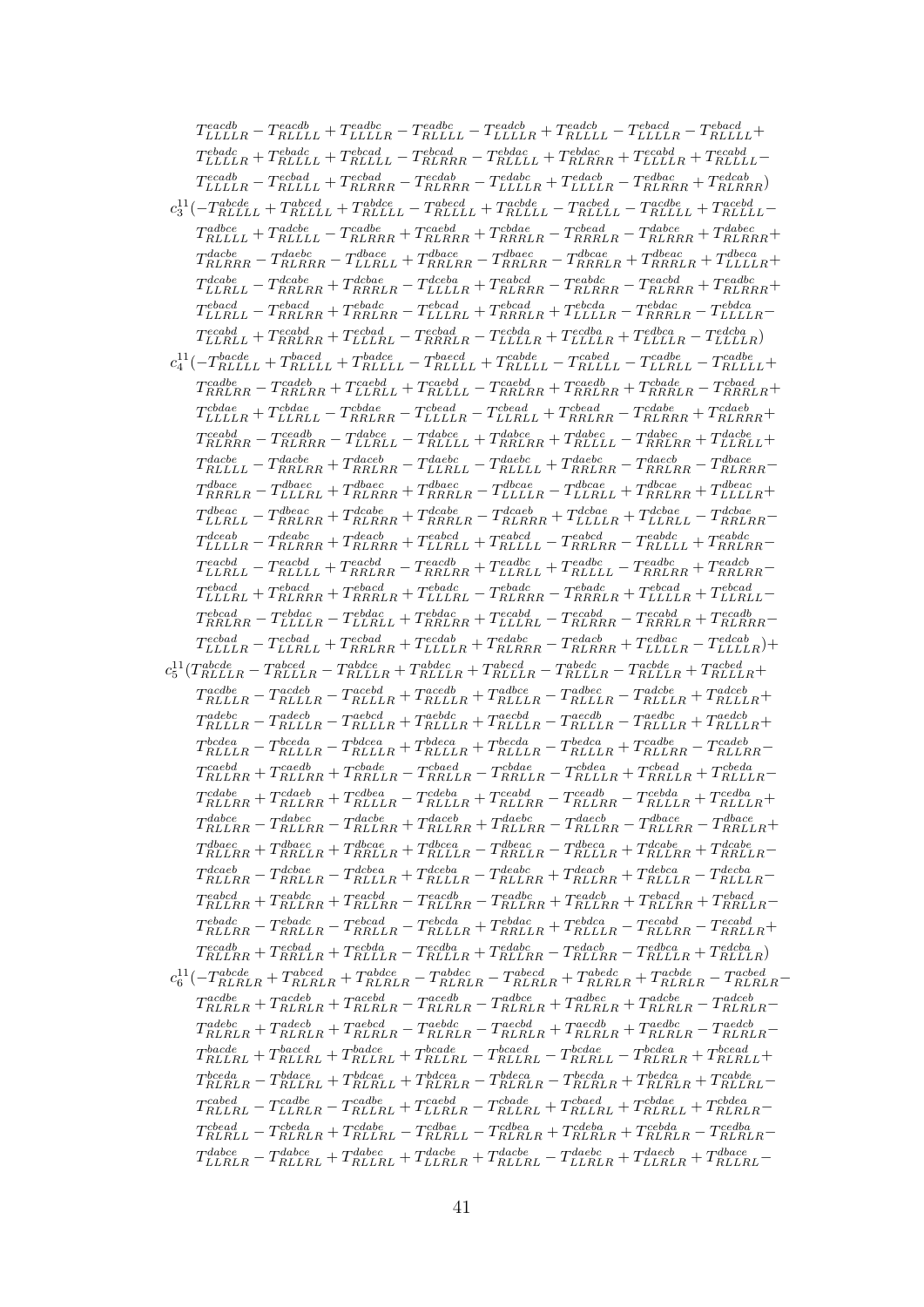<span id="page-43-0"></span>

| $T_{RLLRL}^{dbace} - T_{RLRLL}^{dbcae} - T_{RLRLR}^{dbeae} + T_{RLRLL}^{dbeae} + T_{RLRLR}^{dcabee} - T_{RLRLL}^{dcabee} + T_{RLRLL}^{dcbea} + T_{RLRLR}^{dcbea} \label{eq:RLLRL}$                                                                                                                                                                                                                                      |
|-------------------------------------------------------------------------------------------------------------------------------------------------------------------------------------------------------------------------------------------------------------------------------------------------------------------------------------------------------------------------------------------------------------------------|
| $T_{RLRLR}^{deba} - T_{RLRLR}^{deba} + T_{RLRLR}^{deba} + T_{LLRLR}^{eabcd} + T_{RLLRL}^{eabcd} - T_{LLRLR}^{eabdc} - T_{RLLRL}^{eabdc} - T_{LLRLR}^{eacbd} -$                                                                                                                                                                                                                                                          |
| $T^{each}_{RLLRL}+T^{each}_{LLRLR}+T^{eadbc}_{LLRLR}-T^{eadcb}_{LLRLR}-T^{ebacd}_{RLLRL}+T^{ebade}_{RLLRL}+T^{ebcad}_{RLRLL}+T^{ebcda}_{RLRLR}-$                                                                                                                                                                                                                                                                        |
| $T_{RLRLL}^{ebdac} - T_{RLRLR}^{ebdca} + T_{RLLRL}^{ecabad} - T_{RLRLL}^{ecbda} - T_{RLRLR}^{ecbda} + T_{RLRLR}^{ecbda} + T_{RLRLR}^{edbca} - T_{RLRLR}^{edbda} \label{eq:4}$                                                                                                                                                                                                                                           |
|                                                                                                                                                                                                                                                                                                                                                                                                                         |
|                                                                                                                                                                                                                                                                                                                                                                                                                         |
| $T_{RLRLR}^{beadc} - T_{RLRLL}^{cable} + T_{RLRLL}^{cadeb} - T_{RLRLL}^{caebd} - T_{RLRLR}^{cbade} + T_{RLRLR}^{cbade} - T_{LLRLR}^{cbade} + T_{LLRLR}^{cbead} + \nonumber$<br>$T^{cdabe}_{r}$                                                                                                                                                                                                                          |
| $\label{eq:scale} \begin{aligned} & \textit{ncdabe} & \textit{r\_T} & \textit{c} & \textit{c} & \textit{c} & \textit{t\_T} & \textit{c} & \textit{c} & \textit{c} \\ & \textit{RLRLR} & \textit{R\_RLRLR} & \textit{r\_T} & \textit{RLRLR} & \textit{r\_T} & \textit{RLRRL} & \textit{r\_T} & \textit{R} & \textit{LRLRL} & \textit{r\_T} & \textit{RLRLR} & \textit{r\_T} & \textit{R} & \textit{LRLRL} \end{aligned}$ |
| $T_{RLRLR}^{dbace}+T_{LLRLR}^{dbcae}-T_{LLRLR}^{dbeac}-T_{RLRLR}^{dcabe}+T_{RLRLR}^{dcabee}-T_{LLRLR}^{dcabee}+T_{LLRLR}^{deabc}+T_{RLRLR}^{deabc} \label{eq:R}$                                                                                                                                                                                                                                                        |
| $T_{RLRLR}^{deacb} - T_{RLRLL}^{eabcd} + T_{RLRLL}^{eachd} - T_{RLRLL}^{eadbc} - T_{RLRLR}^{ebacd} + T_{RLRLR}^{ebade} - T_{LLRLR}^{ebdad} + T_{LLRLR}^{ebdac} + \nonumber$                                                                                                                                                                                                                                             |
| $T^{ecabd}_{RLRLR} - T^{ecabd}_{RLRLR} + T^{ecbad}_{LLRLR} - T^{ecdab}_{LLRLR} - T^{edabc}_{RLRLR} + T^{edac}_{RLRLR} - T^{edbac}_{LLRLR} + T^{edcab}_{LLRLR} \label{eq:2}$                                                                                                                                                                                                                                             |
| $c_8^{11} \bigl(-T_{RLLRL}^{abcde} - T_{RLRLL}^{abcde} + T_{RLLRL}^{abcde} + T_{RLRLL}^{abcde} - T_{RLRLL}^{abcde} + T_{RLLRL}^{acbde} + T_{RLRLL}^{acbde} - T_{RLRLL}^{acbde} + T_{RLRLL}^{acbde} + T_{RLRLL}^{acbde} + T_{RLRLL}^{acbde} + T_{RLRLL}^{acbde} + T_{RLRLL}^{acbde} + T_{RLRLL}^{acbde} + T_{RLRLL}^{acbde} + T_{RLRLL}^{acbde} + T_{RLRLL}^{acbde} + T_{RLRLL}^{acbde$                                  |
| $T_{RLLRL}^{acbed} - T_{RLLRL}^{acdbe} - T_{RLRLL}^{acdbd} + T_{RLRLL}^{acebd} - T_{RLRLL}^{adbce} - T_{RLRLL}^{adbce} + T_{RLLRL}^{adcbe} + T_{RLRLL}^{adcbe}$                                                                                                                                                                                                                                                         |
| $T_{RLRLR}^{bacde}+T_{RLRLR}^{baced}+T_{RLRLR}-T_{RLRLR}^{badec}-T_{RLRLR}^{baced}+T_{RLRLR}^{baede}-T_{RLRLL}^{bcade}+T_{RLLRL}-T_{RLRLRL}^{bcde}$                                                                                                                                                                                                                                                                     |
| $T_{RLRLR}^{bcdae}+T_{RLRLR}^{bcead}+T_{RLRRLL}^{bdace}-T_{RLLRL}^{bdcae}+T_{RLRLR}^{bdacc}-T_{RLRLR}^{bcaad}-T_{RLRLR}^{bcadac}+T_{RLRLR}^{bcdac} \label{eq:R}$                                                                                                                                                                                                                                                        |
| $T^{cable}_{RLRLR} - T^{cabel}_{RLRLR} - T^{cable}_{RLRLR} + T^{cadeb}_{RLRLR} + T^{caedd}_{RLRLR} - T^{caedb}_{RLRLR} + T^{cbade}_{RLRLL} - T^{cbdae}_{RLLRL} +$                                                                                                                                                                                                                                                       |
| $T_{RLRLR}^{cbdae}-T_{RLRLR}-T_{RLRRL}^{cdabe}+T_{RLLRL}^{cdbae}-T_{RLRLR}^{cdbae}+T_{RLRLR}^{cdeab}+T_{RLRLR}-T_{RLRLR}-T_{RLRLR}-T_{RLRLR}-T_{RLRLR}-T_{RLRLR}-T_{RLRLR}-T_{RLRLR}-T_{RLRLR}-T_{RLRLR}-T_{RLRLR}-T_{RLRLR}-T_{RLRLR}-T_{RLRLR}-T_{RLRLR}-T_{RLRLR}-T_{RLRLR}-T_{RLRLR}-T_{RLRLR}-T_{RLRLR}-T_{RLRLR}-T_{RLRLR}-T_{RLRLR}-T_{RLRLR}-T_{RLRLR}-T_{RLRLR}-T_{$                                           |
| $T_{RLRLR}^{dabce}+T_{RLRLR}^{dabec}+T_{RLRLR}^{dacebe}-T_{RLRLR}^{daceb}-T_{RLRLR}^{daebc}+T_{RLRLR}^{dacee}-T_{LLRLR}^{dbace}-T_{RLRLL}^{dbacee}+$                                                                                                                                                                                                                                                                    |
| $T_{RLLRL}^{dbcae} - T_{RLRLR}^{dbcac} + T_{RLRLR}^{dbeca} + T_{LLRLR}^{dcabe} + T_{RLRLL}^{dcabe} - T_{RLLRL}^{dcbae} + T_{RLRLR}^{dcbae} - T_{RLRLR}^{dcbae} + T_{RLRLR}^{dcbae} + T_{RLRLR}^{dcbae} + T_{RLRLR}^{dcbae} + T_{RLRLR}^{dcbae} + T_{RLRLR}^{dcbae} + T_{RLRLR}^{dcbae} + T_{RLRLR}^{dcbae} + T_{RLRLR}^{dcbae} + T_{RLRLR}^{dcbae} + T_{RLRLR}^{dcbae} + T_{RLRLR}^{dcba$                               |
| $T_{RLRLR}^{dceab} - T_{LLRLR}^{dceba} - T_{RLRLR}^{debac} + T_{RLRLR}^{decab} + T_{RLRLR}^{eabcd} - T_{RLRLR}^{eabdc} - T_{RLRLR}^{eacbd} + T_{RLRLR}^{eacdb} +$                                                                                                                                                                                                                                                       |
| $T_{RLRLR}^{eadbc} - T_{RLRLR}^{eadcb} + T_{LLRLR}^{ebacd} + T_{RLRLL}^{ebacd} - T_{LLRLR}^{ebcad} - T_{RLLRL}^{ebcad} + T_{RLRLR}^{ebcad} + T_{LLRLR}^{ebcda} - T_{RLRLRLR}^{ebcda} + T_{LLRLRRR}^{ebcda} + T_{LLRLRRR}^{ebcda} + T_{LLRRRR}^{ebcda} + T_{LLRRRR}^{ebcda} + T_{LLRRRR}^{ebcda} + T_{LLRRRR}^{ebcda} + T_{LLRRRR}^{ebcda} + T_{LLRRRR}^{ebcda} + T_{LLRRRR}^{ebcda} + T_{LLRRRR}^{eb$                   |
| $T_{RLRLR}^{ebdac} - T_{LLRLR}^{ebdca} - T_{LLRLR}^{ecabd} - T_{RLRLL}^{ecabd} + T_{LLRLR}^{ecbad} + T_{RLRLR}^{ecbad} - T_{RLRLR}^{ecbad} - T_{LLRLR}^{ecbda} +$                                                                                                                                                                                                                                                       |
| $T_{RLRLR}^{ecdab}+T_{LLRLR}^{ecdba}+T_{LLRLR}^{edabc}-T_{LLRLR}^{edacb}+T_{RLRLR}^{edbac}+T_{LLRLR}^{edbca}-T_{RLRLR}^{edcab}-T_{LLRLR}^{edbac}) \label{eq:2}$                                                                                                                                                                                                                                                         |
| $c_9^{11}(-T_{RLLLR}^{bacde}+T_{RRLLR}^{bacde}+T_{RRLLR}^{baced}-T_{RRLLR}^{bacde}+T_{RRLLR}^{badce}-T_{RRLLR}^{badec}-T_{RRLLR}^{badec}+T_{RRLLR}^{badec}-T_{RRLLR}^{badec}$                                                                                                                                                                                                                                           |
| $T^{baecd}_{RLLLR}+T^{baeed}_{RRLLR}+T^{baedc}_{RRLLR}-T^{baedc}_{RRLLR}-T^{bcdae}_{RLLLR}+T^{bcdae}_{RLLLR}+T^{bcead}_{RLLLR} -T^{bcead}_{RLLRR}+\nonumber$                                                                                                                                                                                                                                                            |
|                                                                                                                                                                                                                                                                                                                                                                                                                         |
| $T_{RLLLR}^{cable}-T_{RRLLR}^{cabled}-T_{RLLLR}^{cabel}+T_{RRLLR}^{cabled}-T_{RRLLR}^{cabled}+T_{RRLLR}^{cadeb}+T_{RRLLR}^{cadeb}-T_{RRLLR}^{cadeb}+\nonumber$                                                                                                                                                                                                                                                          |
| $T_{RLLLR}^{caebd} - T_{RRLLR}^{caebd} - T_{RLLLR}^{caedb} + T_{RRLLR}^{caedb} + T_{RLLLR}^{cbdae} - T_{RLLRR}^{cbdae} - T_{RLLLR}^{cbead} + T_{RLLRR}^{cbead} - T_{RLLRR}^{cbedde} + T_{RLLRR}^{cbedde} + T_{RLLRR}^{cbedde} + T_{RLLRR}^{cbedde} + T_{RLLRR}^{cbedde} + T_{RLLRR}^{cbedde} + T_{RLLRR}^{cbedde} + T_{RLLRR}^{cbedde} + T_{RLLRR}^{cbedde} + T_{RLLRR}^{cbedde} + T_{RLLRR}^{cb$                       |
| $T_{RLLLR}^{cdbae}+T_{RLLRR}^{cdbae}+T_{RLLLR}^{cdeab}-T_{RLLRR}^{cdeab}+T_{RLLLR}^{cebad}-T_{RLLRR}^{cebab}-T_{RLLLR}^{cedab}+T_{RLLRR}^{cedab}-$                                                                                                                                                                                                                                                                      |
| $T_{RLLLR}^{dabce}+T_{RRLLR}^{dabce}+T_{RLLLR}^{dabce}-T_{RRLLR}^{dabee}+T_{RRLLR}^{dacee}-T_{RRLLR}^{daceb}-T_{RRLLR}^{daceb}+T_{RRLLR}^{daceb}-T_{RRLLR}^{daceb}-T_{RRLLR}^{daceb}-T_{RRLLR}^{daceb}-T_{RRLLR}^{daceb}-T_{RRLLR}^{daceb}-T_{RRLLR}^{daceb}-T_{RRLLR}^{daceb}-T_{RRLLR}^{daceb}-T_{RRLLR}^{daceb}-T_{RRLLR}^{daceb}-T_{RRLLR}^{daceb}-T_{RRLLR}^{$                                                     |
| $T_{RLLLR}^{daebc}+T_{RRLLR}^{daebc}+T_{RLLLR}^{daecb}-T_{RRLLR}^{dacec}-T_{RLLLR}^{dbcae}+T_{RLLLR}^{dbeac}+T_{RLLLR}^{dbeac}-T_{RLLRR}^{dbeac}+\nonumber$                                                                                                                                                                                                                                                             |
| $T_{RLLLR}^{dcbae}-T_{RLLRR}^{dcbae}-T_{RLLLR}^{dceab}+T_{RLLLR}^{debac}-T_{RLLLR}^{debac}+T_{RLLLR}^{decab}+T_{RLLLR}^{decab}-T_{RLLRR}^{decab}+ \nonumber$                                                                                                                                                                                                                                                            |
| $T_{RLLLR}^{eabcd} - T_{RRLLR}^{eabcd} - T_{RLLLR}^{eabdc} + T_{RRLLR}^{eabdc} - T_{RRLLR}^{eacbd} + T_{RRLLR}^{eacdb} + T_{RRLLR}^{eacdb} - T_{RRLLR}^{eacdb} + \nonumber$                                                                                                                                                                                                                                             |
| $T_{RLLLR}^{eadbc} - T_{RRLLR}^{eadbc} - T_{RLLLR}^{eadcb} + T_{RRLLR}^{eadb} + T_{RLLLR}^{ebcad} - T_{RLLLR}^{ebdad} - T_{RLLLR}^{ebdac} + T_{RLLRR}^{ebdac} - T_{RLLLRRL}^{ebc}$                                                                                                                                                                                                                                      |
| $T^{ecbad}_{RLLLR}+T^{ecbad}_{RLLLR}+T^{ecdab}_{RLLLR}-T^{ecdab}_{RLLRR}+T^{edbac}_{RLLLR}-T^{edbac}_{RLLLR}-T^{edcab}_{RLLLR}+T^{edcab}_{RLLRR})$                                                                                                                                                                                                                                                                      |
| $c_{10}^{11} (T^{bcade}_{RLLLR}-T^{bc aed}_{RLLLR}-T^{bc dea}_{RLLRR}+T^{bc e da}_{RLLLR}-T^{bdace}_{RLLLR}+T^{bd aec}_{RLLLR}+T^{bd e c}_{RLLRR}-T^{bd e c}_{RLLRR}+$                                                                                                                                                                                                                                                  |
| $T^{beacd}_{RLLLR}-T^{beade}_{RLLLR}-T^{beeda}_{RLLRR}+T^{bedea}_{RLLLR}-T^{cbade}_{RLLLR}+T^{cbaed}_{RLLLR}+T^{cbdea}_{RLLRR}-T^{cbeda}_{RLLRR}+\qquad \qquad$                                                                                                                                                                                                                                                         |
| $T_{RLLLR}^{cdabe}-T_{RLLLR}^{cdaeb}-T_{RLLRR}^{cdbea}+T_{RLLRR}^{cdeba}-T_{RLLLR}^{ceadb}+T_{RLLLR}^{ceadb}+T_{RLLRR}^{cebda}-T_{RLLRR}^{cedba}+\nonumber$                                                                                                                                                                                                                                                             |
| $T_{RLLLR}^{dbace} - T_{RLLLR}^{dbace} - T_{RLLRR}^{dbeca} + T_{RLLLR}^{deabe} - T_{RLLLR}^{dcabe} + T_{RLLLR}^{dceeb} + T_{RLLRR}^{dcdea} - T_{RLLRR}^{dceba} + \nonumber$                                                                                                                                                                                                                                             |
| $T_{RLLLR}^{deabc} - T_{RLLLR}^{deacb} - T_{RLLRR}^{debaa} + T_{RLLRR}^{decaa} - T_{RLLLR}^{ebacd} + T_{RLLLR}^{ebade} + T_{RLLRR}^{ebdaa} - T_{RLLRR}^{ebdaa} + T_{RLLRR}^{ebbcaa} + T_{RLLRR}^{ebbcaa} + T_{RLLRR}^{ebbcaa} + T_{RLLRR}^{ebbcaa} + T_{RLLRR}^{ebbcaa} + T_{RLLRR}^{ebbcaa} + T_{RLLRR}^{ebbcaa} + T_{RLLRR}^{ebbcaa} + T_{RLLRR}^{ebbcaa} + T_{RLLRR}^{ebbca$                                         |
| $T_{RLLLR}^{ecabd} - T_{RLLLR}^{ecabd} - T_{RLLRR}^{ecbda} + T_{RLLRR}^{ecdba} - T_{RLLLR}^{edabc} + T_{RLLLR}^{edacb} + T_{RLLRR}^{edbca} - T_{RLLRR}^{edcba})\,.$                                                                                                                                                                                                                                                     |
|                                                                                                                                                                                                                                                                                                                                                                                                                         |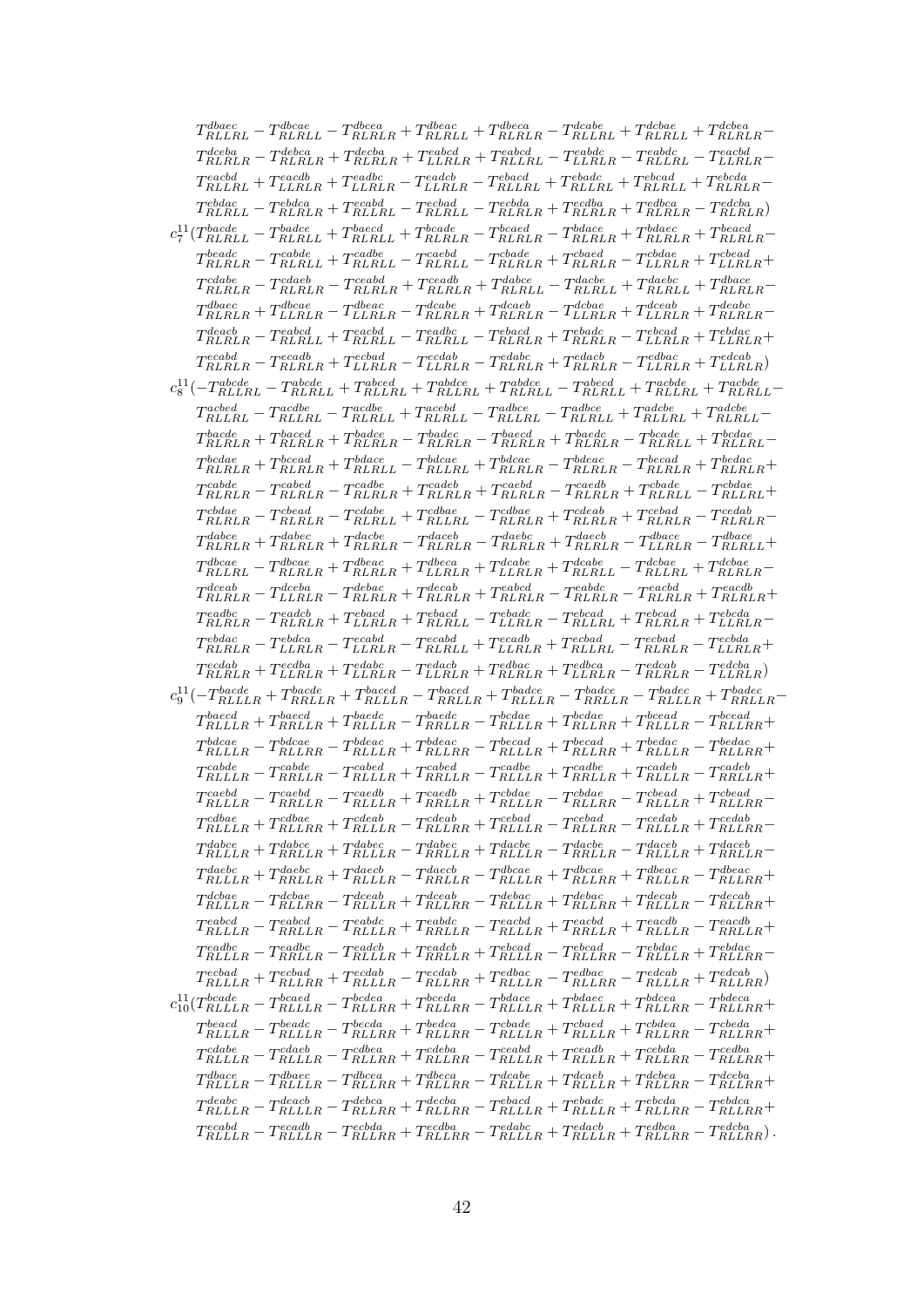# A.3 Solution of Wess-Zumino conditions in the bosonic sector

# <span id="page-44-0"></span>A.3.1 P-even

$$
c_{LLL}^{3} = i e^{0} \t C_{LLR}^{3} = 0 \t (A.9)
$$
\n
$$
c_{LLL}^{3} = i e^{0} \t C_{LLR}^{3} = 0 \t C_{LLR}^{3} = 0 \t C_{LLR}^{3} = 0 \t C_{LRRR}^{3} = -i e^{0} + 2e^{0} = 0
$$
\n
$$
c_{LRRR}^{3} = -i e^{0} + 2e^{0} = 0
$$
\n
$$
c_{LRRR}^{5} = -i e^{0} + 2e^{0} = 0
$$
\n
$$
c_{LRRR}^{7} = -i e^{0} + 2e^{0} = 0
$$
\n
$$
c_{LRRR}^{8} = -i e^{0} - i e^{0} = 1.2e^{0} = 1.2e^{0} = 1.2e^{0} = 1.2e^{0} = 1.2e^{0} = 1.2e^{0} = 1.2e^{0} = 1.2e^{0} = 1.2e^{0} = 1.2e^{0} = 1.2e^{0} = 1.2e^{0} = 1.2e^{0} = 1.2e^{0} = 1.2e^{0} = 1.2e^{0} = 1.2e^{0} = 1.2e^{0} = 1.2e^{0} = 1.2e^{0} = 1.2e^{0} = 1.2e^{0} = 1.2e^{0} = 1.2e^{0} = 1.2e^{0} = 1.2e^{0} = 1.2e^{0} = 1.2e^{0} = 1.2e^{0} = 1.2e^{0} = 1.2e^{0} = 1.2e^{0} = 1.2e^{0} = 1.2e^{0} = 1.2e^{0} = 1.2e^{0} = 1.2e^{0} = 1.2e^{0} = 1.2e^{0} = 1.2e^{0} = 1.2e^{0} = 1.2e^{0} = 1.2e^{0} = 1.2e^{0} = 1.2e^{0} = 1.2e^{0} = 1.2e^{0} = 1.2e^{0} = 1.2e^{0} = 1.2e^{0} = 1.2e^{0} = 1.2e^{0} = 1.2e^{0} = 1.2e^{0} = 1.2e^{0}
$$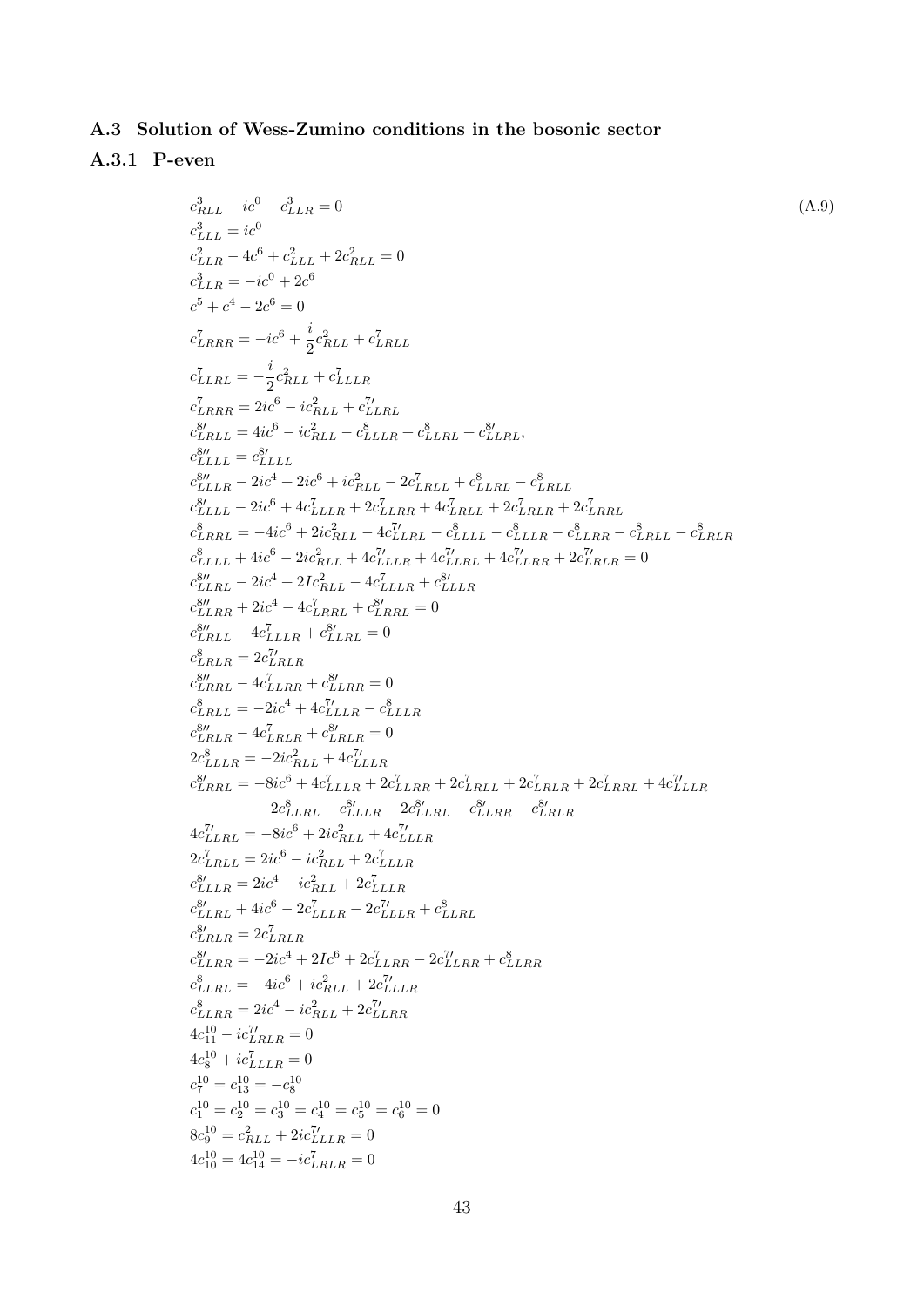$$
4c_{16}^{10} - ic_{LLLR}^{7} = 0
$$
  
\n
$$
4c_{17}^{10} + ic_{LLRR}^{7} = 0
$$
  
\n
$$
4c_{12}^{10} + \frac{1}{2}c_{RLL}^{2} + ic_{LLLR}^{7} = 0
$$
  
\n
$$
4c_{18}^{10} = c^{4} - \frac{1}{2}c_{RLL}^{2} + ic_{LRRL}^{7}
$$
  
\n
$$
4c_{15}^{10} = c^{4} - \frac{1}{2}c_{RLL}^{2} - ic_{LLRR}^{7}
$$

# <span id="page-45-0"></span>A.3.2 P-odd

$$
c_{LLLL}^{2l} = ic_{LLL}^{1} - c_{LLLL}^{2l}
$$
\n
$$
c_{LRRR}^{2l} = c_{LLLR}^{1}
$$
\n
$$
c_{LLLR}^{9} = ic_{RLL}^{1} + c_{LRRR}^{9}
$$
\n
$$
c_{LRRR}^{9} = -ic_{RLL}^{1} - c_{LLR}^{9}
$$
\n
$$
c_{LRRL}^{9} = ic_{LLR}^{1} - c_{LRRL}^{9}
$$
\n
$$
c_{LLRR}^{9} = ic_{LLR}^{1}
$$
\n
$$
c_{LLRR}^{9} = -ic_{LLR}^{1}
$$
\n
$$
c_{LLRR}^{9} = -ic_{LLR}^{1}
$$
\n
$$
c_{LLRR}^{9} = c_{RRR}^{1}
$$
\n
$$
c_{LRLL}^{9} + ic_{LLLL}^{1} + c_{LLLR}^{1} = 0
$$
\n
$$
c_{LRLL}^{9} + ic_{LLR}^{1} - c_{LLLR}^{9} = 0
$$
\n
$$
c_{RLL}^{1} + 2c_{LLR}^{1} = 0
$$
\n
$$
c_{RLR}^{11} = c_{2}^{11} = c_{1}^{11} = c_{1}^{11} = c_{2}^{11} = c_{2}^{11} = 0
$$
\n
$$
12c_{4}^{1} + ic_{LLLR}^{9} = 0
$$
\n
$$
12c_{5}^{1} + ic_{LLLR}^{9} = 0
$$
\n
$$
12c_{5}^{1} - ic_{LLLR}^{9} = 0
$$
\n
$$
12c_{5}^{1} - ic_{LLR}^{9} = 0
$$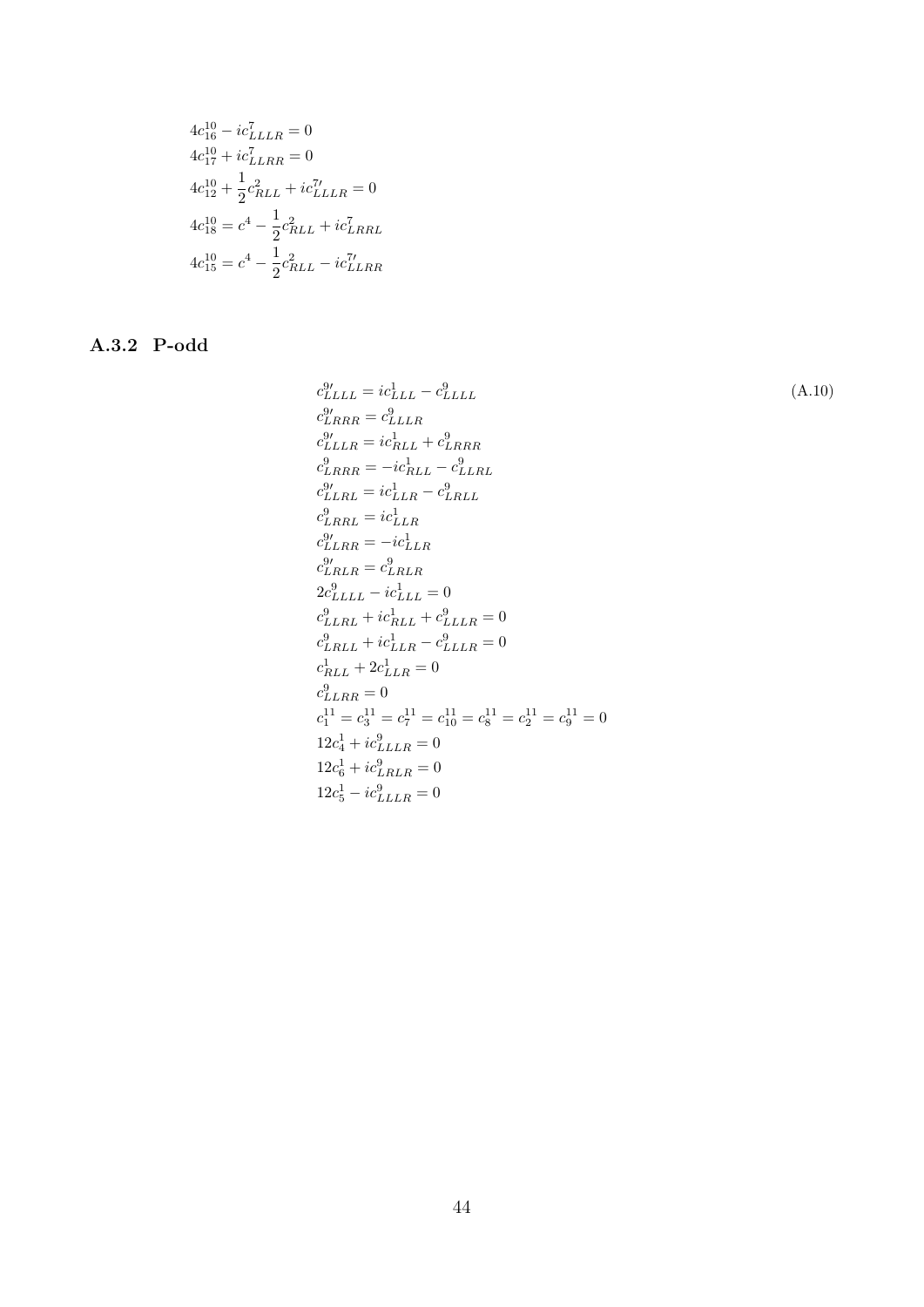### <span id="page-46-0"></span>B Heat kernel

The heat kernel method was pioneered by Schwinger and then developed by De Witt and Seeley. For a lucid review, we refer the reader to Ref. [\[51\]](#page-50-6).

This method allows us to write the matrix element of  $\vec{p}^{-2}$  in position space as

<span id="page-46-1"></span>
$$
\langle x|\frac{1}{\psi^2}|y\rangle = i\int dt \ \langle x|e^{-i\psi^2t}|y\rangle = i\int_0^\infty dt \ H(x,y;t). \tag{B.1}
$$

The solution  $H(x, y; t)$ , which is referred to as the heat kernel, can be calculated perturbatively in the limit  $t \to 0$ . We write the ansatz  $H(x, y; t) = H_0(x, y; t)U(x, y; t)$ , with the "free" solution  $H_0$  being the solution of [\(B.1\)](#page-46-1) with  $\overline{\psi}^2$  replaced by  $\partial^2$ , namely

$$
H_0(x, y; t) = \frac{i}{(4\pi i t)^{d/2}} e^{i\frac{(x-y)^2}{4t} - \varepsilon t},
$$
\n(B.2)

and

<span id="page-46-4"></span>
$$
U(x, y; t) = \sum_{n=0,1,2,\dots} a_n(x, y) (it)^n.
$$
 (B.3)

The heat kernel coefficients  $a_n(x, y)$  are smooth in the limit  $y \to x$ , and satisfy the boundary condition  $a_0(x, y) = 1$ , i.e.  $H(x, y; 0) = \delta^{(d)}(x - y)$ . The parameter  $\varepsilon > 0$  follows from the is prescription in the Feynman propagator and should not be confused with  $\epsilon = (4 - d)/2$ .

Employing the above expansion we get

<span id="page-46-2"></span>
$$
\begin{split}\n\operatorname{Tr}\left[\alpha_{a}T_{A}^{a}\left\{\not{D},\gamma_{5}\right\}\frac{1}{\not{D}}\right] &= \operatorname{Tr}\left[\alpha_{a}T_{A}^{a}\left\{\not{D},\gamma_{5}\right\}\not{D}\frac{1}{\not{D}^{2}}\right] \\
&= i \int d^{d}x \ \alpha_{a}(x) \lim_{y \to x} \int_{0}^{\infty} dt \ \operatorname{tr}\left[T_{A}^{a}\left(\left\{\not{D},\gamma_{5}\right\}\not{D}\right)_{y} H_{0}(y,x)U(x,y)\right] \\
&= i \int d^{d}x \ \alpha_{a}(x) \lim_{y \to x} \int_{0}^{\infty} dt \ \operatorname{tr}\left[T_{A}^{a}\left(2\gamma^{\hat{\mu}}\gamma_{5}\gamma^{\nu}\right)\partial_{\hat{\mu},y}[(\partial_{\nu,y}H_{0})U + H_{0}D_{\nu,y}U]\right] \\
&= i \int d^{d}x \ \alpha_{a}(x) \lim_{y \to x} \int_{0}^{\infty} dt \ \operatorname{tr}\left[T_{A}^{a}\left(2\gamma^{\hat{\mu}}\gamma_{5}\gamma^{\nu}\right)(\partial_{\hat{\mu},y}\partial_{\nu,y}H_{0})U\right] + \operatorname{Eva} \\
&= -(d-4) \int d^{d}x \ \alpha_{a}(x) \lim_{y \to x} \int_{0}^{\infty} \frac{dt}{t} H_{0}(x,y) \ \operatorname{tr}\left[T_{A}^{a}\gamma_{5}U(x,y)\right] + \operatorname{Eva}.\n\end{split}
$$

In the second equality of [\(B.4\)](#page-46-2) we merely used the definition of heat kernel, and in the third applied the derivatives. In the fourth step we took advantage of the fact that all terms with a single derivative of  $H_0$  vanish in the limit  $y \to x$ . The non-vanishing contributions come from the second derivative  $\lim_{y\to x}\partial_\mu\partial_\nu H_0 = +ig_{\mu\nu}H_0/(2t)$  as well as evanescent terms proportional to  $D_{\hat{\nu}}U$ . These latter can be neglected, as explained around Eq. [\(4.15\)](#page-24-2). The last equality follows from the identity  $\gamma^{\hat{\mu}}\gamma_{\hat{\mu}} = (d-4)$ . Finally, the integral in dt can be performed explicitly for any order n of the perturbative expansion of U, and is proportional to  $\Gamma(d/2-n)$ .<sup>[24](#page-46-3)</sup> There is a unique contribution that survives the  $d \to 4$  limit. This emerges from an UV divergence  $t \to 0$  that results in a factor  $\Gamma(d/2-n) \sim 1/(d/2-n)$ . The latter can exactly compensate the  $(d-4)$  in front of the integral, and thus lead to a non-trivial result, only at the  $n=2$  order of

<span id="page-46-3"></span><sup>&</sup>lt;sup>24</sup>IR-divergences at large t are cutoff by the factor  $e^{-\varepsilon t}$  in  $H_0(x, y)$ .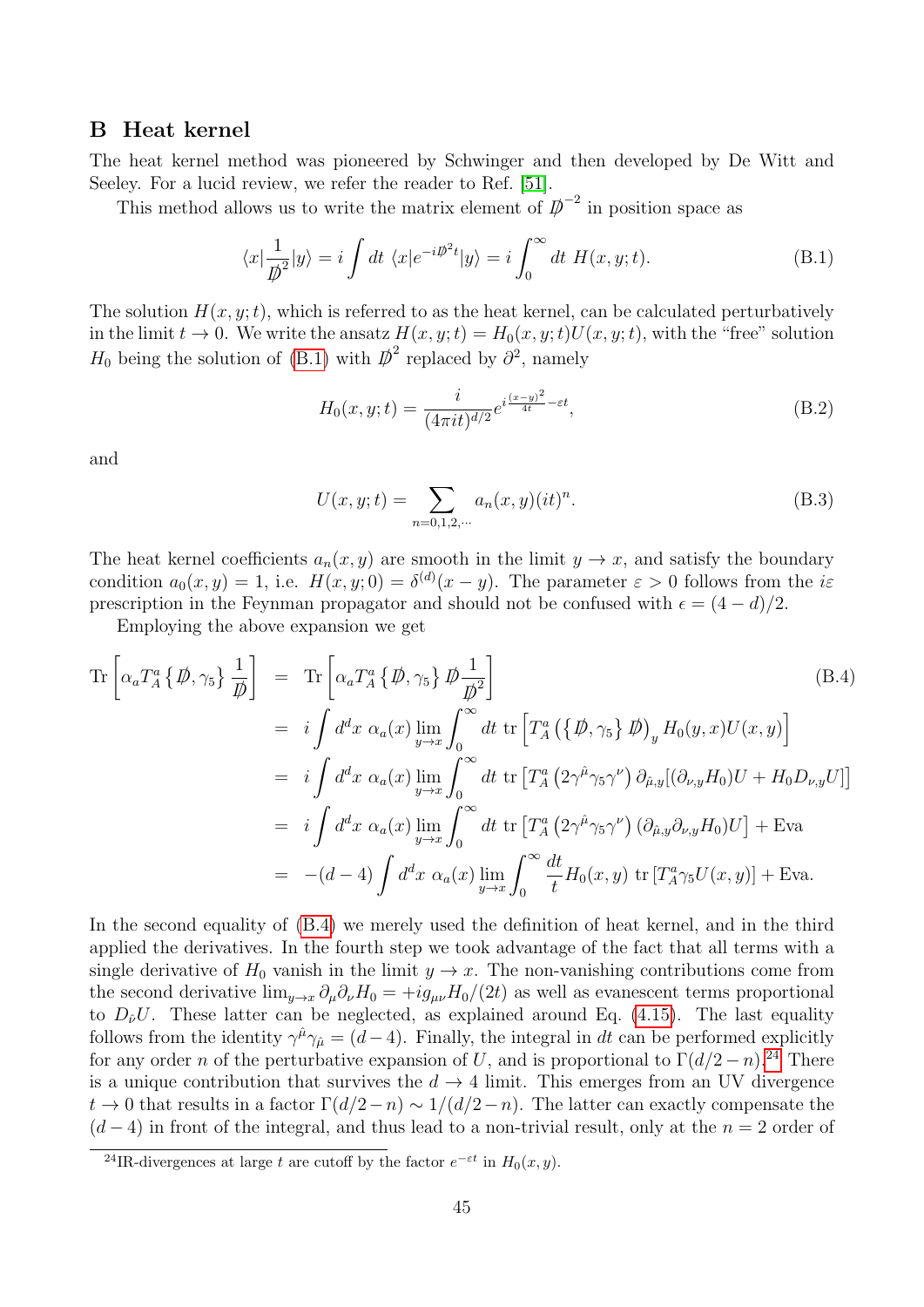the expansion [\(B.3\)](#page-46-4). The existence of a compensation between the evanescent  $(d-4)$  factor and UV divergent Feynman integrals is typical of quantum anomalies. The result is

<span id="page-47-0"></span>
$$
\lim_{d \to 4} \text{Tr} \left[ \alpha_a T_A^a \left\{ \not{D}, \gamma_5 \right\} \frac{1}{\not{D}} \right] = -\frac{i}{8\pi^2} \int d^d x \; \alpha_a(x) \; \text{tr} \left[ T_A^a \gamma_5 a_2(x, x) \right], \tag{B.5}
$$

where the 4-dimensional limit is formally defined such that  $\lim_{d\to 4} Eva = 0$  for all evanescent operators.

The 4-dimensional limit of the heat-kernel coefficients  $a_n(x, x)$  can be obtained recursively. We first observe that  $\overline{D}^2 = \mathcal{D}_{\mu} \mathcal{D}^{\mu} + X$ , with  $\mathcal{D}_{\mu} = \partial_{\mu} + i P_{\mu}$ , and where  $P_{\mu}$ , X explicitly read

$$
P^{\mu} = \mathcal{V}^{\mu} + \frac{1}{2} [\gamma^{\mu}, \gamma^{\nu}] \gamma_5 \mathcal{A}_{\nu}
$$
  
\n
$$
X = \frac{i}{4} [\gamma^{\mu}, \gamma^{\nu}] (\mathcal{V}_{\mu\nu} + \gamma_5 \mathcal{A}_{\mu\nu}) + i \gamma_5 \gamma^{\mu} \gamma^{\nu} (\partial_{\nu} \mathcal{A}_{\mu} + i [\mathcal{V}_{\nu}, \mathcal{A}_{\mu}]) - 2 \mathcal{A}_{\alpha} \mathcal{A}^{\alpha}.
$$
\n(B.6)

The field strengths of the vector and axial components were previously introduced in [\(4.31\)](#page-27-3). Now, the heat kernel, defined in [\(B.1\)](#page-46-1), satisfies  $i\frac{d}{dt}H(x, y; t) = \beta_x^2 H(x, y; t)$ . Inserting the ansatz  $H = H_0 U$  this becomes  $i dU/dt = -i(x - y)$ <sub>µ</sub> $\mathcal{D}^{\mu}U/t + [\mathcal{D}^2 + X]U$ . Equating order by order in  $t^n$  gives the recursive relations

<span id="page-47-2"></span>
$$
(x - y)_{\mu} \mathcal{D}_x^{\mu} a_0(x, y) = 0,
$$
  
\n
$$
[n + 1 + (x - y)_{\mu} \mathcal{D}_x^{\mu}] a_{n+1}(x, y) = -[\mathcal{D}_x^2 + X] a_n(x, y) \qquad (n > 0).
$$
\n(B.7)

The first definition, along with  $\lim_{y\to x} a_0(x, y) = 1$  defines  $a_0(x, y)$ . We are interested in  $a_2(x,x) = -\frac{1}{2}$  $\frac{1}{2} \lim_{y \to x} [\mathcal{D}_x^2 + X] a_1(x, y)$ , but to find its explicit expression we need  $a_1(x, y)$  and its second derivative:

$$
\lim_{y \to x} a_1(x, y) = -\lim_{y \to x} [\mathcal{D}_x^2 + X] a_0(x, y)
$$
\n
$$
\lim_{y \to x} \mathcal{D}_x^2 a_1(x, y) = -\frac{1}{3} \lim_{y \to x} \mathcal{D}_x^2 [\mathcal{D}_x^2 + X] a_0(x, y)
$$
\n(B.8)

The first relation follows directly from the second equation in [\(B.7\)](#page-47-2). Differentiating twice the same relation with  $n = 0$  with respect to  $\mathcal D$  we obtain the other one. Similarly, differentiating the first relation in [\(B.7\)](#page-47-2) we derive  $\lim_{y\to x}\mathcal{D}_{\alpha}a_0(x,y) = \lim_{y\to x}\mathcal{D}^2a_0(x,y) = 0$ . This leads us to

<span id="page-47-1"></span>
$$
a_2(x,x) = \lim_{y \to x} \frac{1}{6} \mathcal{D}_x^2 \mathcal{D}_x^2 a_0(x,y) + \frac{1}{6} \mathcal{D}^2 X + \frac{1}{2} X^2
$$
  
\n
$$
= \frac{1}{12} [\mathcal{D}_\mu, \mathcal{D}_\nu] [\mathcal{D}^\mu, \mathcal{D}^\nu] + \frac{1}{6} \mathcal{D}^2 X + \frac{1}{2} X^2
$$
  
\n
$$
= -\frac{1}{12} P_{\mu\nu} P^{\mu\nu} + \frac{1}{6} \mathcal{D}^2 X + \frac{1}{2} X^2,
$$
\n(B.9)

where  $P_{\mu\nu} = \partial_{\mu}P_{\nu} - \partial_{\nu}P_{\mu} + i[P_{\mu}, P_{\nu}]$ . In evaluating  $a_2$  we used the linearity of the derivative, namely  $\mathcal{D}_{\mu}[Xa_0] = [\mathcal{D}_{\mu}X]a_0 + X[\mathcal{D}_{\mu}a_0]$ . The relation  $\mathcal{D}_x^2 \mathcal{D}_x^2 a_0(x, y) = \frac{1}{2} [\mathcal{D}_{\mu}, \mathcal{D}_{\nu}][\mathcal{D}^{\mu}, \mathcal{D}^{\nu}]a_0(x, y)$ is proven differentiating four times the first equation in [\(B.7\)](#page-47-2), and contracting with the metric tensor. Because  $[\mathcal{D}_{\mu}, \mathcal{D}_{\nu}]$  is not a differential operator, the limit  $y \to x$  can be performed trivially and [\(B.9\)](#page-47-1) follows.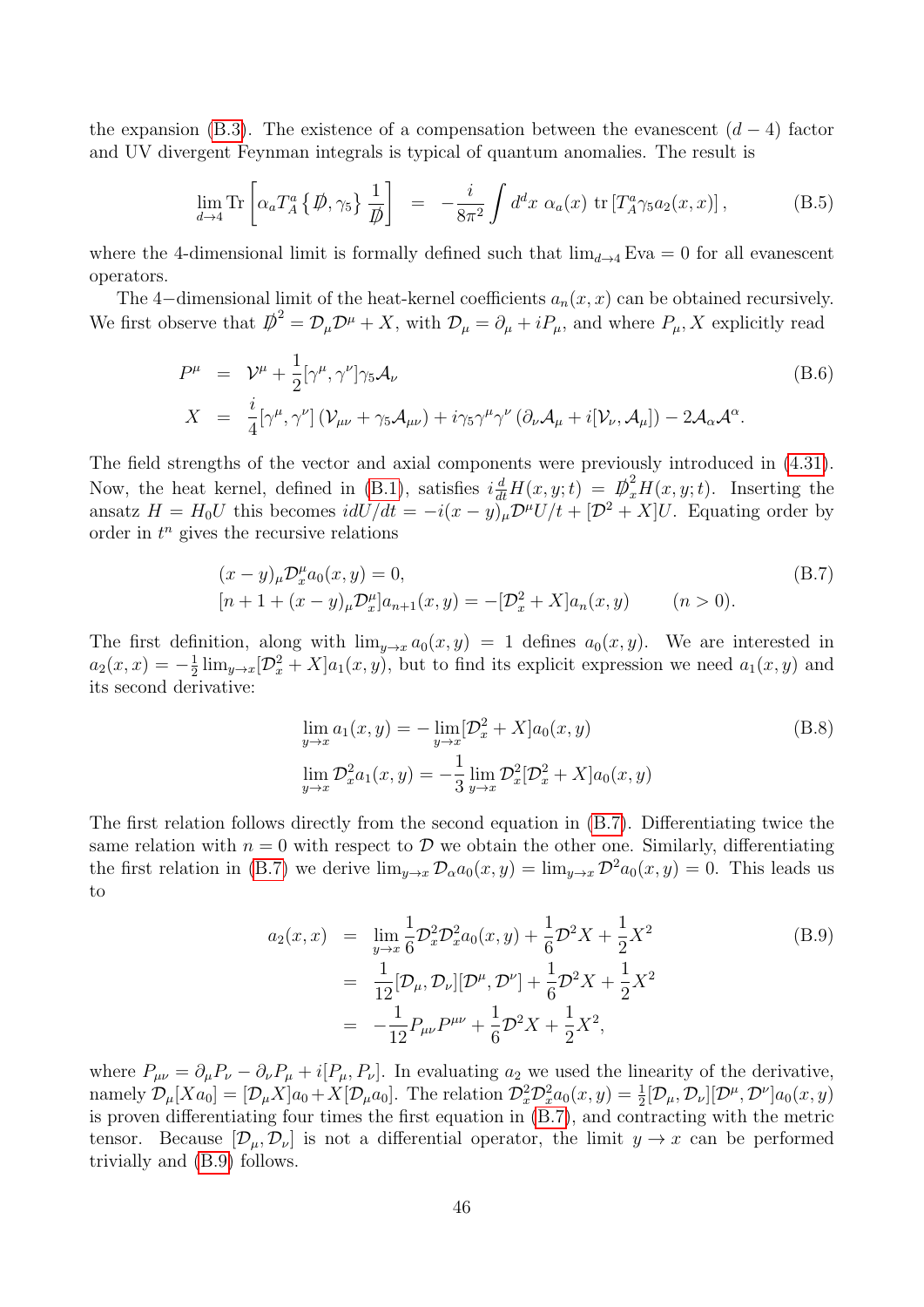### References

- <span id="page-48-0"></span>[1] R. Stora, Lagrangian field theory, contribution to Les Houches Summer School on Theoretical Physics, pp. 1-80,  $21^{st}$  conference in the Les Houches Summer School series, 29 July-1 September 1971, Les Houches, France.
- [2] C. Becchi, A. Rouet and R. Stora, Commun. Math. Phys. 42 (1975), 127-162 doi:10.1007/BF01614158
- [3] C. Becchi, A. Rouet and R. Stora, Annals Phys. 98 (1976), 287-321 doi:10.1016/0003- 4916(76)90156-1
- [4] C. Becchi, A. Rouet and R. Stora, Renormalizable Theories with Symmetry Breaking, in Field Quantization and Statistical Physics, In Memory of Bernard Jouvet, p. 3, E. Tirapegui (Ed.), D. Reidel Publishing Company, Dordrecht, Holland (1981), ISBN 90- 277-1128-3
- <span id="page-48-9"></span>[5] O. Piguet and S. P. Sorella, Lect. Notes Phys. Monogr. 28 (1995), 1-134 doi:10.1007/978- 3-540-49192-7
- [6] E. Kraus, Annals Phys. 262 (1998), 155-259 doi:10.1006/aphy.1997.5746 [\[arXiv:hep](http://arxiv.org/abs/hep-th/9709154)[th/9709154](http://arxiv.org/abs/hep-th/9709154) [hep-th]].
- [7] R. Ferrari and P. A. Grassi, Phys. Rev. D 60 (1999), 065010 doi:10.1103/PhysRevD.60.065010 [\[arXiv:hep-th/9807191](http://arxiv.org/abs/hep-th/9807191) [hep-th]].
- <span id="page-48-6"></span>[8] P. A. Grassi, T. Hurth and M. Steinhauser, Annals Phys. 288 (2001), 197-248 doi:10.1006/aphy.2001.6117 [\[arXiv:hep-ph/9907426](http://arxiv.org/abs/hep-ph/9907426) [hep-ph]].
- <span id="page-48-1"></span>[9] P. A. Grassi, T. Hurth and M. Steinhauser, Nucl. Phys. B 610 (2001), 215-250 doi:10.1016/S0550-3213(01)00303-0 [\[arXiv:hep-ph/0102005](http://arxiv.org/abs/hep-ph/0102005) [hep-ph]].
- <span id="page-48-2"></span>[10] S. Weinberg, Phys. Rev. 118 (1960), 838-849 doi:10.1103/PhysRev.118.838
- <span id="page-48-3"></span>[11] W. Zimmermann, Commun. Math. Phys. 11 (1968), 1-8 doi:10.1007/BF01654298
- <span id="page-48-4"></span>[12] J. H. Lowenstein, Commun. Math. Phys. 24 (1971), 1-21 doi:10.1007/BF01907030
- <span id="page-48-10"></span>[13] Y. M. P. Lam, Phys. Rev. D 6 (1972), 2145-2161 doi:10.1103/PhysRevD.6.2145
- [14] T. E. Clark and J. H. Lowenstein, Nucl. Phys. B 113 (1976), 109-134 doi:10.1016/0550- 3213(76)90457-0
- <span id="page-48-5"></span>[15] F. Brennecke and M. Duetsch, doi:10.1007/978-3-7643-8736-5 11 [\[arXiv:0801.1408](http://arxiv.org/abs/0801.1408) [hepth]].
- <span id="page-48-11"></span>[16] O. Piguet and A. Rouet, Phys. Rept. 76 (1981), 1 doi:10.1016/0370-1573(81)90066-1
- <span id="page-48-7"></span>[17] S. L. Adler, "Axial vector vertex in spinor electrodynamics," Phys. Rev. 177 (1969), 2426-2438.
- <span id="page-48-8"></span>[18] J. S. Bell and R. Jackiw, "A PCAC puzzle:  $\pi^0 \to \gamma \gamma$  in the  $\sigma$  model," Nuovo Cim. A 60 (1969), 47-61.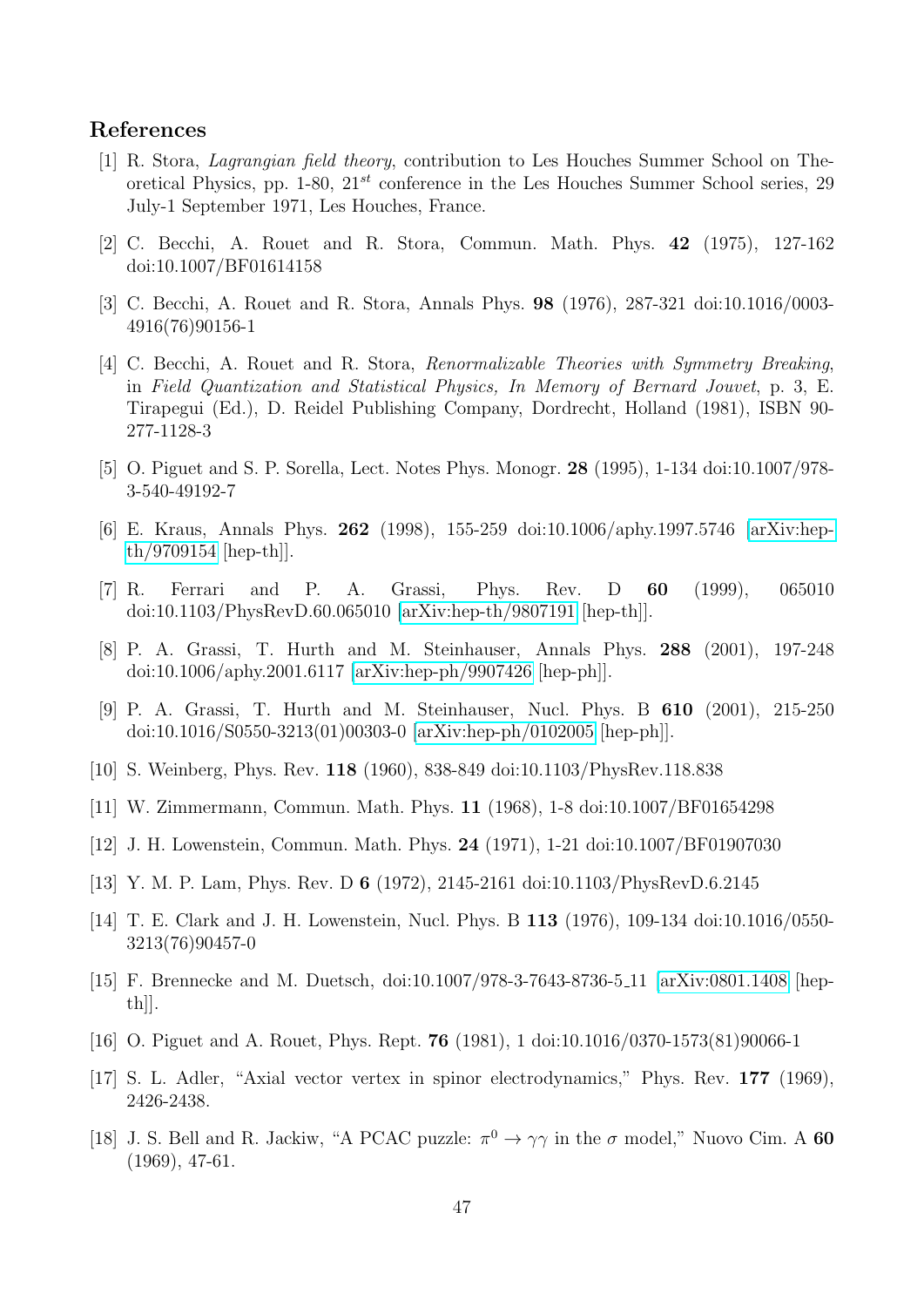- <span id="page-49-0"></span>[19] G. Bonneau, Int. J. Mod. Phys. A 5 (1990), 3831-3860 doi:10.1142/S0217751X90001641
- <span id="page-49-5"></span>[20] C. P. Martin and D. Sanchez-Ruiz, Nucl. Phys. B 572 (2000), 387-477 doi:10.1016/S0550- 3213(99)00453-8 [\[arXiv:hep-th/9905076](http://arxiv.org/abs/hep-th/9905076) [hep-th]].
- [21] D. Sanchez-Ruiz, Phys. Rev. D 68 (2003), 025009 doi:10.1103/PhysRevD.68.025009 [\[arXiv:hep-th/0209023](http://arxiv.org/abs/hep-th/0209023) [hep-th]].
- <span id="page-49-11"></span>[22] H. Bélusca-Maïto, A. Ilakovac, M. Mađor-Božinović and D. Stöckinger, JHEP 08 (2020) no.08, 024 doi:10.1007/JHEP08(2020)024 [\[arXiv:2004.14398](http://arxiv.org/abs/2004.14398) [hep-ph]].
- <span id="page-49-1"></span>[23] H. Bélusca-Maïto, A. Ilakovac, P. Kühler, M. Mađor-Božinović and D. Stöckinger, JHEP 11 (2021), 159 doi:10.1007/JHEP11(2021)159 [\[arXiv:2109.11042](http://arxiv.org/abs/2109.11042) [hep-ph]].
- <span id="page-49-2"></span>[24] J. Wess and B. Zumino, "Consequences of anomalous Ward identities," Phys. Lett. B 37 (1971), 95-97.
- <span id="page-49-3"></span>[25] C. G. Bollini and J. J. Giambiagi, Nuovo Cim. B 12 (1972), 20-26 doi:10.1007/BF02895558
- <span id="page-49-4"></span>[26] G. 't Hooft and M. J. G. Veltman, Nucl. Phys. B 44 (1972), 189-213 doi:10.1016/0550- 3213(72)90279-9
- <span id="page-49-6"></span>[27] Q. Bonnefoy, L. Di Luzio, C. Grojean, A. Paul and A. N. Rossia, JHEP 05 (2021), 153 doi:10.1007/JHEP05(2021)153 [\[arXiv:2012.07740](http://arxiv.org/abs/2012.07740) [hep-ph]].
- [28] F. Feruglio, JHEP 03 (2021), 128 doi:10.1007/JHEP03(2021)128 [\[arXiv:2012.13989](http://arxiv.org/abs/2012.13989) [hep $ph$ .
- <span id="page-49-7"></span>[29] G. Passarino, Acta Phys. Polon. B 52 (2021) no.6-7, 533 doi:10.5506/APhysPolB.52.533 [\[arXiv:2104.13569](http://arxiv.org/abs/2104.13569) [hep-ph]].
- <span id="page-49-8"></span>[30] H. Kluberg-Stern and J. B. Zuber, Phys. Rev. D 12 (1975), 467-481 doi:10.1103/PhysRevD.12.467
- [31] H. Kluberg-Stern and J. B. Zuber, Phys. Rev. D 12 (1975), 482-488 doi:10.1103/PhysRevD.12.482
- [32] L. F. Abbott, Acta Phys. Polon. B 13 (1982), 33 CERN-TH-3113.
- [33] S. Ichinose and M. Omote, Nucl. Phys. B 203 (1982), 221-267 doi:10.1016/0550- 3213(82)90029-3
- <span id="page-49-9"></span>[34] D. M. Capper and A. MacLean, Nucl. Phys. B 203 (1982), 413-422 doi:10.1016/0550-3213(82)90321-2
- <span id="page-49-10"></span>[35] P. Breitenlohner and D. Maison, Commun. Math. Phys. 52 (1977), 11-38 doi:10.1007/BF01609069
- [36] P. Breitenlohner and D. Maison, MPI-PAE-PTH-26-75.
- [37] P. Breitenlohner and D. Maison, Commun. Math. Phys. 52 (1977), 39 doi:10.1007/BF01609070